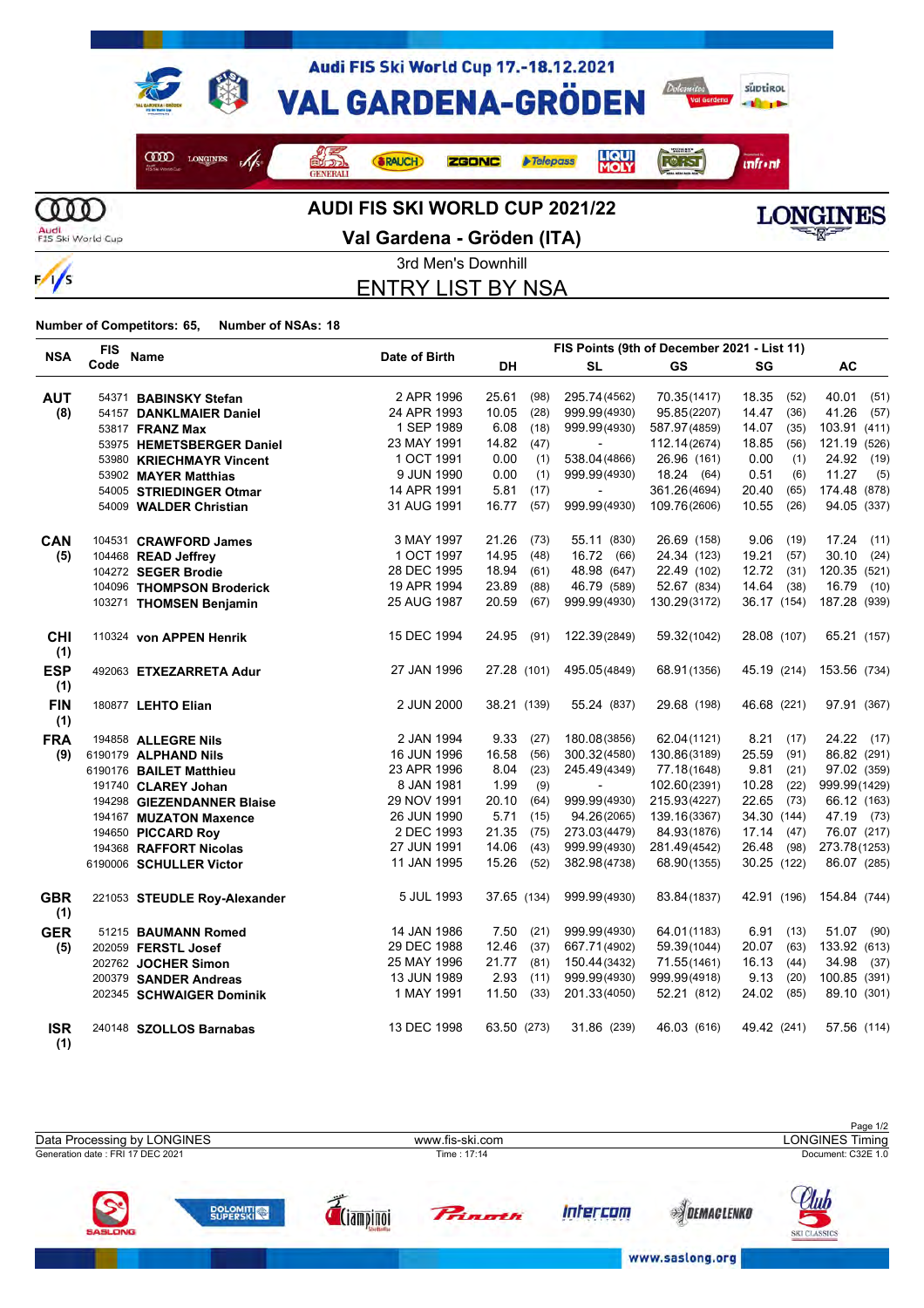

Audi<br>FIS Ski World Cup

### **AUDI FIS SKI WORLD CUP 2021/22**

**Val Gardena - Gröden (ITA)**



3rd Men's Downhill ENTRY LIST BY NSA

|                   | <b>FIS</b> |                                  |               |             |      |               | FIS Points (9th of December 2021 - List 11) |               |                 |
|-------------------|------------|----------------------------------|---------------|-------------|------|---------------|---------------------------------------------|---------------|-----------------|
| <b>NSA</b>        | Code       | Name                             | Date of Birth | DH          |      | <b>SL</b>     | GS                                          | SG            | AC              |
| <b>ITA</b>        |            | 6290845 BOSCA Guglielmo          | 5 JUN 1993    | 20.78       | (69) | 157.49(3531)  | 55.47 (913)                                 | 13.72 (34)    | 65.91 (162)     |
| (7)               |            | 6290985 BUZZI Emanuele           | 27 OCT 1994   | 12.34       | (35) | 460.28(4821)  | 67.20(1295)                                 | 18.73<br>(55) | 60.96 (138)     |
|                   |            | 990081 CASSE Mattia              | 19 FEB 1990   | 13.37       | (40) | 999.99(4930)  | 81.96(1776)                                 | 8.13<br>(16)  | 54.20 (101)     |
|                   |            | 293006 INNERHOFER Christof       | 17 DEC 1984   | 3.97        | (13) | 91.22(1964)   | 43.26 (522)                                 | 3.09<br>(7)   | 26.75<br>(21)   |
|                   |            | 293550 MARSAGLIA Matteo          | 5 OCT 1985    | 10.97       | (32) | 999.99(4930)  | 79.44(1706)                                 | 25.07<br>(88) | 189.98 (948)    |
|                   |            | 291459 PARIS Dominik             | 14 APR 1989   | 0.00        | (1)  |               | 106.07(2492)                                | 3.16<br>(8)   | 40.12<br>(53)   |
|                   |            | 6291053 ZAZZI Pietro             | 22 JUL 1994   | 29.32 (109) |      | 474.80(4832)  | 80.15(1722)                                 | 29.81 (118)   | 79.03 (238)     |
| LIE<br>(1)        |            | 350095 PFIFFNER Marco            | 25 MAR 1994   | 37.58 (133) |      | 43.67 (510)   | 93.99(2155)                                 | 29.71 (117)   | 47.36<br>(75)   |
| <b>NOR</b>        |            | 422676 FOSSLAND Markus Nordgaard | 5 JAN 1999    | 39.58 (148) |      | 131.64 (3058) | 37.30 (349)                                 | 27.45 (105)   | 198.26 (988)    |
| (4)               |            | 422139 KILDE Aleksander Aamodt   | 21 SEP 1992   | 0.81        | (7)  | 344.85(4682)  | 4.20(10)                                    | 0.00<br>(1)   | 9.08<br>(4)     |
|                   |            | 422403 ROEA Henrik               | 5 AUG 1995    | 14.32       | (44) | 82.34(1700)   | 20.03 (77)                                  | 28.82 (113)   | 64.68 (154)     |
|                   |            | 422310 SEJERSTED Adrian Smiseth  | 16 JUL 1994   | 9.09        | (26) | 307.91(4606)  | 109.26(2588)                                | 7.23(14)      | 45.92<br>(70)   |
| <b>RUS</b><br>(1) |            | 481327 TRIKHICHEV Pavel          | 7 NOV 1992    | 40.09 (150) |      | 14.12 (54)    | 25.78 (138)                                 | 26.90 (102)   | 34.97<br>(31)   |
| <b>SLO</b>        |            | 561255 CATER Martin              | 20 DEC 1992   | 6.47        | (20) | 167.09(3678)  | 81.14(1751)                                 | 19.83<br>(62) | 24.00<br>(16)   |
| (3)               |            | 561310 HROBAT Miha               | 3 FEB 1995    | 23.00       | (86) | 83.94(1757)   | 47.93 (673)                                 | 23.34<br>(83) | 34.97<br>(31)   |
|                   |            | 561216 KLINE Bostjan             | 9 MAR 1991    | 15.90       | (54) | 494.90(4848)  | 84.00(1846)                                 | 21.57 (67)    | 83.98 (270)     |
| <b>SUI</b>        |            | 512352 CHABLOZ Yannick           | 17 MAR 1999   | 20.32       | (66) | 64.42(1121)   | 34.32 (278)                                 | 26.63<br>(99) | 37.72<br>(44)   |
| (8)               |            | 511383 FEUZ Beat                 | 11 FEB 1987   | 0.00        | (1)  | 999.99(4930)  | 263.69(4473)                                | 10.38<br>(24) | 191.30<br>(956) |
|                   |            | 512124 HINTERMANN Niels          | 5 MAY 1995    | 5.75        | (16) | 282.38(4511)  | 234.36(4344)                                | 18.49<br>(53) | 34.06<br>(28)   |
|                   |            | 512042 KRYENBUEHL Urs            | 28 JAN 1994   | 0.76        | (6)  | 402.36(4764)  | 164.40(3753)                                | 12.04<br>(30) | 51.76<br>(93)   |
|                   |            | 512408 MONNEY Alexis             | 8 JAN 2000    | 25.48       | (95) | 124.33(2886)  | 34.01 (274)                                 | 28.36 (110)   | 41.64<br>(58)   |
|                   |            | 512281 ROESTI Lars               | 19 JAN 1998   | 21.74       | (80) | 162.18(3598)  | 77.13(1645)                                 | 18.50<br>(54) | 66.56 (166)     |
|                   |            | 512038 ROGENTIN Stefan           | 16 MAY 1994   | 15.21       | (51) | 118.34(2757)  | 46.69 (635)                                 | 15.48<br>(41) | 34.34<br>(29)   |
|                   |            | 512039 ROULIN Gilles             | 14 MAY 1994   | 10.84       | (31) | 107.95(2481)  | 23.93 (118)                                 | 26.12 (93)    | 37.49<br>(43)   |
| <b>SVK</b><br>(1) |            | 700878 BENDIK Martin             | 27 APR 1993   | 34.90 (127) |      | 999.99(4930)  | 161.31(3708)                                | 42.37 (190)   | 98.43 (376)     |
| <b>SWE</b><br>(1) |            | 502230 SUNDIN Olle               | 17 DEC 1997   | 21.01 (71)  |      | 80.39(1624)   | 33.95 (271)                                 | 28.11 (108)   | 40.75<br>(56)   |
| <b>USA</b>        |            | 6531444 ARVIDSSON Erik           | 3 SEP 1996    | 14.69       | (46) | 22.76 (110)   | 24.30 (122)                                 | 26.31<br>(96) | 58.89 (127)     |
| (7)               |            | 6530104 BENNETT Bryce            | 14 JUL 1992   | 8.00        | (22) | 134.60(3118)  | 369.81(4704)                                | 19.24<br>(58) | 36.92<br>(41)   |
|                   |            | 6530319 COCHRAN-SIEGLE Ryan      | 27 MAR 1992   | 2.73        | (10) | 117.65(2737)  | $12.13$ (34)                                | 6.00<br>(12)  | 25.29<br>(20)   |
|                   |            | 530874 GANONG Travis             | 14 JUL 1988   | 4.88        | (14) | 999.99(4930)  | 578.76(4855)                                | 11.41<br>(28) | 259.71 (1214)   |
|                   |            | 934643 GOLDBERG Jared            | 17 JUN 1991   | 10.06       | (29) | 278.37(4496)  | 123.68(2988)                                | 22.51<br>(72) | 49.36<br>(82)   |
|                   |            | 6531520 MORSE Sam                | 27 MAY 1996   | 20.83       | (70) | 72.65(1376)   | 52.02 (807)                                 | 31.99 (128)   | 95.46 (346)     |
|                   |            | 533866 NYMAN Steven              | 12 FEB 1982   | 13.34       | (39) | 999.99(4930)  | 187.28(4010)                                | 15.95<br>(42) | 131.55 (593)    |

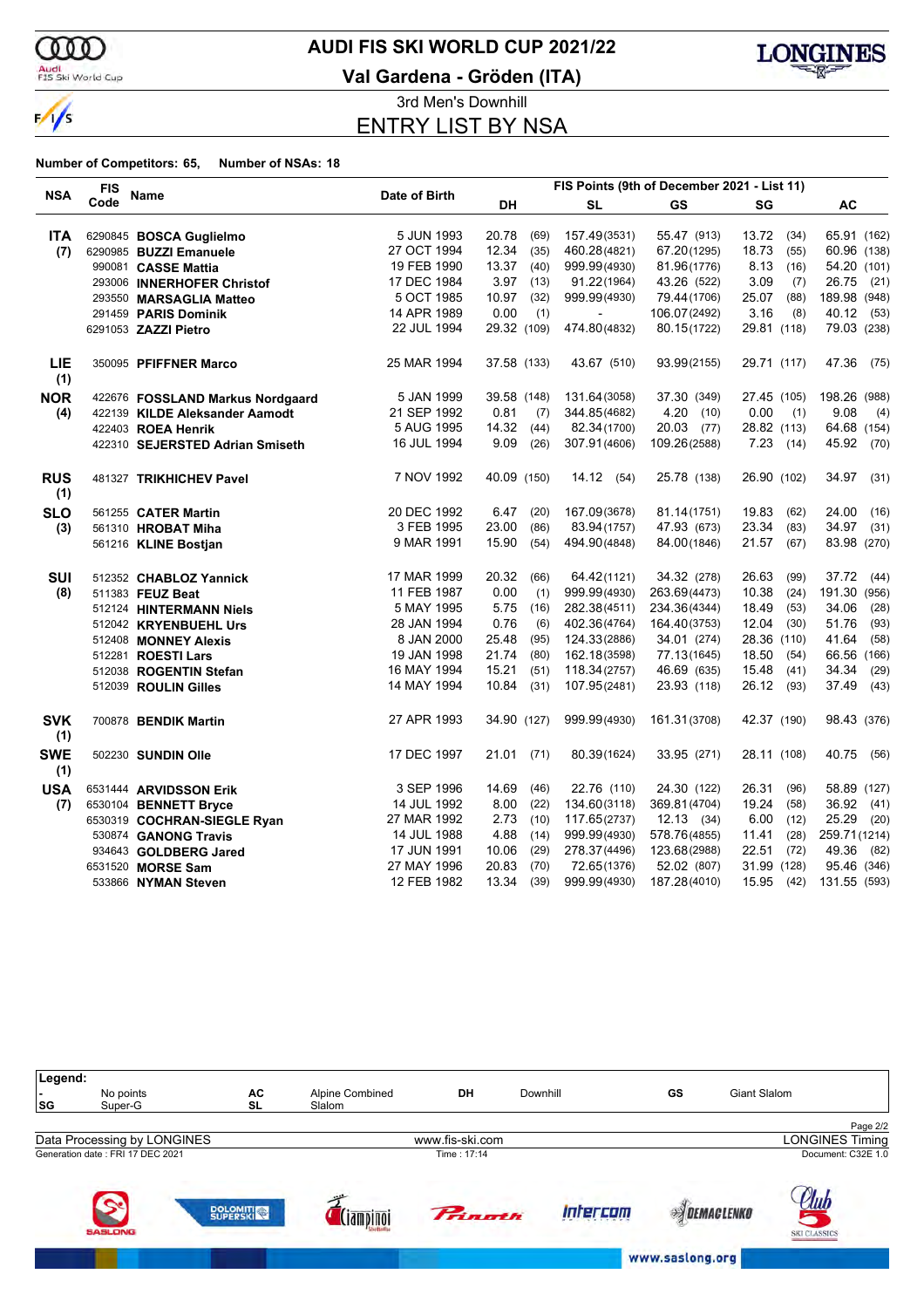



 $\frac{1}{s}$ 

3rd Men's Downhill Saturation Control of the SAT 18 DEC 2021 **Val Gardena - Gröden (ITA)**

DRAW LIST

Start Time 11:45

| Number of Competitors: 65. Number of NSAs: 18 | Rank 80 in the FIS List: ROESTI Lars 21.74 FIS Points |  |
|-----------------------------------------------|-------------------------------------------------------|--|

| No.            | <b>FIS</b><br>Code | Name                            | <b>NSA</b><br>Code | <b>WCSL-DH</b> |      | WCSL-O         |       | <b>FIS DH</b> |      |
|----------------|--------------------|---------------------------------|--------------------|----------------|------|----------------|-------|---------------|------|
| 1              | 511383             | <b>FEUZ Beat</b>                | SUI                | 575            | (1)  | 757            | (8)   | 0.00          | (1)  |
| 2              | 53902              | <b>MAYER Matthias</b>           | <b>AUT</b>         | 528            | (2)  | 940            | (3)   | 0.00          | (1)  |
| 3              | 53980              | <b>KRIECHMAYR Vincent</b>       | <b>AUT</b>         | 415            | (3)  | 883            | (5)   | 0.00          | (1)  |
| 4              | 291459             | <b>PARIS Dominik</b>            | <b>ITA</b>         | 400            | (4)  | 530            | (13)  | 0.00          | (1)  |
| 5              | 422139             | <b>KILDE Aleksander Aamodt</b>  | <b>NOR</b>         | 287            | (5)  | 734            | (9)   | 0.81          | (7)  |
| 6              | 191740             | <b>CLAREY Johan</b>             | <b>FRA</b>         | 250            | (6)  | 303            | (27)  | 1.99          | (9)  |
| $\overline{7}$ | 51215              | <b>BAUMANN Romed</b>            | <b>GER</b>         | 226            | (7)  | 351            | (20)  | 7.50          | (21) |
| 8              | 200379             | <b>SANDER Andreas</b>           | <b>GER</b>         | 223            | (8)  | 436            | (17)  | 2.93          | (11) |
| 9              | 53817              | <b>FRANZ Max</b>                | <b>AUT</b>         | 223            | (8)  | 315            | (26)  | 6.08          | (18) |
| 10             | 54005              | <b>STRIEDINGER Otmar</b>        | AUT                | 185            | (12) | 185            | (52)  | 5.81          | (17) |
| 11             | 6530319            | <b>COCHRAN-SIEGLE Ryan</b>      | <b>USA</b>         | 179            | (13) | 332            | (23)  | 2.73          | (10) |
| 12             | 293006             | <b>INNERHOFER Christof</b>      | <b>ITA</b>         | 175            | (14) | 291            | (31)  | 3.97          | (13) |
| 13             | 6190176            | <b>BAILET Matthieu</b>          | <b>FRA</b>         | 166            | (15) | 294            | (30)  | 8.04          | (23) |
| 14             | 512042             | <b>KRYENBUEHL Urs</b>           | <b>SUI</b>         | 126            | (17) | 188            | (51)  | 0.76          | (6)  |
| 15             | 53975              | <b>HEMETSBERGER Daniel</b>      | <b>AUT</b>         | 122            | (18) | 148            | (60)  | 14.82         | (47) |
| 16             | 530874             | <b>GANONG Travis</b>            | <b>USA</b>         | 120            | (20) | 298            | (29)  | 4.88          | (14) |
| 17             | 6530104            | <b>BENNETT Bryce</b>            | <b>USA</b>         | 119            | (21) | 137            | (66)  | 8.00          | (22) |
| 18             | 561255             | <b>CATER Martin</b>             | <b>SLO</b>         | 112            | (22) | 140            | (63)  | 6.47          | (20) |
| 19             | 194858             | <b>ALLEGRE Nils</b>             | <b>FRA</b>         | 112            | (22) | 227            | (41)  | 9.33          | (27) |
| 20             | 512124             | <b>HINTERMANN Niels</b>         | <b>SUI</b>         | 95             | (24) | 110            | (78)  | 5.75          | (16) |
| 21             | 293550             | <b>MARSAGLIA Matteo</b>         | <b>ITA</b>         | 95             | (24) | 132            | (70)  | 10.97         | (32) |
| 22             | 202345             | <b>SCHWAIGER Dominik</b>        | <b>GER</b>         | 89             | (26) | 98             | (81)  | 11.50         | (33) |
| 23             | 54157              | <b>DANKLMAIER Daniel</b>        | <b>AUT</b>         | 84             | (27) | 140            | (63)  | 10.05         | (28) |
| 24             | 934643             | <b>GOLDBERG Jared</b>           | <b>USA</b>         | 69             | (28) | 89             | (86)  | 10.06         | (29) |
| 25             | 561216             | <b>KLINE Bostjan</b>            | <b>SLO</b>         | 65             | (30) | 74             | (92)  | 15.90         | (54) |
| 26             | 422310             | <b>SEJERSTED Adrian Smiseth</b> | <b>NOR</b>         | 52             | (31) | 199            | (49)  | 9.09          | (26) |
| 27             | 533866             | <b>NYMAN Steven</b>             | <b>USA</b>         | 46             | (33) | 65             | (96)  | 13.34         | (39) |
| 28             | 512038             | <b>ROGENTIN Stefan</b>          | SUI                | 44             | (34) | 135            | (67)  | 15.21         | (51) |
| 29             | 194167             | <b>MUZATON Maxence</b>          | <b>FRA</b>         | 41             | (35) | 41             | (109) | 5.71          | (15) |
| 30             | 422403             | <b>ROEA Henrik</b>              | <b>NOR</b>         | 41             | (35) | 41             | (109) | 14.32         | (44) |
| 31             | 512039             | <b>ROULIN Gilles</b>            | <b>SUI</b>         | $\overline{7}$ | (55) | $\overline{7}$ | (159) | 10.84         | (31) |
| 32             | 6290985            | <b>BUZZI Emanuele</b>           | <b>ITA</b>         | 8              | (54) | 34             | (115) | 12.34         | (35) |
| 33             | 202059             | <b>FERSTL Josef</b>             | <b>GER</b>         | 37             | (37) | 112            | (77)  | 12.46         | (37) |
| 34             | 990081             | <b>CASSE Mattia</b>             | <b>ITA</b>         | 23             | (41) | 165            | (57)  | 13.37         | (40) |
| 35             | 194368             | <b>RAFFORT Nicolas</b>          | <b>FRA</b>         | 23             | (41) | 28             | (119) | 14.06         | (43) |
| 36             | 6531444            | <b>ARVIDSSON Erik</b>           | <b>USA</b>         | 27             | (40) | 28             | (119) | 14.69         | (46) |
| 37             | 104468             | <b>READ Jeffrey</b>             | CAN                | 11             | (48) | 29             | (117) | 14.95         | (48) |
| 38             | 6190006            | <b>SCHULLER Victor</b>          | <b>FRA</b>         | $\overline{a}$ |      |                |       | 15.26         | (52) |



**SKI CLASSICS**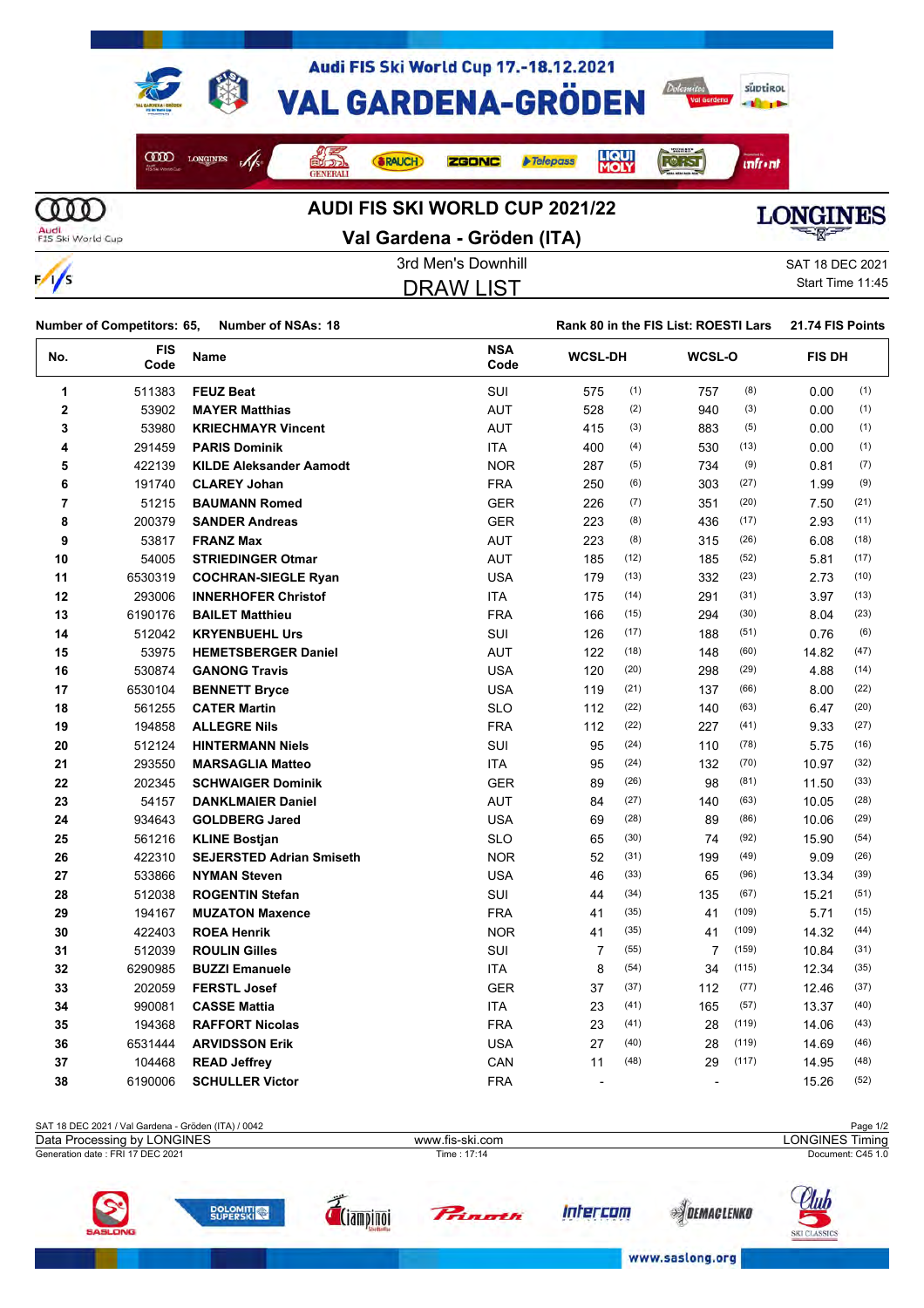$\frac{1}{2}$ 

# **AUDI FIS SKI WORLD CUP 2021/22**

**Val Gardena - Gröden (ITA)**



3rd Men's Downhill Same Communication of the SAT 18 DEC 2021 **DRAW LIST** 

Start Time 11:45

|     | <b>Number of Competitors: 65,</b> | <b>Number of NSAs: 18</b>        |                    |                |      | Rank 80 in the FIS List: ROESTI Lars |       | 21.74 FIS Points |       |
|-----|-----------------------------------|----------------------------------|--------------------|----------------|------|--------------------------------------|-------|------------------|-------|
| No. | <b>FIS</b><br>Code                | <b>Name</b>                      | <b>NSA</b><br>Code | <b>WCSL-DH</b> |      | WCSL-O                               |       | <b>FIS DH</b>    |       |
| 39  | 6190179                           | <b>ALPHAND Nils</b>              | <b>FRA</b>         |                |      |                                      |       | 16.58            | (56)  |
| 40  | 54009                             | <b>WALDER Christian</b>          | <b>AUT</b>         | 11             | (48) | 132                                  | (70)  | 16.77            | (57)  |
| 41  | 104272                            | <b>SEGER Brodie</b>              | CAN                | 4              | (56) | 73                                   | (93)  | 18.94            | (61)  |
| 42  | 194298                            | <b>GIEZENDANNER Blaise</b>       | <b>FRA</b>         | $\overline{2}$ | (57) | 78                                   | (88)  | 20.10            | (64)  |
| 43  | 512352                            | <b>CHABLOZ Yannick</b>           | SUI                |                |      |                                      |       | 20.32            | (66)  |
| 44  | 103271                            | <b>THOMSEN Benjamin</b>          | CAN                |                |      |                                      |       | 20.59            | (67)  |
| 45  | 6290845                           | <b>BOSCA Guglielmo</b>           | <b>ITA</b>         |                |      | 12                                   | (143) | 20.78            | (69)  |
| 46  | 6531520                           | <b>MORSE Sam</b>                 | <b>USA</b>         | $\overline{2}$ | (57) | $\overline{2}$                       | (167) | 20.83            | (70)  |
| 47  | 502230                            | <b>SUNDIN Olle</b>               | <b>SWE</b>         |                |      |                                      |       | 21.01            | (71)  |
| 48  | 104531                            | <b>CRAWFORD James</b>            | CAN                | 15             | (44) | 172                                  | (55)  | 21.26            | (73)  |
| 49  | 194650                            | <b>PICCARD Roy</b>               | <b>FRA</b>         |                |      | 9                                    | (152) | 21.35            | (75)  |
| 50  | 512281                            | <b>ROESTI Lars</b>               | SUI                |                |      |                                      |       | 21.74            | (80)  |
| 51  | 202762                            | <b>JOCHER Simon</b>              | <b>GER</b>         | 10             | (50) | 92                                   | (84)  | >21.77           | (81)  |
| 52  | 561310                            | <b>HROBAT Miha</b>               | <b>SLO</b>         |                |      | 19                                   | (128) | >23.00           | (86)  |
| 53  | 104096                            | <b>THOMPSON Broderick</b>        | CAN                |                |      | 99                                   | (80)  | >23.89           | (88)  |
| 54  | 110324                            | von APPEN Henrik                 | CHI                |                |      |                                      |       | >24.95           | (91)  |
| 55  | 512408                            | <b>MONNEY Alexis</b>             | SUI                |                |      |                                      |       | >25.48           | (95)  |
| 56  | 54371                             | <b>BABINSKY Stefan</b>           | <b>AUT</b>         |                |      | 57                                   | (98)  | >25.61           | (98)  |
| 57  | 492063                            | <b>ETXEZARRETA Adur</b>          | <b>ESP</b>         |                |      |                                      |       | >27.28           | (101) |
| 58  | 6291053                           | <b>ZAZZI Pietro</b>              | <b>ITA</b>         |                |      |                                      |       | >29.32           | (109) |
| 59  | 700878                            | <b>BENDIK Martin</b>             | <b>SVK</b>         |                |      |                                      |       | >34.90           | (127) |
| 60  | 350095                            | <b>PFIFFNER Marco</b>            | <b>LIE</b>         |                |      |                                      |       | >37.58           | (133) |
| 61  | 221053                            | <b>STEUDLE Roy-Alexander</b>     | <b>GBR</b>         |                |      |                                      |       | >37.65           | (134) |
| 62  | 180877                            | <b>LEHTO Elian</b>               | <b>FIN</b>         |                |      |                                      |       | >38.21           | (139) |
| 63  | 422676                            | <b>FOSSLAND Markus Nordgaard</b> | <b>NOR</b>         |                |      |                                      |       | >39.58           | (148) |
| 64  | 481327                            | <b>TRIKHICHEV Pavel</b>          | <b>RUS</b>         |                |      | 16                                   | (132) | >40.09           | (150) |
| 65  | 240148                            | <b>SZOLLOS Barnabas</b>          | <b>ISR</b>         |                |      | 20                                   | (126) | >63.50           | (273) |

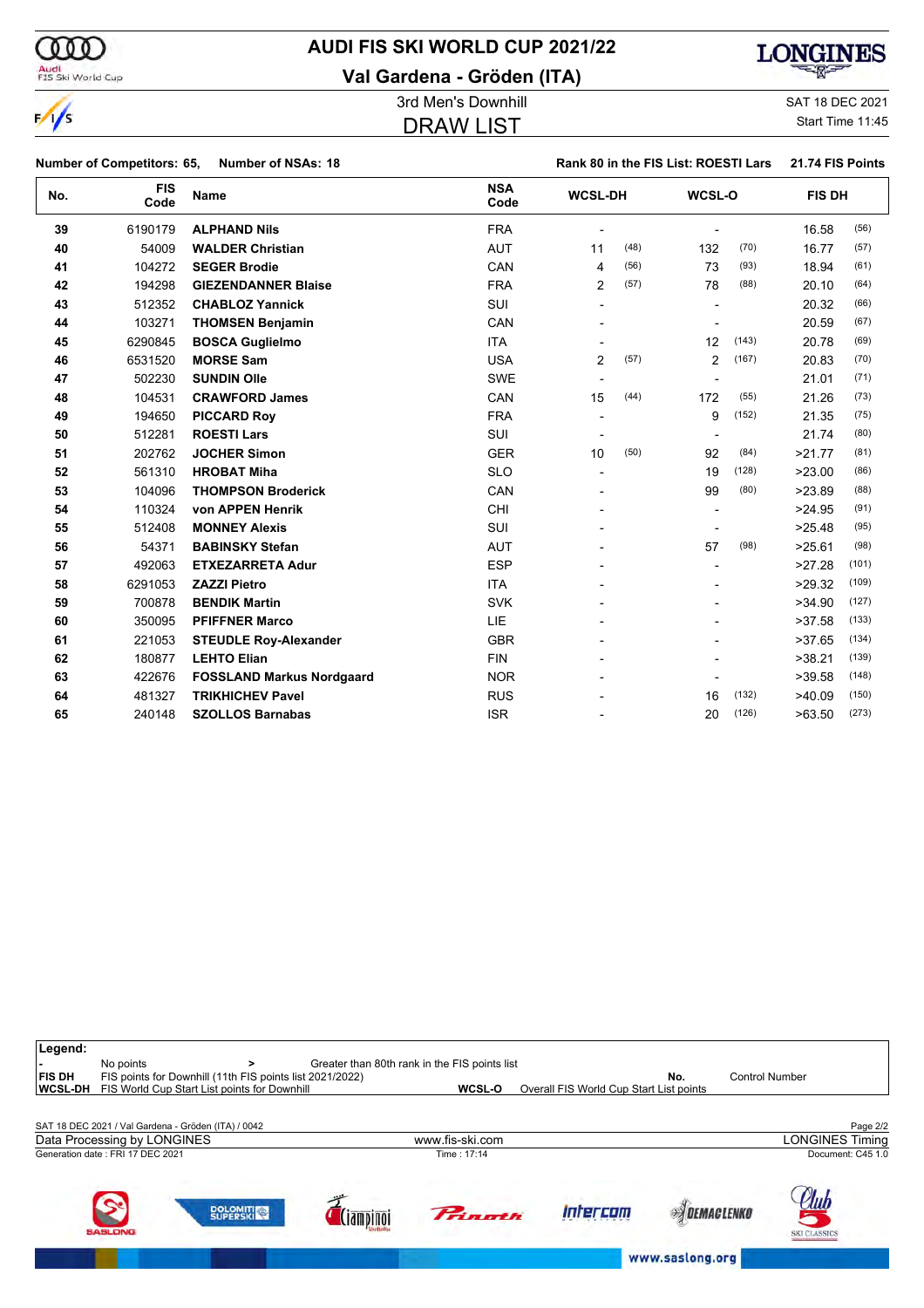

 $\frac{1}{s}$ 



**Val Gardena - Gröden (ITA)**

START LIST

**Year of NSA**

3rd Men's Downhill SAT 18 DEC 2021 Start Time 11:45

| <b>Bib</b>   | FIS  | Name                                                       | Year of                  | <b>NSA</b> | Time | Ski                |
|--------------|------|------------------------------------------------------------|--------------------------|------------|------|--------------------|
|              | Code |                                                            | <b>Birth</b>             | Code       |      |                    |
| 1            |      | 54005 STRIEDINGER Otmar                                    | 1991                     | <b>AUT</b> |      | Salomon            |
| $\mathbf{2}$ |      | 561255 <b>CATER Martin</b>                                 | 1992 SLO                 |            |      | Stoeckli           |
| 3            |      | 200379 SANDER Andreas                                      |                          | 1989 GER   |      | Atomic             |
| 4            |      | 6190176 BAILET Matthieu                                    | 1996 FRA                 |            |      | Salomon            |
| 5            |      | 53817 FRANZ Max                                            | 1989                     | AUT        |      | Fischer            |
| 6            |      | 512124 HINTERMANN Niels                                    | 1995 SUI                 |            |      | Atomic             |
| 7            |      | 51215 BAUMANN Romed                                        |                          | 1986 GER   |      | Salomon            |
| 8            |      | 530874 <b>GANONG Travis</b>                                | 1988 USA                 |            |      | Atomic             |
| 9            |      | 191740 CLAREY Johan                                        | 1981 FRA                 |            |      | Head               |
| 10           |      | 6530104 BENNETT Bryce                                      | 1992 USA                 |            |      | Fischer            |
| 11           |      | ---------------- break -<br>422139 KILDE Aleksander Aamodt |                          | 1992 NOR   |      | Atomic             |
| 12           |      | 512042 KRYENBUEHL Urs                                      | 1994 SUI                 |            |      | Fischer            |
| 13           |      | 291459 PARIS Dominik                                       | 1989 ITA                 |            |      | Nordica            |
| 14           |      | 53975 HEMETSBERGER Daniel                                  | 1991 AUT                 |            |      | Fischer            |
| 15           |      | 511383 FEUZ Beat                                           | 1987 SUI                 |            |      | Head               |
| 16           |      | 293006 INNERHOFER Christof                                 | 1984 ITA                 |            |      | Rossignol          |
| 17           |      | 53980 KRIECHMAYR Vincent                                   | 1991 AUT                 |            |      | Head               |
| 18           |      | 194858 ALLEGRE Nils                                        | 1994 FRA                 |            |      | Salomon            |
| 19           |      | 53902 MAYER Matthias                                       | 1990 AUT                 |            |      | Head               |
| 20           |      | 6530319 COCHRAN-SIEGLE Ryan                                | 1992 USA                 |            |      | Head               |
|              |      |                                                            | <sup>.------</sup> break |            |      |                    |
| 21           |      | 194167 MUZATON Maxence                                     | 1990 FRA                 |            |      | Rossignol          |
| 22           |      | 422403 ROEA Henrik                                         |                          | 1995 NOR   |      | Nordica            |
| 23           |      | 512038 ROGENTIN Stefan                                     | 1994 SUI                 |            |      | Fischer            |
| 24           |      | 934643 GOLDBERG Jared                                      | 1991 USA                 |            |      | Head               |
| 25<br>26     |      | 533866 NYMAN Steven                                        | 1982 USA                 |            |      | Fischer            |
| 27           |      | 561216 KLINE Bostjan<br>293550 MARSAGLIA Matteo            | 1991 SLO<br>1985 ITA     |            |      | Salomon<br>Fischer |
| 28           |      | 202345 SCHWAIGER Dominik                                   |                          | 1991 GER   |      | Head               |
| 29           |      | 54157 DANKLMAIER Daniel                                    | 1993 AUT                 |            |      | Atomic             |
| 30           |      | 422310 SEJERSTED Adrian Smiseth                            |                          | 1994 NOR   |      | Atomic             |
|              |      |                                                            |                          |            |      |                    |
| 31           |      | 512039 ROULIN Gilles                                       | 1994 SUI                 |            |      | Head               |
| 32           |      | 6290985 BUZZI Emanuele                                     | 1994 ITA                 |            |      | Head               |
| 33           |      | 202059 FERSTL Josef                                        |                          | 1988 GER   |      | Head               |
| 34           |      | 990081 <b>CASSE Mattia</b>                                 | 1990 ITA                 |            |      | Head               |
| 35           |      | 194368 RAFFORT Nicolas                                     | 1991                     | FRA        |      | Salomon            |
| 36           |      | 6531444 ARVIDSSON Erik                                     | 1996 USA                 |            |      | Head               |
| 37           |      | 104468 READ Jeffrey                                        | 1997 CAN                 |            |      | Atomic             |
| 38           |      | 6190006 SCHULLER Victor                                    | 1995 FRA                 |            |      | Head               |
| 39           |      | 6190179 ALPHAND Nils                                       | 1996 FRA                 |            |      | Head               |
| 40           |      | 54009 WALDER Christian                                     | 1991                     | AUT        |      | Salomon            |
| 41           |      | 104272 SEGER Brodie                                        | 1995 CAN                 |            |      | Atomic             |
| 42           |      | 194298 GIEZENDANNER Blaise                                 | 1991                     | FRA        |      | Atomic             |

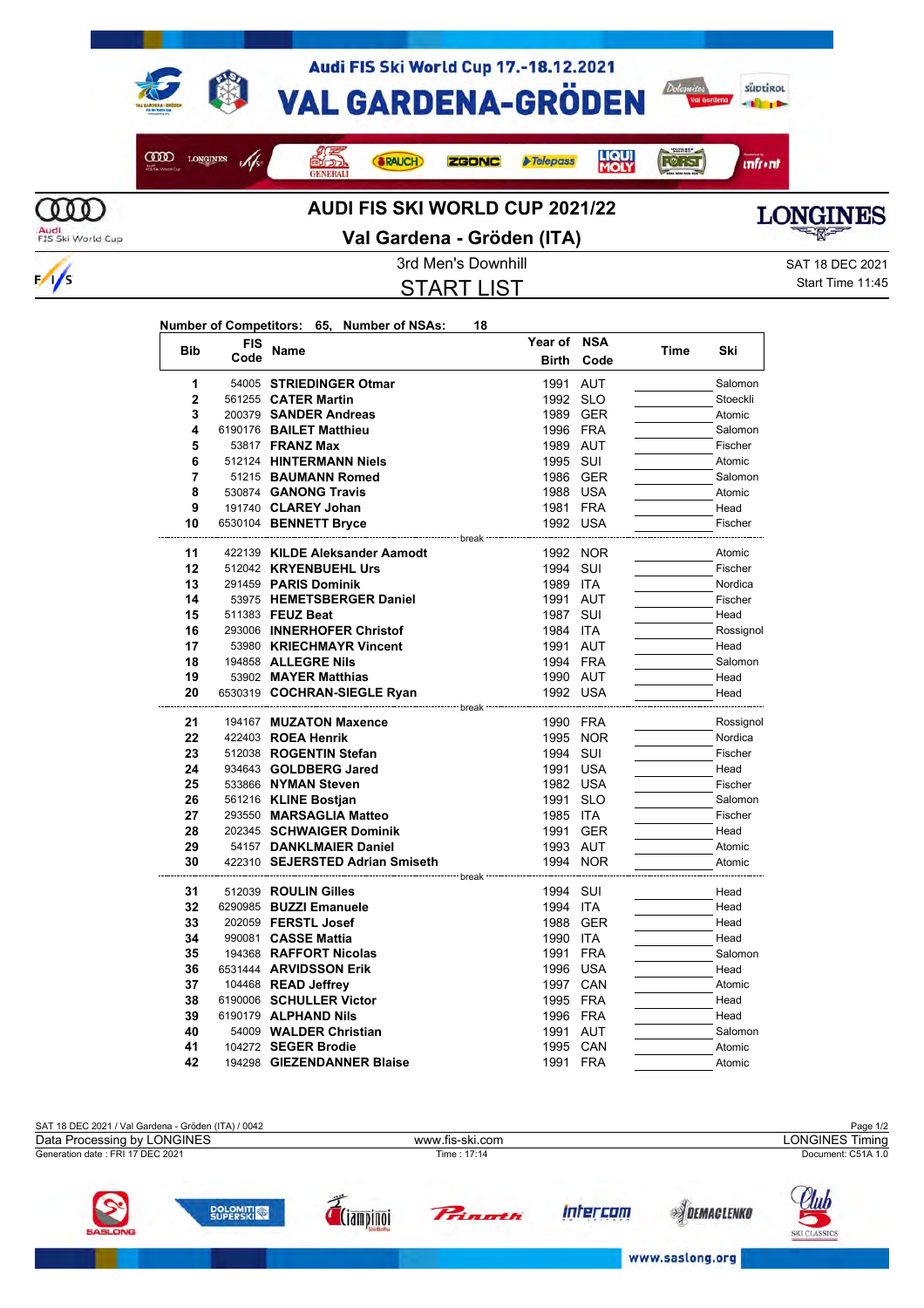

### **AUDI FIS SKI WORLD CUP 2021/22**

**Val Gardena - Gröden (ITA)**



**LONGINES** 曱

START LIST

3rd Men's Downhill Same Communication of the SAT 18 DEC 2021

Start Time 11:45

|                                          |                                                                                                                                                      |                                                    |                              | Number of Competitors: 65, Number of NSAs: | 18                                          |            |      |                       |                      |
|------------------------------------------|------------------------------------------------------------------------------------------------------------------------------------------------------|----------------------------------------------------|------------------------------|--------------------------------------------|---------------------------------------------|------------|------|-----------------------|----------------------|
|                                          |                                                                                                                                                      | FIS                                                | Name                         |                                            | Year of NSA                                 |            | Time | Ski                   |                      |
|                                          |                                                                                                                                                      | Code                                               |                              |                                            | Birth                                       | Code       |      |                       |                      |
|                                          | <b>Bib</b><br>43<br>44<br>45<br>46<br>47<br>48<br>49<br>50<br>51<br>52<br>53<br>54<br>55<br>56<br>57<br>58<br>59<br>60<br>61<br>62<br>63<br>64<br>65 |                                                    | 512352 CHABLOZ Yannick       |                                            | 1999                                        | SUI        |      | Nordica               |                      |
|                                          |                                                                                                                                                      |                                                    | 103271 THOMSEN Benjamin      |                                            | 1987                                        | CAN        |      |                       |                      |
|                                          |                                                                                                                                                      |                                                    | 6290845 BOSCA Guglielmo      |                                            | 1993 ITA                                    |            |      | Head                  |                      |
|                                          |                                                                                                                                                      |                                                    | 6531520 MORSE Sam            |                                            |                                             | 1996 USA   |      | Fischer               |                      |
|                                          |                                                                                                                                                      |                                                    | 502230 SUNDIN Olle           |                                            |                                             | 1997 SWE   |      | Head                  |                      |
|                                          |                                                                                                                                                      |                                                    | 104531 CRAWFORD James        |                                            | 1997                                        | CAN        |      | Head                  |                      |
|                                          |                                                                                                                                                      |                                                    | 194650 PICCARD Roy           |                                            |                                             | 1993 FRA   |      | Rossignol             |                      |
|                                          |                                                                                                                                                      |                                                    | 512281 <b>ROESTI Lars</b>    |                                            | 1998 SUI                                    |            |      | Rossignol             |                      |
|                                          |                                                                                                                                                      |                                                    | 202762 JOCHER Simon          |                                            |                                             | 1996 GER   |      | Head                  |                      |
|                                          |                                                                                                                                                      |                                                    | 561310 HROBAT Miha           |                                            |                                             | 1995 SLO   |      | Atomic                |                      |
|                                          |                                                                                                                                                      |                                                    | 104096 THOMPSON Broderick    |                                            | 1994                                        | CAN        |      | Head                  |                      |
|                                          |                                                                                                                                                      |                                                    | 110324 von APPEN Henrik      |                                            | 1994                                        | CHI        |      | Head                  |                      |
|                                          |                                                                                                                                                      |                                                    | 512408 MONNEY Alexis         |                                            | 2000 SUI                                    |            |      | Stoeckli              |                      |
|                                          |                                                                                                                                                      |                                                    | 54371 BABINSKY Stefan        |                                            |                                             | 1996 AUT   |      | Head                  |                      |
|                                          |                                                                                                                                                      |                                                    | 492063 ETXEZARRETA Adur      |                                            |                                             | 1996 ESP   |      | Head                  |                      |
|                                          |                                                                                                                                                      |                                                    | 6291053 ZAZZI Pietro         |                                            | 1994                                        | <b>ITA</b> |      | Salomon               |                      |
|                                          |                                                                                                                                                      |                                                    | 700878 BENDIK Martin         |                                            |                                             | 1993 SVK   |      | Atomic                |                      |
|                                          |                                                                                                                                                      |                                                    | 350095 PFIFFNER Marco        |                                            | 1994 LIE                                    |            |      | Fischer               |                      |
|                                          |                                                                                                                                                      |                                                    | 221053 STEUDLE Roy-Alexander |                                            |                                             | 1993 GBR   |      | Atomic                |                      |
|                                          |                                                                                                                                                      |                                                    | 180877 LEHTO Elian           |                                            | 2000 FIN                                    |            |      | Augment               |                      |
|                                          |                                                                                                                                                      |                                                    |                              | 422676 FOSSLAND Markus Nordgaard           |                                             | 1999 NOR   |      | Atomic                |                      |
|                                          |                                                                                                                                                      |                                                    | 481327 TRIKHICHEV Pavel      |                                            |                                             | 1992 RUS   |      | Head                  |                      |
|                                          |                                                                                                                                                      |                                                    | 240148 SZOLLOS Barnabas      |                                            | 1998 ISR                                    |            |      | Kaestle               |                      |
|                                          |                                                                                                                                                      |                                                    |                              |                                            |                                             |            |      |                       |                      |
| Jury                                     |                                                                                                                                                      |                                                    |                              |                                            | <b>Technical Data</b>                       |            |      |                       |                      |
| <b>FIS Technical Delegate</b><br>Referee |                                                                                                                                                      | <b>AUERNIG Hans-Peter</b><br><b>WALDNER Markus</b> |                              | <b>AUT</b><br><b>FIS</b>                   | <b>Course Name</b><br><b>Start Altitude</b> |            |      |                       | Saslong<br>2249m     |
| <b>Assistant Referee</b>                 |                                                                                                                                                      | <b>TRINKL Hannes</b>                               |                              | <b>FIS</b>                                 | <b>Finish Altitude</b>                      |            |      |                       | 1410m                |
| <b>Chief of Race</b>                     |                                                                                                                                                      | <b>SENONER Rainer</b>                              |                              | ITA                                        | <b>Vertical Drop</b>                        |            |      |                       | 839m                 |
|                                          |                                                                                                                                                      |                                                    |                              |                                            | <b>Course Length</b>                        |            |      |                       | 3446m<br>14179/11/21 |
|                                          |                                                                                                                                                      |                                                    |                              |                                            | <b>Homologation Number</b>                  |            |      |                       |                      |
| <b>Race Information</b>                  | 37                                                                                                                                                   |                                                    |                              |                                            |                                             |            |      |                       |                      |
| <b>Course Setter</b>                     |                                                                                                                                                      | <b>TRINKL Hannes</b>                               |                              | FIS                                        |                                             |            |      |                       |                      |
| Gates<br><b>Start Time</b>               |                                                                                                                                                      | 11:45                                              |                              |                                            |                                             |            |      |                       |                      |
|                                          |                                                                                                                                                      |                                                    |                              |                                            |                                             |            |      |                       |                      |
| <b>Forerunners:</b>                      |                                                                                                                                                      |                                                    | F1 - CASON Mattia            | ITA                                        | F2 - SCUSSEL Federico                       | <b>ITA</b> |      | F3 - DALMASSO Giacomo | <b>ITA</b>           |
|                                          |                                                                                                                                                      |                                                    | F4 - SIMONI Federico         | ITA                                        |                                             |            |      |                       |                      |

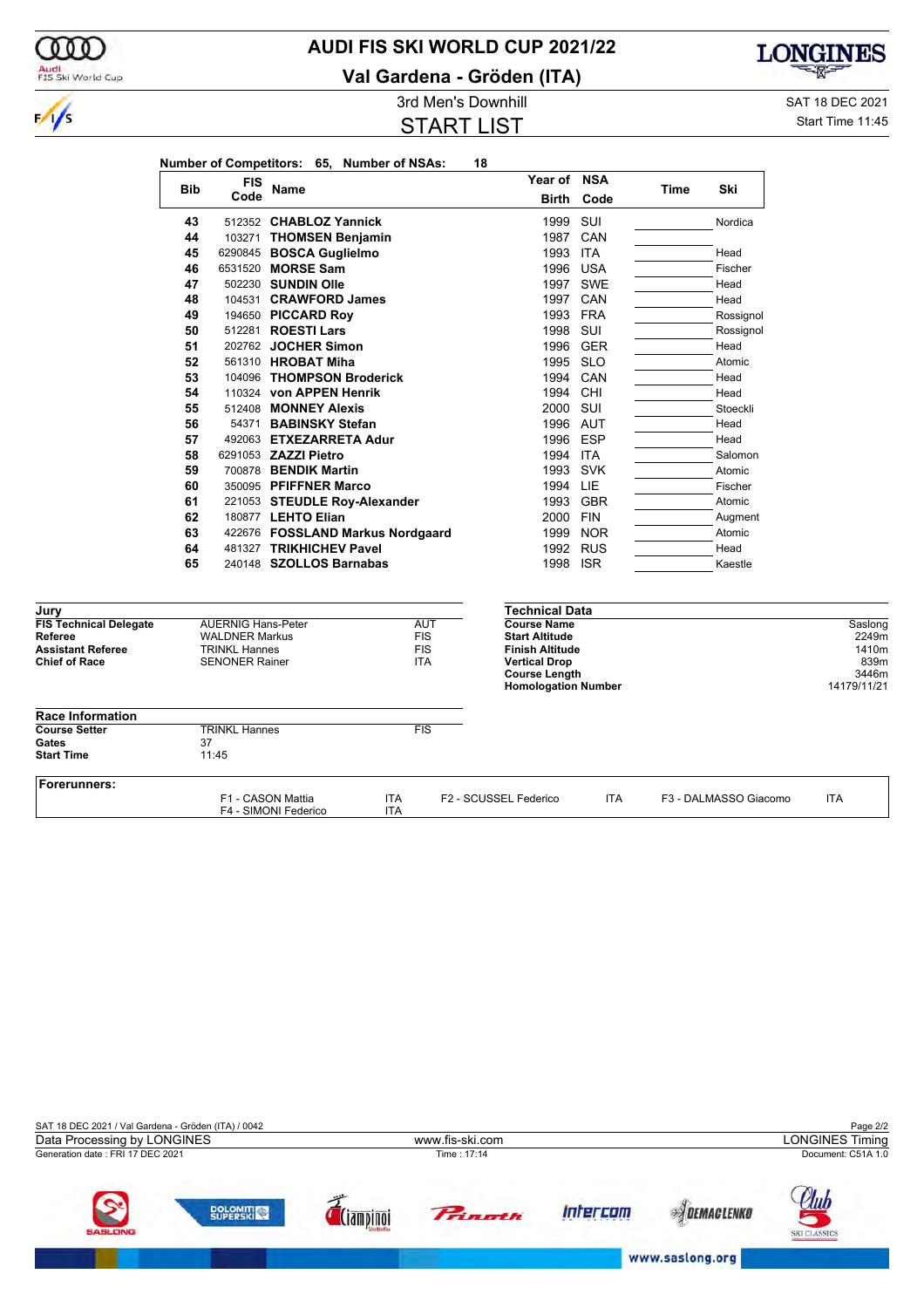

 $\frac{1}{s}$ 



**Val Gardena - Gröden (ITA)**

OFFICIAL RESULTS

3rd Men's Downhill Saturation Control of the SAT 18 DEC 2021 Start Time 11:45

**Number of Competitors: 65, Number of NSAs: 18 Penalty applied: 0.00**

| Rank | Bib            | <b>FIS</b> | Name                            | YB   | <b>NSA</b> | Time    | <b>Difference</b> | Distance | Race          | Ski       |
|------|----------------|------------|---------------------------------|------|------------|---------|-------------------|----------|---------------|-----------|
|      |                | Code       |                                 |      | Code       |         |                   | (m)      | <b>Points</b> |           |
| 1    | 10             | 6530104    | <b>BENNETT Bryce</b>            | 1992 | <b>USA</b> | 2:02.42 |                   |          | 0.00          | Fischer   |
| 2    | $\mathbf{1}$   | 54005      | <b>STRIEDINGER Otmar</b>        | 1991 | <b>AUT</b> | 2:02.56 | 0.14              | 3.94     | 1.43          | Salomon   |
| 3    | 6              | 512124     | <b>HINTERMANN Niels</b>         | 1995 | SUI        | 2:02.74 | 0.32              | 8.98     | 3.27          | Atomic    |
| 4    | 13             | 291459     | <b>PARIS Dominik</b>            | 1989 | <b>ITA</b> | 2:02.82 | 0.40              | 11.22    | 4.08          | Nordica   |
| 5    | 15             | 511383     | <b>FEUZ Beat</b>                | 1987 | SUI        | 2:02.89 | 0.47              | 13.18    | 4.80          | Head      |
| 6    | 9              | 191740     | <b>CLAREY Johan</b>             | 1981 | <b>FRA</b> | 2:02.90 | 0.48              | 13.46    | 4.90          | Head      |
| 7    | 34             | 990081     | <b>CASSE Mattia</b>             | 1990 | <b>ITA</b> | 2:03.03 | 0.61              | 17.09    | 6.23          | Head      |
| 8    | 51             | 202762     | <b>JOCHER Simon</b>             | 1996 | <b>GER</b> | 2:03.16 | 0.74              | 20.71    | 7.56          | Head      |
| 9    | 33             | 202059     | <b>FERSTL Josef</b>             | 1988 | <b>GER</b> | 2:03.17 | 0.75              | 20.98    | 7.66          | Head      |
| 10   | 5              | 53817      | <b>FRANZ Max</b>                | 1989 | AUT        | 2:03.21 | 0.79              | 22.10    | 8.07          | Fischer   |
| 11   | 26             | 561216     | <b>KLINE Bostjan</b>            | 1991 | <b>SLO</b> | 2:03.27 | 0.85              | 23.76    | 8.68          | Salomon   |
| 11   | 3              | 200379     | <b>SANDER Andreas</b>           | 1989 | <b>GER</b> | 2:03.27 | 0.85              | 23.76    | 8.68          | Atomic    |
| 13   | 43             | 512352     | <b>CHABLOZ Yannick</b>          | 1999 | SUI        | 2:03.33 | 0.91              | 25.43    | 9.29          | Nordica   |
| 14   | 17             | 53980      | <b>KRIECHMAYR Vincent</b>       | 1991 | <b>AUT</b> | 2:03.42 | 1.00              | 27.92    | 10.21         | Head      |
| 15   | 8              | 530874     | <b>GANONG Travis</b>            | 1988 | <b>USA</b> | 2:03.48 | 1.06              | 29.58    | 10.82         | Atomic    |
| 16   | 19             | 53902      | <b>MAYER Matthias</b>           | 1990 | <b>AUT</b> | 2:03.57 | 1.15              | 32.07    | 11.74         | Head      |
| 17   | 16             | 293006     | <b>INNERHOFER Christof</b>      | 1984 | ITA        | 2:03.63 | 1.21              | 33.73    | 12.36         | Rossignol |
| 18   | $\overline{7}$ | 51215      | <b>BAUMANN Romed</b>            | 1986 | <b>GER</b> | 2:03.74 | 1.32              | 36.76    | 13.48         | Salomon   |
| 19   | 24             | 934643     | <b>GOLDBERG Jared</b>           | 1991 | <b>USA</b> | 2:03.78 | 1.36              | 37.86    | 13.89         | Head      |
| 20   | 21             | 194167     | <b>MUZATON Maxence</b>          | 1990 | <b>FRA</b> | 2:03.86 | 1.44              | 40.06    | 14.70         | Rossignol |
| 21   | 14             | 53975      | <b>HEMETSBERGER Daniel</b>      | 1991 | <b>AUT</b> | 2:03.94 | 1.52              | 42.26    | 15.52         | Fischer   |
| 22   | 2              | 561255     | <b>CATER Martin</b>             | 1992 | <b>SLO</b> | 2:03.95 | 1.53              | 42.54    | 15.62         | Stoeckli  |
| 23   | 25             | 533866     | <b>NYMAN Steven</b>             | 1982 | <b>USA</b> | 2:03.97 | 1.55              | 43.09    | 15.83         | Fischer   |
| 24   | 50             | 512281     | <b>ROESTI Lars</b>              | 1998 | SUI        | 2:03.98 | 1.56              | 43.36    | 15.93         | Rossignol |
| 25   | 31             | 512039     | <b>ROULIN Gilles</b>            | 1994 | SUI        | 2:03.99 | 1.57              | 43.63    | 16.03         | Head      |
| 26   | 23             | 512038     | <b>ROGENTIN Stefan</b>          | 1994 | SUI        | 2:04.00 | 1.58              | 43.91    | 16.13         | Fischer   |
| 27   | 20             | 6530319    | <b>COCHRAN-SIEGLE Ryan</b>      | 1992 | <b>USA</b> | 2:04.09 | 1.67              | 46.38    | 17.05         | Head      |
| 28   | 48             | 104531     | <b>CRAWFORD James</b>           | 1997 | CAN        | 2:04.12 | 1.70              | 47.20    | 17.36         | Head      |
| 29   | 18             | 194858     | <b>ALLEGRE Nils</b>             | 1994 | <b>FRA</b> | 2:04.17 | 1.75              | 48.57    | 17.87         | Salomon   |
| 30   | 28             | 202345     | <b>SCHWAIGER Dominik</b>        | 1991 | <b>GER</b> | 2:04.19 | 1.77              | 49.11    | 18.07         | Head      |
| 31   | 29             | 54157      | <b>DANKLMAIER Daniel</b>        | 1993 | <b>AUT</b> | 2:04.21 | 1.79              | 49.66    | 18.28         | Atomic    |
| 32   | 22             | 422403     | <b>ROEA Henrik</b>              | 1995 | <b>NOR</b> | 2:04.30 | 1.88              | 52.12    | 19.20         | Nordica   |
| 33   | 30             | 422310     | <b>SEJERSTED Adrian Smiseth</b> | 1994 | <b>NOR</b> | 2:04.31 | 1.89              | 52.39    | 19.30         | Atomic    |
| 34   | 52             | 561310     | <b>HROBAT Miha</b>              | 1995 | <b>SLO</b> | 2:04.37 | 1.95              | 54.03    | 19.91         | Atomic    |
| 35   | 55             | 512408     | <b>MONNEY Alexis</b>            | 2000 | SUI        | 2:04.48 | 2.06              | 57.03    | 21.03         | Stoeckli  |
| 36   | 4              | 6190176    | <b>BAILET Matthieu</b>          | 1996 | <b>FRA</b> | 2:04.67 | 2.25              | 62.19    | 22.97         | Salomon   |
| 37   | 47             | 502230     | <b>SUNDIN Olle</b>              | 1997 | <b>SWE</b> | 2:04.72 | 2.30              | 63.55    | 23.48         | Head      |
| 38   | 40             | 54009      | <b>WALDER Christian</b>         | 1991 | <b>AUT</b> | 2:04.74 | 2.32              | 64.09    | 23.69         | Salomon   |
| 39   | 12             | 512042     | <b>KRYENBUEHL Urs</b>           | 1994 | SUI        | 2:04.78 | 2.36              | 65.18    | 24.10         | Fischer   |
| 40   | 39             | 6190179    | <b>ALPHAND Nils</b>             | 1996 | <b>FRA</b> | 2:04.92 | 2.50              | 68.96    | 25.53         | Head      |
| 41   | 42             | 194298     | <b>GIEZENDANNER Blaise</b>      | 1991 | <b>FRA</b> | 2:05.00 | 2.58              | 71.13    | 26.34         | Atomic    |
| 42   | 41             | 104272     | <b>SEGER Brodie</b>             | 1995 | CAN        | 2:05.04 | 2.62              | 72.21    | 26.75         | Atomic    |
| 43   | 35             | 194368     | <b>RAFFORT Nicolas</b>          | 1991 | <b>FRA</b> | 2:05.05 | 2.63              | 72.47    | 26.85         | Salomon   |
| 44   | 37             | 104468     | <b>READ Jeffrey</b>             | 1997 | CAN        | 2:05.08 | 2.66              | 73.28    | 27.16         | Atomic    |
| 45   | 53             | 104096     | <b>THOMPSON Broderick</b>       | 1994 | CAN        | 2:05.16 | 2.74              | 75.44    | 27.98         | Head      |
| 46   | 56             | 54371      | <b>BABINSKY Stefan</b>          | 1996 | <b>AUT</b> | 2:05.25 | 2.83              | 77.86    | 28.90         | Head      |

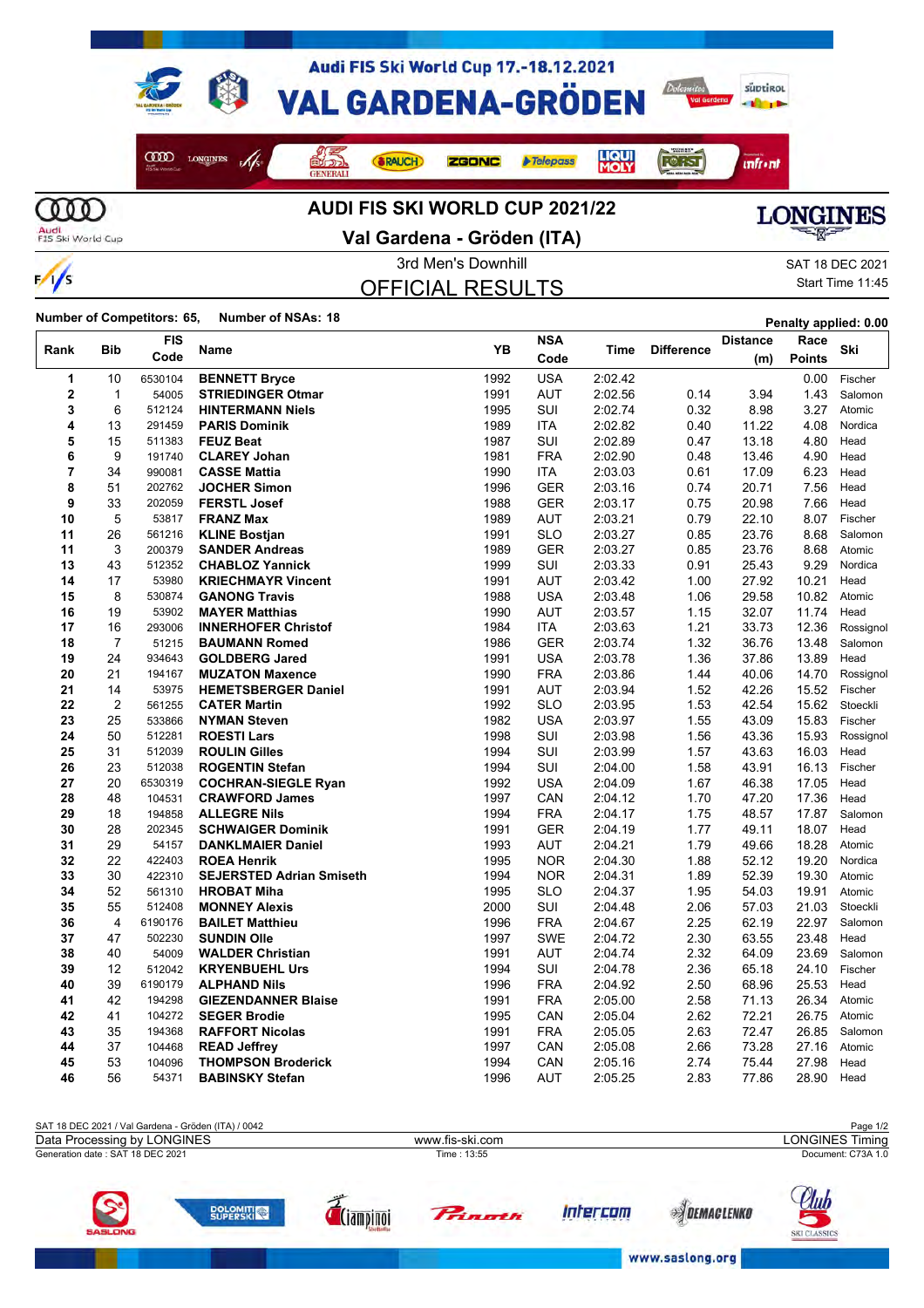

### **AUDI FIS SKI WORLD CUP 2021/22**

**Val Gardena - Gröden (ITA)**



3rd Men's Downhill Same Communication of the SAT 18 DEC 2021

# OFFICIAL RESULTS

Start Time 11:45

|                                     |                                      | <b>FIS</b>                           |                                               |            |                          |                       | <b>NSA</b>                                      |            |                   | <b>Distance</b>       | Race          |                |
|-------------------------------------|--------------------------------------|--------------------------------------|-----------------------------------------------|------------|--------------------------|-----------------------|-------------------------------------------------|------------|-------------------|-----------------------|---------------|----------------|
| Rank                                | <b>Bib</b>                           | Code                                 | Name                                          |            |                          | YB                    | Code                                            | Time       | <b>Difference</b> | (m)                   | <b>Points</b> | Ski            |
| 47                                  | 44                                   | 103271                               | <b>THOMSEN Benjamin</b>                       |            |                          | 1987                  | CAN                                             | 2:05.36    | 2.94              | 80.82                 | 30.02         |                |
| 48                                  | 38                                   | 6190006                              | <b>SCHULLER Victor</b>                        |            |                          | 1995                  | <b>FRA</b>                                      | 2:05.40    | 2.98              | 81.89                 | 30.43         | Head           |
| 49                                  | 60                                   | 350095                               | <b>PFIFFNER Marco</b>                         |            |                          | 1994                  | LIE                                             | 2:05.50    | 3.08              | 84.57                 | 31.45         | Fischer        |
| 50                                  | 32                                   | 6290985                              | <b>BUZZI Emanuele</b>                         |            |                          | 1994                  | <b>ITA</b>                                      | 2:05.55    | 3.13              | 85.91                 | 31.96         | Head           |
| 51                                  | 63                                   | 422676                               | <b>FOSSLAND Markus Nordgaard</b>              |            |                          | 1999                  | <b>NOR</b>                                      | 2:05.84    | 3.42              | 93.65                 | 34.92         | Atomic         |
| 52                                  | 62                                   | 180877                               | <b>LEHTO Elian</b>                            |            |                          | 2000                  | <b>FIN</b>                                      | 2:05.96    | 3.54              | 96.85                 | 36.15         | Augment        |
| 53                                  | 58                                   | 6291053                              | <b>ZAZZI Pietro</b>                           |            |                          | 1994                  | <b>ITA</b>                                      | 2:06.10    | 3.68              | 100.57                | 37.58         | Salomon        |
| 54                                  | 49                                   | 194650                               | <b>PICCARD Roy</b>                            |            |                          | 1993                  | <b>FRA</b>                                      | 2:06.52    | 4.10              | 111.67                | 41.86         | Rossignol      |
| 55                                  | 27                                   | 293550                               | <b>MARSAGLIA Matteo</b>                       |            |                          | 1985                  | <b>ITA</b>                                      | 2:06.64    | 4.22              | 114.83                | 43.09         | Fischer        |
| 56                                  | 57                                   | 492063                               | <b>ETXEZARRETA Adur</b>                       |            |                          | 1996                  | <b>ESP</b>                                      | 2:06.65    | 4.23              | 115.09                | 43.19         | Head           |
| 57                                  | 59                                   | 700878                               | <b>BENDIK Martin</b>                          |            |                          | 1993                  | <b>SVK</b>                                      | 2:06.70    | 4.28              | 116.41                | 43.70         | Atomic         |
| 58                                  | 54                                   | 110324                               | von APPEN Henrik                              |            |                          | 1994                  | CHI                                             | 2:06.92    | 4.50              | 122.18                | 45.95         | Head           |
| 59                                  | 36                                   | 6531444                              | <b>ARVIDSSON Erik</b>                         |            |                          | 1996                  | <b>USA</b>                                      | 2:06.94    | 4.52              | 122.70                | 46.15         | Head           |
| 60                                  | 65                                   | 240148                               | <b>SZOLLOS Barnabas</b>                       |            |                          | 1998                  | <b>ISR</b>                                      | 2:08.19    | 5.77              | 155.11                | 58.92         | Kaestle        |
| 61                                  | 61                                   | 221053                               | <b>STEUDLE Roy-Alexander</b>                  |            |                          | 1993                  | <b>GBR</b>                                      | 2:10.13    | 7.71              | 204.17                | 78.72         | Atomic         |
|                                     |                                      | <b>DID NOT FINISH: 3 competitors</b> |                                               |            |                          |                       |                                                 |            |                   |                       |               |                |
|                                     | 11                                   | 422139                               | <b>KILDE Aleksander Aamodt</b>                |            |                          | 1992                  | <b>NOR</b>                                      |            |                   |                       |               | Atomic         |
|                                     | 45                                   | 6290845                              | <b>BOSCA Guglielmo</b>                        |            |                          | 1993                  | <b>ITA</b>                                      |            |                   |                       |               | Head           |
|                                     | 64                                   | 481327                               | <b>TRIKHICHEV Pavel</b>                       |            |                          | 1992                  | <b>RUS</b>                                      |            |                   |                       |               | Head           |
|                                     |                                      | DID NOT START: 1 competitor          |                                               |            |                          |                       |                                                 |            |                   |                       |               |                |
|                                     | 46                                   | 6531520                              | <b>MORSE Sam</b>                              |            |                          | 1996                  | <b>USA</b>                                      |            |                   |                       |               | Fischer        |
| Jury                                |                                      |                                      |                                               |            |                          |                       | <b>Technical Data</b>                           |            |                   |                       |               |                |
| <b>FIS Technical Delegate</b>       |                                      |                                      | <b>AUERNIG Hans-Peter</b>                     |            | <b>AUT</b>               |                       | <b>Course Name</b>                              |            |                   |                       |               | Saslong        |
| Referee<br><b>Assistant Referee</b> |                                      |                                      | <b>WALDNER Markus</b><br><b>TRINKL Hannes</b> |            | <b>FIS</b><br><b>FIS</b> |                       | <b>Start Altitude</b><br><b>Finish Altitude</b> |            |                   |                       |               | 2249m<br>1410m |
| <b>Chief of Race</b>                |                                      |                                      | <b>SENONER Rainer</b>                         |            | ITA                      |                       | <b>Vertical Drop</b>                            |            |                   |                       |               | 839m           |
|                                     |                                      |                                      |                                               |            |                          |                       | <b>Course Length</b>                            |            |                   |                       |               | 3446m          |
|                                     |                                      |                                      |                                               |            |                          |                       | <b>Homologation Number</b>                      |            |                   |                       |               | 14179/11/21    |
| <b>Race Information</b>             |                                      |                                      |                                               |            |                          |                       |                                                 |            |                   |                       |               |                |
| <b>Course Setter</b>                |                                      |                                      | <b>TRINKL Hannes</b>                          |            | <b>FIS</b>               |                       |                                                 |            |                   |                       |               |                |
| Gates                               |                                      |                                      | 37                                            |            |                          |                       |                                                 |            |                   |                       |               |                |
| <b>Start Time</b>                   |                                      |                                      | 11:45                                         |            |                          |                       |                                                 |            |                   |                       |               |                |
| <b>Forerunners:</b>                 |                                      |                                      | F1 - CASON Mattia                             | <b>ITA</b> |                          | F2 - SCUSSEL Federico |                                                 | <b>ITA</b> |                   | F3 - DALMASSO Giacomo |               | <b>ITA</b>     |
|                                     |                                      |                                      | F4 - SIMONI Federico                          | <b>ITA</b> |                          |                       |                                                 |            |                   |                       |               |                |
| <b>Conditions on course:</b>        |                                      |                                      |                                               |            |                          |                       |                                                 |            |                   |                       |               |                |
|                                     | <b>SUNNY</b><br><b>HARD</b><br>Snow: |                                      |                                               |            |                          | Temperature - Start:  | $-3^{\circ}$ C                                  |            |                   | Temperature - Finish: | -2°C          |                |

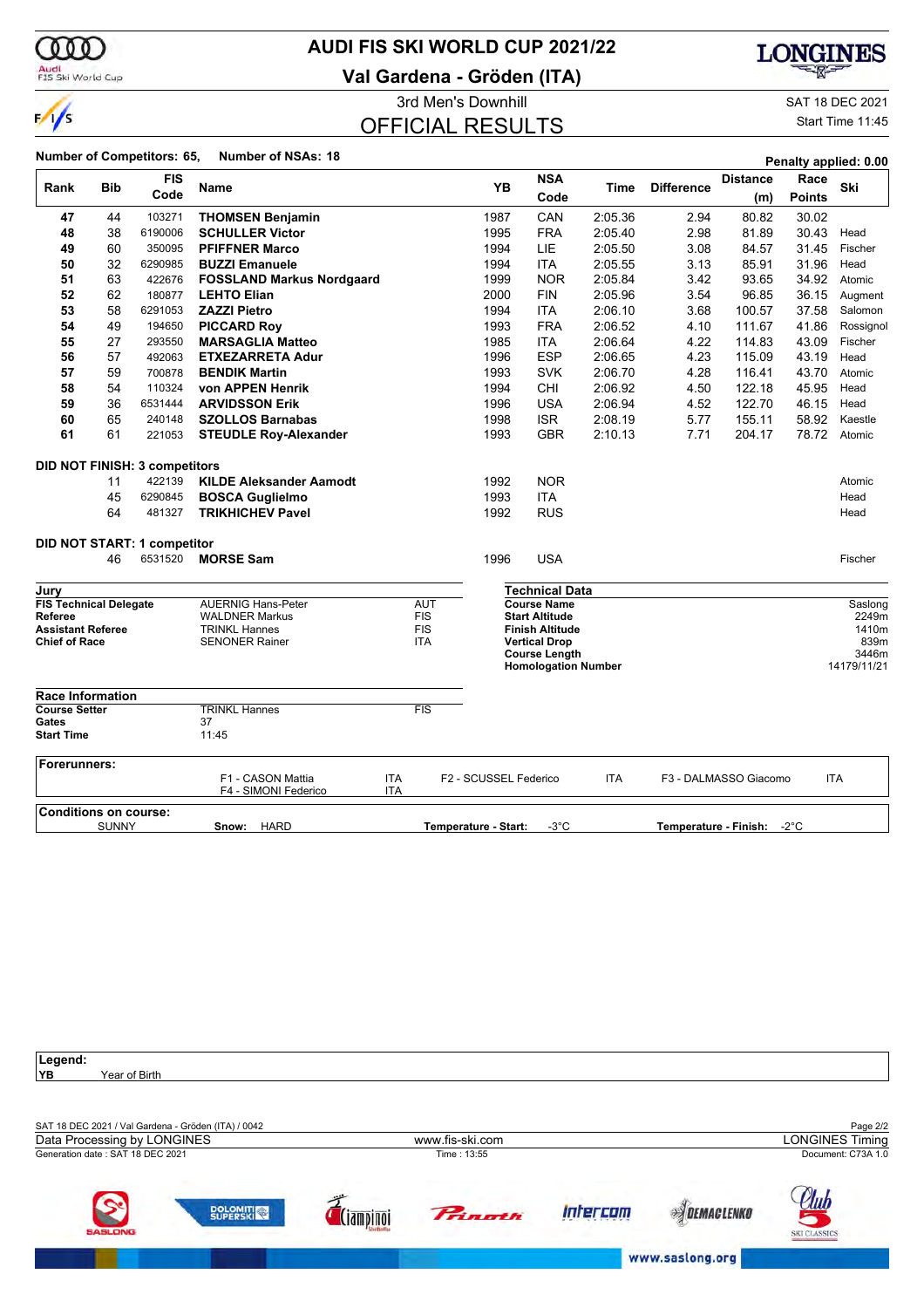|                                  |            |             |                 | <b>VAL GARDENA-GRÖDEN</b>                    |               | Audi FIS Ski World Cup 17.-18.12.2021 |                 |                      | Dolomites<br>Jal Garde | süptirot<br><b>CONTRACTOR</b> |                       |
|----------------------------------|------------|-------------|-----------------|----------------------------------------------|---------------|---------------------------------------|-----------------|----------------------|------------------------|-------------------------------|-----------------------|
|                                  |            | <b>COOD</b> | <b>LONGINES</b> | 03                                           | <b>SRAUCH</b> | <b>ZGONC</b>                          | <b>Felepass</b> | <b>LIQUI</b><br>MOLY | <b>FORST</b>           | <b>infr</b> •nt               |                       |
|                                  |            |             |                 |                                              |               | <b>AUDI FIS SKI WORLD CUP 2021/22</b> |                 |                      |                        |                               |                       |
| FIS Ski World Cup                |            |             |                 |                                              |               | Val Gardena - Gröden (ITA)            |                 |                      |                        |                               |                       |
|                                  |            |             |                 |                                              |               | 3rd Men's Downhill                    |                 |                      |                        |                               | SAT 18 DEC 2021       |
| $\frac{1}{s}$                    |            |             |                 |                                              |               | PENALTY CALCULATION                   |                 |                      |                        |                               | Start Time 11:45      |
| <b>Best 10 at Finish</b>         |            |             |                 |                                              |               |                                       |                 |                      |                        |                               | <b>F-factor: 1250</b> |
| Rank                             | <b>Bib</b> | <b>FIS</b>  | <b>Name</b>     |                                              |               | <b>NSA</b>                            |                 | <b>FIS</b>           |                        | Best 5                        | Race                  |
|                                  |            | Code        |                 |                                              |               | Code                                  |                 | <b>Points</b>        |                        |                               | <b>Points</b>         |
| <b>Best 5 FIS Points Started</b> |            |             |                 |                                              |               |                                       |                 |                      |                        |                               |                       |
|                                  |            | <b>FIS</b>  |                 |                                              |               | <b>NSA</b>                            |                 | <b>FIS</b>           |                        |                               |                       |
| <b>Rank</b>                      | <b>Bib</b> | Code        | <b>Name</b>     |                                              |               | Code                                  |                 | <b>Points</b>        |                        |                               |                       |
|                                  |            |             |                 |                                              |               | <b>TOTALS:</b>                        |                 |                      |                        |                               |                       |
|                                  |            |             |                 |                                              |               | FIS Points of Best 5 Started (B)      |                 | 0.00                 |                        |                               |                       |
|                                  |            |             |                 | FIS Points of Best 5 at Finish in Top 10 (A) |               |                                       |                 |                      | 0.00                   |                               |                       |
|                                  |            |             |                 | Race Points of Corresponding Competitors (C) |               |                                       |                 |                      |                        |                               | 0.00                  |
|                                  |            |             |                 | Calculated Penalty (A+B-C):10 =>             |               |                                       |                 | 0.000                |                        |                               |                       |
|                                  |            |             |                 |                                              |               | <b>Rounded</b>                        |                 | 0.00                 |                        |                               |                       |
|                                  |            |             |                 |                                              |               | <b>Category Adder</b>                 |                 | 0.00                 |                        |                               |                       |
|                                  |            |             |                 |                                              |               | <b>Correction Value (Z)</b>           |                 | 0.00                 |                        |                               |                       |
|                                  |            |             |                 |                                              |               | <b>Calculated Penalty</b>             |                 | 0.00                 |                        |                               |                       |
|                                  |            |             |                 |                                              |               | <b>Penalty Applied</b>                |                 | 0.00                 |                        |                               |                       |

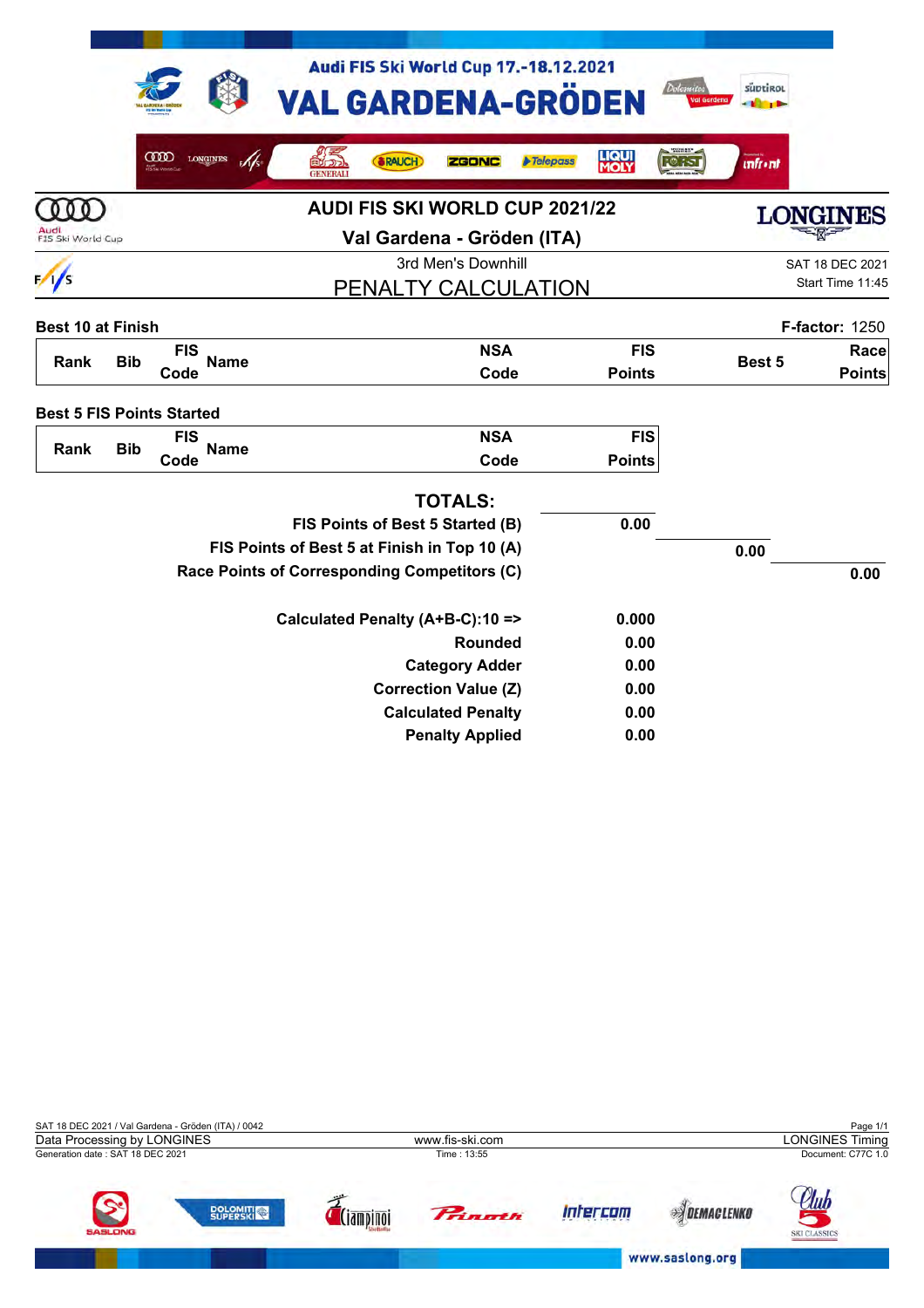

 $\frac{1}{s}$ 

**Val Gardena - Gröden (ITA)**

**LONGINES** 

3rd Men's Downhill SAT 18 DEC 2021

# PERFORMANCE ANALYSIS BY RANK

Start Time 11:45

|                |   | Rank Bib Name             | <b>NSA</b> |       | <b>Positions</b> |                      |               | <b>Partials</b> |              | <b>Difference</b> |                                          |                 | <b>Speed</b> |      |
|----------------|---|---------------------------|------------|-------|------------------|----------------------|---------------|-----------------|--------------|-------------------|------------------------------------------|-----------------|--------------|------|
|                |   | Ski                       | Code       | Pos   |                  | <b>Time Rank Pos</b> |               |                 |              |                   | Time Rank Time Dist.(m) Pos. (km/h) Rank |                 |              |      |
| 1              |   | 10 BENNETT Bryce          | <b>USA</b> | Int1: | 26.16            |                      | $(13)$ 11-12: | 19.86           | (5)          | 0.36              |                                          | Sp1             | 104.16       | (21) |
|                |   | Fischer                   |            | Int2: | 46.02            |                      | $(6)$ 12-13:  | 20.50           | (4)          | 0.41              |                                          | Sp <sub>2</sub> | 121.29       | (9)  |
|                |   |                           |            | Int3: | 1:06.52          |                      | $(6)$ 13-14:  | 14.94           | (14)         | 0.37              |                                          | Sp3             | 112.90       | (8)  |
|                |   |                           |            | Int4: | 1:21.46          | (6)                  | $14-15:$      | 18.57           | (3)          | 0.38              |                                          |                 |              |      |
|                |   |                           |            | Int5: | 1:40.03          |                      | $(1)$ 15-Fin: | 22.39           | (4)          | 0.00              |                                          |                 |              |      |
|                |   |                           |            | Fin:  | 2:02.42          | (1)                  |               |                 |              | 0.00              | 0.00                                     |                 | Avg: 101.34  |      |
| $\mathbf{2}$   | 1 | <b>STRIEDINGER Otmar</b>  | <b>AUT</b> | Int1: | 25.99            |                      | $(2)$ 11-12:  |                 |              | 0.19              |                                          | Sp1             | 103.67       | (29) |
|                |   | Salomon                   |            | Int2: | 45.79            |                      | $(4)$ 12-13:  | 19.80<br>20.55  | (3)          | 0.18              |                                          | Sp2             | 121.28       | (11) |
|                |   |                           |            | Int3: | 1:06.34          |                      | $(3)$ 13-14:  | 14.87           | (8)<br>(6)   | 0.19              |                                          | Sp3             | 112.90       | (8)  |
|                |   |                           |            | Int4: | 1:21.21          | (3)                  | $14-15:$      | 18.86           | (16)         | 0.13              |                                          |                 |              |      |
|                |   |                           |            | Int5: | 1:40.07          |                      | $(2)$ 15-Fin: | 22.49           | (9)          | 0.04              |                                          |                 |              |      |
|                |   |                           |            | Fin:  | 2:02.56          | (2)                  |               |                 |              | 0.14              | 3.94                                     |                 | Avg: 101.22  |      |
| 3              |   | <b>6 HINTERMANN Niels</b> | SUI        | Int1: | 26.00            |                      | $(4)$ 11-12:  |                 |              | 0.20              |                                          | Sp1             | 105.09       | (5)  |
|                |   | Atomic                    |            | Int2: | 45.93            | (5)                  | $12-13:$      | 19.93<br>20.51  | (6)          | 0.32              |                                          | Sp2             | 119.66       | (31) |
|                |   |                           |            | Int3: | 1:06.44          | (5)                  | $13-14:$      | 15.02           | (6)          | 0.29              |                                          | Sp3             | 115.00       | (1)  |
|                |   |                           |            | Int4: | 1:21.46          | (6)                  | $14 - 15$ :   | 18.90           | (23)<br>(19) | 0.38              |                                          |                 |              |      |
|                |   |                           |            | Int5: | 1:40.36          |                      | $(4)$ 15-Fin: | 22.38           | (3)          | 0.33              |                                          |                 |              |      |
|                |   |                           |            | Fin:  | 2:02.74          | (3)                  |               |                 |              | 0.32              | 8.98                                     |                 | Avg: 101.07  |      |
| 4              |   | 13 PARIS Dominik          | <b>ITA</b> | Int1: | 25.80            |                      | $(1)$ 11-12:  |                 |              | 0.00              |                                          | Sp1             | 104.74       | (12) |
|                |   | Nordica                   |            | Int2: | 45.61            |                      | $(1)$ 12-13:  | 19.81           | (4)          | 0.00              |                                          | Sp2             | 122.35       | (2)  |
|                |   |                           |            | Int3: | 1:06.18          |                      | $(2)$ 13-14:  | 20.57<br>14.97  | (12)         | 0.03              |                                          | Sp3             | 112.20       | (22) |
|                |   |                           |            | Int4: | 1:21.15          |                      | $(2)$ 14-15:  | 19.27           | (16)<br>(46) | 0.07              |                                          |                 |              |      |
|                |   |                           |            | Int5: | 1:40.42          | (6)                  | 15-Fin:       | 22.40           | (5)          | 0.39              |                                          |                 |              |      |
|                |   |                           |            | Fin:  | 2:02.82          | (4)                  |               |                 |              | 0.40              | 11.22                                    |                 | Avg: 101.01  |      |
| 5              |   | 15 FEUZ Beat              | SUI        | Int1: | 26.02            |                      | $(5)$ 11-12:  |                 |              | 0.22              |                                          | Sp1             | 103.98       | (23) |
|                |   | Head                      |            | Int2: | 46.19            | (8)                  | $12-13:$      | 20.17<br>20.40  | (13)         | 0.58              |                                          | Sp2             | 120.80       | (14) |
|                |   |                           |            | Int3: | 1:06.59          |                      | $(7)$ 13-14:  | 14.67           | (1)<br>(2)   | 0.44              |                                          | Sp3             | 112.50       | (15) |
|                |   |                           |            | Int4: | 1:21.26          | (4)                  | $14 - 15$ :   | 19.13           | (35)         | 0.18              |                                          |                 |              |      |
|                |   |                           |            | Int5: | 1:40.39          | (5)                  | 15-Fin:       | 22.50           | (11)         | 0.36              |                                          |                 |              |      |
|                |   |                           |            | Fin:  | 2:02.89          | (5)                  |               |                 |              | 0.47              | 13.18                                    |                 | Avg: 100.95  |      |
| 6              | 9 | <b>CLAREY Johan</b>       | <b>FRA</b> | Int1: | 26.04            |                      | $(6)$ 11-12:  |                 |              | 0.24              |                                          | Sp1             | 106.22       | (1)  |
|                |   | Head                      |            | Int2: | 45.72            |                      | $(2)$ 12-13:  | 19.68           | (1)          | 0.11              |                                          | Sp2             | 123.06       | (1)  |
|                |   |                           |            | Int3: | 1:06.15          | (1)                  | $13-14:$      | 20.43           | (2)          | 0.00              |                                          | Sp3             | 112.30       | (18) |
|                |   |                           |            | Int4: | 1:21.08          |                      | $(1)$ 14-15:  | 14.93           | (11)         | 0.00              |                                          |                 |              |      |
|                |   |                           |            | Int5: | 1:40.26          |                      | $(3)$ 15-Fin: | 19.18<br>22.64  | (39)         | 0.23              |                                          |                 |              |      |
|                |   |                           |            | Fin:  | 2:02.90          | (6)                  |               |                 | (32)         | 0.48              | 13.46                                    |                 | Avg: 100.94  |      |
| $\overline{7}$ |   | 34 CASSE Mattia           | <b>ITA</b> | Int1: | 26.08            |                      | $(8)$ 11-12:  |                 |              | 0.28              |                                          | Sp1             | 104.83       | (10) |
|                |   | Head                      |            | Int2: | 46.04            |                      | $(7)$ 12-13:  | 19.96           | (7)          | 0.43              |                                          | Sp2             | 119.23       | (35) |
|                |   |                           |            | Int3: | 1:06.76          | (8)                  | $13-14:$      | 20.72           | (23)         | 0.61              |                                          | Sp3             | 112.40       | (16) |
|                |   |                           |            | Int4: | 1:21.74          | (9)                  | $14-15$ :     | 14.98           | (18)         | 0.66              |                                          |                 |              |      |
|                |   |                           |            | Int5: | 1:40.59          | (8)                  | 15-Fin:       | 18.85           | (14)         | 0.56              |                                          |                 |              |      |
|                |   |                           |            | Fin:  | 2:03.03          | (7)                  |               | 22.44           | (7)          | 0.61              | 17.09                                    |                 | Avg: 100.83  |      |

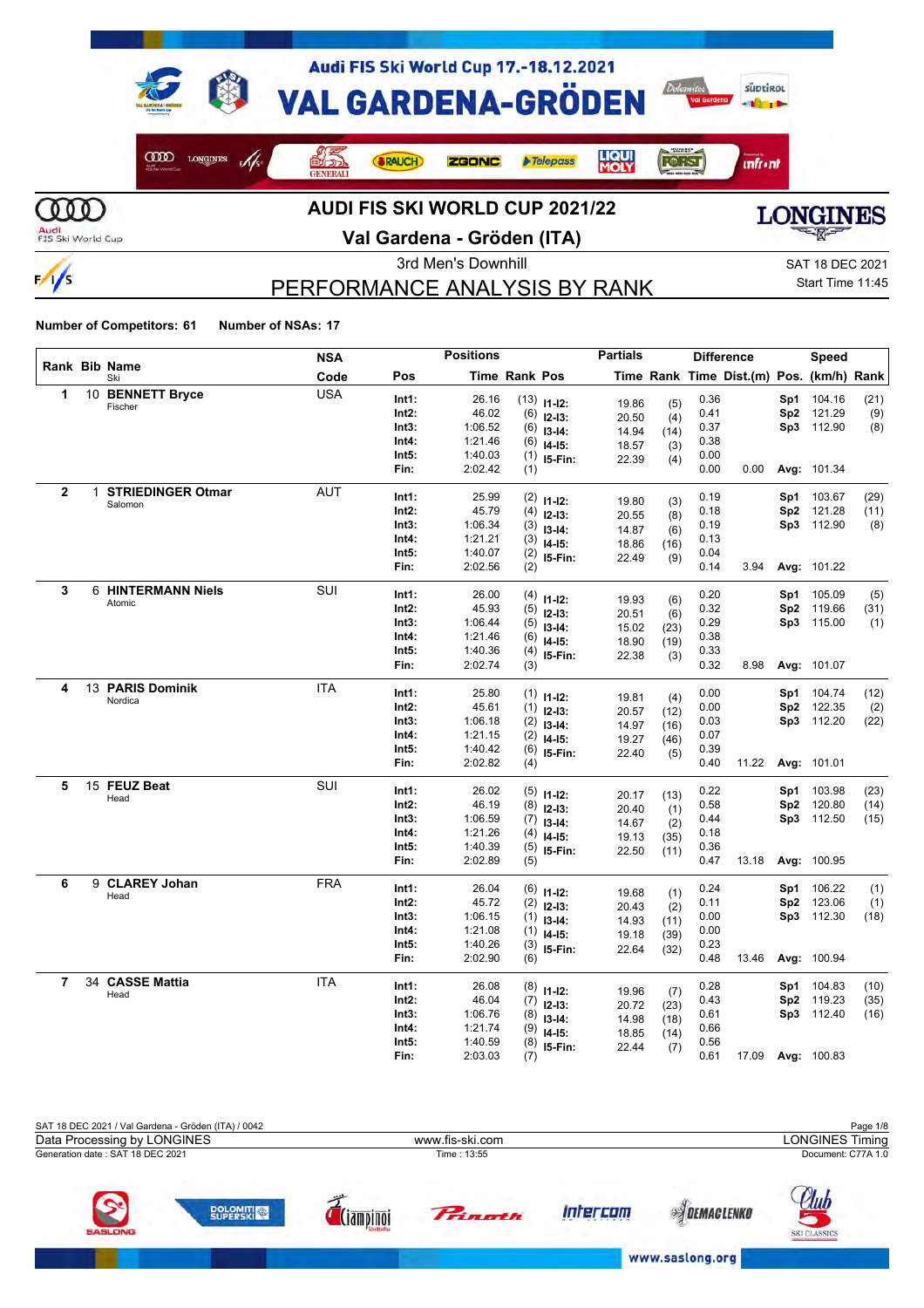

# **AUDI FIS SKI WORLD CUP 2021/22**

**Val Gardena - Gröden (ITA)**



3rd Men's Downhill Same Communication of the SAT 18 DEC 2021

Start Time 11:45

# PERFORMANCE ANALYSIS BY RANK

|    |    |                       | <b>NSA</b> |                | <b>Positions</b>   |                      |                               | <b>Partials</b> |             |              | <b>Difference</b>                        |            | Speed                    |            |
|----|----|-----------------------|------------|----------------|--------------------|----------------------|-------------------------------|-----------------|-------------|--------------|------------------------------------------|------------|--------------------------|------------|
|    |    | Rank Bib Name<br>Ski  | Code       | Pos            |                    | <b>Time Rank Pos</b> |                               |                 |             |              | Time Rank Time Dist.(m) Pos. (km/h) Rank |            |                          |            |
| 8  | 51 | <b>JOCHER Simon</b>   | <b>GER</b> | Int1:          | 26.39              |                      | $(29)$ 11-12:                 | 20.10           | (9)         | 0.59         |                                          | Sp1        | 103.35                   | (35)       |
|    |    | Head                  |            | Int2:          | 46.49              |                      | $(16)$ 12-13:                 | 20.73           | (28)        | 0.88         |                                          | Sp2        | 120.50                   | (19)       |
|    |    |                       |            | Int3:          | 1:07.22            |                      | $(19)$ 13-14:                 | 14.59           | (1)         | 1.07         |                                          |            | Sp3 112.90               | (8)        |
|    |    |                       |            | Int4:          | 1:21.81            |                      | $(10)$ 14-15:                 | 18.99           | (24)        | 0.73         |                                          |            |                          |            |
|    |    |                       |            | Int5:          | 1:40.80            |                      | $(13)$ 15-Fin:                | 22.36           | (2)         | 0.77         |                                          |            |                          |            |
|    |    |                       |            | Fin:           | 2:03.16            | (8)                  |                               |                 |             | 0.74         | 20.71                                    |            | Avg: 100.73              |            |
| 9  |    | 33 FERSTL Josef       | <b>GER</b> | Int1:          | 26.35              |                      | $(25)$ 11-12:                 |                 |             | 0.55         |                                          | Sp1        | 104.47                   | (15)       |
|    |    | Head                  |            | Int2:          | 46.65              |                      | $(24)$ 12-13:                 | 20.30<br>20.53  | (20)        | 1.04         |                                          | Sp2        | 119.16                   | (36)       |
|    |    |                       |            | Int3:          | 1:07.18            |                      | $(16)$ 13-14:                 | 14.99           | (7)<br>(20) | 1.03         |                                          |            | Sp3 113.10               | (4)        |
|    |    |                       |            | Int4:          | 1:22.17            |                      | $(17)$ 14-15:                 | 18.57           | (3)         | 1.09         |                                          |            |                          |            |
|    |    |                       |            | Int5:          | 1:40.74            |                      | $(10)$ 15-Fin:                | 22.43           | (6)         | 0.71         |                                          |            |                          |            |
|    |    |                       |            | Fin:           | 2:03.17            | (9)                  |                               |                 |             | 0.75         | 20.98                                    |            | Avg: 100.72              |            |
| 10 |    | 5 FRANZ Max           | AUT        | Int1:          | 26.04              |                      |                               |                 |             | 0.24         |                                          | Sp1        | 105.13                   | (4)        |
|    |    | Fischer               |            | Int2:          | 46.41              |                      | $(6)$ 11-12:<br>$(11)$ 12-13: | 20.37           | (31)        | 0.80         |                                          | Sp2        | 118.05                   | (49)       |
|    |    |                       |            | Int3:          | 1:07.06            |                      | $(14)$ 13-14:                 | 20.65           | (14)        | 0.91         |                                          |            | Sp3 113.20               | (3)        |
|    |    |                       |            | Int4:          | 1:22.15            |                      | $(16)$ 14-15:                 | 15.09           | (35)        | 1.07         |                                          |            |                          |            |
|    |    |                       |            | Int5:          | 1:40.60            |                      | $(9)$ 15-Fin:                 | 18.45           | (1)         | 0.57         |                                          |            |                          |            |
|    |    |                       |            | Fin:           | 2:03.21            | (10)                 |                               | 22.61           | (25)        | 0.79         | 22.10                                    |            | Avg: 100.69              |            |
| 11 |    | 26 KLINE Bostjan      | <b>SLO</b> |                |                    |                      |                               |                 |             |              |                                          |            |                          |            |
|    |    | Salomon               |            | Int1:<br>Int2: | 26.36<br>46.72     |                      | $(27)$ 11-12:                 | 20.36           | (29)        | 0.56<br>1.11 |                                          | Sp1<br>Sp2 | 104.00<br>121.61         | (22)       |
|    |    |                       |            | Int3:          | 1:07.28            |                      | $(28)$ 12-13:                 | 20.56           | (10)        | 1.13         |                                          |            | Sp3 112.90               | (7)<br>(8) |
|    |    |                       |            | Int4:          | 1:22.22            |                      | $(22)$ 13-14:                 | 14.94           | (14)        | 1.14         |                                          |            |                          |            |
|    |    |                       |            | Int5:          | 1:40.95            |                      | $(20)$ 14-15:                 | 18.73           | (8)         | 0.92         |                                          |            |                          |            |
|    |    |                       |            | Fin:           | 2:03.27            | (11)                 | $(16)$ 15-Fin:                | 22.32           | (1)         | 0.85         | 23.76                                    |            | Avg: 100.64              |            |
| 11 |    | 3 SANDER Andreas      | <b>GER</b> |                |                    |                      |                               |                 |             |              |                                          |            |                          |            |
|    |    | Atomic                |            | Int1:          | 26.27              |                      | $(18)$ 11-12:                 | 20.18           | (14)        | 0.47         |                                          | Sp1        | 104.30                   | (18)       |
|    |    |                       |            | Int2:          | 46.45              |                      | $(13)$ 12-13:                 | 20.48           | (3)         | 0.84         |                                          | Sp2        | 121.46                   | (8)        |
|    |    |                       |            | Int3:<br>Int4: | 1:06.93<br>1:21.71 |                      | $(9)$ 13-14:                  | 14.78           | (3)         | 0.78<br>0.63 |                                          |            | Sp3 112.30               | (18)       |
|    |    |                       |            | Int5:          | 1:40.56            |                      | $(8)$ 14-15:                  | 18.85           | (14)        | 0.53         |                                          |            |                          |            |
|    |    |                       |            | Fin:           | 2:03.27            | (11)                 | $(7)$ 15-Fin:                 | 22.71           | (39)        | 0.85         | 23.76                                    |            | Avg: 100.64              |            |
| 13 |    | 43 CHABLOZ Yannick    | SUI        |                |                    |                      |                               |                 |             |              |                                          |            |                          |            |
|    |    | Nordica               |            | Int1:          | 26.35              |                      | $(25)$ 11-12:                 | 20.11           | (11)        | 0.55         |                                          | Sp1        | 103.43                   | (34)       |
|    |    |                       |            | Int2:          | 46.46              |                      | $(14)$ 12-13:                 | 20.67           | (17)        | 0.85         |                                          | Sp2        | 120.49                   | (20)       |
|    |    |                       |            | Int3:          | 1:07.13            |                      | $(15)$ 13-14:                 | 14.85           | (5)         | 0.98         |                                          |            | Sp3 111.20               | (37)       |
|    |    |                       |            | Int4:          | 1:21.98<br>1:40.79 |                      | $(12)$ 14-15:                 | 18.81           | (13)        | 0.90<br>0.76 |                                          |            |                          |            |
|    |    |                       |            | Int5:<br>Fin:  | 2:03.33            | (13)                 | $(11)$ 15-Fin:                | 22.54           | (15)        | 0.91         | 25.43                                    |            | Avg: 100.59              |            |
| 14 |    | 17 KRIECHMAYR Vincent | AUT        |                |                    |                      |                               |                 |             |              |                                          |            |                          |            |
|    |    | Head                  |            | Int1:          | 26.15              |                      | $(11)$ $11-12$ :              | 20.33           | (24)        | 0.35         |                                          | Sp1        | 103.90                   | (26)       |
|    |    |                       |            | Int2:          | 46.48              |                      | $(15)$ 12-13:                 | 20.50           | (4)         | 0.87         |                                          | Sp2        | 121.25                   | (12)       |
|    |    |                       |            | Int3:<br>Int4: | 1:06.98<br>1:21.91 |                      | $(10)$ 13-14:                 | 14.93           | (11)        | 0.83<br>0.83 |                                          | Sp3        | 113.10                   | (4)        |
|    |    |                       |            | Int5:          | 1:40.97            |                      | $(11)$ 14-15:                 | 19.06           | (32)        | 0.94         |                                          |            |                          |            |
|    |    |                       |            | Fin:           | 2:03.42            | (14)                 | $(17)$ 15-Fin:                | 22.45           | (8)         | 1.00         | 27.92                                    |            | Avg: 100.52              |            |
| 15 |    | 8 GANONG Travis       | <b>USA</b> |                |                    |                      |                               |                 |             |              |                                          |            |                          |            |
|    |    | Atomic                |            | Int1:          | 26.32              |                      | $(22)$ 11-12:                 | 19.97           | (8)         | 0.52         |                                          |            | Sp1 105.01               | (6)        |
|    |    |                       |            | Int2:          | 46.29<br>1:07.01   |                      | $(9)$ 12-13:                  | 20.72           | (23)        | 0.68         |                                          |            | Sp2 122.00<br>Sp3 101.80 | (4)        |
|    |    |                       |            | Int3:<br>Int4: | 1:22.04            |                      | $(12)$ 13-14:                 | 15.03           | (26)        | 0.86<br>0.96 |                                          |            |                          | (61)       |
|    |    |                       |            | Int5:          | 1:40.90            |                      | $(14)$ 14-15:                 | 18.86           | (16)        | 0.87         |                                          |            |                          |            |
|    |    |                       |            | Fin:           | 2:03.48            | (15)                 | $(14)$ 15-Fin:                | 22.58           | (20)        |              | 1.06 29.58 Avg: 100.47                   |            |                          |            |
|    |    |                       |            |                |                    |                      |                               |                 |             |              |                                          |            |                          |            |

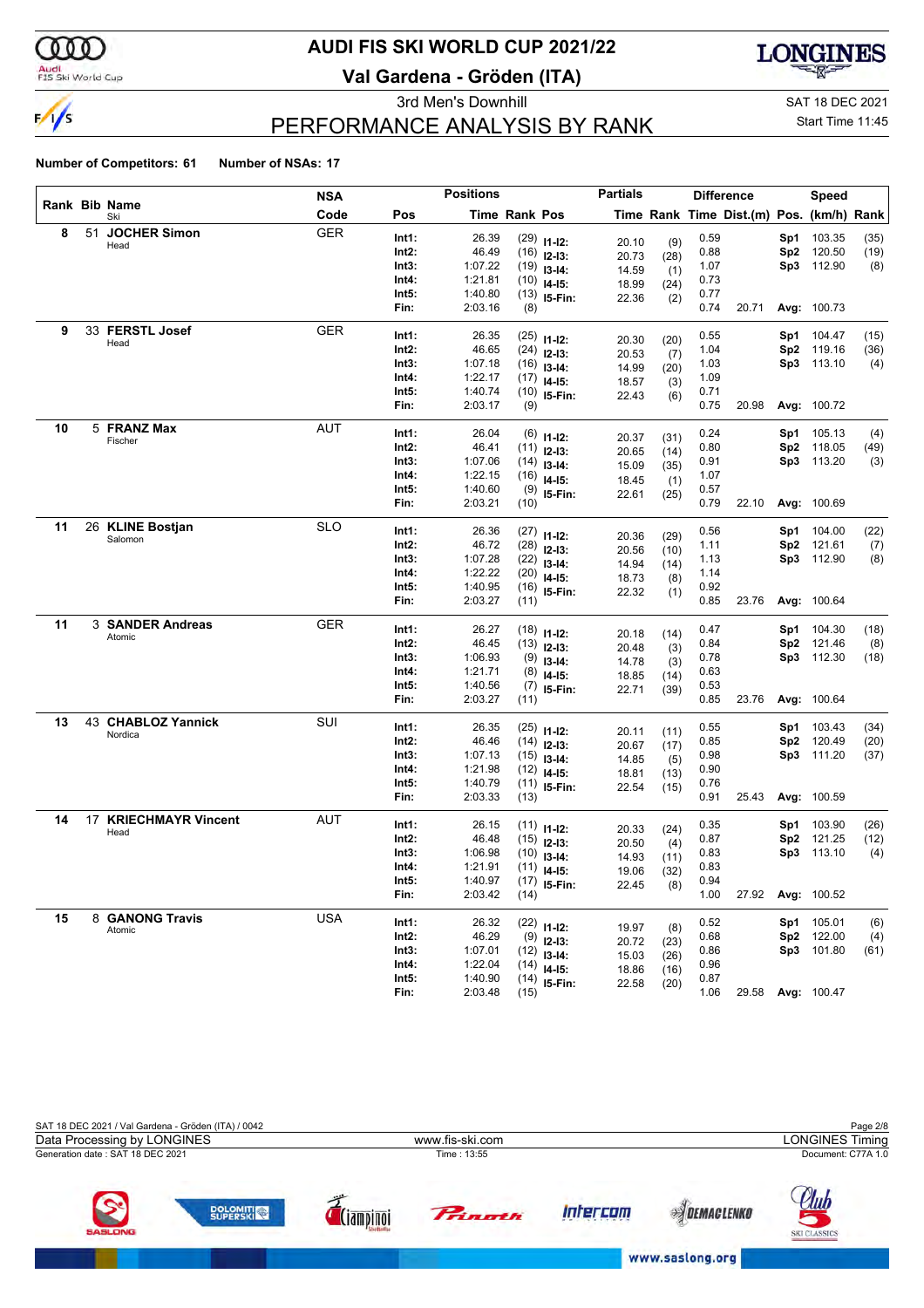

# **AUDI FIS SKI WORLD CUP 2021/22**

**Val Gardena - Gröden (ITA)**



3rd Men's Downhill Same Communication of the SAT 18 DEC 2021

### PERFORMANCE ANALYSIS BY RANK

Start Time 11:45

| Rank Bib Name<br>Code<br>Time Rank Pos<br>Time Rank Time Dist.(m) Pos. (km/h) Rank<br>Pos<br>Ski<br>19 MAYER Matthias<br><b>AUT</b><br>16<br>26.10<br>Int1:<br>0.30<br>101.89<br>$(9)$ 11-12:<br>Sp1<br>20.33<br>(24)<br>Head<br>46.43<br>0.82<br>Int2:<br>Sp <sub>2</sub><br>120.57<br>$(12)$ 12-13:<br>20.56<br>(10)<br>1:06.99<br>0.84<br>112.00<br>Int3:<br>Sp3<br>$(11)$ 13-14:<br>15.02<br>(23)<br>1:22.01<br>0.93<br>Int4:<br>$(13)$ 14-15:<br>19.04<br>(29)<br>1:41.05<br>Int5:<br>1.02<br>$(18)$ 15-Fin:<br>22.52<br>(12)<br>2:03.57<br>1.15<br>32.07<br>Fin:<br>Avg: 100.39<br>(16)<br>17<br>16 INNERHOFER Christof<br>ITA<br>0.33<br>Int1:<br>26.13<br>103.81<br>Sp1<br>$(10)$ 11-12:<br>20.36<br>(29)<br>Rossignol<br>46.49<br>0.88<br>118.67<br>Int2:<br>$(16)$ 12-13:<br>Sp2<br>20.72<br>(23)<br>1:07.21<br>108.90<br>Int3:<br>1.06<br>Sp3<br>$(18)$ 13-14:<br>15.16<br>(41)<br>1:22.37<br>1.29<br>Int4:<br>$(22)$ 14-15:<br>18.56<br>(2)<br>1:40.93<br>0.90<br>Int5:<br>$(15)$ 15-Fin:<br>22.70<br>(37)<br>2:03.63<br>1.21<br>Fin:<br>33.73<br>Avg: 100.34<br>(17)<br>18<br>$\overline{7}$<br><b>BAUMANN Romed</b><br><b>GER</b><br>25.99<br>0.19<br>Int1:<br>104.88<br>$(2)$ 11-12:<br>Sp1<br>19.75<br>(2)<br>Salomon<br>45.74<br>0.13<br>119.49<br>Int2:<br>Sp <sub>2</sub><br>$(3)$ 12-13:<br>20.67<br>(17)<br>0.26<br>Int3:<br>1:06.41<br>111.90<br>Sp3<br>$(4)$ 13-14:<br>14.98<br>(18)<br>1:21.39<br>Int4:<br>0.31<br>$(5)$ 14-15:<br>19.40<br>(51)<br>1:40.79<br>Int5:<br>0.76<br>$(11)$ 15-Fin:<br>22.95<br>(54)<br>2:03.74<br>1.32<br>Fin:<br>36.76<br>Avg: 100.26<br>(18)<br><b>GOLDBERG Jared</b><br><b>USA</b><br>19<br>24<br>Int1:<br>26.42<br>0.62<br>102.49<br>Sp1<br>$(35)$ 11-12:<br>20.34<br>(26)<br>Head<br>46.76<br>1.15<br>119.92<br>Int2:<br>Sp <sub>2</sub><br>$(32)$ 12-13:<br>20.55<br>(8)<br>1:07.31<br>Int3:<br>1.16<br>Sp3 111.00<br>$(23)$ 13-14:<br>15.17<br>(43)<br>1:22.48<br>1.40<br>Int4:<br>$(29)$ 14-15:<br>18.75<br>(11)<br>1.20<br>Int5:<br>1:41.23<br>$(20)$ 15-Fin:<br>22.55<br>(16)<br>2:03.78<br>Fin:<br>1.36<br>37.86<br>Avg: 100.22<br>(19)<br><b>FRA</b><br>20<br>21<br><b>MUZATON Maxence</b><br>26.27<br>Int1:<br>0.47<br>104.70<br>$(18)$ $11-12$ :<br>Sp1<br>20.28<br>(19)<br>Rossignol<br>46.55<br>0.94<br>118.88<br>Int2:<br>Sp <sub>2</sub><br>$(20)$ 12-13:<br>20.69<br>(19)<br>1:07.24<br>1.09<br>Int3:<br>110.90<br>$(20)$ 13-14:<br>Sp3<br>15.07<br>(29)<br>1:22.31<br>1.23<br>Int4:<br>$(21)$ 14-15:<br>18.95<br>(22)<br>1:41.26<br>1.23<br>Int5:<br>$(21)$ 15-Fin:<br>22.60<br>(24)<br>2:03.86<br>1.44<br>Fin:<br>40.06<br>Avg: 100.16<br>(20)<br>21<br>14<br><b>HEMETSBERGER Daniel</b><br>AUT<br>Int1:<br>26.53<br>0.73<br>103.25<br>$(42)$ 11-12:<br>Sp1<br>20.49<br>(38)<br>Fischer<br>Int2:<br>47.02<br>1.41<br>119.26<br>Sp <sub>2</sub><br>$(41)$ 12-13:<br>20.64<br>(13)<br>1:07.66<br>Int3:<br>1.51<br>Sp3 111.30<br>$(37)$ 13-14:<br>14.93<br>(11)<br>1:22.59<br>1.51<br>Int4:<br>$(31)$ 14-15:<br>18.74<br>(10)<br>Int5:<br>1:41.33<br>1.30<br>$(23)$ 15-Fin:<br>22.61<br>(25)<br>2:03.94<br>1.52<br>Fin:<br>42.26<br>Avg: 100.09<br>(21)<br>2 CATER Martin<br><b>SLO</b><br>22<br>26.29<br>Int1:<br>0.49<br>103.64<br>$(20)$ 11-12:<br>Sp1<br>20.38<br>(33)<br>Stoeckli<br>46.67<br>1.06<br>Int2:<br>Sp <sub>2</sub><br>120.93<br>$(26)$ 12-13:<br>20.75<br>(30)<br>1:07.42<br>1.27<br>Int3:<br>111.20<br>Sp3<br>$(28)$ 13-14:<br>14.99<br>(20)<br>1:22.41<br>1.33<br>Int4:<br>$(25)$ 14-15:<br>18.75<br>(11)<br>1:41.16<br>1.13<br>Int5:<br>$(19)$ 15-Fin:<br>22.79<br>(44)<br>1.53<br>2:03.95<br>(22)<br>42.54<br>Avg: 100.09<br>Fin:<br><b>USA</b><br>25 NYMAN Steven<br>23<br>26.34<br>Int1:<br>0.54<br><b>Sp1</b> 104.71<br>$(24)$ 11-12:<br>20.19<br>(15)<br>Fischer<br>46.53<br>Sp2 118.60<br>Int2:<br>0.92<br>$(19)$ 12-13:<br>20.72<br>(23)<br>1:07.25<br>Sp3 111.30<br>Int3:<br>1.10<br>$(21)$ 13-14:<br>14.92<br>(8) |  | <b>NSA</b> |       | <b>Positions</b> |  | <b>Partials</b> |      | <b>Difference</b> | Speed |              |
|----------------------------------------------------------------------------------------------------------------------------------------------------------------------------------------------------------------------------------------------------------------------------------------------------------------------------------------------------------------------------------------------------------------------------------------------------------------------------------------------------------------------------------------------------------------------------------------------------------------------------------------------------------------------------------------------------------------------------------------------------------------------------------------------------------------------------------------------------------------------------------------------------------------------------------------------------------------------------------------------------------------------------------------------------------------------------------------------------------------------------------------------------------------------------------------------------------------------------------------------------------------------------------------------------------------------------------------------------------------------------------------------------------------------------------------------------------------------------------------------------------------------------------------------------------------------------------------------------------------------------------------------------------------------------------------------------------------------------------------------------------------------------------------------------------------------------------------------------------------------------------------------------------------------------------------------------------------------------------------------------------------------------------------------------------------------------------------------------------------------------------------------------------------------------------------------------------------------------------------------------------------------------------------------------------------------------------------------------------------------------------------------------------------------------------------------------------------------------------------------------------------------------------------------------------------------------------------------------------------------------------------------------------------------------------------------------------------------------------------------------------------------------------------------------------------------------------------------------------------------------------------------------------------------------------------------------------------------------------------------------------------------------------------------------------------------------------------------------------------------------------------------------------------------------------------------------------------------------------------------------------------------------------------------------------------------------------------------------------------------------------------------------------------------------------------------------------------------------------------------------------------------------------------------------------------------------------------------------------------------------------------------------------------------------------------------------------------------------------------------------------------------------------------------------------------------------------------------------------------------------------------------------------------------|--|------------|-------|------------------|--|-----------------|------|-------------------|-------|--------------|
|                                                                                                                                                                                                                                                                                                                                                                                                                                                                                                                                                                                                                                                                                                                                                                                                                                                                                                                                                                                                                                                                                                                                                                                                                                                                                                                                                                                                                                                                                                                                                                                                                                                                                                                                                                                                                                                                                                                                                                                                                                                                                                                                                                                                                                                                                                                                                                                                                                                                                                                                                                                                                                                                                                                                                                                                                                                                                                                                                                                                                                                                                                                                                                                                                                                                                                                                                                                                                                                                                                                                                                                                                                                                                                                                                                                                                                                                                                                      |  |            |       |                  |  |                 |      |                   |       |              |
|                                                                                                                                                                                                                                                                                                                                                                                                                                                                                                                                                                                                                                                                                                                                                                                                                                                                                                                                                                                                                                                                                                                                                                                                                                                                                                                                                                                                                                                                                                                                                                                                                                                                                                                                                                                                                                                                                                                                                                                                                                                                                                                                                                                                                                                                                                                                                                                                                                                                                                                                                                                                                                                                                                                                                                                                                                                                                                                                                                                                                                                                                                                                                                                                                                                                                                                                                                                                                                                                                                                                                                                                                                                                                                                                                                                                                                                                                                                      |  |            |       |                  |  |                 |      |                   |       | (51)         |
|                                                                                                                                                                                                                                                                                                                                                                                                                                                                                                                                                                                                                                                                                                                                                                                                                                                                                                                                                                                                                                                                                                                                                                                                                                                                                                                                                                                                                                                                                                                                                                                                                                                                                                                                                                                                                                                                                                                                                                                                                                                                                                                                                                                                                                                                                                                                                                                                                                                                                                                                                                                                                                                                                                                                                                                                                                                                                                                                                                                                                                                                                                                                                                                                                                                                                                                                                                                                                                                                                                                                                                                                                                                                                                                                                                                                                                                                                                                      |  |            |       |                  |  |                 |      |                   |       | (18)         |
|                                                                                                                                                                                                                                                                                                                                                                                                                                                                                                                                                                                                                                                                                                                                                                                                                                                                                                                                                                                                                                                                                                                                                                                                                                                                                                                                                                                                                                                                                                                                                                                                                                                                                                                                                                                                                                                                                                                                                                                                                                                                                                                                                                                                                                                                                                                                                                                                                                                                                                                                                                                                                                                                                                                                                                                                                                                                                                                                                                                                                                                                                                                                                                                                                                                                                                                                                                                                                                                                                                                                                                                                                                                                                                                                                                                                                                                                                                                      |  |            |       |                  |  |                 |      |                   |       | (24)         |
|                                                                                                                                                                                                                                                                                                                                                                                                                                                                                                                                                                                                                                                                                                                                                                                                                                                                                                                                                                                                                                                                                                                                                                                                                                                                                                                                                                                                                                                                                                                                                                                                                                                                                                                                                                                                                                                                                                                                                                                                                                                                                                                                                                                                                                                                                                                                                                                                                                                                                                                                                                                                                                                                                                                                                                                                                                                                                                                                                                                                                                                                                                                                                                                                                                                                                                                                                                                                                                                                                                                                                                                                                                                                                                                                                                                                                                                                                                                      |  |            |       |                  |  |                 |      |                   |       |              |
|                                                                                                                                                                                                                                                                                                                                                                                                                                                                                                                                                                                                                                                                                                                                                                                                                                                                                                                                                                                                                                                                                                                                                                                                                                                                                                                                                                                                                                                                                                                                                                                                                                                                                                                                                                                                                                                                                                                                                                                                                                                                                                                                                                                                                                                                                                                                                                                                                                                                                                                                                                                                                                                                                                                                                                                                                                                                                                                                                                                                                                                                                                                                                                                                                                                                                                                                                                                                                                                                                                                                                                                                                                                                                                                                                                                                                                                                                                                      |  |            |       |                  |  |                 |      |                   |       |              |
|                                                                                                                                                                                                                                                                                                                                                                                                                                                                                                                                                                                                                                                                                                                                                                                                                                                                                                                                                                                                                                                                                                                                                                                                                                                                                                                                                                                                                                                                                                                                                                                                                                                                                                                                                                                                                                                                                                                                                                                                                                                                                                                                                                                                                                                                                                                                                                                                                                                                                                                                                                                                                                                                                                                                                                                                                                                                                                                                                                                                                                                                                                                                                                                                                                                                                                                                                                                                                                                                                                                                                                                                                                                                                                                                                                                                                                                                                                                      |  |            |       |                  |  |                 |      |                   |       |              |
|                                                                                                                                                                                                                                                                                                                                                                                                                                                                                                                                                                                                                                                                                                                                                                                                                                                                                                                                                                                                                                                                                                                                                                                                                                                                                                                                                                                                                                                                                                                                                                                                                                                                                                                                                                                                                                                                                                                                                                                                                                                                                                                                                                                                                                                                                                                                                                                                                                                                                                                                                                                                                                                                                                                                                                                                                                                                                                                                                                                                                                                                                                                                                                                                                                                                                                                                                                                                                                                                                                                                                                                                                                                                                                                                                                                                                                                                                                                      |  |            |       |                  |  |                 |      |                   |       | (27)         |
|                                                                                                                                                                                                                                                                                                                                                                                                                                                                                                                                                                                                                                                                                                                                                                                                                                                                                                                                                                                                                                                                                                                                                                                                                                                                                                                                                                                                                                                                                                                                                                                                                                                                                                                                                                                                                                                                                                                                                                                                                                                                                                                                                                                                                                                                                                                                                                                                                                                                                                                                                                                                                                                                                                                                                                                                                                                                                                                                                                                                                                                                                                                                                                                                                                                                                                                                                                                                                                                                                                                                                                                                                                                                                                                                                                                                                                                                                                                      |  |            |       |                  |  |                 |      |                   |       | (44)         |
|                                                                                                                                                                                                                                                                                                                                                                                                                                                                                                                                                                                                                                                                                                                                                                                                                                                                                                                                                                                                                                                                                                                                                                                                                                                                                                                                                                                                                                                                                                                                                                                                                                                                                                                                                                                                                                                                                                                                                                                                                                                                                                                                                                                                                                                                                                                                                                                                                                                                                                                                                                                                                                                                                                                                                                                                                                                                                                                                                                                                                                                                                                                                                                                                                                                                                                                                                                                                                                                                                                                                                                                                                                                                                                                                                                                                                                                                                                                      |  |            |       |                  |  |                 |      |                   |       | (56)         |
|                                                                                                                                                                                                                                                                                                                                                                                                                                                                                                                                                                                                                                                                                                                                                                                                                                                                                                                                                                                                                                                                                                                                                                                                                                                                                                                                                                                                                                                                                                                                                                                                                                                                                                                                                                                                                                                                                                                                                                                                                                                                                                                                                                                                                                                                                                                                                                                                                                                                                                                                                                                                                                                                                                                                                                                                                                                                                                                                                                                                                                                                                                                                                                                                                                                                                                                                                                                                                                                                                                                                                                                                                                                                                                                                                                                                                                                                                                                      |  |            |       |                  |  |                 |      |                   |       |              |
|                                                                                                                                                                                                                                                                                                                                                                                                                                                                                                                                                                                                                                                                                                                                                                                                                                                                                                                                                                                                                                                                                                                                                                                                                                                                                                                                                                                                                                                                                                                                                                                                                                                                                                                                                                                                                                                                                                                                                                                                                                                                                                                                                                                                                                                                                                                                                                                                                                                                                                                                                                                                                                                                                                                                                                                                                                                                                                                                                                                                                                                                                                                                                                                                                                                                                                                                                                                                                                                                                                                                                                                                                                                                                                                                                                                                                                                                                                                      |  |            |       |                  |  |                 |      |                   |       |              |
|                                                                                                                                                                                                                                                                                                                                                                                                                                                                                                                                                                                                                                                                                                                                                                                                                                                                                                                                                                                                                                                                                                                                                                                                                                                                                                                                                                                                                                                                                                                                                                                                                                                                                                                                                                                                                                                                                                                                                                                                                                                                                                                                                                                                                                                                                                                                                                                                                                                                                                                                                                                                                                                                                                                                                                                                                                                                                                                                                                                                                                                                                                                                                                                                                                                                                                                                                                                                                                                                                                                                                                                                                                                                                                                                                                                                                                                                                                                      |  |            |       |                  |  |                 |      |                   |       |              |
|                                                                                                                                                                                                                                                                                                                                                                                                                                                                                                                                                                                                                                                                                                                                                                                                                                                                                                                                                                                                                                                                                                                                                                                                                                                                                                                                                                                                                                                                                                                                                                                                                                                                                                                                                                                                                                                                                                                                                                                                                                                                                                                                                                                                                                                                                                                                                                                                                                                                                                                                                                                                                                                                                                                                                                                                                                                                                                                                                                                                                                                                                                                                                                                                                                                                                                                                                                                                                                                                                                                                                                                                                                                                                                                                                                                                                                                                                                                      |  |            |       |                  |  |                 |      |                   |       | (9)          |
|                                                                                                                                                                                                                                                                                                                                                                                                                                                                                                                                                                                                                                                                                                                                                                                                                                                                                                                                                                                                                                                                                                                                                                                                                                                                                                                                                                                                                                                                                                                                                                                                                                                                                                                                                                                                                                                                                                                                                                                                                                                                                                                                                                                                                                                                                                                                                                                                                                                                                                                                                                                                                                                                                                                                                                                                                                                                                                                                                                                                                                                                                                                                                                                                                                                                                                                                                                                                                                                                                                                                                                                                                                                                                                                                                                                                                                                                                                                      |  |            |       |                  |  |                 |      |                   |       | (33)         |
|                                                                                                                                                                                                                                                                                                                                                                                                                                                                                                                                                                                                                                                                                                                                                                                                                                                                                                                                                                                                                                                                                                                                                                                                                                                                                                                                                                                                                                                                                                                                                                                                                                                                                                                                                                                                                                                                                                                                                                                                                                                                                                                                                                                                                                                                                                                                                                                                                                                                                                                                                                                                                                                                                                                                                                                                                                                                                                                                                                                                                                                                                                                                                                                                                                                                                                                                                                                                                                                                                                                                                                                                                                                                                                                                                                                                                                                                                                                      |  |            |       |                  |  |                 |      |                   |       | (25)         |
|                                                                                                                                                                                                                                                                                                                                                                                                                                                                                                                                                                                                                                                                                                                                                                                                                                                                                                                                                                                                                                                                                                                                                                                                                                                                                                                                                                                                                                                                                                                                                                                                                                                                                                                                                                                                                                                                                                                                                                                                                                                                                                                                                                                                                                                                                                                                                                                                                                                                                                                                                                                                                                                                                                                                                                                                                                                                                                                                                                                                                                                                                                                                                                                                                                                                                                                                                                                                                                                                                                                                                                                                                                                                                                                                                                                                                                                                                                                      |  |            |       |                  |  |                 |      |                   |       |              |
|                                                                                                                                                                                                                                                                                                                                                                                                                                                                                                                                                                                                                                                                                                                                                                                                                                                                                                                                                                                                                                                                                                                                                                                                                                                                                                                                                                                                                                                                                                                                                                                                                                                                                                                                                                                                                                                                                                                                                                                                                                                                                                                                                                                                                                                                                                                                                                                                                                                                                                                                                                                                                                                                                                                                                                                                                                                                                                                                                                                                                                                                                                                                                                                                                                                                                                                                                                                                                                                                                                                                                                                                                                                                                                                                                                                                                                                                                                                      |  |            |       |                  |  |                 |      |                   |       |              |
|                                                                                                                                                                                                                                                                                                                                                                                                                                                                                                                                                                                                                                                                                                                                                                                                                                                                                                                                                                                                                                                                                                                                                                                                                                                                                                                                                                                                                                                                                                                                                                                                                                                                                                                                                                                                                                                                                                                                                                                                                                                                                                                                                                                                                                                                                                                                                                                                                                                                                                                                                                                                                                                                                                                                                                                                                                                                                                                                                                                                                                                                                                                                                                                                                                                                                                                                                                                                                                                                                                                                                                                                                                                                                                                                                                                                                                                                                                                      |  |            |       |                  |  |                 |      |                   |       |              |
|                                                                                                                                                                                                                                                                                                                                                                                                                                                                                                                                                                                                                                                                                                                                                                                                                                                                                                                                                                                                                                                                                                                                                                                                                                                                                                                                                                                                                                                                                                                                                                                                                                                                                                                                                                                                                                                                                                                                                                                                                                                                                                                                                                                                                                                                                                                                                                                                                                                                                                                                                                                                                                                                                                                                                                                                                                                                                                                                                                                                                                                                                                                                                                                                                                                                                                                                                                                                                                                                                                                                                                                                                                                                                                                                                                                                                                                                                                                      |  |            |       |                  |  |                 |      |                   |       | (45)         |
|                                                                                                                                                                                                                                                                                                                                                                                                                                                                                                                                                                                                                                                                                                                                                                                                                                                                                                                                                                                                                                                                                                                                                                                                                                                                                                                                                                                                                                                                                                                                                                                                                                                                                                                                                                                                                                                                                                                                                                                                                                                                                                                                                                                                                                                                                                                                                                                                                                                                                                                                                                                                                                                                                                                                                                                                                                                                                                                                                                                                                                                                                                                                                                                                                                                                                                                                                                                                                                                                                                                                                                                                                                                                                                                                                                                                                                                                                                                      |  |            |       |                  |  |                 |      |                   |       | (25)         |
|                                                                                                                                                                                                                                                                                                                                                                                                                                                                                                                                                                                                                                                                                                                                                                                                                                                                                                                                                                                                                                                                                                                                                                                                                                                                                                                                                                                                                                                                                                                                                                                                                                                                                                                                                                                                                                                                                                                                                                                                                                                                                                                                                                                                                                                                                                                                                                                                                                                                                                                                                                                                                                                                                                                                                                                                                                                                                                                                                                                                                                                                                                                                                                                                                                                                                                                                                                                                                                                                                                                                                                                                                                                                                                                                                                                                                                                                                                                      |  |            |       |                  |  |                 |      |                   |       | (42)         |
|                                                                                                                                                                                                                                                                                                                                                                                                                                                                                                                                                                                                                                                                                                                                                                                                                                                                                                                                                                                                                                                                                                                                                                                                                                                                                                                                                                                                                                                                                                                                                                                                                                                                                                                                                                                                                                                                                                                                                                                                                                                                                                                                                                                                                                                                                                                                                                                                                                                                                                                                                                                                                                                                                                                                                                                                                                                                                                                                                                                                                                                                                                                                                                                                                                                                                                                                                                                                                                                                                                                                                                                                                                                                                                                                                                                                                                                                                                                      |  |            |       |                  |  |                 |      |                   |       |              |
|                                                                                                                                                                                                                                                                                                                                                                                                                                                                                                                                                                                                                                                                                                                                                                                                                                                                                                                                                                                                                                                                                                                                                                                                                                                                                                                                                                                                                                                                                                                                                                                                                                                                                                                                                                                                                                                                                                                                                                                                                                                                                                                                                                                                                                                                                                                                                                                                                                                                                                                                                                                                                                                                                                                                                                                                                                                                                                                                                                                                                                                                                                                                                                                                                                                                                                                                                                                                                                                                                                                                                                                                                                                                                                                                                                                                                                                                                                                      |  |            |       |                  |  |                 |      |                   |       |              |
|                                                                                                                                                                                                                                                                                                                                                                                                                                                                                                                                                                                                                                                                                                                                                                                                                                                                                                                                                                                                                                                                                                                                                                                                                                                                                                                                                                                                                                                                                                                                                                                                                                                                                                                                                                                                                                                                                                                                                                                                                                                                                                                                                                                                                                                                                                                                                                                                                                                                                                                                                                                                                                                                                                                                                                                                                                                                                                                                                                                                                                                                                                                                                                                                                                                                                                                                                                                                                                                                                                                                                                                                                                                                                                                                                                                                                                                                                                                      |  |            |       |                  |  |                 |      |                   |       |              |
|                                                                                                                                                                                                                                                                                                                                                                                                                                                                                                                                                                                                                                                                                                                                                                                                                                                                                                                                                                                                                                                                                                                                                                                                                                                                                                                                                                                                                                                                                                                                                                                                                                                                                                                                                                                                                                                                                                                                                                                                                                                                                                                                                                                                                                                                                                                                                                                                                                                                                                                                                                                                                                                                                                                                                                                                                                                                                                                                                                                                                                                                                                                                                                                                                                                                                                                                                                                                                                                                                                                                                                                                                                                                                                                                                                                                                                                                                                                      |  |            |       |                  |  |                 |      |                   |       |              |
|                                                                                                                                                                                                                                                                                                                                                                                                                                                                                                                                                                                                                                                                                                                                                                                                                                                                                                                                                                                                                                                                                                                                                                                                                                                                                                                                                                                                                                                                                                                                                                                                                                                                                                                                                                                                                                                                                                                                                                                                                                                                                                                                                                                                                                                                                                                                                                                                                                                                                                                                                                                                                                                                                                                                                                                                                                                                                                                                                                                                                                                                                                                                                                                                                                                                                                                                                                                                                                                                                                                                                                                                                                                                                                                                                                                                                                                                                                                      |  |            |       |                  |  |                 |      |                   |       | (14)<br>(40) |
|                                                                                                                                                                                                                                                                                                                                                                                                                                                                                                                                                                                                                                                                                                                                                                                                                                                                                                                                                                                                                                                                                                                                                                                                                                                                                                                                                                                                                                                                                                                                                                                                                                                                                                                                                                                                                                                                                                                                                                                                                                                                                                                                                                                                                                                                                                                                                                                                                                                                                                                                                                                                                                                                                                                                                                                                                                                                                                                                                                                                                                                                                                                                                                                                                                                                                                                                                                                                                                                                                                                                                                                                                                                                                                                                                                                                                                                                                                                      |  |            |       |                  |  |                 |      |                   |       | (43)         |
|                                                                                                                                                                                                                                                                                                                                                                                                                                                                                                                                                                                                                                                                                                                                                                                                                                                                                                                                                                                                                                                                                                                                                                                                                                                                                                                                                                                                                                                                                                                                                                                                                                                                                                                                                                                                                                                                                                                                                                                                                                                                                                                                                                                                                                                                                                                                                                                                                                                                                                                                                                                                                                                                                                                                                                                                                                                                                                                                                                                                                                                                                                                                                                                                                                                                                                                                                                                                                                                                                                                                                                                                                                                                                                                                                                                                                                                                                                                      |  |            |       |                  |  |                 |      |                   |       |              |
|                                                                                                                                                                                                                                                                                                                                                                                                                                                                                                                                                                                                                                                                                                                                                                                                                                                                                                                                                                                                                                                                                                                                                                                                                                                                                                                                                                                                                                                                                                                                                                                                                                                                                                                                                                                                                                                                                                                                                                                                                                                                                                                                                                                                                                                                                                                                                                                                                                                                                                                                                                                                                                                                                                                                                                                                                                                                                                                                                                                                                                                                                                                                                                                                                                                                                                                                                                                                                                                                                                                                                                                                                                                                                                                                                                                                                                                                                                                      |  |            |       |                  |  |                 |      |                   |       |              |
|                                                                                                                                                                                                                                                                                                                                                                                                                                                                                                                                                                                                                                                                                                                                                                                                                                                                                                                                                                                                                                                                                                                                                                                                                                                                                                                                                                                                                                                                                                                                                                                                                                                                                                                                                                                                                                                                                                                                                                                                                                                                                                                                                                                                                                                                                                                                                                                                                                                                                                                                                                                                                                                                                                                                                                                                                                                                                                                                                                                                                                                                                                                                                                                                                                                                                                                                                                                                                                                                                                                                                                                                                                                                                                                                                                                                                                                                                                                      |  |            |       |                  |  |                 |      |                   |       |              |
|                                                                                                                                                                                                                                                                                                                                                                                                                                                                                                                                                                                                                                                                                                                                                                                                                                                                                                                                                                                                                                                                                                                                                                                                                                                                                                                                                                                                                                                                                                                                                                                                                                                                                                                                                                                                                                                                                                                                                                                                                                                                                                                                                                                                                                                                                                                                                                                                                                                                                                                                                                                                                                                                                                                                                                                                                                                                                                                                                                                                                                                                                                                                                                                                                                                                                                                                                                                                                                                                                                                                                                                                                                                                                                                                                                                                                                                                                                                      |  |            |       |                  |  |                 |      |                   |       |              |
|                                                                                                                                                                                                                                                                                                                                                                                                                                                                                                                                                                                                                                                                                                                                                                                                                                                                                                                                                                                                                                                                                                                                                                                                                                                                                                                                                                                                                                                                                                                                                                                                                                                                                                                                                                                                                                                                                                                                                                                                                                                                                                                                                                                                                                                                                                                                                                                                                                                                                                                                                                                                                                                                                                                                                                                                                                                                                                                                                                                                                                                                                                                                                                                                                                                                                                                                                                                                                                                                                                                                                                                                                                                                                                                                                                                                                                                                                                                      |  |            |       |                  |  |                 |      |                   |       | (36)         |
|                                                                                                                                                                                                                                                                                                                                                                                                                                                                                                                                                                                                                                                                                                                                                                                                                                                                                                                                                                                                                                                                                                                                                                                                                                                                                                                                                                                                                                                                                                                                                                                                                                                                                                                                                                                                                                                                                                                                                                                                                                                                                                                                                                                                                                                                                                                                                                                                                                                                                                                                                                                                                                                                                                                                                                                                                                                                                                                                                                                                                                                                                                                                                                                                                                                                                                                                                                                                                                                                                                                                                                                                                                                                                                                                                                                                                                                                                                                      |  |            |       |                  |  |                 |      |                   |       | (34)<br>(32) |
|                                                                                                                                                                                                                                                                                                                                                                                                                                                                                                                                                                                                                                                                                                                                                                                                                                                                                                                                                                                                                                                                                                                                                                                                                                                                                                                                                                                                                                                                                                                                                                                                                                                                                                                                                                                                                                                                                                                                                                                                                                                                                                                                                                                                                                                                                                                                                                                                                                                                                                                                                                                                                                                                                                                                                                                                                                                                                                                                                                                                                                                                                                                                                                                                                                                                                                                                                                                                                                                                                                                                                                                                                                                                                                                                                                                                                                                                                                                      |  |            |       |                  |  |                 |      |                   |       |              |
|                                                                                                                                                                                                                                                                                                                                                                                                                                                                                                                                                                                                                                                                                                                                                                                                                                                                                                                                                                                                                                                                                                                                                                                                                                                                                                                                                                                                                                                                                                                                                                                                                                                                                                                                                                                                                                                                                                                                                                                                                                                                                                                                                                                                                                                                                                                                                                                                                                                                                                                                                                                                                                                                                                                                                                                                                                                                                                                                                                                                                                                                                                                                                                                                                                                                                                                                                                                                                                                                                                                                                                                                                                                                                                                                                                                                                                                                                                                      |  |            |       |                  |  |                 |      |                   |       |              |
|                                                                                                                                                                                                                                                                                                                                                                                                                                                                                                                                                                                                                                                                                                                                                                                                                                                                                                                                                                                                                                                                                                                                                                                                                                                                                                                                                                                                                                                                                                                                                                                                                                                                                                                                                                                                                                                                                                                                                                                                                                                                                                                                                                                                                                                                                                                                                                                                                                                                                                                                                                                                                                                                                                                                                                                                                                                                                                                                                                                                                                                                                                                                                                                                                                                                                                                                                                                                                                                                                                                                                                                                                                                                                                                                                                                                                                                                                                                      |  |            |       |                  |  |                 |      |                   |       |              |
|                                                                                                                                                                                                                                                                                                                                                                                                                                                                                                                                                                                                                                                                                                                                                                                                                                                                                                                                                                                                                                                                                                                                                                                                                                                                                                                                                                                                                                                                                                                                                                                                                                                                                                                                                                                                                                                                                                                                                                                                                                                                                                                                                                                                                                                                                                                                                                                                                                                                                                                                                                                                                                                                                                                                                                                                                                                                                                                                                                                                                                                                                                                                                                                                                                                                                                                                                                                                                                                                                                                                                                                                                                                                                                                                                                                                                                                                                                                      |  |            |       |                  |  |                 |      |                   |       |              |
|                                                                                                                                                                                                                                                                                                                                                                                                                                                                                                                                                                                                                                                                                                                                                                                                                                                                                                                                                                                                                                                                                                                                                                                                                                                                                                                                                                                                                                                                                                                                                                                                                                                                                                                                                                                                                                                                                                                                                                                                                                                                                                                                                                                                                                                                                                                                                                                                                                                                                                                                                                                                                                                                                                                                                                                                                                                                                                                                                                                                                                                                                                                                                                                                                                                                                                                                                                                                                                                                                                                                                                                                                                                                                                                                                                                                                                                                                                                      |  |            |       |                  |  |                 |      |                   |       | (30)<br>(13) |
|                                                                                                                                                                                                                                                                                                                                                                                                                                                                                                                                                                                                                                                                                                                                                                                                                                                                                                                                                                                                                                                                                                                                                                                                                                                                                                                                                                                                                                                                                                                                                                                                                                                                                                                                                                                                                                                                                                                                                                                                                                                                                                                                                                                                                                                                                                                                                                                                                                                                                                                                                                                                                                                                                                                                                                                                                                                                                                                                                                                                                                                                                                                                                                                                                                                                                                                                                                                                                                                                                                                                                                                                                                                                                                                                                                                                                                                                                                                      |  |            |       |                  |  |                 |      |                   |       | (37)         |
|                                                                                                                                                                                                                                                                                                                                                                                                                                                                                                                                                                                                                                                                                                                                                                                                                                                                                                                                                                                                                                                                                                                                                                                                                                                                                                                                                                                                                                                                                                                                                                                                                                                                                                                                                                                                                                                                                                                                                                                                                                                                                                                                                                                                                                                                                                                                                                                                                                                                                                                                                                                                                                                                                                                                                                                                                                                                                                                                                                                                                                                                                                                                                                                                                                                                                                                                                                                                                                                                                                                                                                                                                                                                                                                                                                                                                                                                                                                      |  |            |       |                  |  |                 |      |                   |       |              |
|                                                                                                                                                                                                                                                                                                                                                                                                                                                                                                                                                                                                                                                                                                                                                                                                                                                                                                                                                                                                                                                                                                                                                                                                                                                                                                                                                                                                                                                                                                                                                                                                                                                                                                                                                                                                                                                                                                                                                                                                                                                                                                                                                                                                                                                                                                                                                                                                                                                                                                                                                                                                                                                                                                                                                                                                                                                                                                                                                                                                                                                                                                                                                                                                                                                                                                                                                                                                                                                                                                                                                                                                                                                                                                                                                                                                                                                                                                                      |  |            |       |                  |  |                 |      |                   |       |              |
|                                                                                                                                                                                                                                                                                                                                                                                                                                                                                                                                                                                                                                                                                                                                                                                                                                                                                                                                                                                                                                                                                                                                                                                                                                                                                                                                                                                                                                                                                                                                                                                                                                                                                                                                                                                                                                                                                                                                                                                                                                                                                                                                                                                                                                                                                                                                                                                                                                                                                                                                                                                                                                                                                                                                                                                                                                                                                                                                                                                                                                                                                                                                                                                                                                                                                                                                                                                                                                                                                                                                                                                                                                                                                                                                                                                                                                                                                                                      |  |            |       |                  |  |                 |      |                   |       |              |
|                                                                                                                                                                                                                                                                                                                                                                                                                                                                                                                                                                                                                                                                                                                                                                                                                                                                                                                                                                                                                                                                                                                                                                                                                                                                                                                                                                                                                                                                                                                                                                                                                                                                                                                                                                                                                                                                                                                                                                                                                                                                                                                                                                                                                                                                                                                                                                                                                                                                                                                                                                                                                                                                                                                                                                                                                                                                                                                                                                                                                                                                                                                                                                                                                                                                                                                                                                                                                                                                                                                                                                                                                                                                                                                                                                                                                                                                                                                      |  |            |       |                  |  |                 |      |                   |       |              |
|                                                                                                                                                                                                                                                                                                                                                                                                                                                                                                                                                                                                                                                                                                                                                                                                                                                                                                                                                                                                                                                                                                                                                                                                                                                                                                                                                                                                                                                                                                                                                                                                                                                                                                                                                                                                                                                                                                                                                                                                                                                                                                                                                                                                                                                                                                                                                                                                                                                                                                                                                                                                                                                                                                                                                                                                                                                                                                                                                                                                                                                                                                                                                                                                                                                                                                                                                                                                                                                                                                                                                                                                                                                                                                                                                                                                                                                                                                                      |  |            |       |                  |  |                 |      |                   |       | (13)<br>(45) |
|                                                                                                                                                                                                                                                                                                                                                                                                                                                                                                                                                                                                                                                                                                                                                                                                                                                                                                                                                                                                                                                                                                                                                                                                                                                                                                                                                                                                                                                                                                                                                                                                                                                                                                                                                                                                                                                                                                                                                                                                                                                                                                                                                                                                                                                                                                                                                                                                                                                                                                                                                                                                                                                                                                                                                                                                                                                                                                                                                                                                                                                                                                                                                                                                                                                                                                                                                                                                                                                                                                                                                                                                                                                                                                                                                                                                                                                                                                                      |  |            |       |                  |  |                 |      |                   |       | (32)         |
|                                                                                                                                                                                                                                                                                                                                                                                                                                                                                                                                                                                                                                                                                                                                                                                                                                                                                                                                                                                                                                                                                                                                                                                                                                                                                                                                                                                                                                                                                                                                                                                                                                                                                                                                                                                                                                                                                                                                                                                                                                                                                                                                                                                                                                                                                                                                                                                                                                                                                                                                                                                                                                                                                                                                                                                                                                                                                                                                                                                                                                                                                                                                                                                                                                                                                                                                                                                                                                                                                                                                                                                                                                                                                                                                                                                                                                                                                                                      |  |            | Int4: | 1:22.17          |  |                 | 1.09 |                   |       |              |
| $(17)$ 14-15:<br>19.22<br>(41)<br>Int5:<br>1:41.39<br>1.36<br>$(25)$ 15-Fin:                                                                                                                                                                                                                                                                                                                                                                                                                                                                                                                                                                                                                                                                                                                                                                                                                                                                                                                                                                                                                                                                                                                                                                                                                                                                                                                                                                                                                                                                                                                                                                                                                                                                                                                                                                                                                                                                                                                                                                                                                                                                                                                                                                                                                                                                                                                                                                                                                                                                                                                                                                                                                                                                                                                                                                                                                                                                                                                                                                                                                                                                                                                                                                                                                                                                                                                                                                                                                                                                                                                                                                                                                                                                                                                                                                                                                                         |  |            |       |                  |  |                 |      |                   |       |              |
| 22.58<br>(20)<br>2:03.97<br>1.55<br>Fin:<br>43.09 Avg: 100.07<br>(23)                                                                                                                                                                                                                                                                                                                                                                                                                                                                                                                                                                                                                                                                                                                                                                                                                                                                                                                                                                                                                                                                                                                                                                                                                                                                                                                                                                                                                                                                                                                                                                                                                                                                                                                                                                                                                                                                                                                                                                                                                                                                                                                                                                                                                                                                                                                                                                                                                                                                                                                                                                                                                                                                                                                                                                                                                                                                                                                                                                                                                                                                                                                                                                                                                                                                                                                                                                                                                                                                                                                                                                                                                                                                                                                                                                                                                                                |  |            |       |                  |  |                 |      |                   |       |              |

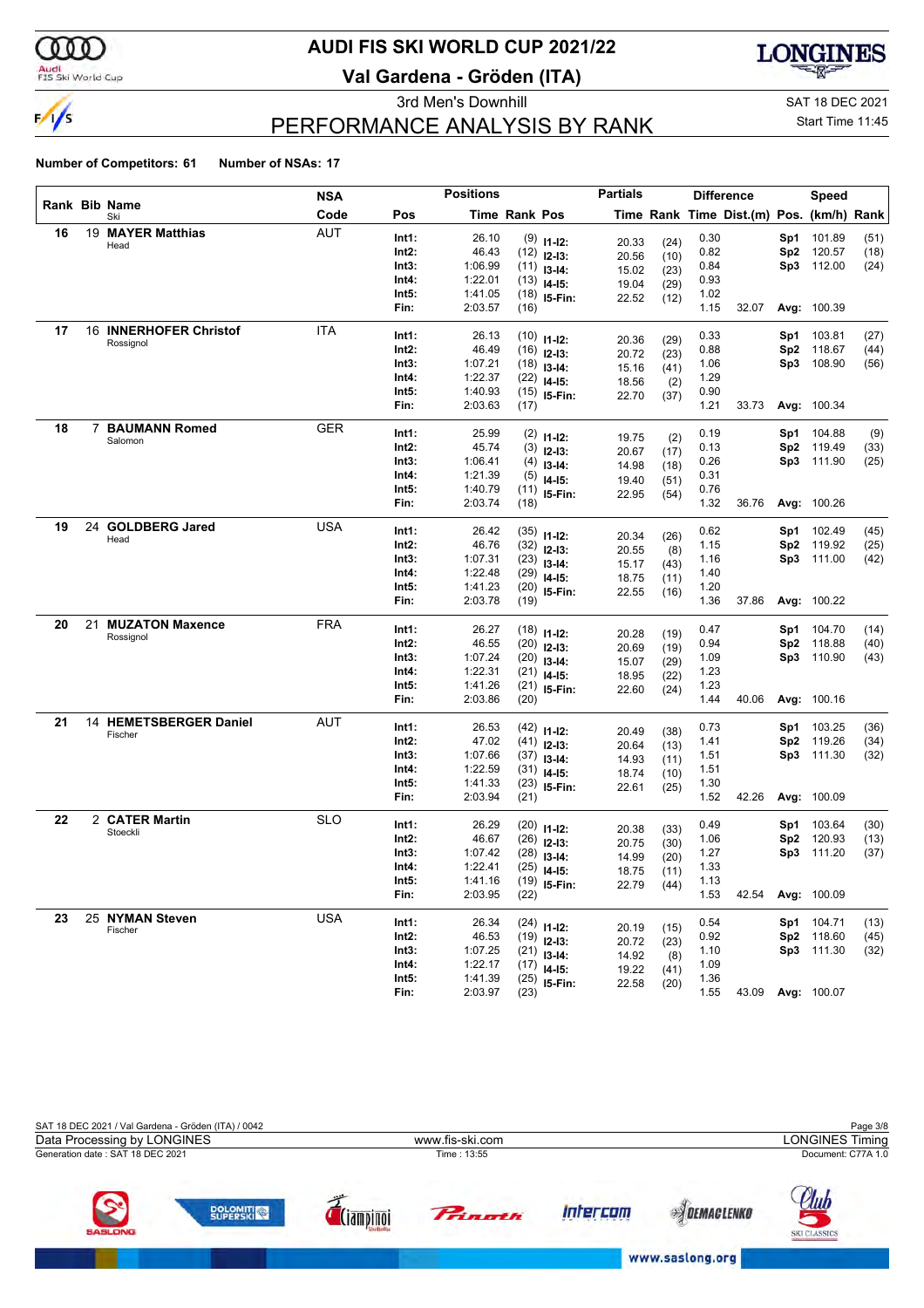

# **AUDI FIS SKI WORLD CUP 2021/22**

**Val Gardena - Gröden (ITA)**



3rd Men's Downhill Same Communication of the SAT 18 DEC 2021

### PERFORMANCE ANALYSIS BY RANK

Start Time 11:45

|    |                        | <b>NSA</b> |                | <b>Positions</b>   |               |                                 | <b>Partials</b> |              |              | <b>Difference</b>                        |            | Speed            |              |
|----|------------------------|------------|----------------|--------------------|---------------|---------------------------------|-----------------|--------------|--------------|------------------------------------------|------------|------------------|--------------|
|    | Rank Bib Name<br>Ski   | Code       | Pos            |                    | Time Rank Pos |                                 |                 |              |              | Time Rank Time Dist.(m) Pos. (km/h) Rank |            |                  |              |
| 24 | 50 ROESTI Lars         | SUI        | Int1:          | 26.41              |               | $(33)$ 11-12:                   | 20.34           | (26)         | 0.61         |                                          | Sp1        | 103.00           | (40)         |
|    | Rossignol              |            | Int2:          | 46.75              |               | $(31)$ 12-13:                   | 20.66           | (16)         | 1.14         |                                          | Sp2        | 119.92           | (25)         |
|    |                        |            | Int3:          | 1:07.41            |               | $(27)$ 13-14:                   | 14.97           | (16)         | 1.26         |                                          | Sp3        | 112.20           | (22)         |
|    |                        |            | Int4:          | 1:22.38            |               | $(23)$ 14-15:                   | 19.02           | (26)         | 1.30         |                                          |            |                  |              |
|    |                        |            | Int5:          | 1:41.40            |               | $(26)$ 15-Fin:                  | 22.58           | (20)         | 1.37         |                                          |            |                  |              |
|    |                        |            | Fin:           | 2:03.98            | (24)          |                                 |                 |              | 1.56         | 43.36                                    |            | Avg: 100.06      |              |
| 25 | 31 ROULIN Gilles       | SUI        | Int1:          | 26.43              |               | $(36)$ 11-12:                   | 20.12           |              | 0.63         |                                          | Sp1        | 104.34           | (16)         |
|    | Head                   |            | Int2:          | 46.55              |               | $(20)$ 12-13:                   | 20.65           | (12)<br>(14) | 0.94         |                                          | Sp2        | 117.93           | (50)         |
|    |                        |            | Int3:          | 1:07.20            |               | $(17)$ 13-14:                   | 14.92           | (8)          | 1.05         |                                          |            | Sp3 112.30       | (18)         |
|    |                        |            | Int4:          | 1:22.12            |               | $(15)$ 14-15:                   | 19.24           | (43)         | 1.04         |                                          |            |                  |              |
|    |                        |            | Int5:          | 1:41.36            |               | $(24)$ 15-Fin:                  | 22.63           | (30)         | 1.33         |                                          |            |                  |              |
|    |                        |            | Fin:           | 2:03.99            | (25)          |                                 |                 |              | 1.57         | 43.63                                    |            | Avg: 100.05      |              |
| 26 | 23 ROGENTIN Stefan     | SUI        | Int1:          | 26.15              |               | $(11)$ 11-12:                   |                 |              | 0.35         |                                          | Sp1        | 103.92           | (25)         |
|    | Fischer                |            | Int2:          | 46.56              |               | $(23)$ 12-13:                   | 20.41           | (36)         | 0.95         |                                          | Sp2        | 117.05           | (56)         |
|    |                        |            | Int3:          | 1:07.39            |               | $(26)$ 13-14:                   | 20.83           | (38)         | 1.24         |                                          |            | Sp3 113.00       | (6)          |
|    |                        |            | Int4:          | 1:22.45            |               | $(28)$ 14-15:                   | 15.06           | (28)         | 1.37         |                                          |            |                  |              |
|    |                        |            | Int5:          | 1:41.48            |               | $(28)$ 15-Fin:                  | 19.03<br>22.52  | (27)         | 1.45         |                                          |            |                  |              |
|    |                        |            | Fin:           | 2:04.00            | (26)          |                                 |                 | (12)         | 1.58         | 43.91                                    |            | Avg: 100.05      |              |
| 27 | 20 COCHRAN-SIEGLE Ryan | <b>USA</b> | Int1:          | 26.33              |               |                                 |                 |              | 0.53         |                                          | Sp1        | 102.11           |              |
|    | Head                   |            | Int2:          | 46.91              |               | $(23)$ 11-12:                   | 20.58           | (43)         | 1.30         |                                          | Sp2        | 119.70           | (50)<br>(30) |
|    |                        |            | Int3:          | 1:07.60            |               | $(37)$ 12-13:                   | 20.69           | (19)         | 1.45         |                                          | Sp3.       | 109.70           | (53)         |
|    |                        |            | Int4:          | 1:22.43            |               | $(36)$ 13-14:                   | 14.83           | (4)          | 1.35         |                                          |            |                  |              |
|    |                        |            | Int5:          | 1:41.32            |               | $(26)$ 14-15:<br>$(22)$ 15-Fin: | 18.89           | (18)         | 1.29         |                                          |            |                  |              |
|    |                        |            | Fin:           | 2:04.09            | (27)          |                                 | 22.77           | (42)         | 1.67         | 46.38                                    | Avg:       | 99.97            |              |
| 28 | 48 CRAWFORD James      | CAN        |                |                    |               |                                 |                 |              |              |                                          |            |                  |              |
|    | Head                   |            | Int1:          | 26.46              |               | $(38)$ 11-12:                   | 20.26           | (17)         | 0.66         |                                          | Sp1        | 104.33           | (17)         |
|    |                        |            | Int2:<br>Int3: | 46.72<br>1:07.49   |               | $(28)$ 12-13:                   | 20.77           | (32)         | 1.11<br>1.34 |                                          | Sp2<br>Sp3 | 117.20<br>111.20 | (54)         |
|    |                        |            | Int4:          | 1:22.81            |               | $(30)$ 13-14:                   | 15.32           | (52)         | 1.73         |                                          |            |                  | (37)         |
|    |                        |            | Int5:          | 1:41.54            |               | $(36)$ 14-15:                   | 18.73           | (8)          | 1.51         |                                          |            |                  |              |
|    |                        |            | Fin:           | 2:04.12            | (28)          | $(29)$ 15-Fin:                  | 22.58           | (20)         | 1.70         | 47.20                                    | Avg:       | 99.95            |              |
| 29 | 18 ALLEGRE Nils        | <b>FRA</b> |                |                    |               |                                 |                 |              |              |                                          |            |                  |              |
|    | Salomon                |            | Int1:          | 26.31              |               | $(21)$ 11-12:                   | 20.73           | (52)         | 0.51         |                                          | Sp1        | 103.21           | (37)         |
|    |                        |            | Int2:          | 47.04              |               | $(42)$ 12-13:                   | 20.77           | (32)         | 1.43         |                                          | Sp2        | 118.26           | (48)         |
|    |                        |            | Int3:          | 1:07.81            |               | $(40)$ 13-14:                   | 15.02           | (23)         | 1.66         |                                          |            | Sp3 111.20       | (37)         |
|    |                        |            | Int4:          | 1:22.83            |               | $(37)$ 14-15:                   | 18.72           | (6)          | 1.75         |                                          |            |                  |              |
|    |                        |            | Int5:<br>Fin:  | 1:41.55<br>2:04.17 | (29)          | $(30)$ 15-Fin:                  | 22.62           | (28)         | 1.52<br>1.75 | 48.57                                    |            | Avg: 99.91       |              |
| 30 | 28 SCHWAIGER Dominik   | <b>GER</b> |                |                    |               |                                 |                 |              |              |                                          |            |                  |              |
|    | Head                   |            | Int1:          | 26.41              |               | $(33)$ 11-12:                   | 20.35           | (28)         | 0.61         |                                          | Sp1        | 104.24           | (20)         |
|    |                        |            | Int2:          | 46.76              |               | $(32)$ 12-13:                   | 20.69           | (19)         | 1.15         |                                          | Sp2        | 119.84           | (28)         |
|    |                        |            | Int3:          | 1:07.45            |               | $(29)$ 13-14:                   | 15.18           | (44)         | 1.30         |                                          | Sp3        | 111.90           | (25)         |
|    |                        |            | Int4:          | 1:22.63            |               | $(32)$ 14-15:                   | 19.03           | (27)         | 1.55         |                                          |            |                  |              |
|    |                        |            | Int5:<br>Fin:  | 1:41.66<br>2:04.19 | (30)          | $(31)$ 15-Fin:                  | 22.53           | (14)         | 1.63<br>1.77 | 49.11                                    |            | Avg: 99.89       |              |
| 31 | 29 DANKLMAIER Daniel   | AUT        |                |                    |               |                                 |                 |              |              |                                          |            |                  |              |
|    | Atomic                 |            | Int1:          | 26.25              |               | $(17)$ 11-12:                   | 20.24           | (16)         | 0.45         |                                          |            | Sp1 104.98       | (7)          |
|    |                        |            | Int2:          | 46.49              |               | $(16)$ 12-13:                   | 20.82           | (36)         | 0.88         |                                          |            | Sp2 121.75       | (6)          |
|    |                        |            | Int3:          | 1:07.31<br>1:22.39 |               | $(23)$ 13-14:                   | 15.08           | (32)         | 1.16         |                                          |            | Sp3 113.70       | (2)          |
|    |                        |            | Int4:<br>Int5: | 1:41.72            |               | $(24)$ 14-15:                   | 19.33           | (48)         | 1.31<br>1.69 |                                          |            |                  |              |
|    |                        |            | Fin:           | 2:04.21            | (31)          | $(33)$ 15-Fin:                  | 22.49           | (9)          | 1.79         |                                          |            | 49.66 Avg: 99.88 |              |
|    |                        |            |                |                    |               |                                 |                 |              |              |                                          |            |                  |              |

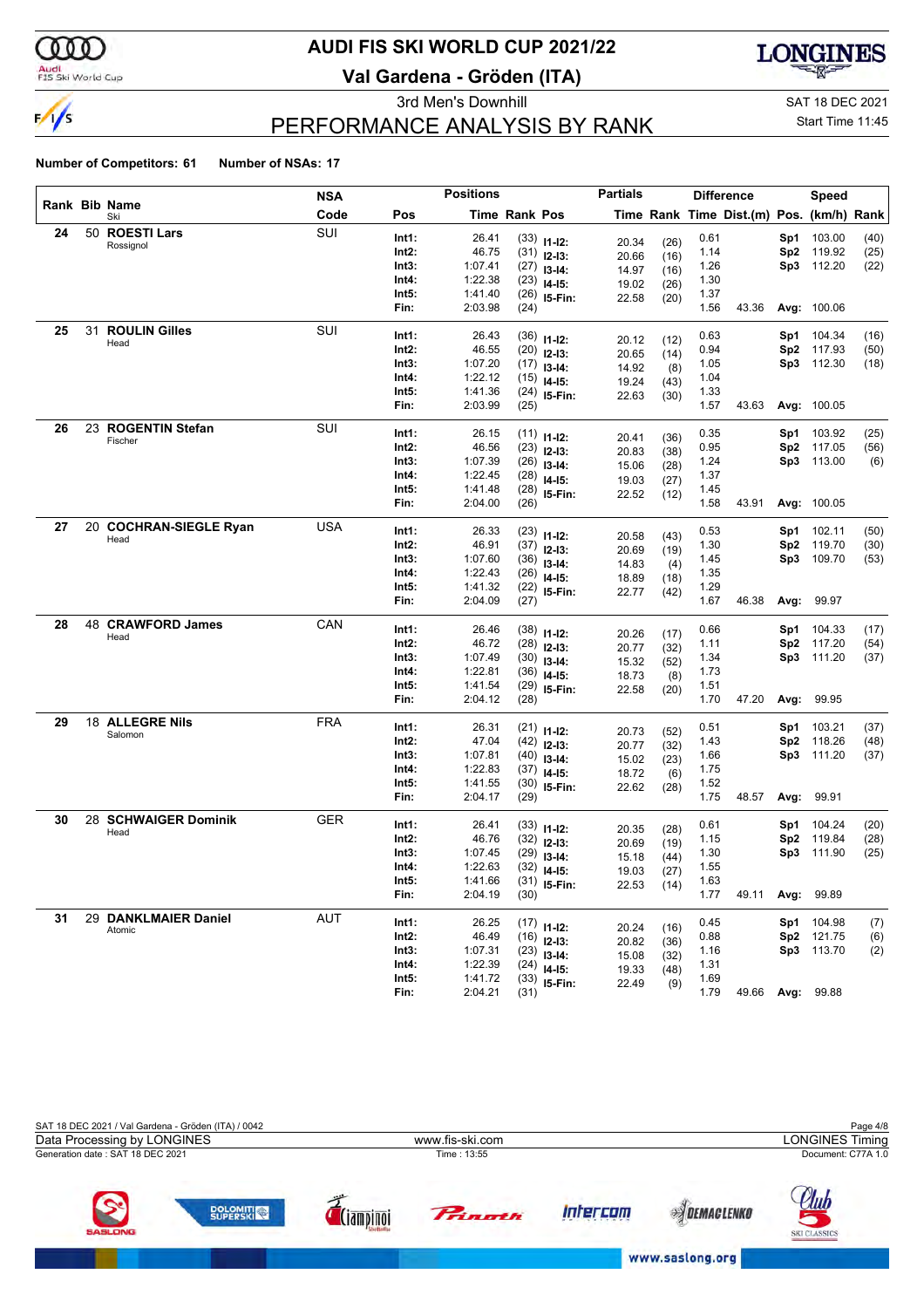

# **AUDI FIS SKI WORLD CUP 2021/22**

**Val Gardena - Gröden (ITA)**



3rd Men's Downhill Same Communication of the SAT 18 DEC 2021

### PERFORMANCE ANALYSIS BY RANK

Start Time 11:45

| Rank Bib Name<br>Code<br>Time Rank Pos<br>Time Rank Time Dist.(m) Pos. (km/h) Rank<br>Pos<br>Ski<br><b>NOR</b><br>22 ROEA Henrik<br>32<br>26.22<br>Int1:<br>0.42<br>104.81<br>$(16)$ 11-12:<br>Sp1<br>(11)<br>(9)<br>20.10<br>Nordica<br>46.32<br>0.71<br>Int2:<br>Sp <sub>2</sub><br>121.99<br>$(10)$ 12-13:<br>(5)<br>20.73<br>(28)<br>1:07.05<br>0.90<br>111.30<br>Int3:<br>Sp3<br>$(13)$ 13-14:<br>15.15<br>(38)<br>1:22.20<br>Int4:<br>1.12<br>$(19)$ 14-15:<br>19.26<br>(45)<br>Int5:<br>1:41.46<br>1.43<br>$(27)$ 15-Fin:<br>22.84<br>(48)<br>1.88<br>Fin:<br>2:04.30<br>52.12<br>Avg: 99.80<br>(32)<br>30 SEJERSTED Adrian Smiseth<br><b>NOR</b><br>33<br>Int1:<br>26.21<br>0.41<br>102.36<br>Sp1<br>(48)<br>$(15)$ 11-12:<br>(46)<br>20.61<br>Atomic<br>46.82<br>1.21<br>118.74<br>Int2:<br>(41)<br>$(34)$ 12-13:<br>Sp2<br>20.76<br>(31)<br>1:07.58<br>103.40<br>Int3:<br>1.43<br>Sp3<br>(60)<br>$(34)$ 13-14:<br>15.12<br>(37)<br>1:22.70<br>1.62<br>Int4:<br>$(34)$ 14-15:<br>19.05<br>(30)<br>1:41.75<br>Int5:<br>1.72<br>$(34)$ 15-Fin:<br>22.56<br>(17)<br>1.89<br>Fin:<br>2:04.31<br>52.39<br>99.80<br>Avg:<br>(33)<br><b>SLO</b><br>34<br>52 HROBAT Miha<br>26.61<br>Int1:<br>0.81<br>(52)<br>$(46)$ 11-12:<br>Sp1<br>101.57<br>20.57<br>(41)<br>Atomic<br>47.18<br>1.57<br>Int2:<br>Sp <sub>2</sub><br>118.91<br>(39)<br>$(45)$ 12-13:<br>20.77<br>(32)<br>Int3:<br>1:07.95<br>1.80<br>110.30<br>Sp3<br>(48)<br>$(42)$ 13-14:<br>15.00<br>(22)<br>1:22.95<br>Int4:<br>1.87<br>$(41)$ 14-15:<br>18.72<br>(6)<br>Int5:<br>1:41.67<br>1.64<br>$(32)$ 15-Fin:<br>22.70<br>(37)<br>Fin:<br>2:04.37<br>1.95<br>54.03<br>Avg: 99.75<br>(34)<br>55 MONNEY Alexis<br>SUI<br>35<br>Int1:<br>26.49<br>0.69<br>102.81<br>$(40)$ 11-12:<br>Sp1<br>(41)<br>(35)<br>20.40<br>Stoeckli<br>46.89<br>1.28<br>120.65<br>Int2:<br>Sp <sub>2</sub><br>(15)<br>$(36)$ 12-13:<br>20.87<br>(43)<br>1:07.76<br>Int3:<br>1.61<br>111.70<br>(29)<br>Sp3<br>$(38)$ 13-14:<br>14.87<br>(6)<br>1:22.63<br>Int4:<br>1.55<br>$(32)$ 14-15:<br>19.24<br>(43)<br>Int5:<br>1:41.87<br>1.84<br>$(37)$ 15-Fin:<br>22.61<br>(25)<br>2.06<br>Fin:<br>2:04.48<br>57.03<br>Avg:<br>99.66<br>(35)<br><b>FRA</b><br>36<br>4 BAILET Matthieu<br>26.44<br>Int1:<br>0.64<br>102.74<br>(42)<br>Sp1<br>$(37)$ 11-12:<br>20.30<br>(20)<br>Salomon<br>46.74<br>118.44<br>Int2:<br>1.13<br>Sp <sub>2</sub><br>(47)<br>$(30)$ 12-13:<br>20.84<br>(40)<br>1:07.58<br>109.10<br>Int3:<br>1.43<br>Sp3<br>(55)<br>$(34)$ 13-14:<br>15.27<br>(48)<br>1:22.85<br>Int4:<br>1.77<br>$(38)$ 14-15:<br>18.91<br>(20)<br>1:41.76<br>Int5:<br>1.73<br>$(35)$ 15-Fin:<br>22.91<br>(52)<br>2.25<br>Fin:<br>2:04.67<br>62.19<br>Avg: 99.51<br>(36)<br><b>SUNDIN Olle</b><br>SWE<br>47<br>37<br>0.59<br>26.39<br>105.76<br>(2)<br>Int1:<br>$(29)$ 11-12:<br>Sp1<br>20.26<br>(17)<br>Head<br>Int2:<br>46.65<br>1.04<br>120.60<br>Sp <sub>2</sub><br>$(24)$ 12-13:<br>(16)<br>20.72<br>(23)<br>1.22<br>Int3:<br>1:07.37<br>Sp3 110.20<br>(49)<br>$(25)$ 13-14:<br>15.11<br>(36)<br>1:22.48<br>1.40<br>Int4:<br>$(29)$ 14-15:<br>19.37<br>(50)<br>1:41.85<br>1.82<br>Int5:<br>$(36)$ 15-Fin:<br>22.87<br>(49)<br>2.30<br>Fin:<br>2:04.72<br>63.55<br>Avg: 99.47<br>(37)<br>40 WALDER Christian<br>38<br>AUT<br>26.57<br>Int1:<br>0.77<br>104.95<br>(8)<br>$(44)$ 11-12:<br>Sp1<br>20.37<br>(31)<br>Salomon<br>46.94<br>1.33<br>Int2:<br>Sp <sub>2</sub><br>118.53<br>$(39)$ 12-13:<br>(46)<br>20.89<br>(45)<br>1:07.83<br>Int3:<br>1.68<br>111.30<br>(32)<br>Sp3<br>$(41)$ 13-14:<br>15.32<br>(52)<br>1:23.15<br>2.07<br>Int4:<br>$(44)$ 14-15:<br>18.96<br>(23)<br>1:42.11<br>2.08<br>Int5:<br>$(39)$ 15-Fin:<br>22.63<br>(30)<br>2.32<br>2:04.74<br>64.09<br>Avg: 99.45<br>Fin:<br>(38)<br>SUI<br>12 KRYENBUEHL Urs<br>39<br>26.17<br>Int1:<br>0.37<br>105.27<br>Sp1<br>(3)<br>$(14)$ 11-12:<br>20.38<br>(33)<br>Fischer<br>46.55<br>0.94<br>113.12<br>Int2:<br>Sp2<br>(60)<br>$(20)$ 12-13:<br>20.98<br>(49)<br>1:07.53<br>Sp3 111.70<br>Int3:<br>1.38<br>(29)<br>$(32)$ 13-14:<br>15.37<br>(55)<br>1:22.90<br>1.82<br>Int4:<br>$(39)$ 14-15:<br>19.22<br>(41)<br>1:42.12<br>2.09<br>Int5:<br>$(40)$ 15-Fin:<br>22.66<br>(33)<br>65.18 Avg: 99.42 |  | NSA |      | <b>Positions</b> |      | <b>Partials</b> |      | <b>Difference</b> | Speed |      |
|-------------------------------------------------------------------------------------------------------------------------------------------------------------------------------------------------------------------------------------------------------------------------------------------------------------------------------------------------------------------------------------------------------------------------------------------------------------------------------------------------------------------------------------------------------------------------------------------------------------------------------------------------------------------------------------------------------------------------------------------------------------------------------------------------------------------------------------------------------------------------------------------------------------------------------------------------------------------------------------------------------------------------------------------------------------------------------------------------------------------------------------------------------------------------------------------------------------------------------------------------------------------------------------------------------------------------------------------------------------------------------------------------------------------------------------------------------------------------------------------------------------------------------------------------------------------------------------------------------------------------------------------------------------------------------------------------------------------------------------------------------------------------------------------------------------------------------------------------------------------------------------------------------------------------------------------------------------------------------------------------------------------------------------------------------------------------------------------------------------------------------------------------------------------------------------------------------------------------------------------------------------------------------------------------------------------------------------------------------------------------------------------------------------------------------------------------------------------------------------------------------------------------------------------------------------------------------------------------------------------------------------------------------------------------------------------------------------------------------------------------------------------------------------------------------------------------------------------------------------------------------------------------------------------------------------------------------------------------------------------------------------------------------------------------------------------------------------------------------------------------------------------------------------------------------------------------------------------------------------------------------------------------------------------------------------------------------------------------------------------------------------------------------------------------------------------------------------------------------------------------------------------------------------------------------------------------------------------------------------------------------------------------------------------------------------------------------------------------------------------------------------------------------------------------------------------------------------------------------------------------------------------------------------------------------------------------------------------------------------------------------------------------------------------------------------------------------------------------------------------------------------------------------------------------------------------------|--|-----|------|------------------|------|-----------------|------|-------------------|-------|------|
|                                                                                                                                                                                                                                                                                                                                                                                                                                                                                                                                                                                                                                                                                                                                                                                                                                                                                                                                                                                                                                                                                                                                                                                                                                                                                                                                                                                                                                                                                                                                                                                                                                                                                                                                                                                                                                                                                                                                                                                                                                                                                                                                                                                                                                                                                                                                                                                                                                                                                                                                                                                                                                                                                                                                                                                                                                                                                                                                                                                                                                                                                                                                                                                                                                                                                                                                                                                                                                                                                                                                                                                                                                                                                                                                                                                                                                                                                                                                                                                                                                                                                                                                                                                                 |  |     |      |                  |      |                 |      |                   |       |      |
|                                                                                                                                                                                                                                                                                                                                                                                                                                                                                                                                                                                                                                                                                                                                                                                                                                                                                                                                                                                                                                                                                                                                                                                                                                                                                                                                                                                                                                                                                                                                                                                                                                                                                                                                                                                                                                                                                                                                                                                                                                                                                                                                                                                                                                                                                                                                                                                                                                                                                                                                                                                                                                                                                                                                                                                                                                                                                                                                                                                                                                                                                                                                                                                                                                                                                                                                                                                                                                                                                                                                                                                                                                                                                                                                                                                                                                                                                                                                                                                                                                                                                                                                                                                                 |  |     |      |                  |      |                 |      |                   |       |      |
|                                                                                                                                                                                                                                                                                                                                                                                                                                                                                                                                                                                                                                                                                                                                                                                                                                                                                                                                                                                                                                                                                                                                                                                                                                                                                                                                                                                                                                                                                                                                                                                                                                                                                                                                                                                                                                                                                                                                                                                                                                                                                                                                                                                                                                                                                                                                                                                                                                                                                                                                                                                                                                                                                                                                                                                                                                                                                                                                                                                                                                                                                                                                                                                                                                                                                                                                                                                                                                                                                                                                                                                                                                                                                                                                                                                                                                                                                                                                                                                                                                                                                                                                                                                                 |  |     |      |                  |      |                 |      |                   |       |      |
|                                                                                                                                                                                                                                                                                                                                                                                                                                                                                                                                                                                                                                                                                                                                                                                                                                                                                                                                                                                                                                                                                                                                                                                                                                                                                                                                                                                                                                                                                                                                                                                                                                                                                                                                                                                                                                                                                                                                                                                                                                                                                                                                                                                                                                                                                                                                                                                                                                                                                                                                                                                                                                                                                                                                                                                                                                                                                                                                                                                                                                                                                                                                                                                                                                                                                                                                                                                                                                                                                                                                                                                                                                                                                                                                                                                                                                                                                                                                                                                                                                                                                                                                                                                                 |  |     |      |                  |      |                 |      |                   |       | (32) |
|                                                                                                                                                                                                                                                                                                                                                                                                                                                                                                                                                                                                                                                                                                                                                                                                                                                                                                                                                                                                                                                                                                                                                                                                                                                                                                                                                                                                                                                                                                                                                                                                                                                                                                                                                                                                                                                                                                                                                                                                                                                                                                                                                                                                                                                                                                                                                                                                                                                                                                                                                                                                                                                                                                                                                                                                                                                                                                                                                                                                                                                                                                                                                                                                                                                                                                                                                                                                                                                                                                                                                                                                                                                                                                                                                                                                                                                                                                                                                                                                                                                                                                                                                                                                 |  |     |      |                  |      |                 |      |                   |       |      |
|                                                                                                                                                                                                                                                                                                                                                                                                                                                                                                                                                                                                                                                                                                                                                                                                                                                                                                                                                                                                                                                                                                                                                                                                                                                                                                                                                                                                                                                                                                                                                                                                                                                                                                                                                                                                                                                                                                                                                                                                                                                                                                                                                                                                                                                                                                                                                                                                                                                                                                                                                                                                                                                                                                                                                                                                                                                                                                                                                                                                                                                                                                                                                                                                                                                                                                                                                                                                                                                                                                                                                                                                                                                                                                                                                                                                                                                                                                                                                                                                                                                                                                                                                                                                 |  |     |      |                  |      |                 |      |                   |       |      |
|                                                                                                                                                                                                                                                                                                                                                                                                                                                                                                                                                                                                                                                                                                                                                                                                                                                                                                                                                                                                                                                                                                                                                                                                                                                                                                                                                                                                                                                                                                                                                                                                                                                                                                                                                                                                                                                                                                                                                                                                                                                                                                                                                                                                                                                                                                                                                                                                                                                                                                                                                                                                                                                                                                                                                                                                                                                                                                                                                                                                                                                                                                                                                                                                                                                                                                                                                                                                                                                                                                                                                                                                                                                                                                                                                                                                                                                                                                                                                                                                                                                                                                                                                                                                 |  |     |      |                  |      |                 |      |                   |       |      |
|                                                                                                                                                                                                                                                                                                                                                                                                                                                                                                                                                                                                                                                                                                                                                                                                                                                                                                                                                                                                                                                                                                                                                                                                                                                                                                                                                                                                                                                                                                                                                                                                                                                                                                                                                                                                                                                                                                                                                                                                                                                                                                                                                                                                                                                                                                                                                                                                                                                                                                                                                                                                                                                                                                                                                                                                                                                                                                                                                                                                                                                                                                                                                                                                                                                                                                                                                                                                                                                                                                                                                                                                                                                                                                                                                                                                                                                                                                                                                                                                                                                                                                                                                                                                 |  |     |      |                  |      |                 |      |                   |       |      |
|                                                                                                                                                                                                                                                                                                                                                                                                                                                                                                                                                                                                                                                                                                                                                                                                                                                                                                                                                                                                                                                                                                                                                                                                                                                                                                                                                                                                                                                                                                                                                                                                                                                                                                                                                                                                                                                                                                                                                                                                                                                                                                                                                                                                                                                                                                                                                                                                                                                                                                                                                                                                                                                                                                                                                                                                                                                                                                                                                                                                                                                                                                                                                                                                                                                                                                                                                                                                                                                                                                                                                                                                                                                                                                                                                                                                                                                                                                                                                                                                                                                                                                                                                                                                 |  |     |      |                  |      |                 |      |                   |       |      |
|                                                                                                                                                                                                                                                                                                                                                                                                                                                                                                                                                                                                                                                                                                                                                                                                                                                                                                                                                                                                                                                                                                                                                                                                                                                                                                                                                                                                                                                                                                                                                                                                                                                                                                                                                                                                                                                                                                                                                                                                                                                                                                                                                                                                                                                                                                                                                                                                                                                                                                                                                                                                                                                                                                                                                                                                                                                                                                                                                                                                                                                                                                                                                                                                                                                                                                                                                                                                                                                                                                                                                                                                                                                                                                                                                                                                                                                                                                                                                                                                                                                                                                                                                                                                 |  |     |      |                  |      |                 |      |                   |       |      |
|                                                                                                                                                                                                                                                                                                                                                                                                                                                                                                                                                                                                                                                                                                                                                                                                                                                                                                                                                                                                                                                                                                                                                                                                                                                                                                                                                                                                                                                                                                                                                                                                                                                                                                                                                                                                                                                                                                                                                                                                                                                                                                                                                                                                                                                                                                                                                                                                                                                                                                                                                                                                                                                                                                                                                                                                                                                                                                                                                                                                                                                                                                                                                                                                                                                                                                                                                                                                                                                                                                                                                                                                                                                                                                                                                                                                                                                                                                                                                                                                                                                                                                                                                                                                 |  |     |      |                  |      |                 |      |                   |       |      |
|                                                                                                                                                                                                                                                                                                                                                                                                                                                                                                                                                                                                                                                                                                                                                                                                                                                                                                                                                                                                                                                                                                                                                                                                                                                                                                                                                                                                                                                                                                                                                                                                                                                                                                                                                                                                                                                                                                                                                                                                                                                                                                                                                                                                                                                                                                                                                                                                                                                                                                                                                                                                                                                                                                                                                                                                                                                                                                                                                                                                                                                                                                                                                                                                                                                                                                                                                                                                                                                                                                                                                                                                                                                                                                                                                                                                                                                                                                                                                                                                                                                                                                                                                                                                 |  |     |      |                  |      |                 |      |                   |       |      |
|                                                                                                                                                                                                                                                                                                                                                                                                                                                                                                                                                                                                                                                                                                                                                                                                                                                                                                                                                                                                                                                                                                                                                                                                                                                                                                                                                                                                                                                                                                                                                                                                                                                                                                                                                                                                                                                                                                                                                                                                                                                                                                                                                                                                                                                                                                                                                                                                                                                                                                                                                                                                                                                                                                                                                                                                                                                                                                                                                                                                                                                                                                                                                                                                                                                                                                                                                                                                                                                                                                                                                                                                                                                                                                                                                                                                                                                                                                                                                                                                                                                                                                                                                                                                 |  |     |      |                  |      |                 |      |                   |       |      |
|                                                                                                                                                                                                                                                                                                                                                                                                                                                                                                                                                                                                                                                                                                                                                                                                                                                                                                                                                                                                                                                                                                                                                                                                                                                                                                                                                                                                                                                                                                                                                                                                                                                                                                                                                                                                                                                                                                                                                                                                                                                                                                                                                                                                                                                                                                                                                                                                                                                                                                                                                                                                                                                                                                                                                                                                                                                                                                                                                                                                                                                                                                                                                                                                                                                                                                                                                                                                                                                                                                                                                                                                                                                                                                                                                                                                                                                                                                                                                                                                                                                                                                                                                                                                 |  |     |      |                  |      |                 |      |                   |       |      |
|                                                                                                                                                                                                                                                                                                                                                                                                                                                                                                                                                                                                                                                                                                                                                                                                                                                                                                                                                                                                                                                                                                                                                                                                                                                                                                                                                                                                                                                                                                                                                                                                                                                                                                                                                                                                                                                                                                                                                                                                                                                                                                                                                                                                                                                                                                                                                                                                                                                                                                                                                                                                                                                                                                                                                                                                                                                                                                                                                                                                                                                                                                                                                                                                                                                                                                                                                                                                                                                                                                                                                                                                                                                                                                                                                                                                                                                                                                                                                                                                                                                                                                                                                                                                 |  |     |      |                  |      |                 |      |                   |       |      |
|                                                                                                                                                                                                                                                                                                                                                                                                                                                                                                                                                                                                                                                                                                                                                                                                                                                                                                                                                                                                                                                                                                                                                                                                                                                                                                                                                                                                                                                                                                                                                                                                                                                                                                                                                                                                                                                                                                                                                                                                                                                                                                                                                                                                                                                                                                                                                                                                                                                                                                                                                                                                                                                                                                                                                                                                                                                                                                                                                                                                                                                                                                                                                                                                                                                                                                                                                                                                                                                                                                                                                                                                                                                                                                                                                                                                                                                                                                                                                                                                                                                                                                                                                                                                 |  |     |      |                  |      |                 |      |                   |       |      |
|                                                                                                                                                                                                                                                                                                                                                                                                                                                                                                                                                                                                                                                                                                                                                                                                                                                                                                                                                                                                                                                                                                                                                                                                                                                                                                                                                                                                                                                                                                                                                                                                                                                                                                                                                                                                                                                                                                                                                                                                                                                                                                                                                                                                                                                                                                                                                                                                                                                                                                                                                                                                                                                                                                                                                                                                                                                                                                                                                                                                                                                                                                                                                                                                                                                                                                                                                                                                                                                                                                                                                                                                                                                                                                                                                                                                                                                                                                                                                                                                                                                                                                                                                                                                 |  |     |      |                  |      |                 |      |                   |       |      |
|                                                                                                                                                                                                                                                                                                                                                                                                                                                                                                                                                                                                                                                                                                                                                                                                                                                                                                                                                                                                                                                                                                                                                                                                                                                                                                                                                                                                                                                                                                                                                                                                                                                                                                                                                                                                                                                                                                                                                                                                                                                                                                                                                                                                                                                                                                                                                                                                                                                                                                                                                                                                                                                                                                                                                                                                                                                                                                                                                                                                                                                                                                                                                                                                                                                                                                                                                                                                                                                                                                                                                                                                                                                                                                                                                                                                                                                                                                                                                                                                                                                                                                                                                                                                 |  |     |      |                  |      |                 |      |                   |       |      |
|                                                                                                                                                                                                                                                                                                                                                                                                                                                                                                                                                                                                                                                                                                                                                                                                                                                                                                                                                                                                                                                                                                                                                                                                                                                                                                                                                                                                                                                                                                                                                                                                                                                                                                                                                                                                                                                                                                                                                                                                                                                                                                                                                                                                                                                                                                                                                                                                                                                                                                                                                                                                                                                                                                                                                                                                                                                                                                                                                                                                                                                                                                                                                                                                                                                                                                                                                                                                                                                                                                                                                                                                                                                                                                                                                                                                                                                                                                                                                                                                                                                                                                                                                                                                 |  |     |      |                  |      |                 |      |                   |       |      |
|                                                                                                                                                                                                                                                                                                                                                                                                                                                                                                                                                                                                                                                                                                                                                                                                                                                                                                                                                                                                                                                                                                                                                                                                                                                                                                                                                                                                                                                                                                                                                                                                                                                                                                                                                                                                                                                                                                                                                                                                                                                                                                                                                                                                                                                                                                                                                                                                                                                                                                                                                                                                                                                                                                                                                                                                                                                                                                                                                                                                                                                                                                                                                                                                                                                                                                                                                                                                                                                                                                                                                                                                                                                                                                                                                                                                                                                                                                                                                                                                                                                                                                                                                                                                 |  |     |      |                  |      |                 |      |                   |       |      |
|                                                                                                                                                                                                                                                                                                                                                                                                                                                                                                                                                                                                                                                                                                                                                                                                                                                                                                                                                                                                                                                                                                                                                                                                                                                                                                                                                                                                                                                                                                                                                                                                                                                                                                                                                                                                                                                                                                                                                                                                                                                                                                                                                                                                                                                                                                                                                                                                                                                                                                                                                                                                                                                                                                                                                                                                                                                                                                                                                                                                                                                                                                                                                                                                                                                                                                                                                                                                                                                                                                                                                                                                                                                                                                                                                                                                                                                                                                                                                                                                                                                                                                                                                                                                 |  |     |      |                  |      |                 |      |                   |       |      |
|                                                                                                                                                                                                                                                                                                                                                                                                                                                                                                                                                                                                                                                                                                                                                                                                                                                                                                                                                                                                                                                                                                                                                                                                                                                                                                                                                                                                                                                                                                                                                                                                                                                                                                                                                                                                                                                                                                                                                                                                                                                                                                                                                                                                                                                                                                                                                                                                                                                                                                                                                                                                                                                                                                                                                                                                                                                                                                                                                                                                                                                                                                                                                                                                                                                                                                                                                                                                                                                                                                                                                                                                                                                                                                                                                                                                                                                                                                                                                                                                                                                                                                                                                                                                 |  |     |      |                  |      |                 |      |                   |       |      |
|                                                                                                                                                                                                                                                                                                                                                                                                                                                                                                                                                                                                                                                                                                                                                                                                                                                                                                                                                                                                                                                                                                                                                                                                                                                                                                                                                                                                                                                                                                                                                                                                                                                                                                                                                                                                                                                                                                                                                                                                                                                                                                                                                                                                                                                                                                                                                                                                                                                                                                                                                                                                                                                                                                                                                                                                                                                                                                                                                                                                                                                                                                                                                                                                                                                                                                                                                                                                                                                                                                                                                                                                                                                                                                                                                                                                                                                                                                                                                                                                                                                                                                                                                                                                 |  |     |      |                  |      |                 |      |                   |       |      |
|                                                                                                                                                                                                                                                                                                                                                                                                                                                                                                                                                                                                                                                                                                                                                                                                                                                                                                                                                                                                                                                                                                                                                                                                                                                                                                                                                                                                                                                                                                                                                                                                                                                                                                                                                                                                                                                                                                                                                                                                                                                                                                                                                                                                                                                                                                                                                                                                                                                                                                                                                                                                                                                                                                                                                                                                                                                                                                                                                                                                                                                                                                                                                                                                                                                                                                                                                                                                                                                                                                                                                                                                                                                                                                                                                                                                                                                                                                                                                                                                                                                                                                                                                                                                 |  |     |      |                  |      |                 |      |                   |       |      |
|                                                                                                                                                                                                                                                                                                                                                                                                                                                                                                                                                                                                                                                                                                                                                                                                                                                                                                                                                                                                                                                                                                                                                                                                                                                                                                                                                                                                                                                                                                                                                                                                                                                                                                                                                                                                                                                                                                                                                                                                                                                                                                                                                                                                                                                                                                                                                                                                                                                                                                                                                                                                                                                                                                                                                                                                                                                                                                                                                                                                                                                                                                                                                                                                                                                                                                                                                                                                                                                                                                                                                                                                                                                                                                                                                                                                                                                                                                                                                                                                                                                                                                                                                                                                 |  |     |      |                  |      |                 |      |                   |       |      |
|                                                                                                                                                                                                                                                                                                                                                                                                                                                                                                                                                                                                                                                                                                                                                                                                                                                                                                                                                                                                                                                                                                                                                                                                                                                                                                                                                                                                                                                                                                                                                                                                                                                                                                                                                                                                                                                                                                                                                                                                                                                                                                                                                                                                                                                                                                                                                                                                                                                                                                                                                                                                                                                                                                                                                                                                                                                                                                                                                                                                                                                                                                                                                                                                                                                                                                                                                                                                                                                                                                                                                                                                                                                                                                                                                                                                                                                                                                                                                                                                                                                                                                                                                                                                 |  |     |      |                  |      |                 |      |                   |       |      |
|                                                                                                                                                                                                                                                                                                                                                                                                                                                                                                                                                                                                                                                                                                                                                                                                                                                                                                                                                                                                                                                                                                                                                                                                                                                                                                                                                                                                                                                                                                                                                                                                                                                                                                                                                                                                                                                                                                                                                                                                                                                                                                                                                                                                                                                                                                                                                                                                                                                                                                                                                                                                                                                                                                                                                                                                                                                                                                                                                                                                                                                                                                                                                                                                                                                                                                                                                                                                                                                                                                                                                                                                                                                                                                                                                                                                                                                                                                                                                                                                                                                                                                                                                                                                 |  |     |      |                  |      |                 |      |                   |       |      |
|                                                                                                                                                                                                                                                                                                                                                                                                                                                                                                                                                                                                                                                                                                                                                                                                                                                                                                                                                                                                                                                                                                                                                                                                                                                                                                                                                                                                                                                                                                                                                                                                                                                                                                                                                                                                                                                                                                                                                                                                                                                                                                                                                                                                                                                                                                                                                                                                                                                                                                                                                                                                                                                                                                                                                                                                                                                                                                                                                                                                                                                                                                                                                                                                                                                                                                                                                                                                                                                                                                                                                                                                                                                                                                                                                                                                                                                                                                                                                                                                                                                                                                                                                                                                 |  |     |      |                  |      |                 |      |                   |       |      |
|                                                                                                                                                                                                                                                                                                                                                                                                                                                                                                                                                                                                                                                                                                                                                                                                                                                                                                                                                                                                                                                                                                                                                                                                                                                                                                                                                                                                                                                                                                                                                                                                                                                                                                                                                                                                                                                                                                                                                                                                                                                                                                                                                                                                                                                                                                                                                                                                                                                                                                                                                                                                                                                                                                                                                                                                                                                                                                                                                                                                                                                                                                                                                                                                                                                                                                                                                                                                                                                                                                                                                                                                                                                                                                                                                                                                                                                                                                                                                                                                                                                                                                                                                                                                 |  |     |      |                  |      |                 |      |                   |       |      |
|                                                                                                                                                                                                                                                                                                                                                                                                                                                                                                                                                                                                                                                                                                                                                                                                                                                                                                                                                                                                                                                                                                                                                                                                                                                                                                                                                                                                                                                                                                                                                                                                                                                                                                                                                                                                                                                                                                                                                                                                                                                                                                                                                                                                                                                                                                                                                                                                                                                                                                                                                                                                                                                                                                                                                                                                                                                                                                                                                                                                                                                                                                                                                                                                                                                                                                                                                                                                                                                                                                                                                                                                                                                                                                                                                                                                                                                                                                                                                                                                                                                                                                                                                                                                 |  |     |      |                  |      |                 |      |                   |       |      |
|                                                                                                                                                                                                                                                                                                                                                                                                                                                                                                                                                                                                                                                                                                                                                                                                                                                                                                                                                                                                                                                                                                                                                                                                                                                                                                                                                                                                                                                                                                                                                                                                                                                                                                                                                                                                                                                                                                                                                                                                                                                                                                                                                                                                                                                                                                                                                                                                                                                                                                                                                                                                                                                                                                                                                                                                                                                                                                                                                                                                                                                                                                                                                                                                                                                                                                                                                                                                                                                                                                                                                                                                                                                                                                                                                                                                                                                                                                                                                                                                                                                                                                                                                                                                 |  |     |      |                  |      |                 |      |                   |       |      |
|                                                                                                                                                                                                                                                                                                                                                                                                                                                                                                                                                                                                                                                                                                                                                                                                                                                                                                                                                                                                                                                                                                                                                                                                                                                                                                                                                                                                                                                                                                                                                                                                                                                                                                                                                                                                                                                                                                                                                                                                                                                                                                                                                                                                                                                                                                                                                                                                                                                                                                                                                                                                                                                                                                                                                                                                                                                                                                                                                                                                                                                                                                                                                                                                                                                                                                                                                                                                                                                                                                                                                                                                                                                                                                                                                                                                                                                                                                                                                                                                                                                                                                                                                                                                 |  |     |      |                  |      |                 |      |                   |       |      |
|                                                                                                                                                                                                                                                                                                                                                                                                                                                                                                                                                                                                                                                                                                                                                                                                                                                                                                                                                                                                                                                                                                                                                                                                                                                                                                                                                                                                                                                                                                                                                                                                                                                                                                                                                                                                                                                                                                                                                                                                                                                                                                                                                                                                                                                                                                                                                                                                                                                                                                                                                                                                                                                                                                                                                                                                                                                                                                                                                                                                                                                                                                                                                                                                                                                                                                                                                                                                                                                                                                                                                                                                                                                                                                                                                                                                                                                                                                                                                                                                                                                                                                                                                                                                 |  |     |      |                  |      |                 |      |                   |       |      |
|                                                                                                                                                                                                                                                                                                                                                                                                                                                                                                                                                                                                                                                                                                                                                                                                                                                                                                                                                                                                                                                                                                                                                                                                                                                                                                                                                                                                                                                                                                                                                                                                                                                                                                                                                                                                                                                                                                                                                                                                                                                                                                                                                                                                                                                                                                                                                                                                                                                                                                                                                                                                                                                                                                                                                                                                                                                                                                                                                                                                                                                                                                                                                                                                                                                                                                                                                                                                                                                                                                                                                                                                                                                                                                                                                                                                                                                                                                                                                                                                                                                                                                                                                                                                 |  |     |      |                  |      |                 |      |                   |       |      |
|                                                                                                                                                                                                                                                                                                                                                                                                                                                                                                                                                                                                                                                                                                                                                                                                                                                                                                                                                                                                                                                                                                                                                                                                                                                                                                                                                                                                                                                                                                                                                                                                                                                                                                                                                                                                                                                                                                                                                                                                                                                                                                                                                                                                                                                                                                                                                                                                                                                                                                                                                                                                                                                                                                                                                                                                                                                                                                                                                                                                                                                                                                                                                                                                                                                                                                                                                                                                                                                                                                                                                                                                                                                                                                                                                                                                                                                                                                                                                                                                                                                                                                                                                                                                 |  |     |      |                  |      |                 |      |                   |       |      |
|                                                                                                                                                                                                                                                                                                                                                                                                                                                                                                                                                                                                                                                                                                                                                                                                                                                                                                                                                                                                                                                                                                                                                                                                                                                                                                                                                                                                                                                                                                                                                                                                                                                                                                                                                                                                                                                                                                                                                                                                                                                                                                                                                                                                                                                                                                                                                                                                                                                                                                                                                                                                                                                                                                                                                                                                                                                                                                                                                                                                                                                                                                                                                                                                                                                                                                                                                                                                                                                                                                                                                                                                                                                                                                                                                                                                                                                                                                                                                                                                                                                                                                                                                                                                 |  |     |      |                  |      |                 |      |                   |       |      |
|                                                                                                                                                                                                                                                                                                                                                                                                                                                                                                                                                                                                                                                                                                                                                                                                                                                                                                                                                                                                                                                                                                                                                                                                                                                                                                                                                                                                                                                                                                                                                                                                                                                                                                                                                                                                                                                                                                                                                                                                                                                                                                                                                                                                                                                                                                                                                                                                                                                                                                                                                                                                                                                                                                                                                                                                                                                                                                                                                                                                                                                                                                                                                                                                                                                                                                                                                                                                                                                                                                                                                                                                                                                                                                                                                                                                                                                                                                                                                                                                                                                                                                                                                                                                 |  |     |      |                  |      |                 |      |                   |       |      |
|                                                                                                                                                                                                                                                                                                                                                                                                                                                                                                                                                                                                                                                                                                                                                                                                                                                                                                                                                                                                                                                                                                                                                                                                                                                                                                                                                                                                                                                                                                                                                                                                                                                                                                                                                                                                                                                                                                                                                                                                                                                                                                                                                                                                                                                                                                                                                                                                                                                                                                                                                                                                                                                                                                                                                                                                                                                                                                                                                                                                                                                                                                                                                                                                                                                                                                                                                                                                                                                                                                                                                                                                                                                                                                                                                                                                                                                                                                                                                                                                                                                                                                                                                                                                 |  |     |      |                  |      |                 |      |                   |       |      |
|                                                                                                                                                                                                                                                                                                                                                                                                                                                                                                                                                                                                                                                                                                                                                                                                                                                                                                                                                                                                                                                                                                                                                                                                                                                                                                                                                                                                                                                                                                                                                                                                                                                                                                                                                                                                                                                                                                                                                                                                                                                                                                                                                                                                                                                                                                                                                                                                                                                                                                                                                                                                                                                                                                                                                                                                                                                                                                                                                                                                                                                                                                                                                                                                                                                                                                                                                                                                                                                                                                                                                                                                                                                                                                                                                                                                                                                                                                                                                                                                                                                                                                                                                                                                 |  |     |      |                  |      |                 |      |                   |       |      |
|                                                                                                                                                                                                                                                                                                                                                                                                                                                                                                                                                                                                                                                                                                                                                                                                                                                                                                                                                                                                                                                                                                                                                                                                                                                                                                                                                                                                                                                                                                                                                                                                                                                                                                                                                                                                                                                                                                                                                                                                                                                                                                                                                                                                                                                                                                                                                                                                                                                                                                                                                                                                                                                                                                                                                                                                                                                                                                                                                                                                                                                                                                                                                                                                                                                                                                                                                                                                                                                                                                                                                                                                                                                                                                                                                                                                                                                                                                                                                                                                                                                                                                                                                                                                 |  |     |      |                  |      |                 |      |                   |       |      |
|                                                                                                                                                                                                                                                                                                                                                                                                                                                                                                                                                                                                                                                                                                                                                                                                                                                                                                                                                                                                                                                                                                                                                                                                                                                                                                                                                                                                                                                                                                                                                                                                                                                                                                                                                                                                                                                                                                                                                                                                                                                                                                                                                                                                                                                                                                                                                                                                                                                                                                                                                                                                                                                                                                                                                                                                                                                                                                                                                                                                                                                                                                                                                                                                                                                                                                                                                                                                                                                                                                                                                                                                                                                                                                                                                                                                                                                                                                                                                                                                                                                                                                                                                                                                 |  |     |      |                  |      |                 |      |                   |       |      |
|                                                                                                                                                                                                                                                                                                                                                                                                                                                                                                                                                                                                                                                                                                                                                                                                                                                                                                                                                                                                                                                                                                                                                                                                                                                                                                                                                                                                                                                                                                                                                                                                                                                                                                                                                                                                                                                                                                                                                                                                                                                                                                                                                                                                                                                                                                                                                                                                                                                                                                                                                                                                                                                                                                                                                                                                                                                                                                                                                                                                                                                                                                                                                                                                                                                                                                                                                                                                                                                                                                                                                                                                                                                                                                                                                                                                                                                                                                                                                                                                                                                                                                                                                                                                 |  |     |      |                  |      |                 |      |                   |       |      |
|                                                                                                                                                                                                                                                                                                                                                                                                                                                                                                                                                                                                                                                                                                                                                                                                                                                                                                                                                                                                                                                                                                                                                                                                                                                                                                                                                                                                                                                                                                                                                                                                                                                                                                                                                                                                                                                                                                                                                                                                                                                                                                                                                                                                                                                                                                                                                                                                                                                                                                                                                                                                                                                                                                                                                                                                                                                                                                                                                                                                                                                                                                                                                                                                                                                                                                                                                                                                                                                                                                                                                                                                                                                                                                                                                                                                                                                                                                                                                                                                                                                                                                                                                                                                 |  |     |      |                  |      |                 |      |                   |       |      |
|                                                                                                                                                                                                                                                                                                                                                                                                                                                                                                                                                                                                                                                                                                                                                                                                                                                                                                                                                                                                                                                                                                                                                                                                                                                                                                                                                                                                                                                                                                                                                                                                                                                                                                                                                                                                                                                                                                                                                                                                                                                                                                                                                                                                                                                                                                                                                                                                                                                                                                                                                                                                                                                                                                                                                                                                                                                                                                                                                                                                                                                                                                                                                                                                                                                                                                                                                                                                                                                                                                                                                                                                                                                                                                                                                                                                                                                                                                                                                                                                                                                                                                                                                                                                 |  |     |      |                  |      |                 |      |                   |       |      |
|                                                                                                                                                                                                                                                                                                                                                                                                                                                                                                                                                                                                                                                                                                                                                                                                                                                                                                                                                                                                                                                                                                                                                                                                                                                                                                                                                                                                                                                                                                                                                                                                                                                                                                                                                                                                                                                                                                                                                                                                                                                                                                                                                                                                                                                                                                                                                                                                                                                                                                                                                                                                                                                                                                                                                                                                                                                                                                                                                                                                                                                                                                                                                                                                                                                                                                                                                                                                                                                                                                                                                                                                                                                                                                                                                                                                                                                                                                                                                                                                                                                                                                                                                                                                 |  |     |      |                  |      |                 |      |                   |       |      |
|                                                                                                                                                                                                                                                                                                                                                                                                                                                                                                                                                                                                                                                                                                                                                                                                                                                                                                                                                                                                                                                                                                                                                                                                                                                                                                                                                                                                                                                                                                                                                                                                                                                                                                                                                                                                                                                                                                                                                                                                                                                                                                                                                                                                                                                                                                                                                                                                                                                                                                                                                                                                                                                                                                                                                                                                                                                                                                                                                                                                                                                                                                                                                                                                                                                                                                                                                                                                                                                                                                                                                                                                                                                                                                                                                                                                                                                                                                                                                                                                                                                                                                                                                                                                 |  |     |      |                  |      |                 |      |                   |       |      |
|                                                                                                                                                                                                                                                                                                                                                                                                                                                                                                                                                                                                                                                                                                                                                                                                                                                                                                                                                                                                                                                                                                                                                                                                                                                                                                                                                                                                                                                                                                                                                                                                                                                                                                                                                                                                                                                                                                                                                                                                                                                                                                                                                                                                                                                                                                                                                                                                                                                                                                                                                                                                                                                                                                                                                                                                                                                                                                                                                                                                                                                                                                                                                                                                                                                                                                                                                                                                                                                                                                                                                                                                                                                                                                                                                                                                                                                                                                                                                                                                                                                                                                                                                                                                 |  |     |      |                  |      |                 |      |                   |       |      |
|                                                                                                                                                                                                                                                                                                                                                                                                                                                                                                                                                                                                                                                                                                                                                                                                                                                                                                                                                                                                                                                                                                                                                                                                                                                                                                                                                                                                                                                                                                                                                                                                                                                                                                                                                                                                                                                                                                                                                                                                                                                                                                                                                                                                                                                                                                                                                                                                                                                                                                                                                                                                                                                                                                                                                                                                                                                                                                                                                                                                                                                                                                                                                                                                                                                                                                                                                                                                                                                                                                                                                                                                                                                                                                                                                                                                                                                                                                                                                                                                                                                                                                                                                                                                 |  |     |      |                  |      |                 |      |                   |       |      |
|                                                                                                                                                                                                                                                                                                                                                                                                                                                                                                                                                                                                                                                                                                                                                                                                                                                                                                                                                                                                                                                                                                                                                                                                                                                                                                                                                                                                                                                                                                                                                                                                                                                                                                                                                                                                                                                                                                                                                                                                                                                                                                                                                                                                                                                                                                                                                                                                                                                                                                                                                                                                                                                                                                                                                                                                                                                                                                                                                                                                                                                                                                                                                                                                                                                                                                                                                                                                                                                                                                                                                                                                                                                                                                                                                                                                                                                                                                                                                                                                                                                                                                                                                                                                 |  |     |      |                  |      |                 |      |                   |       |      |
|                                                                                                                                                                                                                                                                                                                                                                                                                                                                                                                                                                                                                                                                                                                                                                                                                                                                                                                                                                                                                                                                                                                                                                                                                                                                                                                                                                                                                                                                                                                                                                                                                                                                                                                                                                                                                                                                                                                                                                                                                                                                                                                                                                                                                                                                                                                                                                                                                                                                                                                                                                                                                                                                                                                                                                                                                                                                                                                                                                                                                                                                                                                                                                                                                                                                                                                                                                                                                                                                                                                                                                                                                                                                                                                                                                                                                                                                                                                                                                                                                                                                                                                                                                                                 |  |     | Fin: | 2:04.78          | (39) |                 | 2.36 |                   |       |      |

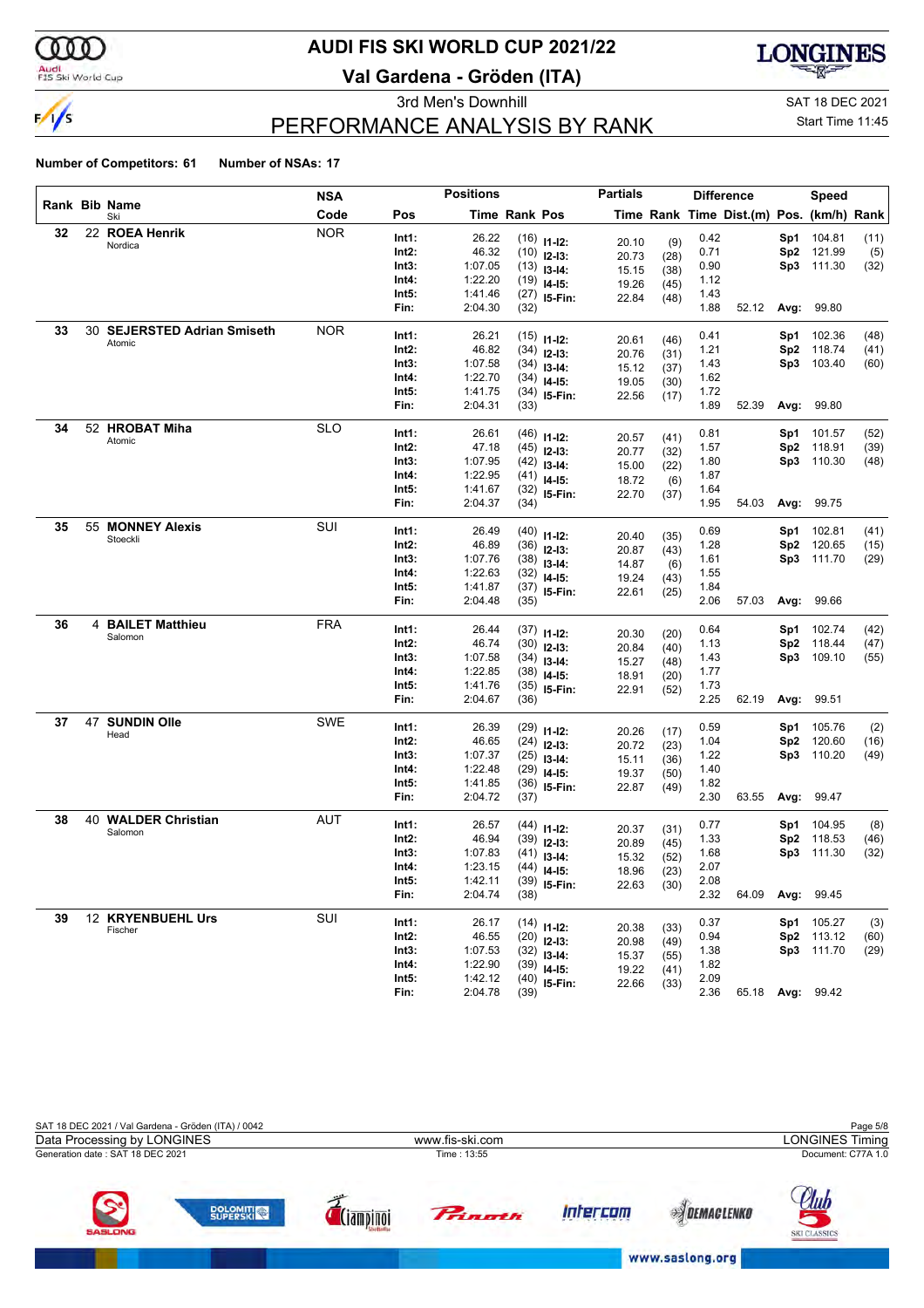

# **AUDI FIS SKI WORLD CUP 2021/22**

**Val Gardena - Gröden (ITA)**



3rd Men's Downhill Same Communication of the SAT 18 DEC 2021

### PERFORMANCE ANALYSIS BY RANK

Start Time 11:45

|    |    |                               | NSA        |       | <b>Positions</b> |                      |                                 | <b>Partials</b> |              |      | <b>Difference</b>                        |                        | Speed      |              |
|----|----|-------------------------------|------------|-------|------------------|----------------------|---------------------------------|-----------------|--------------|------|------------------------------------------|------------------------|------------|--------------|
|    |    | Rank Bib Name<br>Ski          | Code       | Pos   |                  | <b>Time Rank Pos</b> |                                 |                 |              |      | Time Rank Time Dist.(m) Pos. (km/h) Rank |                        |            |              |
| 40 |    | <b>39 ALPHAND Nils</b>        | <b>FRA</b> | Int1: | 26.53            |                      | $(42)$ 11-12:                   |                 |              | 0.73 |                                          | Sp1                    | 103.51     | (33)         |
|    |    | Head                          |            | Int2: | 47.17            |                      | $(44)$ 12-13:                   | 20.64<br>20.88  | (47)         | 1.56 |                                          | Sp <sub>2</sub>        | 119.92     | (25)         |
|    |    |                               |            | Int3: | 1:08.05          |                      | $(46)$ 13-14:                   | 15.08           | (44)<br>(32) | 1.90 |                                          | Sp3                    | 112.30     | (18)         |
|    |    |                               |            | Int4: | 1:23.13          |                      | $(43)$ 14-15:                   | 19.13           | (35)         | 2.05 |                                          |                        |            |              |
|    |    |                               |            | Int5: | 1:42.26          |                      | $(42)$ 15-Fin:                  | 22.66           | (33)         | 2.23 |                                          |                        |            |              |
|    |    |                               |            | Fin:  | 2:04.92          | (40)                 |                                 |                 |              | 2.50 | 68.96                                    | Avg:                   | 99.31      |              |
| 41 |    | <b>42 GIEZENDANNER Blaise</b> | <b>FRA</b> | Int1: | 26.65            |                      | $(50)$ 11-12:                   |                 |              | 0.85 |                                          | Sp1                    | 102.36     | (48)         |
|    |    | Atomic                        |            | Int2: | 47.36            |                      | $(52)$ 12-13:                   | 20.71           | (50)         | 1.75 |                                          | Sp <sub>2</sub>        | 118.71     | (42)         |
|    |    |                               |            | Int3: | 1:08.20          |                      | $(48)$ 13-14:                   | 20.84<br>15.07  | (40)<br>(29) | 2.05 |                                          | Sp3                    | 112.80     | (12)         |
|    |    |                               |            | Int4: | 1:23.27          |                      | $(46)$ 14-15:                   | 19.06           | (32)         | 2.19 |                                          |                        |            |              |
|    |    |                               |            | Int5: | 1:42.33          |                      | $(43)$ 15-Fin:                  | 22.67           | (36)         | 2.30 |                                          |                        |            |              |
|    |    |                               |            | Fin:  | 2:05.00          | (41)                 |                                 |                 |              | 2.58 | 71.13                                    | Avg:                   | 99.24      |              |
| 42 | 41 | <b>SEGER Brodie</b>           | CAN        | Int1: | 26.38            |                      |                                 |                 |              | 0.58 |                                          | Sp1                    | 104.30     | (18)         |
|    |    | Atomic                        |            | Int2: | 46.68            |                      | $(28)$ 11-12:<br>$(27)$ 12-13:  | 20.30           | (20)         | 1.07 |                                          | Sp <sub>2</sub>        | 120.22     | (22)         |
|    |    |                               |            | Int3: | 1:07.51          |                      | $(31)$ 13-14:                   | 20.83           | (38)         | 1.36 |                                          | Sp3                    | 112.70     | (14)         |
|    |    |                               |            | Int4: | 1:22.43          |                      | $(26)$ 14-15:                   | 14.92           | (8)          | 1.35 |                                          |                        |            |              |
|    |    |                               |            | Int5: | 1:42.42          |                      | $(44)$ 15-Fin:                  | 19.99           | (59)         | 2.39 |                                          |                        |            |              |
|    |    |                               |            | Fin:  | 2:05.04          | (42)                 |                                 | 22.62           | (28)         | 2.62 | 72.21                                    | Avg:                   | 99.21      |              |
| 43 |    | 35 RAFFORT Nicolas            | FRA        | Int1: | 26.58            |                      |                                 |                 |              | 0.78 |                                          | Sp1                    | 100.57     | (58)         |
|    |    | Salomon                       |            | Int2: | 47.11            |                      | $(45)$ 11-12:<br>$(43)$ 12-13:  | 20.53           | (40)         | 1.50 |                                          | Sp <sub>2</sub>        | 118.68     | (43)         |
|    |    |                               |            | Int3: | 1:07.97          |                      | $(43)$ 13-14:                   | 20.86           | (42)         | 1.82 |                                          | Sp3                    | 110.60     | (45)         |
|    |    |                               |            | Int4: | 1:23.24          |                      | $(45)$ 14-15:                   | 15.27           | (48)         | 2.16 |                                          |                        |            |              |
|    |    |                               |            | Int5: | 1:42.18          |                      | $(41)$ 15-Fin:                  | 18.94           | (21)         | 2.15 |                                          |                        |            |              |
|    |    |                               |            | Fin:  | 2:05.05          | (43)                 |                                 | 22.87           | (49)         | 2.63 | 72.47                                    | Avg:                   | 99.21      |              |
| 44 |    | 37 READ Jeffrey               | CAN        | Int1: | 26.40            |                      |                                 |                 |              | 0.60 |                                          | Sp1                    | 103.14     | (38)         |
|    |    | Atomic                        |            | Int2: | 46.84            |                      | $(32)$ 11-12:                   | 20.44           | (37)         | 1.23 |                                          | Sp <sub>2</sub>        | 122.10     | (3)          |
|    |    |                               |            | Int3: | 1:07.54          |                      | $(35)$ 12-13:<br>$(33)$ 13-14:  | 20.70           | (22)         | 1.39 |                                          | Sp3                    | 107.00     | (59)         |
|    |    |                               |            | Int4: | 1:22.73          |                      | $(35)$ 14-15:                   | 15.19           | (45)         | 1.65 |                                          |                        |            |              |
|    |    |                               |            | Int5: | 1:42.09          |                      | $(38)$ 15-Fin:                  | 19.36           | (49)         | 2.06 |                                          |                        |            |              |
|    |    |                               |            | Fin:  | 2:05.08          | (44)                 |                                 | 22.99           | (58)         | 2.66 | 73.28                                    | Avg:                   | 99.18      |              |
| 45 |    | 53 THOMPSON Broderick         | CAN        | Int1: | 26.70            |                      |                                 |                 |              | 0.90 |                                          | Sp1                    | 103.93     |              |
|    |    | Head                          |            | Int2: | 47.30            |                      | $(53)$ 11-12:                   | 20.60           | (45)         | 1.69 |                                          | Sp <sub>2</sub>        | 120.14     | (24)<br>(24) |
|    |    |                               |            | Int3: | 1:08.19          |                      | $(51)$ 12-13:<br>$(47)$ 13-14:  | 20.89           | (45)         | 2.04 |                                          | Sp3                    | 112.40     | (16)         |
|    |    |                               |            | Int4: | 1:23.49          |                      | $(50)$ 14-15:                   | 15.30           | (51)         | 2.41 |                                          |                        |            |              |
|    |    |                               |            | Int5: | 1:42.59          |                      | $(45)$ 15-Fin:                  | 19.10           | (34)         | 2.56 |                                          |                        |            |              |
|    |    |                               |            | Fin:  | 2:05.16          | (45)                 |                                 | 22.57           | (18)         | 2.74 | 75.44                                    | Avg:                   | 99.12      |              |
| 46 |    | 56 BABINSKY Stefan            | AUT        | Int1: | 26.75            |                      |                                 |                 |              | 0.95 |                                          | Sp1                    | 100.70     | (57)         |
|    |    | Head                          |            | Int2: | 47.46            |                      | $(55)$ 11-12:                   | 20.71           | (50)         | 1.85 |                                          | Sp <sub>2</sub>        | 119.83     | (29)         |
|    |    |                               |            | Int3: | 1:08.41          |                      | $(53)$ 12-13:<br>$(52)$ 13-14:  | 20.95           | (47)         | 2.26 |                                          | Sp3                    | 110.90     | (43)         |
|    |    |                               |            | Int4: | 1:23.60          |                      | $(51)$ 14-15:                   | 15.19           | (44)         | 2.52 |                                          |                        |            |              |
|    |    |                               |            | Int5: | 1:42.59          |                      | $(45)$ 15-Fin:                  | 18.99           | (24)         | 2.56 |                                          |                        |            |              |
|    |    |                               |            | Fin:  | 2:05.25          | (46)                 |                                 | 22.66           | (33)         | 2.83 | 77.86                                    | Avg:                   | 99.05      |              |
| 47 |    | 44 THOMSEN Benjamin           | CAN        | Int1: | 26.63            |                      |                                 |                 |              | 0.83 |                                          |                        | 102.67     |              |
|    |    |                               |            | Int2: | 47.29            |                      | $(48)$ 11-12:                   | 20.66           | (48)         | 1.68 |                                          | Sp1<br>Sp <sub>2</sub> | 118.92     | (43)<br>(38) |
|    |    |                               |            | Int3: | 1:08.25          |                      | $(49)$ 12-13:                   | 20.96           | (48)         | 2.10 |                                          |                        | Sp3 111.90 | (25)         |
|    |    |                               |            | Int4: | 1:23.46          |                      | $(49)$ 13-14:                   | 15.21           | (47)         | 2.38 |                                          |                        |            |              |
|    |    |                               |            | Int5: | 1:42.61          |                      | $(49)$ 14-15:<br>$(49)$ 15-Fin: | 19.15           | (37)         | 2.58 |                                          |                        |            |              |
|    |    |                               |            | Fin:  | 2:05.36          | (47)                 |                                 | 22.75           | (41)         | 2.94 | 80.82                                    |                        | Avg: 98.96 |              |

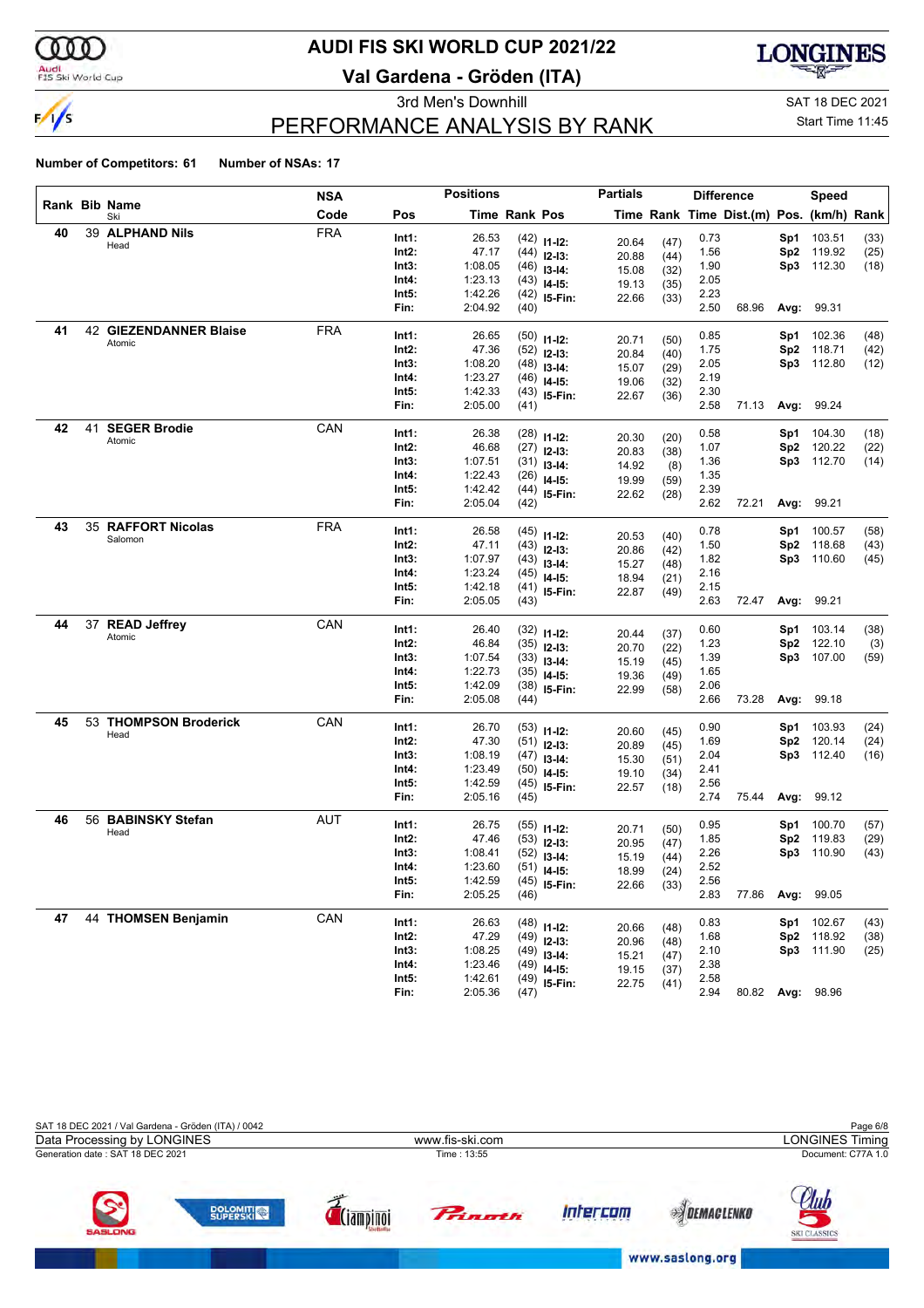

# **AUDI FIS SKI WORLD CUP 2021/22**

**Val Gardena - Gröden (ITA)**



3rd Men's Downhill Same Communication of the SAT 18 DEC 2021

### PERFORMANCE ANALYSIS BY RANK

Start Time 11:45

| Rank Bib Name<br>Code<br><b>Time Rank Pos</b><br>Time Rank Time Dist.(m) Pos. (km/h) Rank<br>Pos<br>Ski<br><b>FRA</b><br>38 SCHULLER Victor<br>48<br>0.97<br>Int1:<br>26.77<br>102.45<br>$(56)$ 11-12:<br>Sp1<br>(46)<br>21.01<br>(55)<br>Head<br>2.17<br>119.11<br>Int2:<br>47.78<br>Sp <sub>2</sub><br>(37)<br>$(56)$ 12-13:<br>21.03<br>(51)<br>110.50<br>Int3:<br>1:08.81<br>2.66<br>Sp3<br>$(55)$ 13-14:<br>15.08<br>(32)<br>Int4:<br>1:23.89<br>2.81<br>$(54)$ 14-15:<br>18.70<br>(5)<br>1:42.59<br>Int5:<br>2.56<br>$(45)$ 15-Fin:<br>22.81<br>(46)<br>Fin:<br>2:05.40<br>2.98<br>81.89<br>Avg:<br>98.93<br>(48)<br>LIE<br>60 PFIFFNER Marco<br>49<br>Int1:<br>26.62<br>0.82<br>103.63<br>Sp1<br>(31)<br>$(47)$ 11-12:<br>20.30<br>(20)<br>Fischer<br>46.92<br>Int2:<br>1.31<br>Sp <sub>2</sub><br>117.47<br>(53)<br>$(38)$ 12-13:<br>21.12<br>(57)<br>1:08.04<br>Int3:<br>1.89<br>Sp3<br>111.60<br>$(45)$ 13-14:<br>15.32<br>(52)<br>1:23.36<br>2.28<br>Int4:<br>$(47)$ 14-15:<br>19.57<br>(55)<br>1:42.93<br>Int5:<br>2.90<br>$(51)$ 15-Fin:<br>22.57<br>(18)<br>Fin:<br>2:05.50<br>3.08<br>84.57<br>98.85<br>(49)<br>Avg:<br>50<br>32 BUZZI Emanuele<br>ITA<br>26.39<br>Int1:<br>0.59<br>103.54<br>(32)<br>$(29)$ 11-12:<br>Sp1<br>20.57<br>(41)<br>Head<br>46.96<br>Int2:<br>1.35<br>Sp <sub>2</sub><br>120.28<br>(21)<br>$(40)$ 12-13:<br>20.82<br>(36)<br>Int3:<br>1:07.78<br>1.63<br>Sp3<br>112.80<br>(12)<br>$(39)$ 13-14:<br>15.15<br>(38)<br>1:22.93<br>Int4:<br>1.85<br>$(40)$ 14-15:<br>19.75<br>(58)<br>1:42.68<br>Int5:<br>2.65<br>$(50)$ 15-Fin:<br>22.87<br>(49)<br>Fin:<br>2:05.55<br>3.13<br>85.91<br>Avg:<br>98.81<br>(50)<br>63 FOSSLAND Markus Nordgaard<br><b>NOR</b><br>51<br>Int1:<br>26.68<br>0.88<br>101.01<br>$(52)$ 11-12:<br>Sp1<br>(56)<br>20.59<br>(44)<br>Atomic<br>47.27<br>1.66<br>Int2:<br>Sp <sub>2</sub><br>121.29<br>(9)<br>$(48)$ 12-13:<br>21.09<br>(54)<br>1:08.36<br>Int3:<br>2.21<br>111.90<br>Sp3<br>(25)<br>$(51)$ 13-14:<br>15.29<br>(50)<br>1:23.65<br>2.57<br>Int4:<br>$(52)$ 14-15:<br>19.41<br>(52)<br>Int5:<br>1:43.06<br>3.03<br>$(52)$ 15-Fin:<br>22.78<br>(43)<br>3.42<br>Fin:<br>2:05.84<br>93.65<br>Avg:<br>98.58<br>(51)<br>62 LEHTO Elian<br><b>FIN</b><br>52<br>Int1:<br>26.73<br>0.93<br>102.62<br>(44)<br>$(54)$ 11-12:<br>Sp1<br>20.49<br>(38)<br>Augment<br>Int2:<br>47.22<br>1.61<br>Sp <sub>2</sub><br>119.60<br>(32)<br>$(46)$ 12-13:<br>21.13<br>(58)<br>1:08.35<br>Int3:<br>2.20<br>Sp3<br>111.30<br>(32)<br>$(50)$ 13-14:<br>15.07<br>(29)<br>2.34<br>Int4:<br>1:23.42<br>$(48)$ 14-15:<br>19.72<br>(57)<br>1:43.14<br>Int5:<br>3.11<br>$(53)$ 15-Fin:<br>22.82<br>(47)<br>3.54<br>Fin:<br>2:05.96<br>96.85<br>Avg:<br>98.49<br>(52)<br>58 ZAZZI Pietro<br><b>ITA</b><br>53<br>Int1:<br>26.90<br>1.10<br>101.28<br>Sp1<br>(54)<br>$(57)$ 11-12:<br>21.10<br>(57)<br>Salomon<br>48.00<br>2.39<br>Int2:<br>Sp <sub>2</sub><br>117.08<br>(55)<br>$(57)$ 12-13:<br>21.00<br>(50)<br>1:09.00<br>Int3:<br>2.85<br>110.20<br>Sp3<br>(49)<br>$(57)$ 13-14:<br>15.15<br>(38)<br>3.07<br>Int4:<br>1:24.15<br>$(56)$ 14-15:<br>19.16<br>(38)<br>3.28<br>Int5:<br>1:43.31<br>$(54)$ 15-Fin:<br>22.79<br>(44)<br>Fin:<br>2:06.10<br>3.68<br>100.57<br>98.38<br>(53)<br>Avg:<br>54<br>49 PICCARD Roy<br><b>FRA</b><br>Int1:<br>26.65<br>0.85<br>101.49<br>(53)<br>$(50)$ 11-12:<br>Sp1<br>21.38<br>(59)<br>Rossignol<br>48.03<br>Int2:<br>2.42<br>Sp <sub>2</sub><br>117.74<br>(51)<br>$(58)$ 12-13:<br>21.09<br>(54)<br>1:09.12<br>Int3:<br>2.97<br>Sp3<br>110.40<br>$(58)$ 13-14:<br>(47)<br>15.37<br>(55)<br>Int4:<br>1:24.49<br>3.41<br>$(57)$ 14-15:<br>19.05<br>(30)<br>3.51<br>Int5:<br>1:43.54<br>$(55)$ 15-Fin:<br>22.98<br>(56)<br>2:06.52<br>(54)<br>4.10 111.67<br>Avg:<br>98.05<br>Fin:<br>ITA<br>55<br>27 MARSAGLIA Matteo<br>Int1:<br>26.48<br>0.68<br>102.39<br>Sp1<br>(47)<br>$(39)$ 11-12:<br>(53)<br>20.74<br>Fischer<br>47.22<br>Int2:<br>1.61<br>Sp <sub>2</sub><br>120.20<br>(23)<br>$(46)$ 12-13:<br>20.80<br>(35)<br>Int3:<br>1:08.02<br>1.87<br>Sp3 108.20<br>(57)<br>$(44)$ 13-14:<br>15.04<br>(27)<br>Int4:<br>1:23.06<br>1.98<br>$(42)$ 14-15:<br>19.54<br>(54)<br>Int5:<br>1:42.60<br>2.57<br>$(48)$ 15-Fin:<br>24.04<br>(61)<br>4.22 114.83 Avg: 97.96 |  | <b>NSA</b> |      | <b>Positions</b> |      | <b>Partials</b> |  | <b>Difference</b> | Speed |      |
|----------------------------------------------------------------------------------------------------------------------------------------------------------------------------------------------------------------------------------------------------------------------------------------------------------------------------------------------------------------------------------------------------------------------------------------------------------------------------------------------------------------------------------------------------------------------------------------------------------------------------------------------------------------------------------------------------------------------------------------------------------------------------------------------------------------------------------------------------------------------------------------------------------------------------------------------------------------------------------------------------------------------------------------------------------------------------------------------------------------------------------------------------------------------------------------------------------------------------------------------------------------------------------------------------------------------------------------------------------------------------------------------------------------------------------------------------------------------------------------------------------------------------------------------------------------------------------------------------------------------------------------------------------------------------------------------------------------------------------------------------------------------------------------------------------------------------------------------------------------------------------------------------------------------------------------------------------------------------------------------------------------------------------------------------------------------------------------------------------------------------------------------------------------------------------------------------------------------------------------------------------------------------------------------------------------------------------------------------------------------------------------------------------------------------------------------------------------------------------------------------------------------------------------------------------------------------------------------------------------------------------------------------------------------------------------------------------------------------------------------------------------------------------------------------------------------------------------------------------------------------------------------------------------------------------------------------------------------------------------------------------------------------------------------------------------------------------------------------------------------------------------------------------------------------------------------------------------------------------------------------------------------------------------------------------------------------------------------------------------------------------------------------------------------------------------------------------------------------------------------------------------------------------------------------------------------------------------------------------------------------------------------------------------------------------------------------------------------------------------------------------------------------------------------------------------------------------------------------------------------------------------------------------------------------------------------------------------------------------------------------------------------------------------------------------------------------------------------------------------------------------------------------------------------------------------------------------------------------------------------------|--|------------|------|------------------|------|-----------------|--|-------------------|-------|------|
|                                                                                                                                                                                                                                                                                                                                                                                                                                                                                                                                                                                                                                                                                                                                                                                                                                                                                                                                                                                                                                                                                                                                                                                                                                                                                                                                                                                                                                                                                                                                                                                                                                                                                                                                                                                                                                                                                                                                                                                                                                                                                                                                                                                                                                                                                                                                                                                                                                                                                                                                                                                                                                                                                                                                                                                                                                                                                                                                                                                                                                                                                                                                                                                                                                                                                                                                                                                                                                                                                                                                                                                                                                                                                                                                                                                                                                                                                                                                                                                                                                                                                                                                                                                                                                                    |  |            |      |                  |      |                 |  |                   |       |      |
|                                                                                                                                                                                                                                                                                                                                                                                                                                                                                                                                                                                                                                                                                                                                                                                                                                                                                                                                                                                                                                                                                                                                                                                                                                                                                                                                                                                                                                                                                                                                                                                                                                                                                                                                                                                                                                                                                                                                                                                                                                                                                                                                                                                                                                                                                                                                                                                                                                                                                                                                                                                                                                                                                                                                                                                                                                                                                                                                                                                                                                                                                                                                                                                                                                                                                                                                                                                                                                                                                                                                                                                                                                                                                                                                                                                                                                                                                                                                                                                                                                                                                                                                                                                                                                                    |  |            |      |                  |      |                 |  |                   |       |      |
|                                                                                                                                                                                                                                                                                                                                                                                                                                                                                                                                                                                                                                                                                                                                                                                                                                                                                                                                                                                                                                                                                                                                                                                                                                                                                                                                                                                                                                                                                                                                                                                                                                                                                                                                                                                                                                                                                                                                                                                                                                                                                                                                                                                                                                                                                                                                                                                                                                                                                                                                                                                                                                                                                                                                                                                                                                                                                                                                                                                                                                                                                                                                                                                                                                                                                                                                                                                                                                                                                                                                                                                                                                                                                                                                                                                                                                                                                                                                                                                                                                                                                                                                                                                                                                                    |  |            |      |                  |      |                 |  |                   |       |      |
|                                                                                                                                                                                                                                                                                                                                                                                                                                                                                                                                                                                                                                                                                                                                                                                                                                                                                                                                                                                                                                                                                                                                                                                                                                                                                                                                                                                                                                                                                                                                                                                                                                                                                                                                                                                                                                                                                                                                                                                                                                                                                                                                                                                                                                                                                                                                                                                                                                                                                                                                                                                                                                                                                                                                                                                                                                                                                                                                                                                                                                                                                                                                                                                                                                                                                                                                                                                                                                                                                                                                                                                                                                                                                                                                                                                                                                                                                                                                                                                                                                                                                                                                                                                                                                                    |  |            |      |                  |      |                 |  |                   |       | (46) |
|                                                                                                                                                                                                                                                                                                                                                                                                                                                                                                                                                                                                                                                                                                                                                                                                                                                                                                                                                                                                                                                                                                                                                                                                                                                                                                                                                                                                                                                                                                                                                                                                                                                                                                                                                                                                                                                                                                                                                                                                                                                                                                                                                                                                                                                                                                                                                                                                                                                                                                                                                                                                                                                                                                                                                                                                                                                                                                                                                                                                                                                                                                                                                                                                                                                                                                                                                                                                                                                                                                                                                                                                                                                                                                                                                                                                                                                                                                                                                                                                                                                                                                                                                                                                                                                    |  |            |      |                  |      |                 |  |                   |       |      |
|                                                                                                                                                                                                                                                                                                                                                                                                                                                                                                                                                                                                                                                                                                                                                                                                                                                                                                                                                                                                                                                                                                                                                                                                                                                                                                                                                                                                                                                                                                                                                                                                                                                                                                                                                                                                                                                                                                                                                                                                                                                                                                                                                                                                                                                                                                                                                                                                                                                                                                                                                                                                                                                                                                                                                                                                                                                                                                                                                                                                                                                                                                                                                                                                                                                                                                                                                                                                                                                                                                                                                                                                                                                                                                                                                                                                                                                                                                                                                                                                                                                                                                                                                                                                                                                    |  |            |      |                  |      |                 |  |                   |       |      |
|                                                                                                                                                                                                                                                                                                                                                                                                                                                                                                                                                                                                                                                                                                                                                                                                                                                                                                                                                                                                                                                                                                                                                                                                                                                                                                                                                                                                                                                                                                                                                                                                                                                                                                                                                                                                                                                                                                                                                                                                                                                                                                                                                                                                                                                                                                                                                                                                                                                                                                                                                                                                                                                                                                                                                                                                                                                                                                                                                                                                                                                                                                                                                                                                                                                                                                                                                                                                                                                                                                                                                                                                                                                                                                                                                                                                                                                                                                                                                                                                                                                                                                                                                                                                                                                    |  |            |      |                  |      |                 |  |                   |       |      |
|                                                                                                                                                                                                                                                                                                                                                                                                                                                                                                                                                                                                                                                                                                                                                                                                                                                                                                                                                                                                                                                                                                                                                                                                                                                                                                                                                                                                                                                                                                                                                                                                                                                                                                                                                                                                                                                                                                                                                                                                                                                                                                                                                                                                                                                                                                                                                                                                                                                                                                                                                                                                                                                                                                                                                                                                                                                                                                                                                                                                                                                                                                                                                                                                                                                                                                                                                                                                                                                                                                                                                                                                                                                                                                                                                                                                                                                                                                                                                                                                                                                                                                                                                                                                                                                    |  |            |      |                  |      |                 |  |                   |       |      |
|                                                                                                                                                                                                                                                                                                                                                                                                                                                                                                                                                                                                                                                                                                                                                                                                                                                                                                                                                                                                                                                                                                                                                                                                                                                                                                                                                                                                                                                                                                                                                                                                                                                                                                                                                                                                                                                                                                                                                                                                                                                                                                                                                                                                                                                                                                                                                                                                                                                                                                                                                                                                                                                                                                                                                                                                                                                                                                                                                                                                                                                                                                                                                                                                                                                                                                                                                                                                                                                                                                                                                                                                                                                                                                                                                                                                                                                                                                                                                                                                                                                                                                                                                                                                                                                    |  |            |      |                  |      |                 |  |                   |       |      |
|                                                                                                                                                                                                                                                                                                                                                                                                                                                                                                                                                                                                                                                                                                                                                                                                                                                                                                                                                                                                                                                                                                                                                                                                                                                                                                                                                                                                                                                                                                                                                                                                                                                                                                                                                                                                                                                                                                                                                                                                                                                                                                                                                                                                                                                                                                                                                                                                                                                                                                                                                                                                                                                                                                                                                                                                                                                                                                                                                                                                                                                                                                                                                                                                                                                                                                                                                                                                                                                                                                                                                                                                                                                                                                                                                                                                                                                                                                                                                                                                                                                                                                                                                                                                                                                    |  |            |      |                  |      |                 |  |                   |       | (31) |
|                                                                                                                                                                                                                                                                                                                                                                                                                                                                                                                                                                                                                                                                                                                                                                                                                                                                                                                                                                                                                                                                                                                                                                                                                                                                                                                                                                                                                                                                                                                                                                                                                                                                                                                                                                                                                                                                                                                                                                                                                                                                                                                                                                                                                                                                                                                                                                                                                                                                                                                                                                                                                                                                                                                                                                                                                                                                                                                                                                                                                                                                                                                                                                                                                                                                                                                                                                                                                                                                                                                                                                                                                                                                                                                                                                                                                                                                                                                                                                                                                                                                                                                                                                                                                                                    |  |            |      |                  |      |                 |  |                   |       |      |
|                                                                                                                                                                                                                                                                                                                                                                                                                                                                                                                                                                                                                                                                                                                                                                                                                                                                                                                                                                                                                                                                                                                                                                                                                                                                                                                                                                                                                                                                                                                                                                                                                                                                                                                                                                                                                                                                                                                                                                                                                                                                                                                                                                                                                                                                                                                                                                                                                                                                                                                                                                                                                                                                                                                                                                                                                                                                                                                                                                                                                                                                                                                                                                                                                                                                                                                                                                                                                                                                                                                                                                                                                                                                                                                                                                                                                                                                                                                                                                                                                                                                                                                                                                                                                                                    |  |            |      |                  |      |                 |  |                   |       |      |
|                                                                                                                                                                                                                                                                                                                                                                                                                                                                                                                                                                                                                                                                                                                                                                                                                                                                                                                                                                                                                                                                                                                                                                                                                                                                                                                                                                                                                                                                                                                                                                                                                                                                                                                                                                                                                                                                                                                                                                                                                                                                                                                                                                                                                                                                                                                                                                                                                                                                                                                                                                                                                                                                                                                                                                                                                                                                                                                                                                                                                                                                                                                                                                                                                                                                                                                                                                                                                                                                                                                                                                                                                                                                                                                                                                                                                                                                                                                                                                                                                                                                                                                                                                                                                                                    |  |            |      |                  |      |                 |  |                   |       |      |
|                                                                                                                                                                                                                                                                                                                                                                                                                                                                                                                                                                                                                                                                                                                                                                                                                                                                                                                                                                                                                                                                                                                                                                                                                                                                                                                                                                                                                                                                                                                                                                                                                                                                                                                                                                                                                                                                                                                                                                                                                                                                                                                                                                                                                                                                                                                                                                                                                                                                                                                                                                                                                                                                                                                                                                                                                                                                                                                                                                                                                                                                                                                                                                                                                                                                                                                                                                                                                                                                                                                                                                                                                                                                                                                                                                                                                                                                                                                                                                                                                                                                                                                                                                                                                                                    |  |            |      |                  |      |                 |  |                   |       |      |
|                                                                                                                                                                                                                                                                                                                                                                                                                                                                                                                                                                                                                                                                                                                                                                                                                                                                                                                                                                                                                                                                                                                                                                                                                                                                                                                                                                                                                                                                                                                                                                                                                                                                                                                                                                                                                                                                                                                                                                                                                                                                                                                                                                                                                                                                                                                                                                                                                                                                                                                                                                                                                                                                                                                                                                                                                                                                                                                                                                                                                                                                                                                                                                                                                                                                                                                                                                                                                                                                                                                                                                                                                                                                                                                                                                                                                                                                                                                                                                                                                                                                                                                                                                                                                                                    |  |            |      |                  |      |                 |  |                   |       |      |
|                                                                                                                                                                                                                                                                                                                                                                                                                                                                                                                                                                                                                                                                                                                                                                                                                                                                                                                                                                                                                                                                                                                                                                                                                                                                                                                                                                                                                                                                                                                                                                                                                                                                                                                                                                                                                                                                                                                                                                                                                                                                                                                                                                                                                                                                                                                                                                                                                                                                                                                                                                                                                                                                                                                                                                                                                                                                                                                                                                                                                                                                                                                                                                                                                                                                                                                                                                                                                                                                                                                                                                                                                                                                                                                                                                                                                                                                                                                                                                                                                                                                                                                                                                                                                                                    |  |            |      |                  |      |                 |  |                   |       |      |
|                                                                                                                                                                                                                                                                                                                                                                                                                                                                                                                                                                                                                                                                                                                                                                                                                                                                                                                                                                                                                                                                                                                                                                                                                                                                                                                                                                                                                                                                                                                                                                                                                                                                                                                                                                                                                                                                                                                                                                                                                                                                                                                                                                                                                                                                                                                                                                                                                                                                                                                                                                                                                                                                                                                                                                                                                                                                                                                                                                                                                                                                                                                                                                                                                                                                                                                                                                                                                                                                                                                                                                                                                                                                                                                                                                                                                                                                                                                                                                                                                                                                                                                                                                                                                                                    |  |            |      |                  |      |                 |  |                   |       |      |
|                                                                                                                                                                                                                                                                                                                                                                                                                                                                                                                                                                                                                                                                                                                                                                                                                                                                                                                                                                                                                                                                                                                                                                                                                                                                                                                                                                                                                                                                                                                                                                                                                                                                                                                                                                                                                                                                                                                                                                                                                                                                                                                                                                                                                                                                                                                                                                                                                                                                                                                                                                                                                                                                                                                                                                                                                                                                                                                                                                                                                                                                                                                                                                                                                                                                                                                                                                                                                                                                                                                                                                                                                                                                                                                                                                                                                                                                                                                                                                                                                                                                                                                                                                                                                                                    |  |            |      |                  |      |                 |  |                   |       |      |
|                                                                                                                                                                                                                                                                                                                                                                                                                                                                                                                                                                                                                                                                                                                                                                                                                                                                                                                                                                                                                                                                                                                                                                                                                                                                                                                                                                                                                                                                                                                                                                                                                                                                                                                                                                                                                                                                                                                                                                                                                                                                                                                                                                                                                                                                                                                                                                                                                                                                                                                                                                                                                                                                                                                                                                                                                                                                                                                                                                                                                                                                                                                                                                                                                                                                                                                                                                                                                                                                                                                                                                                                                                                                                                                                                                                                                                                                                                                                                                                                                                                                                                                                                                                                                                                    |  |            |      |                  |      |                 |  |                   |       |      |
|                                                                                                                                                                                                                                                                                                                                                                                                                                                                                                                                                                                                                                                                                                                                                                                                                                                                                                                                                                                                                                                                                                                                                                                                                                                                                                                                                                                                                                                                                                                                                                                                                                                                                                                                                                                                                                                                                                                                                                                                                                                                                                                                                                                                                                                                                                                                                                                                                                                                                                                                                                                                                                                                                                                                                                                                                                                                                                                                                                                                                                                                                                                                                                                                                                                                                                                                                                                                                                                                                                                                                                                                                                                                                                                                                                                                                                                                                                                                                                                                                                                                                                                                                                                                                                                    |  |            |      |                  |      |                 |  |                   |       |      |
|                                                                                                                                                                                                                                                                                                                                                                                                                                                                                                                                                                                                                                                                                                                                                                                                                                                                                                                                                                                                                                                                                                                                                                                                                                                                                                                                                                                                                                                                                                                                                                                                                                                                                                                                                                                                                                                                                                                                                                                                                                                                                                                                                                                                                                                                                                                                                                                                                                                                                                                                                                                                                                                                                                                                                                                                                                                                                                                                                                                                                                                                                                                                                                                                                                                                                                                                                                                                                                                                                                                                                                                                                                                                                                                                                                                                                                                                                                                                                                                                                                                                                                                                                                                                                                                    |  |            |      |                  |      |                 |  |                   |       |      |
|                                                                                                                                                                                                                                                                                                                                                                                                                                                                                                                                                                                                                                                                                                                                                                                                                                                                                                                                                                                                                                                                                                                                                                                                                                                                                                                                                                                                                                                                                                                                                                                                                                                                                                                                                                                                                                                                                                                                                                                                                                                                                                                                                                                                                                                                                                                                                                                                                                                                                                                                                                                                                                                                                                                                                                                                                                                                                                                                                                                                                                                                                                                                                                                                                                                                                                                                                                                                                                                                                                                                                                                                                                                                                                                                                                                                                                                                                                                                                                                                                                                                                                                                                                                                                                                    |  |            |      |                  |      |                 |  |                   |       |      |
|                                                                                                                                                                                                                                                                                                                                                                                                                                                                                                                                                                                                                                                                                                                                                                                                                                                                                                                                                                                                                                                                                                                                                                                                                                                                                                                                                                                                                                                                                                                                                                                                                                                                                                                                                                                                                                                                                                                                                                                                                                                                                                                                                                                                                                                                                                                                                                                                                                                                                                                                                                                                                                                                                                                                                                                                                                                                                                                                                                                                                                                                                                                                                                                                                                                                                                                                                                                                                                                                                                                                                                                                                                                                                                                                                                                                                                                                                                                                                                                                                                                                                                                                                                                                                                                    |  |            |      |                  |      |                 |  |                   |       |      |
|                                                                                                                                                                                                                                                                                                                                                                                                                                                                                                                                                                                                                                                                                                                                                                                                                                                                                                                                                                                                                                                                                                                                                                                                                                                                                                                                                                                                                                                                                                                                                                                                                                                                                                                                                                                                                                                                                                                                                                                                                                                                                                                                                                                                                                                                                                                                                                                                                                                                                                                                                                                                                                                                                                                                                                                                                                                                                                                                                                                                                                                                                                                                                                                                                                                                                                                                                                                                                                                                                                                                                                                                                                                                                                                                                                                                                                                                                                                                                                                                                                                                                                                                                                                                                                                    |  |            |      |                  |      |                 |  |                   |       |      |
|                                                                                                                                                                                                                                                                                                                                                                                                                                                                                                                                                                                                                                                                                                                                                                                                                                                                                                                                                                                                                                                                                                                                                                                                                                                                                                                                                                                                                                                                                                                                                                                                                                                                                                                                                                                                                                                                                                                                                                                                                                                                                                                                                                                                                                                                                                                                                                                                                                                                                                                                                                                                                                                                                                                                                                                                                                                                                                                                                                                                                                                                                                                                                                                                                                                                                                                                                                                                                                                                                                                                                                                                                                                                                                                                                                                                                                                                                                                                                                                                                                                                                                                                                                                                                                                    |  |            |      |                  |      |                 |  |                   |       |      |
|                                                                                                                                                                                                                                                                                                                                                                                                                                                                                                                                                                                                                                                                                                                                                                                                                                                                                                                                                                                                                                                                                                                                                                                                                                                                                                                                                                                                                                                                                                                                                                                                                                                                                                                                                                                                                                                                                                                                                                                                                                                                                                                                                                                                                                                                                                                                                                                                                                                                                                                                                                                                                                                                                                                                                                                                                                                                                                                                                                                                                                                                                                                                                                                                                                                                                                                                                                                                                                                                                                                                                                                                                                                                                                                                                                                                                                                                                                                                                                                                                                                                                                                                                                                                                                                    |  |            |      |                  |      |                 |  |                   |       |      |
|                                                                                                                                                                                                                                                                                                                                                                                                                                                                                                                                                                                                                                                                                                                                                                                                                                                                                                                                                                                                                                                                                                                                                                                                                                                                                                                                                                                                                                                                                                                                                                                                                                                                                                                                                                                                                                                                                                                                                                                                                                                                                                                                                                                                                                                                                                                                                                                                                                                                                                                                                                                                                                                                                                                                                                                                                                                                                                                                                                                                                                                                                                                                                                                                                                                                                                                                                                                                                                                                                                                                                                                                                                                                                                                                                                                                                                                                                                                                                                                                                                                                                                                                                                                                                                                    |  |            |      |                  |      |                 |  |                   |       |      |
|                                                                                                                                                                                                                                                                                                                                                                                                                                                                                                                                                                                                                                                                                                                                                                                                                                                                                                                                                                                                                                                                                                                                                                                                                                                                                                                                                                                                                                                                                                                                                                                                                                                                                                                                                                                                                                                                                                                                                                                                                                                                                                                                                                                                                                                                                                                                                                                                                                                                                                                                                                                                                                                                                                                                                                                                                                                                                                                                                                                                                                                                                                                                                                                                                                                                                                                                                                                                                                                                                                                                                                                                                                                                                                                                                                                                                                                                                                                                                                                                                                                                                                                                                                                                                                                    |  |            |      |                  |      |                 |  |                   |       |      |
|                                                                                                                                                                                                                                                                                                                                                                                                                                                                                                                                                                                                                                                                                                                                                                                                                                                                                                                                                                                                                                                                                                                                                                                                                                                                                                                                                                                                                                                                                                                                                                                                                                                                                                                                                                                                                                                                                                                                                                                                                                                                                                                                                                                                                                                                                                                                                                                                                                                                                                                                                                                                                                                                                                                                                                                                                                                                                                                                                                                                                                                                                                                                                                                                                                                                                                                                                                                                                                                                                                                                                                                                                                                                                                                                                                                                                                                                                                                                                                                                                                                                                                                                                                                                                                                    |  |            |      |                  |      |                 |  |                   |       |      |
|                                                                                                                                                                                                                                                                                                                                                                                                                                                                                                                                                                                                                                                                                                                                                                                                                                                                                                                                                                                                                                                                                                                                                                                                                                                                                                                                                                                                                                                                                                                                                                                                                                                                                                                                                                                                                                                                                                                                                                                                                                                                                                                                                                                                                                                                                                                                                                                                                                                                                                                                                                                                                                                                                                                                                                                                                                                                                                                                                                                                                                                                                                                                                                                                                                                                                                                                                                                                                                                                                                                                                                                                                                                                                                                                                                                                                                                                                                                                                                                                                                                                                                                                                                                                                                                    |  |            |      |                  |      |                 |  |                   |       |      |
|                                                                                                                                                                                                                                                                                                                                                                                                                                                                                                                                                                                                                                                                                                                                                                                                                                                                                                                                                                                                                                                                                                                                                                                                                                                                                                                                                                                                                                                                                                                                                                                                                                                                                                                                                                                                                                                                                                                                                                                                                                                                                                                                                                                                                                                                                                                                                                                                                                                                                                                                                                                                                                                                                                                                                                                                                                                                                                                                                                                                                                                                                                                                                                                                                                                                                                                                                                                                                                                                                                                                                                                                                                                                                                                                                                                                                                                                                                                                                                                                                                                                                                                                                                                                                                                    |  |            |      |                  |      |                 |  |                   |       |      |
|                                                                                                                                                                                                                                                                                                                                                                                                                                                                                                                                                                                                                                                                                                                                                                                                                                                                                                                                                                                                                                                                                                                                                                                                                                                                                                                                                                                                                                                                                                                                                                                                                                                                                                                                                                                                                                                                                                                                                                                                                                                                                                                                                                                                                                                                                                                                                                                                                                                                                                                                                                                                                                                                                                                                                                                                                                                                                                                                                                                                                                                                                                                                                                                                                                                                                                                                                                                                                                                                                                                                                                                                                                                                                                                                                                                                                                                                                                                                                                                                                                                                                                                                                                                                                                                    |  |            |      |                  |      |                 |  |                   |       |      |
|                                                                                                                                                                                                                                                                                                                                                                                                                                                                                                                                                                                                                                                                                                                                                                                                                                                                                                                                                                                                                                                                                                                                                                                                                                                                                                                                                                                                                                                                                                                                                                                                                                                                                                                                                                                                                                                                                                                                                                                                                                                                                                                                                                                                                                                                                                                                                                                                                                                                                                                                                                                                                                                                                                                                                                                                                                                                                                                                                                                                                                                                                                                                                                                                                                                                                                                                                                                                                                                                                                                                                                                                                                                                                                                                                                                                                                                                                                                                                                                                                                                                                                                                                                                                                                                    |  |            |      |                  |      |                 |  |                   |       |      |
|                                                                                                                                                                                                                                                                                                                                                                                                                                                                                                                                                                                                                                                                                                                                                                                                                                                                                                                                                                                                                                                                                                                                                                                                                                                                                                                                                                                                                                                                                                                                                                                                                                                                                                                                                                                                                                                                                                                                                                                                                                                                                                                                                                                                                                                                                                                                                                                                                                                                                                                                                                                                                                                                                                                                                                                                                                                                                                                                                                                                                                                                                                                                                                                                                                                                                                                                                                                                                                                                                                                                                                                                                                                                                                                                                                                                                                                                                                                                                                                                                                                                                                                                                                                                                                                    |  |            |      |                  |      |                 |  |                   |       |      |
|                                                                                                                                                                                                                                                                                                                                                                                                                                                                                                                                                                                                                                                                                                                                                                                                                                                                                                                                                                                                                                                                                                                                                                                                                                                                                                                                                                                                                                                                                                                                                                                                                                                                                                                                                                                                                                                                                                                                                                                                                                                                                                                                                                                                                                                                                                                                                                                                                                                                                                                                                                                                                                                                                                                                                                                                                                                                                                                                                                                                                                                                                                                                                                                                                                                                                                                                                                                                                                                                                                                                                                                                                                                                                                                                                                                                                                                                                                                                                                                                                                                                                                                                                                                                                                                    |  |            |      |                  |      |                 |  |                   |       |      |
|                                                                                                                                                                                                                                                                                                                                                                                                                                                                                                                                                                                                                                                                                                                                                                                                                                                                                                                                                                                                                                                                                                                                                                                                                                                                                                                                                                                                                                                                                                                                                                                                                                                                                                                                                                                                                                                                                                                                                                                                                                                                                                                                                                                                                                                                                                                                                                                                                                                                                                                                                                                                                                                                                                                                                                                                                                                                                                                                                                                                                                                                                                                                                                                                                                                                                                                                                                                                                                                                                                                                                                                                                                                                                                                                                                                                                                                                                                                                                                                                                                                                                                                                                                                                                                                    |  |            |      |                  |      |                 |  |                   |       |      |
|                                                                                                                                                                                                                                                                                                                                                                                                                                                                                                                                                                                                                                                                                                                                                                                                                                                                                                                                                                                                                                                                                                                                                                                                                                                                                                                                                                                                                                                                                                                                                                                                                                                                                                                                                                                                                                                                                                                                                                                                                                                                                                                                                                                                                                                                                                                                                                                                                                                                                                                                                                                                                                                                                                                                                                                                                                                                                                                                                                                                                                                                                                                                                                                                                                                                                                                                                                                                                                                                                                                                                                                                                                                                                                                                                                                                                                                                                                                                                                                                                                                                                                                                                                                                                                                    |  |            |      |                  |      |                 |  |                   |       |      |
|                                                                                                                                                                                                                                                                                                                                                                                                                                                                                                                                                                                                                                                                                                                                                                                                                                                                                                                                                                                                                                                                                                                                                                                                                                                                                                                                                                                                                                                                                                                                                                                                                                                                                                                                                                                                                                                                                                                                                                                                                                                                                                                                                                                                                                                                                                                                                                                                                                                                                                                                                                                                                                                                                                                                                                                                                                                                                                                                                                                                                                                                                                                                                                                                                                                                                                                                                                                                                                                                                                                                                                                                                                                                                                                                                                                                                                                                                                                                                                                                                                                                                                                                                                                                                                                    |  |            |      |                  |      |                 |  |                   |       |      |
|                                                                                                                                                                                                                                                                                                                                                                                                                                                                                                                                                                                                                                                                                                                                                                                                                                                                                                                                                                                                                                                                                                                                                                                                                                                                                                                                                                                                                                                                                                                                                                                                                                                                                                                                                                                                                                                                                                                                                                                                                                                                                                                                                                                                                                                                                                                                                                                                                                                                                                                                                                                                                                                                                                                                                                                                                                                                                                                                                                                                                                                                                                                                                                                                                                                                                                                                                                                                                                                                                                                                                                                                                                                                                                                                                                                                                                                                                                                                                                                                                                                                                                                                                                                                                                                    |  |            |      |                  |      |                 |  |                   |       |      |
|                                                                                                                                                                                                                                                                                                                                                                                                                                                                                                                                                                                                                                                                                                                                                                                                                                                                                                                                                                                                                                                                                                                                                                                                                                                                                                                                                                                                                                                                                                                                                                                                                                                                                                                                                                                                                                                                                                                                                                                                                                                                                                                                                                                                                                                                                                                                                                                                                                                                                                                                                                                                                                                                                                                                                                                                                                                                                                                                                                                                                                                                                                                                                                                                                                                                                                                                                                                                                                                                                                                                                                                                                                                                                                                                                                                                                                                                                                                                                                                                                                                                                                                                                                                                                                                    |  |            |      |                  |      |                 |  |                   |       |      |
|                                                                                                                                                                                                                                                                                                                                                                                                                                                                                                                                                                                                                                                                                                                                                                                                                                                                                                                                                                                                                                                                                                                                                                                                                                                                                                                                                                                                                                                                                                                                                                                                                                                                                                                                                                                                                                                                                                                                                                                                                                                                                                                                                                                                                                                                                                                                                                                                                                                                                                                                                                                                                                                                                                                                                                                                                                                                                                                                                                                                                                                                                                                                                                                                                                                                                                                                                                                                                                                                                                                                                                                                                                                                                                                                                                                                                                                                                                                                                                                                                                                                                                                                                                                                                                                    |  |            |      |                  |      |                 |  |                   |       |      |
|                                                                                                                                                                                                                                                                                                                                                                                                                                                                                                                                                                                                                                                                                                                                                                                                                                                                                                                                                                                                                                                                                                                                                                                                                                                                                                                                                                                                                                                                                                                                                                                                                                                                                                                                                                                                                                                                                                                                                                                                                                                                                                                                                                                                                                                                                                                                                                                                                                                                                                                                                                                                                                                                                                                                                                                                                                                                                                                                                                                                                                                                                                                                                                                                                                                                                                                                                                                                                                                                                                                                                                                                                                                                                                                                                                                                                                                                                                                                                                                                                                                                                                                                                                                                                                                    |  |            |      |                  |      |                 |  |                   |       |      |
|                                                                                                                                                                                                                                                                                                                                                                                                                                                                                                                                                                                                                                                                                                                                                                                                                                                                                                                                                                                                                                                                                                                                                                                                                                                                                                                                                                                                                                                                                                                                                                                                                                                                                                                                                                                                                                                                                                                                                                                                                                                                                                                                                                                                                                                                                                                                                                                                                                                                                                                                                                                                                                                                                                                                                                                                                                                                                                                                                                                                                                                                                                                                                                                                                                                                                                                                                                                                                                                                                                                                                                                                                                                                                                                                                                                                                                                                                                                                                                                                                                                                                                                                                                                                                                                    |  |            |      |                  |      |                 |  |                   |       |      |
|                                                                                                                                                                                                                                                                                                                                                                                                                                                                                                                                                                                                                                                                                                                                                                                                                                                                                                                                                                                                                                                                                                                                                                                                                                                                                                                                                                                                                                                                                                                                                                                                                                                                                                                                                                                                                                                                                                                                                                                                                                                                                                                                                                                                                                                                                                                                                                                                                                                                                                                                                                                                                                                                                                                                                                                                                                                                                                                                                                                                                                                                                                                                                                                                                                                                                                                                                                                                                                                                                                                                                                                                                                                                                                                                                                                                                                                                                                                                                                                                                                                                                                                                                                                                                                                    |  |            |      |                  |      |                 |  |                   |       |      |
|                                                                                                                                                                                                                                                                                                                                                                                                                                                                                                                                                                                                                                                                                                                                                                                                                                                                                                                                                                                                                                                                                                                                                                                                                                                                                                                                                                                                                                                                                                                                                                                                                                                                                                                                                                                                                                                                                                                                                                                                                                                                                                                                                                                                                                                                                                                                                                                                                                                                                                                                                                                                                                                                                                                                                                                                                                                                                                                                                                                                                                                                                                                                                                                                                                                                                                                                                                                                                                                                                                                                                                                                                                                                                                                                                                                                                                                                                                                                                                                                                                                                                                                                                                                                                                                    |  |            |      |                  |      |                 |  |                   |       |      |
|                                                                                                                                                                                                                                                                                                                                                                                                                                                                                                                                                                                                                                                                                                                                                                                                                                                                                                                                                                                                                                                                                                                                                                                                                                                                                                                                                                                                                                                                                                                                                                                                                                                                                                                                                                                                                                                                                                                                                                                                                                                                                                                                                                                                                                                                                                                                                                                                                                                                                                                                                                                                                                                                                                                                                                                                                                                                                                                                                                                                                                                                                                                                                                                                                                                                                                                                                                                                                                                                                                                                                                                                                                                                                                                                                                                                                                                                                                                                                                                                                                                                                                                                                                                                                                                    |  |            |      |                  |      |                 |  |                   |       |      |
|                                                                                                                                                                                                                                                                                                                                                                                                                                                                                                                                                                                                                                                                                                                                                                                                                                                                                                                                                                                                                                                                                                                                                                                                                                                                                                                                                                                                                                                                                                                                                                                                                                                                                                                                                                                                                                                                                                                                                                                                                                                                                                                                                                                                                                                                                                                                                                                                                                                                                                                                                                                                                                                                                                                                                                                                                                                                                                                                                                                                                                                                                                                                                                                                                                                                                                                                                                                                                                                                                                                                                                                                                                                                                                                                                                                                                                                                                                                                                                                                                                                                                                                                                                                                                                                    |  |            |      |                  |      |                 |  |                   |       |      |
|                                                                                                                                                                                                                                                                                                                                                                                                                                                                                                                                                                                                                                                                                                                                                                                                                                                                                                                                                                                                                                                                                                                                                                                                                                                                                                                                                                                                                                                                                                                                                                                                                                                                                                                                                                                                                                                                                                                                                                                                                                                                                                                                                                                                                                                                                                                                                                                                                                                                                                                                                                                                                                                                                                                                                                                                                                                                                                                                                                                                                                                                                                                                                                                                                                                                                                                                                                                                                                                                                                                                                                                                                                                                                                                                                                                                                                                                                                                                                                                                                                                                                                                                                                                                                                                    |  |            |      |                  |      |                 |  |                   |       |      |
|                                                                                                                                                                                                                                                                                                                                                                                                                                                                                                                                                                                                                                                                                                                                                                                                                                                                                                                                                                                                                                                                                                                                                                                                                                                                                                                                                                                                                                                                                                                                                                                                                                                                                                                                                                                                                                                                                                                                                                                                                                                                                                                                                                                                                                                                                                                                                                                                                                                                                                                                                                                                                                                                                                                                                                                                                                                                                                                                                                                                                                                                                                                                                                                                                                                                                                                                                                                                                                                                                                                                                                                                                                                                                                                                                                                                                                                                                                                                                                                                                                                                                                                                                                                                                                                    |  |            | Fin: | 2:06.64          | (55) |                 |  |                   |       |      |

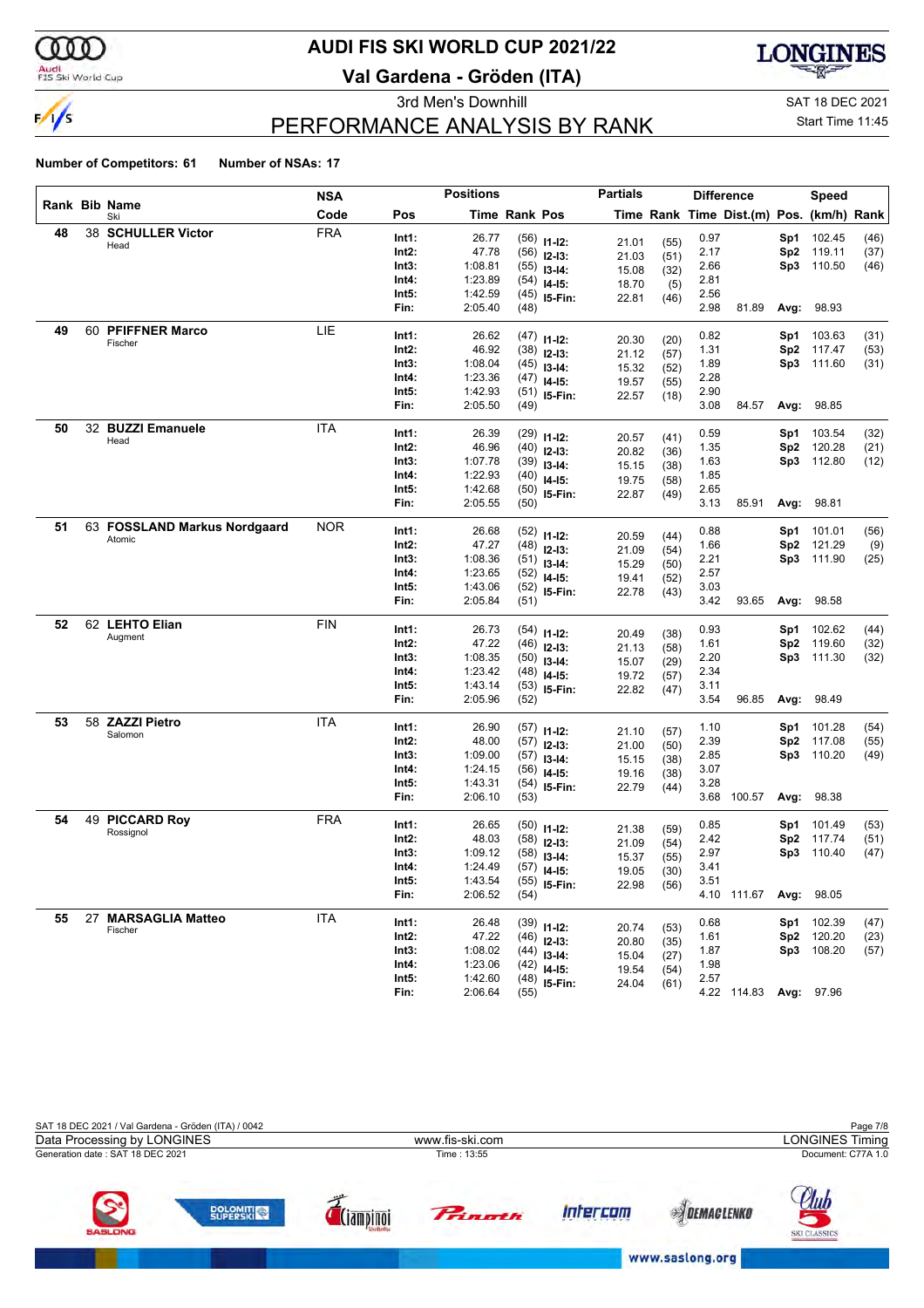

 $\frac{1}{\sqrt{2}}$ 

# **AUDI FIS SKI WORLD CUP 2021/22**

**Val Gardena - Gröden (ITA)**



3rd Men's Downhill SAT 18 DEC 2021

### PERFORMANCE ANALYSIS BY RANK

Start Time 11:45

#### **Number of Competitors: 61 Number of NSAs: 17**

|    |    | Rank Bib Name                | <b>NSA</b> |       | <b>Positions</b> |               |                | <b>Partials</b> |              |      | <b>Difference</b>                        |                 | <b>Speed</b> |      |
|----|----|------------------------------|------------|-------|------------------|---------------|----------------|-----------------|--------------|------|------------------------------------------|-----------------|--------------|------|
|    |    | Ski                          | Code       | Pos   |                  | Time Rank Pos |                |                 |              |      | Time Rank Time Dist.(m) Pos. (km/h) Rank |                 |              |      |
| 56 | 57 | <b>ETXEZARRETA Adur</b>      | <b>ESP</b> | Int1: | 26.63            |               | $(48)$ 11-12:  |                 |              | 0.83 |                                          | Sp1             | 103.76       | (28) |
|    |    | Head                         |            | Int2: | 47.29            |               | $(49)$ 12-13:  | 20.66<br>21.55  | (48)         | 1.68 |                                          | Sp <sub>2</sub> | 110.88       | (61) |
|    |    |                              |            | Int3: | 1:08.84          |               | $(56)$ 13-14:  | 15.65           | (60)<br>(61) | 2.69 |                                          |                 | Sp3 113.00   | (6)  |
|    |    |                              |            | Int4: | 1:24.49          |               | $(57)$ 14-15:  | 19.43           | (53)         | 3.41 |                                          |                 |              |      |
|    |    |                              |            | Int5: | 1:43.92          |               | $(57)$ 15-Fin: | 22.73           | (40)         | 3.89 |                                          |                 |              |      |
|    |    |                              |            | Fin:  | 2:06.65          | (56)          |                |                 |              |      | 4.23 115.09                              |                 | Avg: 97.95   |      |
| 57 | 59 | <b>BENDIK Martin</b>         | <b>SVK</b> | Int1: | 26.91            |               |                |                 |              | 1.11 |                                          | Sp1             | 103.05       | (39) |
|    |    | Atomic                       |            | Int2: | 47.65            |               | $(58)$ 11-12:  | 20.74           | (53)         | 2.04 |                                          | Sp <sub>2</sub> | 120.60       | (16) |
|    |    |                              |            | Int3: | 1:08.69          |               | $(55)$ 12-13:  | 21.04           | (52)         | 2.54 |                                          | Sp3             | 109.30       | (54) |
|    |    |                              |            | Int4: | 1:24.08          |               | $(54)$ 13-14:  | 15.39           | (58)         | 3.00 |                                          |                 |              |      |
|    |    |                              |            | Int5: | 1:43.73          |               | $(55)$ 14-15:  | 19.65           | (56)         | 3.70 |                                          |                 |              |      |
|    |    |                              |            | Fin:  | 2:06.70          | (57)          | $(56)$ 15-Fin: | 22.97           | (55)         | 4.28 | 116.41                                   | Avg:            | 97.91        |      |
|    |    |                              |            |       |                  |               |                |                 |              |      |                                          |                 |              |      |
| 58 | 54 | von APPEN Henrik             | CHI        | Int1: | 27.06            |               | $(59)$ 11-12:  |                 |              | 1.26 |                                          | Sp1             | 99.99        | (59) |
|    |    | Head                         |            | Int2: | 48.32            |               | $(59)$ 12-13:  | 21.26           | (58)         | 2.71 |                                          | Sp2             | 115.54       | (59) |
|    |    |                              |            | Int3: | 1:09.42          |               | $(59)$ 13-14:  | 21.10           | (56)         | 3.27 |                                          | Sp3             | 110.10       | (52) |
|    |    |                              |            | Int4: | 1:24.80          |               | $(59)$ 14-15:  | 15.38           | (57)         | 3.72 |                                          |                 |              |      |
|    |    |                              |            | Int5: | 1:43.98          |               | $(59)$ 15-Fin: | 19.18<br>22.94  | (39)         | 3.95 |                                          |                 |              |      |
|    |    |                              |            | Fin:  | 2:06.92          | (58)          |                |                 | (53)         |      | 4.50 122.18                              |                 | Avg: 97.74   |      |
| 59 |    | 36 ARVIDSSON Erik            | <b>USA</b> | Int1: | 26.49            |               |                |                 |              | 0.69 |                                          | Sp1             | 101.13       | (55) |
|    |    | Head                         |            | Int2: | 47.51            |               | $(40)$ 11-12:  | 21.02           | (56)         | 1.90 |                                          | Sp2             | 117.58       | (52) |
|    |    |                              |            | Int3: | 1:08.58          |               | $(54)$ 12-13:  | 21.07           | (53)         | 2.43 |                                          |                 | Sp3 111.20   | (37) |
|    |    |                              |            | Int4: | 1:23.74          |               | $(53)$ 13-14:  | 15.16           | (41)         | 2.66 |                                          |                 |              |      |
|    |    |                              |            | Int5: | 1:43.96          |               | $(53)$ 14-15:  | 20.22           | (60)         | 3.93 |                                          |                 |              |      |
|    |    |                              |            | Fin:  | 2:06.94          | (59)          | $(58)$ 15-Fin: | 22.98           | (56)         | 4.52 | 122.70                                   | Avg:            | 97.73        |      |
|    |    |                              |            |       |                  |               |                |                 |              |      |                                          |                 |              |      |
| 60 |    | 65 SZOLLOS Barnabas          | <b>ISR</b> | Int1: | 27.14            |               | $(60)$ 11-12:  | 21.63           | (60)         | 1.34 |                                          | Sp1             | 98.14        | (60) |
|    |    | Kaestle                      |            | Int2: | 48.77            |               | $(60)$ 12-13:  | 21.54           | (59)         | 3.16 |                                          | Sp2             | 117.03       | (57) |
|    |    |                              |            | Int3: | 1:10.31          |               | $(60)$ 13-14:  | 15.49           | (59)         | 4.16 |                                          | Sp3             | 110.20       | (49) |
|    |    |                              |            | Int4: | 1:25.80          |               | $(60)$ 14-15:  | 19.29           | (47)         | 4.72 |                                          |                 |              |      |
|    |    |                              |            | Int5: | 1:45.09          |               | $(60)$ 15-Fin: | 23.10           | (59)         | 5.06 |                                          |                 |              |      |
|    |    |                              |            | Fin:  | 2:08.19          | (60)          |                |                 |              |      | 5.77 155.11                              | Avg:            | 96.78        |      |
| 61 | 61 | <b>STEUDLE Roy-Alexander</b> | <b>GBR</b> | Int1: | 27.23            |               | $(61)$ 11-12:  | 21.75           |              | 1.43 |                                          | Sp1             | 96.04        | (61) |
|    |    | Atomic                       |            | Int2: | 48.98            |               | $(61)$ 12-13:  | 21.68           | (61)<br>(61) | 3.37 |                                          | Sp <sub>2</sub> | 116.73       | (58) |
|    |    |                              |            | Int3: | 1:10.66          |               | $(61)$ 13-14:  | 15.64           | (60)         | 4.51 |                                          | Sp3             | 108.20       | (57) |
|    |    |                              |            | Int4: | 1:26.30          |               | $(61)$ 14-15:  | 20.29           |              | 5.22 |                                          |                 |              |      |
|    |    |                              |            | Int5: | 1:46.59          |               | $(61)$ 15-Fin: | 23.54           | (61)<br>(60) | 6.56 |                                          |                 |              |      |
|    |    |                              |            | Fin:  | 2:10.13          | (61)          |                |                 |              | 7.71 | 204.17                                   | Avg:            | 95.33        |      |

|         | Intermediate Time Positions: | $Int. 1 = Inter1$<br>$Int. 4 = Inter4$ |                                | $Int. 2 = Inter2$<br>Int. $5 =$ Inter5 |        | $Int. 3 = Inter3$ |              |  |
|---------|------------------------------|----------------------------------------|--------------------------------|----------------------------------------|--------|-------------------|--------------|--|
|         | Speed Measurement Positions: | $Sp 1 = Speed 1$                       |                                | $Sp 2 = Speed 2$                       |        | $Sp 3 = Speed 3$  |              |  |
| Legend: |                              |                                        |                                |                                        |        |                   |              |  |
| Avg     | Average                      | Dist.(m)                               | Distance in metres             | Fin                                    | Finish | Int               | Intermediate |  |
| x       | Intermediate x               | Pos.                                   | Intermediate or speed position |                                        |        | Sp                | Speed trap   |  |
|         |                              |                                        |                                |                                        |        |                   |              |  |

| SAT 18 DEC 2021 / Val Gardena - Gröden (ITA) / 0042 |                 |        | Page 8/8                           |
|-----------------------------------------------------|-----------------|--------|------------------------------------|
| Data Processing by LONGINES                         | www.fis-ski.com |        | <b>LONGINES Timing</b>             |
| Generation date: SAT 18 DEC 2021                    | Time: 13:55     |        | Document: C77A 1.0                 |
| <b>SASLONG</b>                                      | <b>Princith</b> | tercom | <u>su</u> r<br><b>SKI CLASSICS</b> |

www.saslong.org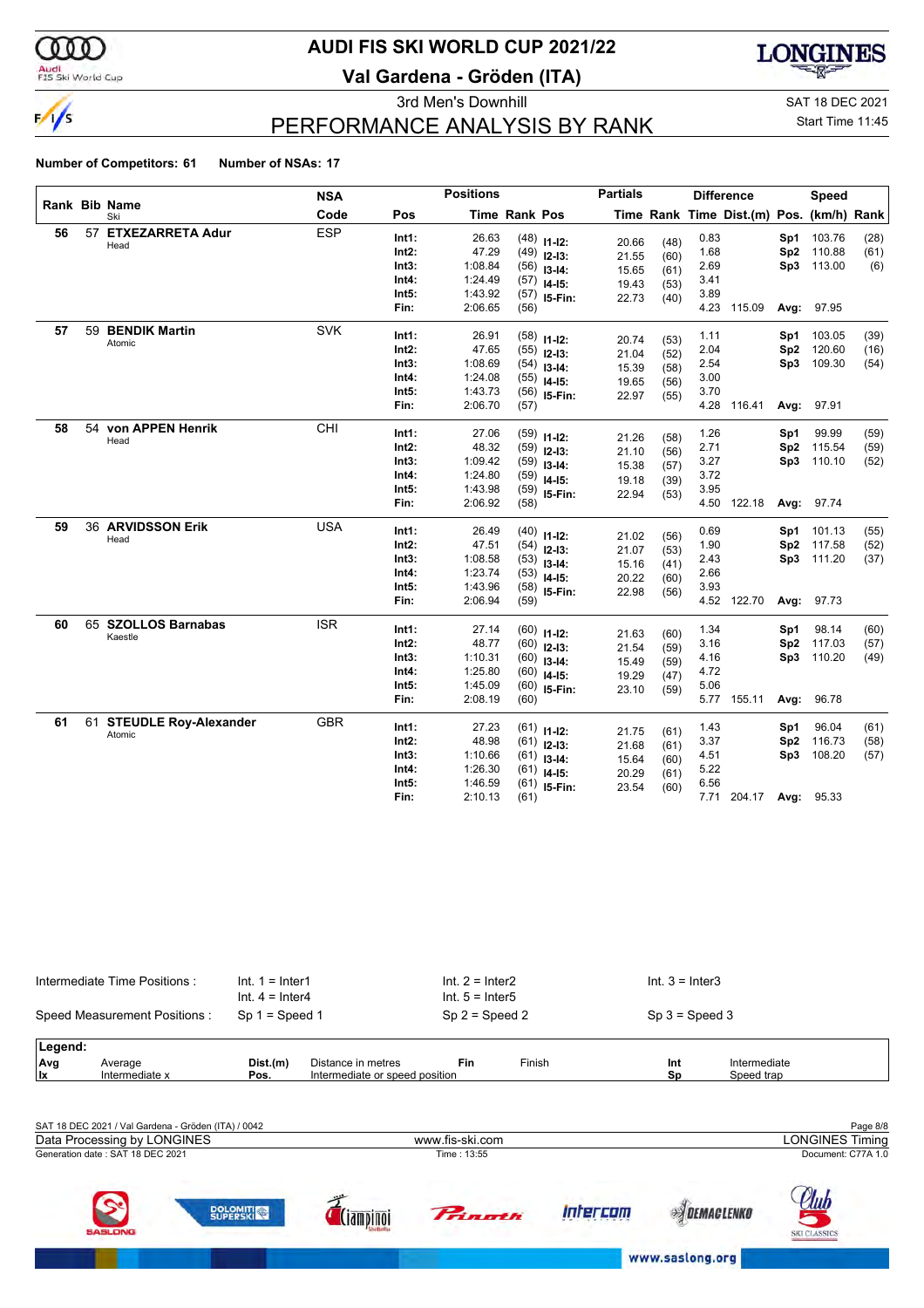

 $\frac{1}{s}$ 

# **Val Gardena - Gröden (ITA)**



# PERFORMANCE ANALYSIS BY BIB

3rd Men's Downhill Saturation Control of the SAT 18 DEC 2021 Start Time 11:45

|                |                          | <b>NSA</b> |       | <b>Positions</b> |                      |                                   | <b>Partials</b> |              |      | <b>Difference</b>                        |            | <b>Speed</b>     |              |
|----------------|--------------------------|------------|-------|------------------|----------------------|-----------------------------------|-----------------|--------------|------|------------------------------------------|------------|------------------|--------------|
| <b>Bib</b>     | Name<br>Ski              | Code       | Pos   |                  | <b>Time Rank Pos</b> |                                   |                 |              |      | Time Rank Time Dist.(m) Pos. (km/h) Rank |            |                  |              |
| 1              | <b>STRIEDINGER Otmar</b> | <b>AUT</b> | Int1: | 25.99            |                      | $(3)$ 11-12:                      | 19.80           | (3)          | 0.19 |                                          | Sp1        | 103.67           | (30)         |
|                | Salomon                  |            | Int2: | 45.79            |                      | $(4)$ 12-13:                      | 20.55           | (9)          | 0.18 |                                          |            | Sp2 121.28       | (12)         |
|                |                          |            | Int3: | 1:06.34          |                      | $(4)$ 13-14:                      | 14.87           | (7)          | 0.20 |                                          |            | Sp3 112.90       | (8)          |
|                |                          |            | Int4: | 1:21.21          |                      | $(4)$ 14-15:                      | 18.86           | (16)         | 0.61 |                                          |            |                  |              |
|                |                          |            | Int5: | 1:40.07          |                      | $(2)$ 15-Fin:                     | 22.49           | (9)          | 0.04 |                                          |            |                  |              |
|                |                          |            | Fin:  | 2:02.56          | (2)                  |                                   |                 |              | 0.14 | 3.94                                     |            | Avg: 101.22      |              |
| $\overline{2}$ | <b>CATER Martin</b>      | <b>SLO</b> | Int1: | 26.29            |                      | $(21)$ 11-12:                     |                 |              | 0.49 |                                          | Sp1        | 103.64           | (31)         |
|                | Stoeckli                 |            | Int2: | 46.67            |                      | $(27)$ 12-13:                     | 20.38           | (35)         | 1.06 |                                          | Sp2        | 120.93           | (14)         |
|                |                          |            | Int3: | 1:07.42          |                      | $(29)$ 13-14:                     | 20.75           | (31)         | 1.28 |                                          | Sp3        | 111.20           | (37)         |
|                |                          |            | Int4: | 1:22.41          |                      | $(26)$ 14-15:                     | 14.99<br>18.75  | (21)         | 1.81 |                                          |            |                  |              |
|                |                          |            | Int5: | 1:41.16          |                      | $(19)$ 15-Fin:                    | 22.79           | (11)         | 1.13 |                                          |            |                  |              |
|                |                          |            | Fin:  | 2:03.95          | (22)                 |                                   |                 | (44)         | 1.53 | 42.54                                    |            | Avg: 100.09      |              |
| 3              | <b>SANDER Andreas</b>    | <b>GER</b> | Int1: | 26.27            |                      |                                   |                 |              | 0.47 |                                          | Sp1        | 104.30           | (19)         |
|                | Atomic                   |            | Int2: | 46.45            |                      | $(19)$ $11-12$ :<br>$(14)$ 12-13: | 20.18           | (15)         | 0.84 |                                          | Sp2        | 121.46           | (9)          |
|                |                          |            | Int3: | 1:06.93          |                      | $(10)$ 13-14:                     | 20.48           | (4)          | 0.79 |                                          | Sp3        | 112.30           | (18)         |
|                |                          |            | Int4: | 1:21.71          |                      |                                   | 14.78           | (4)          | 1.11 |                                          |            |                  |              |
|                |                          |            | Int5: | 1:40.56          |                      | $(9)$ 14-15:<br>$(7)$ 15-Fin:     | 18.85           | (14)         | 0.53 |                                          |            |                  |              |
|                |                          |            | Fin:  | 2:03.27          | (11)                 |                                   | 22.71           | (39)         | 0.85 | 23.76                                    |            | Avg: 100.64      |              |
| 4              | <b>BAILET Matthieu</b>   | <b>FRA</b> | Int1: | 26.44            |                      |                                   |                 |              | 0.64 |                                          |            |                  |              |
|                | Salomon                  |            | Int2: | 46.74            |                      | $(38)$ 11-12:                     | 20.30           | (21)         | 1.13 |                                          | Sp1<br>Sp2 | 102.74<br>118.44 | (44)<br>(49) |
|                |                          |            | Int3: | 1:07.58          |                      | $(31)$ 12-13:                     | 20.84           | (41)         | 1.44 |                                          | Sp3        | 109.10           |              |
|                |                          |            | Int4: | 1:22.85          |                      | $(35)$ 13-14:                     | 15.27           | (51)         | 2.25 |                                          |            |                  | (55)         |
|                |                          |            | Int5: | 1:41.76          |                      | $(40)$ 14-15:                     | 18.91           | (20)         | 1.73 |                                          |            |                  |              |
|                |                          |            | Fin:  | 2:04.67          | (36)                 | $(35)$ 15-Fin:                    | 22.91           | (52)         | 2.25 | 62.19                                    | Avg:       | 99.51            |              |
| 5              | <b>FRANZ Max</b>         | <b>AUT</b> |       |                  |                      |                                   |                 |              |      |                                          |            |                  |              |
|                | Fischer                  |            | Int1: | 26.04            |                      | $(7)$ 11-12:                      | 20.37           | (33)         | 0.24 |                                          | Sp1        | 105.13           | (5)          |
|                |                          |            | Int2: | 46.41            |                      | $(12)$ 12-13:                     | 20.65           | (15)         | 0.80 |                                          | Sp2        | 118.05           | (51)         |
|                |                          |            | Int3: | 1:07.06          |                      | $(15)$ 13-14:                     | 15.09           | (36)         | 0.92 |                                          | Sp3        | 113.20           | (3)          |
|                |                          |            | Int4: | 1:22.15          |                      | $(17)$ 14-15:                     | 18.45           | (1)          | 1.55 |                                          |            |                  |              |
|                |                          |            | Int5: | 1:40.60          |                      | $(9)$ 15-Fin:                     | 22.61           | (25)         | 0.57 |                                          |            |                  |              |
|                |                          |            | Fin:  | 2:03.21          | (10)                 |                                   |                 |              | 0.79 | 22.10                                    |            | Avg: 100.69      |              |
| 6              | <b>HINTERMANN Niels</b>  | SUI        | Int1: | 26.00            |                      | $(5)$ 11-12:                      | 19.93           | (6)          | 0.20 |                                          | Sp1        | 105.09           | (6)          |
|                | Atomic                   |            | Int2: | 45.93            |                      | $(5)$ 12-13:                      | 20.51           | (7)          | 0.32 |                                          | Sp2        | 119.66           | (32)         |
|                |                          |            | Int3: | 1:06.44          |                      | $(6)$ 13-14:                      | 15.02           | (24)         | 0.30 |                                          | Sp3        | 115.00           | (1)          |
|                |                          |            | Int4: | 1:21.46          |                      | $(7)$ 14-15:                      | 18.90           | (19)         | 0.86 |                                          |            |                  |              |
|                |                          |            | Int5: | 1:40.36          |                      | $(4)$ 15-Fin:                     | 22.38           | (3)          | 0.33 |                                          |            |                  |              |
|                |                          |            | Fin:  | 2:02.74          | (3)                  |                                   |                 |              | 0.32 | 8.98                                     |            | Avg: 101.07      |              |
| $\overline{7}$ | <b>BAUMANN Romed</b>     | <b>GER</b> | Int1: | 25.99            |                      | $(3)$ 11-12:                      |                 |              | 0.19 |                                          | Sp1        | 104.88           | (10)         |
|                | Salomon                  |            | Int2: | 45.74            |                      | $(3)$ 12-13:                      | 19.75<br>20.67  | (2)          | 0.13 |                                          | Sp2        | 119.49           | (34)         |
|                |                          |            | Int3: | 1:06.41          |                      | $(5)$ 13-14:                      | 14.98           | (18)         | 0.27 |                                          | Sp3        | 111.90           | (25)         |
|                |                          |            | Int4: | 1:21.39          | (6)                  | $14 - 15$ :                       | 19.40           | (19)         | 0.79 |                                          |            |                  |              |
|                |                          |            | Int5: | 1:40.79          |                      | $(11)$ 15-Fin:                    | 22.95           | (51)<br>(54) | 0.76 |                                          |            |                  |              |
|                |                          |            | Fin:  | 2:03.74          | (18)                 |                                   |                 |              | 1.32 | 36.76                                    |            | Avg: 100.26      |              |

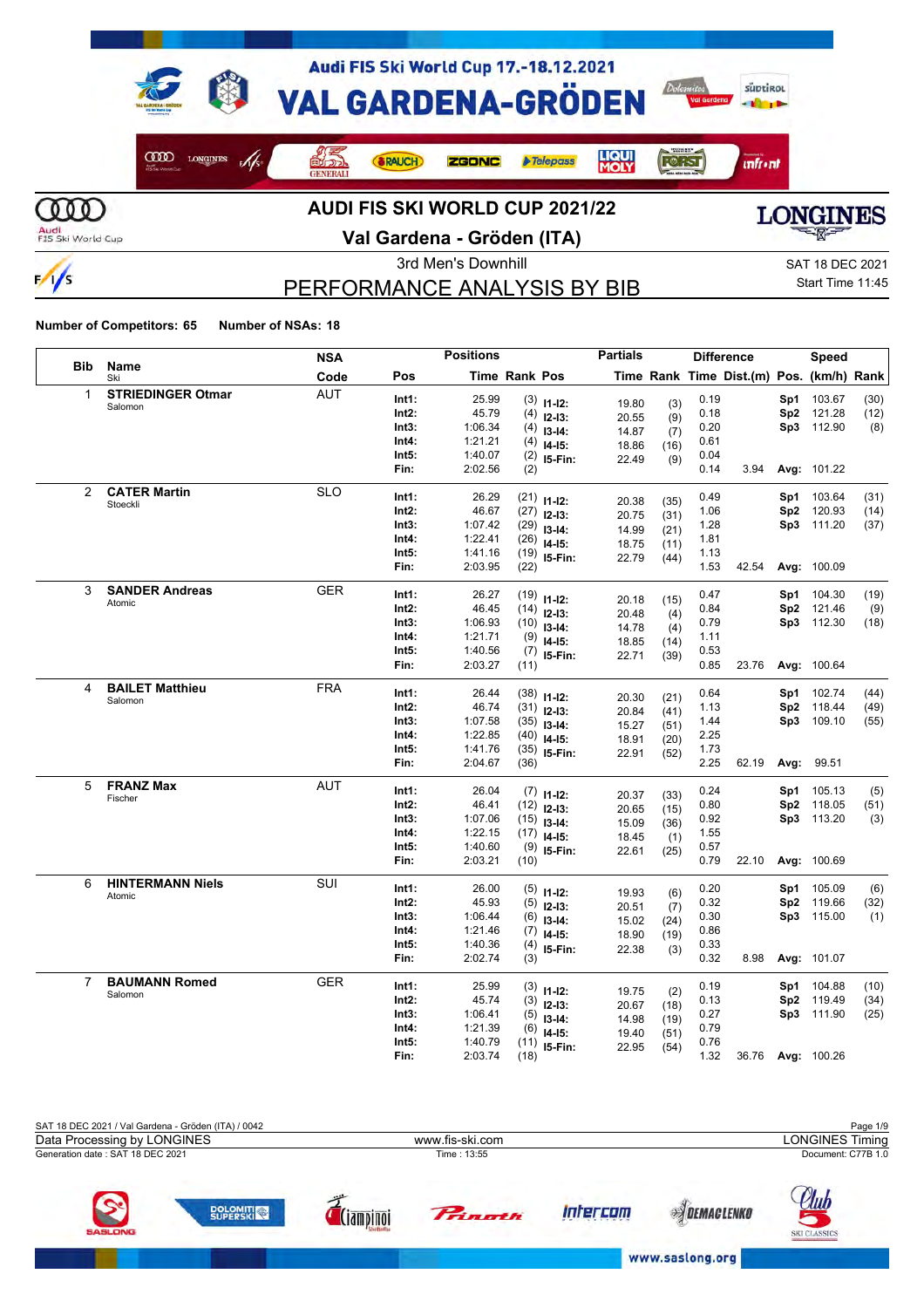

#### Audi<br>FIS Ski World Cup

# **AUDI FIS SKI WORLD CUP 2021/22**

**Val Gardena - Gröden (ITA)**



# PERFORMANCE ANALYSIS BY BIB

3rd Men's Downhill Same Communication of the SAT 18 DEC 2021

### Start Time 11:45

|            |                                | <b>NSA</b> |                | <b>Positions</b>   |                      |                               | <b>Partials</b> |             |              | <b>Difference</b>                        |      | <b>Speed</b> |      |
|------------|--------------------------------|------------|----------------|--------------------|----------------------|-------------------------------|-----------------|-------------|--------------|------------------------------------------|------|--------------|------|
| <b>Bib</b> | Name<br>Ski                    | Code       | Pos            |                    | <b>Time Rank Pos</b> |                               |                 |             |              | Time Rank Time Dist.(m) Pos. (km/h) Rank |      |              |      |
| 8          | <b>GANONG Travis</b>           | <b>USA</b> | Int1:          | 26.32              |                      | $(23)$ 11-12:                 |                 |             | 0.52         |                                          | Sp1  | 105.01       | (7)  |
|            | Atomic                         |            | $Int2$ :       | 46.29              |                      | $(10)$ 12-13:                 | 19.97<br>20.72  | (8)<br>(24) | 0.68         |                                          | Sp2  | 122.00       | (4)  |
|            |                                |            | Int3:          | 1:07.01            |                      | $(13)$ 13-14:                 | 15.03           | (27)        | 0.87         |                                          | Sp3  | 101.80       | (61) |
|            |                                |            | Int4:          | 1:22.04            |                      | $(15)$ 14-15:                 | 18.86           | (16)        | 1.44         |                                          |      |              |      |
|            |                                |            | Int5:          | 1:40.90            |                      | $(14)$ 15-Fin:                | 22.58           | (20)        | 0.87         |                                          |      |              |      |
|            |                                |            | Fin:           | 2:03.48            | (15)                 |                               |                 |             | 1.06         | 29.58                                    |      | Avg: 100.47  |      |
| 9          | <b>CLAREY Johan</b>            | <b>FRA</b> | Int1:          | 26.04              |                      |                               |                 |             | 0.24         |                                          | Sp1  | 106.22       | (1)  |
|            | Head                           |            | $Int2$ :       | 45.72              |                      | $(7)$ 11-12:<br>$(2)$ 12-13:  | 19.68           | (1)         | 0.11         |                                          | Sp2  | 123.06       | (1)  |
|            |                                |            | Int3:          | 1:06.15            |                      | $(2)$ 13-14:                  | 20.43           | (3)         | 0.01         |                                          |      | Sp3 112.30   | (18) |
|            |                                |            | Int4:          | 1:21.08            |                      | $(2)$ 14-15:                  | 14.93           | (12)        | 0.48         |                                          |      |              |      |
|            |                                |            | Int5:          | 1:40.26            |                      | $(3)$ 15-Fin:                 | 19.18<br>22.64  | (39)        | 0.23         |                                          |      |              |      |
|            |                                |            | Fin:           | 2:02.90            | (6)                  |                               |                 | (32)        | 0.48         | 13.46                                    |      | Avg: 100.94  |      |
| 10         | <b>BENNETT Bryce</b>           | <b>USA</b> | Int1:          | 26.16              |                      |                               |                 |             | 0.36         |                                          | Sp1  | 104.16       | (22) |
|            | Fischer                        |            | $Int2$ :       | 46.02              |                      | $(14)$ 11-12:                 | 19.86           | (5)         | 0.41         |                                          | Sp2  | 121.29       | (10) |
|            |                                |            | Int3:          | 1:06.52            |                      | $(7)$ 12-13:                  | 20.50           | (5)         | 0.38         |                                          |      | Sp3 112.90   | (8)  |
|            |                                |            | Int4:          | 1:21.46            |                      | $(7)$ 13-14:                  | 14.94           | (15)        | 0.86         |                                          |      |              |      |
|            |                                |            | Int5:          | 1:40.03            |                      | $(7)$ 14-15:<br>$(1)$ 15-Fin: | 18.57           | (3)         | 0.00         |                                          |      |              |      |
|            |                                |            | Fin:           | 2:02.42            | (1)                  |                               | 22.39           | (4)         | 0.00         | 0.00                                     |      | Avg: 101.34  |      |
| 11         | <b>KILDE Aleksander Aamodt</b> | <b>NOR</b> |                | 25.96              |                      |                               |                 |             |              |                                          |      |              |      |
|            | Atomic                         |            | Int1:          |                    |                      | $(2)$ 11-12:                  | 19.99           | (9)         | 0.16         |                                          | Sp1  | 106.10       | (2)  |
|            |                                |            | Int2:<br>Int3: | 45.95              |                      | $(6)$ 12-13:                  | 20.19           | (1)         | 0.34<br>0.00 |                                          |      | Sp2 121.57   | (8)  |
|            |                                |            | Int4:          | 1:06.14<br>1:20.60 |                      | $(1)$ 13-14:                  | 14.46           | (1)         | 0.00         |                                          |      |              |      |
|            |                                |            | Int5:          |                    |                      | $(1)$ 14-15:                  |                 |             |              |                                          |      |              |      |
|            |                                |            | Fin:           | <b>DNF</b>         |                      | 15-Fin:                       |                 |             |              |                                          | Avg: |              |      |
| 12         | <b>KRYENBUEHL Urs</b>          | SUI        |                |                    |                      |                               |                 |             |              |                                          |      |              |      |
|            | Fischer                        |            | Int1:          | 26.17              |                      | $(15)$ 11-12:                 | 20.38           | (35)        | 0.37         |                                          | Sp1  | 105.27       | (4)  |
|            |                                |            | Int2:          | 46.55              |                      | $(21)$ 12-13:                 | 20.98           | (51)        | 0.94         |                                          |      | Sp2 113.12   | (63) |
|            |                                |            | Int3:          | 1:07.53            |                      | $(33)$ 13-14:                 | 15.37           | (58)        | 1.39         |                                          |      | Sp3 111.70   | (29) |
|            |                                |            | Int4:          | 1:22.90            |                      | $(41)$ 14-15:                 | 19.22           | (41)        | 2.30         |                                          |      |              |      |
|            |                                |            | Int5:<br>Fin:  | 1:42.12<br>2:04.78 | (39)                 | $(40)$ 15-Fin:                | 22.66           | (33)        | 2.09<br>2.36 | 65.18                                    | Avg: | 99.42        |      |
|            |                                |            |                |                    |                      |                               |                 |             |              |                                          |      |              |      |
| 13         | <b>PARIS Dominik</b>           | <b>ITA</b> | Int1:          | 25.80              |                      | $(1)$ 11-12:                  | 19.81           | (4)         | 0.00         |                                          | Sp1  | 104.74       | (13) |
|            | Nordica                        |            | $Int2$ :       | 45.61              |                      | $(1)$ 12-13:                  | 20.57           | (13)        | 0.00         |                                          |      | Sp2 122.35   | (2)  |
|            |                                |            | Int3:          | 1:06.18            |                      | $(3)$ 13-14:                  | 14.97           | (17)        | 0.04         |                                          |      | Sp3 112.20   | (22) |
|            |                                |            | Int4:          | 1:21.15            |                      | $(3)$ 14-15:                  | 19.27           | (46)        | 0.55         |                                          |      |              |      |
|            |                                |            | Int5:          | 1:40.42            |                      | $(6)$ 15-Fin:                 | 22.40           | (5)         | 0.39         |                                          |      |              |      |
|            |                                |            | Fin:           | 2:02.82            | (4)                  |                               |                 |             | 0.40         | 11.22                                    |      | Avg: 101.01  |      |
| 14         | <b>HEMETSBERGER Daniel</b>     | <b>AUT</b> | Int1:          | 26.53              |                      | $(44)$ 11-12:                 | 20.49           | (40)        | 0.73         |                                          | Sp1  | 103.25       | (38) |
|            | Fischer                        |            | Int2:          | 47.02              |                      | $(43)$ 12-13:                 | 20.64           | (14)        | 1.41         |                                          |      | Sp2 119.26   | (35) |
|            |                                |            | Int3:          | 1:07.66            |                      | $(39)$ 13-14:                 | 14.93           | (12)        | 1.52         |                                          |      | Sp3 111.30   | (32) |
|            |                                |            | Int4:          | 1:22.59            |                      | $(32)$ 14-15:                 | 18.74           | (10)        | 1.99         |                                          |      |              |      |
|            |                                |            | Int5:          | 1:41.33            |                      | $(23)$ 15-Fin:                | 22.61           | (25)        | 1.30         |                                          |      |              |      |
|            |                                |            | Fin:           | 2:03.94            | (21)                 |                               |                 |             | 1.52         | 42.26                                    |      | Avg: 100.09  |      |
| 15         | <b>FEUZ Beat</b>               | SUI        | Int1:          | 26.02              |                      | $(6)$ 11-12:                  | 20.17           | (14)        | 0.22         |                                          | Sp1  | 103.98       | (24) |
|            | Head                           |            | $Int2$ :       | 46.19              |                      | $(9)$ 12-13:                  | 20.40           | (2)         | 0.58         |                                          |      | Sp2 120.80   | (15) |
|            |                                |            | Int3:          | 1:06.59            |                      | $(8)$ 13-14:                  | 14.67           | (3)         | 0.45         |                                          |      | Sp3 112.50   | (15) |
|            |                                |            | Int4:          | 1:21.26            |                      | $(5)$ 14-15:                  | 19.13           | (35)        | 0.66         |                                          |      |              |      |
|            |                                |            | Int5:          | 1:40.39            |                      | $(5)$ 15-Fin:                 | 22.50           | (11)        | 0.36         |                                          |      |              |      |
|            |                                |            | Fin:           | 2:02.89            | (5)                  |                               |                 |             | 0.47         | 13.18                                    |      | Avg: 100.95  |      |

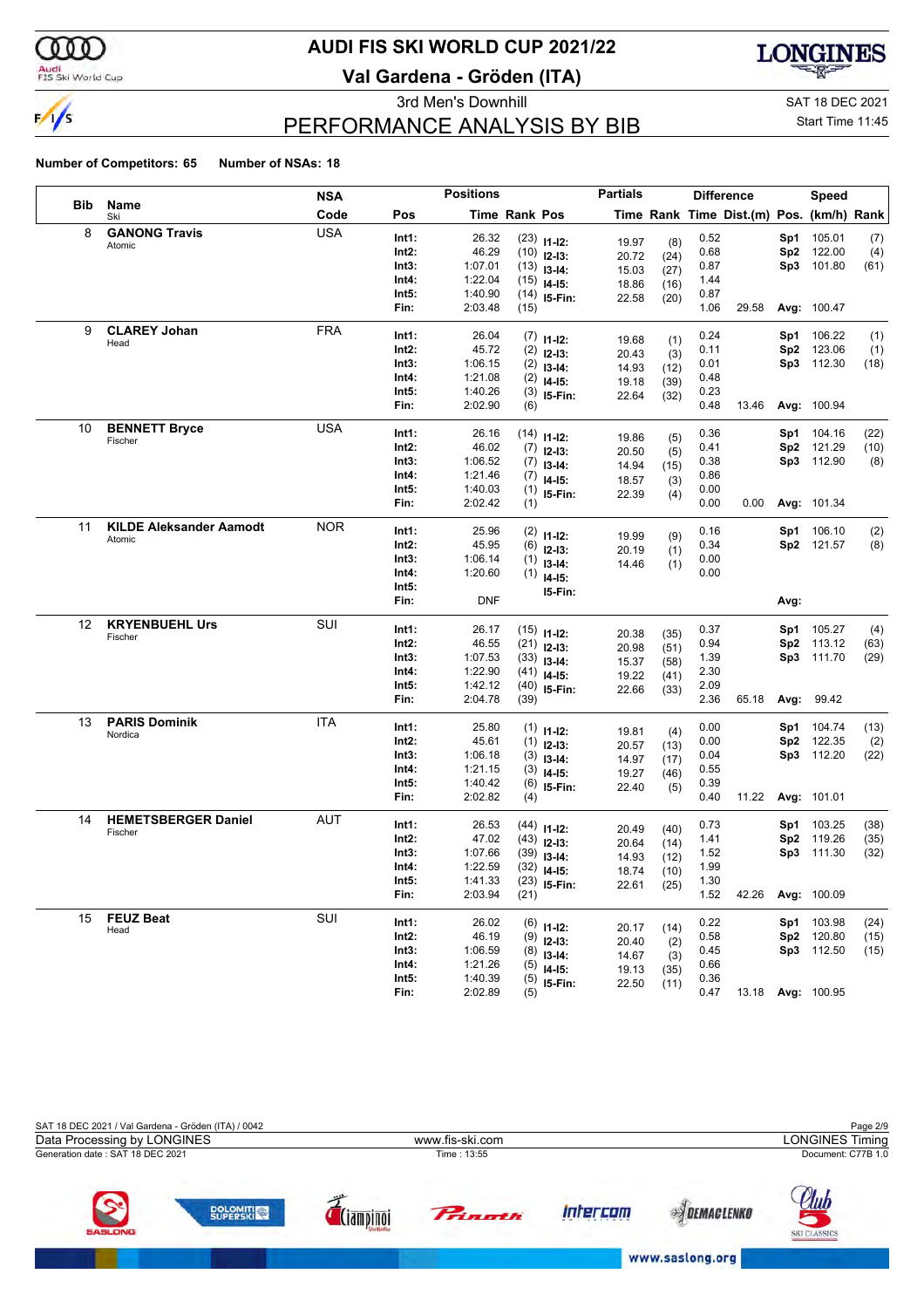

### Audi<br>FIS Ski World Cup

# **AUDI FIS SKI WORLD CUP 2021/22**

**Val Gardena - Gröden (ITA)**



# PERFORMANCE ANALYSIS BY BIB

3rd Men's Downhill Same Communication of the SAT 18 DEC 2021

### Start Time 11:45

|            |                            | <b>NSA</b> |          | <b>Positions</b> |                      |                                | <b>Partials</b> |             |      | <b>Difference</b>                        |      | <b>Speed</b>     |              |
|------------|----------------------------|------------|----------|------------------|----------------------|--------------------------------|-----------------|-------------|------|------------------------------------------|------|------------------|--------------|
| <b>Bib</b> | Name<br>Ski                | Code       | Pos      |                  | <b>Time Rank Pos</b> |                                |                 |             |      | Time Rank Time Dist.(m) Pos. (km/h) Rank |      |                  |              |
| 16         | <b>INNERHOFER Christof</b> | <b>ITA</b> | Int1:    | 26.13            |                      | $(11)$ 11-12:                  | 20.36           | (31)        | 0.33 |                                          | Sp1  | 103.81           | (28)         |
|            | Rossignol                  |            | Int2:    | 46.49            |                      | $(17)$ 12-13:                  | 20.72           | (24)        | 0.88 |                                          | Sp2  | 118.67           | (45)         |
|            |                            |            | Int3:    | 1:07.21          |                      | $(19)$ 13-14:                  | 15.16           | (43)        | 1.07 |                                          | Sp3  | 108.90           | (56)         |
|            |                            |            | Int4:    | 1:22.37          |                      | $(23)$ 14-15:                  | 18.56           | (2)         | 1.77 |                                          |      |                  |              |
|            |                            |            | Int5:    | 1:40.93          |                      | $(15)$ 15-Fin:                 | 22.70           | (37)        | 0.90 |                                          |      |                  |              |
|            |                            |            | Fin:     | 2:03.63          | (17)                 |                                |                 |             | 1.21 | 33.73                                    |      | Avg: 100.34      |              |
| 17         | <b>KRIECHMAYR Vincent</b>  | AUT        | Int1:    | 26.15            |                      | $(12)$ 11-12:                  |                 |             | 0.35 |                                          | Sp1  | 103.90           | (27)         |
|            | Head                       |            | $Int2$ : | 46.48            |                      | $(16)$ 12-13:                  | 20.33<br>20.50  | (25)        | 0.87 |                                          | Sp2  | 121.25           | (13)         |
|            |                            |            | Int3:    | 1:06.98          |                      | $(11)$ 13-14:                  | 14.93           | (5)<br>(12) | 0.84 |                                          | Sp3  | 113.10           | (4)          |
|            |                            |            | Int4:    | 1:21.91          |                      | $(12)$ 14-15:                  | 19.06           | (32)        | 1.31 |                                          |      |                  |              |
|            |                            |            | Int5:    | 1:40.97          |                      | $(17)$ 15-Fin:                 | 22.45           | (8)         | 0.94 |                                          |      |                  |              |
|            |                            |            | Fin:     | 2:03.42          | (14)                 |                                |                 |             | 1.00 | 27.92                                    |      | Avg: 100.52      |              |
| 18         | <b>ALLEGRE Nils</b>        | <b>FRA</b> | Int1:    | 26.31            |                      | $(22)$ 11-12:                  |                 |             | 0.51 |                                          | Sp1  | 103.21           | (39)         |
|            | Salomon                    |            | Int2:    | 47.04            |                      | $(44)$ 12-13:                  | 20.73           | (54)        | 1.43 |                                          | Sp2  | 118.26           | (50)         |
|            |                            |            | Int3:    | 1:07.81          |                      | $(42)$ 13-14:                  | 20.77           | (33)        | 1.67 |                                          | Sp3  | 111.20           | (37)         |
|            |                            |            | Int4:    | 1:22.83          |                      | $(38)$ 14-15:                  | 15.02<br>18.72  | (24)        | 2.23 |                                          |      |                  |              |
|            |                            |            | Int5:    | 1:41.55          |                      | $(30)$ 15-Fin:                 | 22.62           | (6)<br>(28) | 1.52 |                                          |      |                  |              |
|            |                            |            | Fin:     | 2:04.17          | (29)                 |                                |                 |             | 1.75 | 48.57                                    |      | Avg: 99.91       |              |
| 19         | <b>MAYER Matthias</b>      | AUT        | Int1:    | 26.10            |                      | $(10)$ 11-12:                  |                 |             | 0.30 |                                          | Sp1  | 101.89           | (53)         |
|            | Head                       |            | Int2:    | 46.43            |                      | $(13)$ 12-13:                  | 20.33           | (25)        | 0.82 |                                          | Sp2  | 120.57           | (19)         |
|            |                            |            | Int3:    | 1:06.99          |                      | $(12)$ 13-14:                  | 20.56           | (11)        | 0.85 |                                          | Sp3  | 112.00           | (24)         |
|            |                            |            | Int4:    | 1:22.01          |                      | $(14)$ 14-15:                  | 15.02           | (24)        | 1.41 |                                          |      |                  |              |
|            |                            |            | Int5:    | 1:41.05          |                      | $(18)$ 15-Fin:                 | 19.04           | (29)        | 1.02 |                                          |      |                  |              |
|            |                            |            | Fin:     | 2:03.57          | (16)                 |                                | 22.52           | (12)        | 1.15 | 32.07                                    |      | Avg: 100.39      |              |
| 20         | <b>COCHRAN-SIEGLE Ryan</b> | <b>USA</b> | Int1:    | 26.33            |                      |                                |                 |             | 0.53 |                                          | Sp1  | 102.11           | (52)         |
|            | Head                       |            | Int2:    | 46.91            |                      | $(24)$ 11-12:                  | 20.58           | (45)        | 1.30 |                                          | Sp2  | 119.70           | (31)         |
|            |                            |            | Int3:    | 1:07.60          |                      | $(39)$ 12-13:<br>$(37)$ 13-14: | 20.69           | (20)        | 1.46 |                                          | Sp3  | 109.70           | (53)         |
|            |                            |            | Int4:    | 1:22.43          |                      | $(27)$ 14-15:                  | 14.83           | (5)         | 1.83 |                                          |      |                  |              |
|            |                            |            | Int5:    | 1:41.32          |                      | $(22)$ 15-Fin:                 | 18.89           | (18)        | 1.29 |                                          |      |                  |              |
|            |                            |            | Fin:     | 2:04.09          | (27)                 |                                | 22.77           | (42)        | 1.67 | 46.38                                    | Avg: | 99.97            |              |
| 21         | <b>MUZATON Maxence</b>     | <b>FRA</b> | Int1:    | 26.27            |                      |                                |                 |             | 0.47 |                                          | Sp1  | 104.70           |              |
|            | Rossignol                  |            | Int2:    | 46.55            |                      | $(19)$ 11-12:                  | 20.28           | (20)        | 0.94 |                                          | Sp2  | 118.88           | (15)<br>(41) |
|            |                            |            | Int3:    | 1:07.24          |                      | $(21)$ 12-13:                  | 20.69           | (20)        | 1.10 |                                          | Sp3  | 110.90           | (43)         |
|            |                            |            | Int4:    | 1:22.31          |                      | $(21)$ 13-14:<br>$(22)$ 14-15: | 15.07           | (30)        | 1.71 |                                          |      |                  |              |
|            |                            |            | Int5:    | 1:41.26          |                      | $(21)$ 15-Fin:                 | 18.95           | (22)        | 1.23 |                                          |      |                  |              |
|            |                            |            | Fin:     | 2:03.86          | (20)                 |                                | 22.60           | (24)        | 1.44 | 40.06                                    |      | Avg: 100.16      |              |
| 22         | <b>ROEA Henrik</b>         | <b>NOR</b> | Int1:    | 26.22            |                      |                                |                 |             | 0.42 |                                          | Sp1  | 104.81           | (12)         |
|            | Nordica                    |            | $Int2$ : | 46.32            |                      | $(17)$ 11-12:                  | 20.10           | (10)        | 0.71 |                                          | Sp2  | 121.99           | (5)          |
|            |                            |            | Int3:    | 1:07.05          |                      | $(11)$ 12-13:<br>$(14)$ 13-14: | 20.73           | (29)        | 0.91 |                                          | Sp3  | 111.30           | (32)         |
|            |                            |            | Int4:    | 1:22.20          |                      | $(20)$ 14-15:                  | 15.15           | (39)        | 1.60 |                                          |      |                  |              |
|            |                            |            | Int5:    | 1:41.46          |                      | $(27)$ 15-Fin:                 | 19.26           | (45)        | 1.43 |                                          |      |                  |              |
|            |                            |            | Fin:     | 2:04.30          | (32)                 |                                | 22.84           | (48)        | 1.88 |                                          |      | 52.12 Avg: 99.80 |              |
| 23         | <b>ROGENTIN Stefan</b>     | SUI        | Int1:    | 26.15            |                      |                                |                 |             | 0.35 |                                          |      | Sp1 103.92       |              |
|            | Fischer                    |            | $Int2$ : | 46.56            |                      | $(12)$ 11-12:                  | 20.41           | (38)        | 0.95 |                                          |      | Sp2 117.05       | (26)<br>(59) |
|            |                            |            | Int3:    | 1:07.39          |                      | $(24)$ 12-13:                  | 20.83           | (39)        | 1.25 |                                          |      | Sp3 113.00       | (6)          |
|            |                            |            | Int4:    | 1:22.45          |                      | $(27)$ 13-14:<br>$(29)$ 14-15: | 15.06           | (29)        | 1.85 |                                          |      |                  |              |
|            |                            |            | Int5:    | 1:41.48          |                      | $(28)$ 15-Fin:                 | 19.03           | (27)        | 1.45 |                                          |      |                  |              |
|            |                            |            | Fin:     | 2:04.00          | (26)                 |                                | 22.52           | (12)        | 1.58 | 43.91                                    |      | Avg: 100.05      |              |

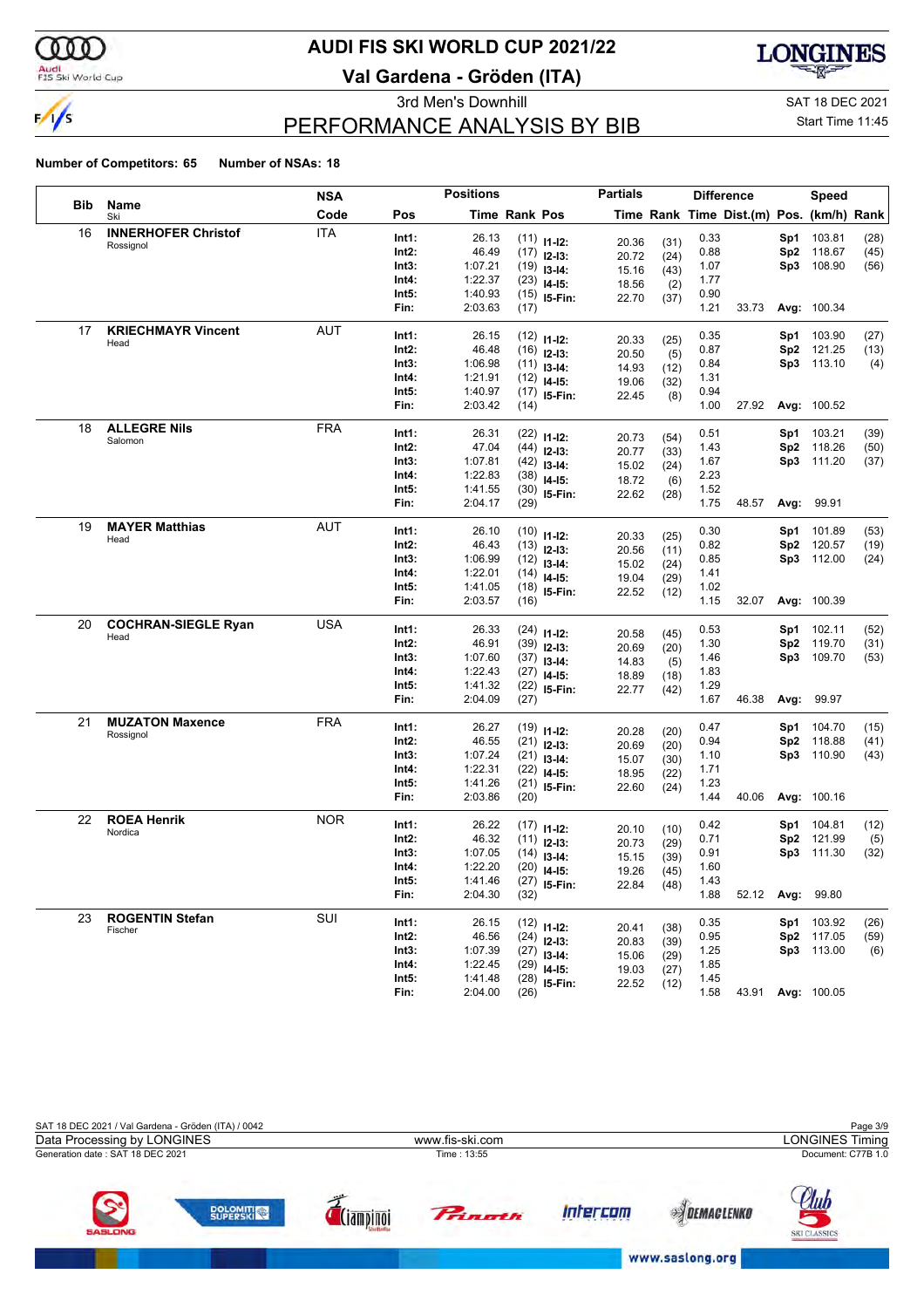

### Audi<br>FIS Ski World Cup

# **AUDI FIS SKI WORLD CUP 2021/22**

**Val Gardena - Gröden (ITA)**



# PERFORMANCE ANALYSIS BY BIB

3rd Men's Downhill Same Communication of the SAT 18 DEC 2021

Start Time 11:45

|     |                                 | <b>NSA</b> |       | <b>Positions</b> |               |                | <b>Partials</b> |              |      | <b>Difference</b>                        |                 | <b>Speed</b>      |      |
|-----|---------------------------------|------------|-------|------------------|---------------|----------------|-----------------|--------------|------|------------------------------------------|-----------------|-------------------|------|
| Bib | Name<br>Ski                     | Code       | Pos   |                  | Time Rank Pos |                |                 |              |      | Time Rank Time Dist.(m) Pos. (km/h) Rank |                 |                   |      |
| 24  | <b>GOLDBERG Jared</b>           | <b>USA</b> | Int1: | 26.42            |               | $(36)$ 11-12:  | 20.34           | (28)         | 0.62 |                                          |                 | Sp1 102.49        | (47) |
|     | Head                            |            | Int2: | 46.76            |               | $(33)$ 12-13:  | 20.55           | (9)          | 1.15 |                                          |                 | Sp2 119.92        | (26) |
|     |                                 |            | Int3: | 1:07.31          |               | $(24)$ 13-14:  | 15.17           | (45)         | 1.17 |                                          |                 | Sp3 111.00        | (42) |
|     |                                 |            | Int4: | 1:22.48          |               | $(30)$ 14-15:  | 18.75           | (11)         | 1.88 |                                          |                 |                   |      |
|     |                                 |            | Int5: | 1:41.23          |               | $(20)$ 15-Fin: | 22.55           | (16)         | 1.20 |                                          |                 |                   |      |
|     |                                 |            | Fin:  | 2:03.78          | (19)          |                |                 |              | 1.36 | 37.86                                    |                 | Avg: 100.22       |      |
| 25  | <b>NYMAN Steven</b>             | <b>USA</b> | Int1: | 26.34            |               | $(25)$ 11-12:  | 20.19           | (16)         | 0.54 |                                          |                 | <b>Sp1</b> 104.71 | (14) |
|     | Fischer                         |            | Int2: | 46.53            |               | $(20)$ 12-13:  | 20.72           | (24)         | 0.92 |                                          |                 | Sp2 118.60        | (46) |
|     |                                 |            | Int3: | 1:07.25          |               | $(22)$ 13-14:  | 14.92           | (9)          | 1.11 |                                          |                 | Sp3 111.30        | (32) |
|     |                                 |            | Int4: | 1:22.17          |               | $(18)$ 14-15:  | 19.22           | (41)         | 1.57 |                                          |                 |                   |      |
|     |                                 |            | Int5: | 1:41.39          |               | $(25)$ 15-Fin: | 22.58           | (20)         | 1.36 |                                          |                 |                   |      |
|     |                                 |            | Fin:  | 2:03.97          | (23)          |                |                 |              | 1.55 | 43.09                                    |                 | Avg: 100.07       |      |
| 26  | <b>KLINE Bostjan</b>            | <b>SLO</b> | Int1: | 26.36            |               | $(28)$ 11-12:  | 20.36           | (31)         | 0.56 |                                          |                 | Sp1 104.00        | (23) |
|     | Salomon                         |            | Int2: | 46.72            |               | $(29)$ 12-13:  | 20.56           | (11)         | 1.11 |                                          | Sp2             | 121.61            | (7)  |
|     |                                 |            | Int3: | 1:07.28          |               | $(23)$ 13-14:  | 14.94           | (15)         | 1.14 |                                          |                 | Sp3 112.90        | (8)  |
|     |                                 |            | Int4: | 1:22.22          |               | $(21)$ 14-15:  | 18.73           | (8)          | 1.62 |                                          |                 |                   |      |
|     |                                 |            | Int5: | 1:40.95          |               | $(16)$ 15-Fin: | 22.32           | (1)          | 0.92 |                                          |                 |                   |      |
|     |                                 |            | Fin:  | 2:03.27          | (11)          |                |                 |              | 0.85 | 23.76                                    |                 | Avg: 100.64       |      |
| 27  | <b>MARSAGLIA Matteo</b>         | <b>ITA</b> | Int1: | 26.48            |               | $(41)$ 11-12:  | 20.74           | (55)         | 0.68 |                                          |                 | Sp1 102.39        | (49) |
|     | Fischer                         |            | Int2: | 47.22            |               | $(48)$ 12-13:  | 20.80           | (36)         | 1.61 |                                          | Sp <sub>2</sub> | 120.20            | (24) |
|     |                                 |            | Int3: | 1:08.02          |               | $(46)$ 13-14:  | 15.04           | (28)         | 1.88 |                                          |                 | Sp3 108.20        | (57) |
|     |                                 |            | Int4: | 1:23.06          |               | $(44)$ 14-15:  | 19.54           | (54)         | 2.46 |                                          |                 |                   |      |
|     |                                 |            | Int5: | 1:42.60          |               | $(48)$ 15-Fin: | 24.04           | (61)         | 2.57 |                                          |                 |                   |      |
|     |                                 |            | Fin:  | 2:06.64          | (55)          |                |                 |              |      | 4.22 114.83                              |                 | Avg: 97.96        |      |
| 28  | <b>SCHWAIGER Dominik</b>        | <b>GER</b> | Int1: | 26.41            |               | $(34)$ 11-12:  |                 |              | 0.61 |                                          | Sp1             | 104.24            | (21) |
|     | Head                            |            | Int2: | 46.76            |               | $(33)$ 12-13:  | 20.35<br>20.69  | (30)<br>(20) | 1.15 |                                          | Sp2             | 119.84            | (29) |
|     |                                 |            | Int3: | 1:07.45          |               | $(30)$ 13-14:  | 15.18           | (46)         | 1.31 |                                          |                 | Sp3 111.90        | (25) |
|     |                                 |            | Int4: | 1:22.63          |               | $(33)$ 14-15:  | 19.03           | (27)         | 2.03 |                                          |                 |                   |      |
|     |                                 |            | Int5: | 1:41.66          |               | $(31)$ 15-Fin: | 22.53           | (14)         | 1.63 |                                          |                 |                   |      |
|     |                                 |            | Fin:  | 2:04.19          | (30)          |                |                 |              | 1.77 | 49.11                                    |                 | Avg: 99.89        |      |
| 29  | <b>DANKLMAIER Daniel</b>        | <b>AUT</b> | Int1: | 26.25            |               | $(18)$ 11-12:  |                 |              | 0.45 |                                          | Sp1             | 104.98            | (8)  |
|     | Atomic                          |            | Int2: | 46.49            |               | $(17)$ 12-13:  | 20.24<br>20.82  | (17)<br>(37) | 0.88 |                                          | Sp2             | 121.75            | (6)  |
|     |                                 |            | Int3: | 1:07.31          |               | $(24)$ 13-14:  | 15.08           | (33)         | 1.17 |                                          |                 | Sp3 113.70        | (2)  |
|     |                                 |            | Int4: | 1:22.39          |               | $(25)$ 14-15:  | 19.33           | (48)         | 1.79 |                                          |                 |                   |      |
|     |                                 |            | Int5: | 1:41.72          |               | $(33)$ 15-Fin: | 22.49           | (9)          | 1.69 |                                          |                 |                   |      |
|     |                                 |            | Fin:  | 2:04.21          | (31)          |                |                 |              | 1.79 | 49.66                                    |                 | Avg: 99.88        |      |
| 30  | <b>SEJERSTED Adrian Smiseth</b> | <b>NOR</b> | Int1: | 26.21            |               | $(16)$ 11-12:  | 20.61           | (48)         | 0.41 |                                          | Sp1             | 102.36            | (50) |
|     | Atomic                          |            | Int2: | 46.82            |               | $(36)$ 12-13:  | 20.76           | (32)         | 1.21 |                                          | Sp <sub>2</sub> | 118.74            | (42) |
|     |                                 |            | Int3: | 1:07.58          |               | $(35)$ 13-14:  | 15.12           | (38)         | 1.44 |                                          | Sp3             | 103.40            | (60) |
|     |                                 |            | Int4: | 1:22.70          |               | $(35)$ 14-15:  | 19.05           | (30)         | 2.10 |                                          |                 |                   |      |
|     |                                 |            | Int5: | 1:41.75          |               | $(34)$ 15-Fin: | 22.56           | (17)         | 1.72 |                                          |                 |                   |      |
|     |                                 |            | Fin:  | 2:04.31          | (33)          |                |                 |              | 1.89 | 52.39                                    |                 | Avg: 99.80        |      |
| 31  | <b>ROULIN Gilles</b>            | SUI        | Int1: | 26.43            |               | $(37)$ 11-12:  | 20.12           | (13)         | 0.63 |                                          |                 | Sp1 104.34        | (17) |
|     | Head                            |            | Int2: | 46.55            |               | $(21)$ 12-13:  | 20.65           | (15)         | 0.94 |                                          |                 | Sp2 117.93        | (52) |
|     |                                 |            | Int3: | 1:07.20          |               | $(18)$ 13-14:  | 14.92           | (9)          | 1.06 |                                          |                 | Sp3 112.30        | (18) |
|     |                                 |            | Int4: | 1:22.12          |               | $(16)$ 14-15:  | 19.24           | (43)         | 1.52 |                                          |                 |                   |      |
|     |                                 |            | Int5: | 1:41.36          |               | $(24)$ 15-Fin: | 22.63           | (30)         | 1.33 |                                          |                 |                   |      |
|     |                                 |            | Fin:  | 2:03.99          | (25)          |                |                 |              | 1.57 |                                          |                 | 43.63 Avg: 100.05 |      |

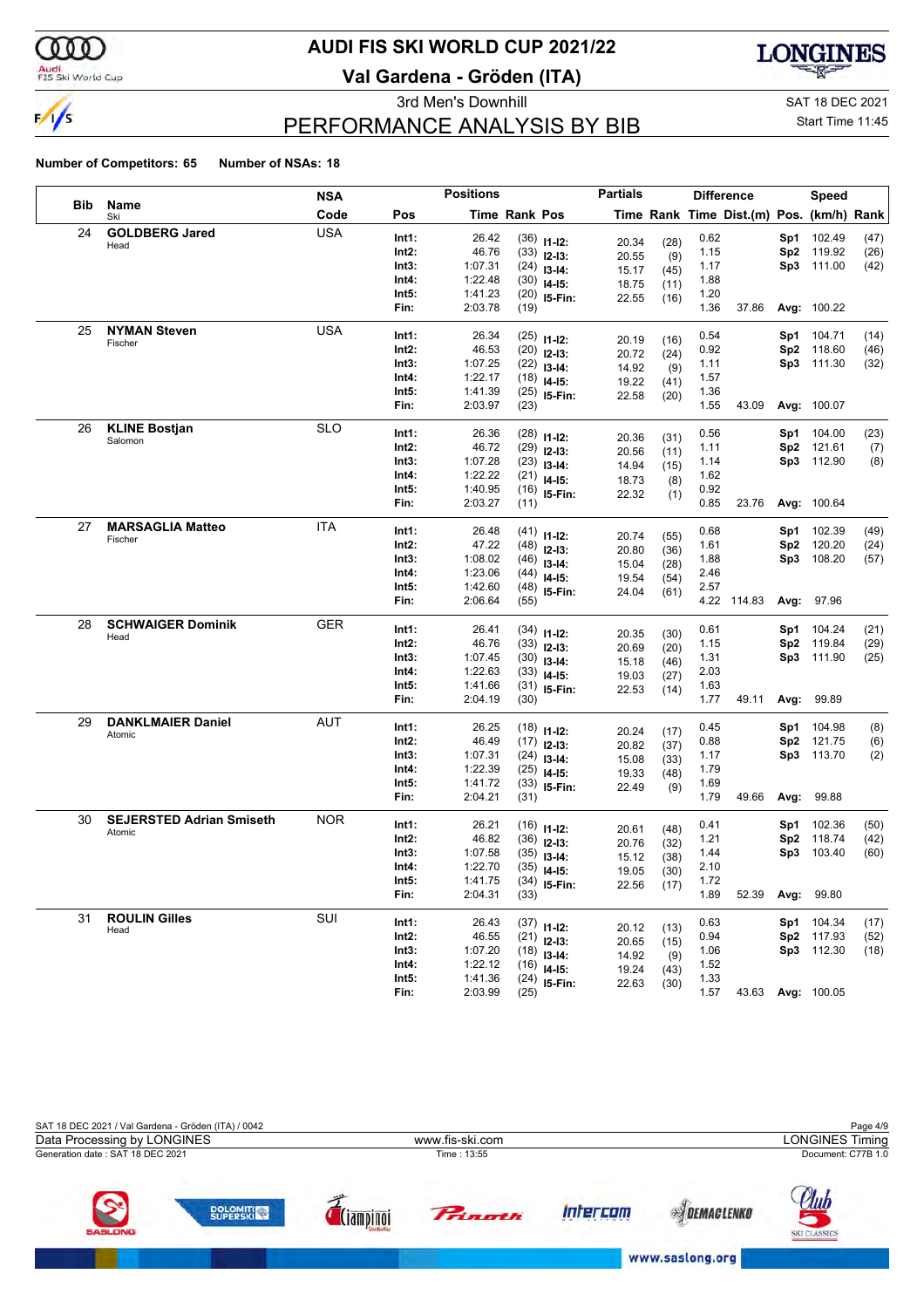

### Audi<br>FIS Ski World Cup

# **AUDI FIS SKI WORLD CUP 2021/22**

**Val Gardena - Gröden (ITA)**



# PERFORMANCE ANALYSIS BY BIB

3rd Men's Downhill Same Communication of the SAT 18 DEC 2021

Start Time 11:45

|     |                        | <b>NSA</b> |       | <b>Positions</b> |               |                | <b>Partials</b> |              |      | <b>Difference</b>                        |                 | <b>Speed</b>       |      |
|-----|------------------------|------------|-------|------------------|---------------|----------------|-----------------|--------------|------|------------------------------------------|-----------------|--------------------|------|
| Bib | Name<br>Ski            | Code       | Pos   |                  | Time Rank Pos |                |                 |              |      | Time Rank Time Dist.(m) Pos. (km/h) Rank |                 |                    |      |
| 32  | <b>BUZZI Emanuele</b>  | <b>ITA</b> | Int1: | 26.39            |               | $(30)$ 11-12:  | 20.57           | (43)         | 0.59 |                                          | Sp1             | 103.54             | (33) |
|     | Head                   |            | Int2: | 46.96            |               | $(42)$ 12-13:  | 20.82           | (37)         | 1.35 |                                          | Sp2             | 120.28             | (22) |
|     |                        |            | Int3: | 1:07.78          |               | $(41)$ 13-14:  | 15.15           | (39)         | 1.64 |                                          |                 | Sp3 112.80         | (12) |
|     |                        |            | Int4: | 1:22.93          |               | $(42)$ 14-15:  | 19.75           | (58)         | 2.33 |                                          |                 |                    |      |
|     |                        |            | Int5: | 1:42.68          |               | $(50)$ 15-Fin: | 22.87           | (49)         | 2.65 |                                          |                 |                    |      |
|     |                        |            | Fin:  | 2:05.55          | (50)          |                |                 |              | 3.13 | 85.91                                    |                 | Avg: 98.81         |      |
| 33  | <b>FERSTL Josef</b>    | <b>GER</b> | Int1: | 26.35            |               | $(26)$ 11-12:  | 20.30           | (21)         | 0.55 |                                          |                 | <b>Sp1</b> 104.47  | (16) |
|     | Head                   |            | Int2: | 46.65            |               | $(25)$ 12-13:  | 20.53           | (8)          | 1.04 |                                          |                 | Sp2 119.16         | (37) |
|     |                        |            | Int3: | 1:07.18          |               | $(17)$ 13-14:  | 14.99           | (21)         | 1.04 |                                          |                 | Sp3 113.10         | (4)  |
|     |                        |            | Int4: | 1:22.17          |               | $(18)$ 14-15:  | 18.57           | (3)          | 1.57 |                                          |                 |                    |      |
|     |                        |            | Int5: | 1:40.74          |               | $(10)$ 15-Fin: | 22.43           | (6)          | 0.71 |                                          |                 |                    |      |
|     |                        |            | Fin:  | 2:03.17          | (9)           |                |                 |              | 0.75 | 20.98                                    |                 | <b>Avg: 100.72</b> |      |
| 34  | <b>CASSE Mattia</b>    | <b>ITA</b> | Int1: | 26.08            |               | $(9)$ 11-12:   | 19.96           | (7)          | 0.28 |                                          |                 | Sp1 104.83         | (11) |
|     | Head                   |            | Int2: | 46.04            |               | $(8)$ 12-13:   | 20.72           | (24)         | 0.43 |                                          |                 | Sp2 119.23         | (36) |
|     |                        |            | Int3: | 1:06.76          |               | $(9)$ 13-14:   | 14.98           | (19)         | 0.62 |                                          |                 | Sp3 112.40         | (16) |
|     |                        |            | Int4: | 1:21.74          |               | $(10)$ 14-15:  | 18.85           | (14)         | 1.14 |                                          |                 |                    |      |
|     |                        |            | Int5: | 1:40.59          |               | $(8)$ 15-Fin:  | 22.44           | (7)          | 0.56 |                                          |                 |                    |      |
|     |                        |            | Fin:  | 2:03.03          | (7)           |                |                 |              | 0.61 | 17.09                                    |                 | Avg: 100.83        |      |
| 35  | <b>RAFFORT Nicolas</b> | FRA        | Int1: | 26.58            |               | $(47)$ 11-12:  | 20.53           | (42)         | 0.78 |                                          |                 | Sp1 100.57         | (60) |
|     | Salomon                |            | Int2: | 47.11            |               | $(45)$ 12-13:  | 20.86           | (43)         | 1.50 |                                          | Sp <sub>2</sub> | 118.68             | (44) |
|     |                        |            | Int3: | 1:07.97          |               | $(45)$ 13-14:  | 15.27           | (51)         | 1.83 |                                          |                 | Sp3 110.60         | (45) |
|     |                        |            | Int4: | 1:23.24          |               | $(47)$ 14-15:  | 18.94           | (21)         | 2.64 |                                          |                 |                    |      |
|     |                        |            | Int5: | 1:42.18          |               | $(41)$ 15-Fin: | 22.87           | (49)         | 2.15 |                                          |                 |                    |      |
|     |                        |            | Fin:  | 2:05.05          | (43)          |                |                 |              | 2.63 | 72.47                                    |                 | Avg: 99.21         |      |
| 36  | <b>ARVIDSSON Erik</b>  | <b>USA</b> | Int1: | 26.49            |               | $(42)$ 11-12:  |                 |              | 0.69 |                                          | Sp1             | 101.13             | (57) |
|     | Head                   |            | Int2: | 47.51            |               | $(56)$ 12-13:  | 21.02<br>21.07  | (59)<br>(55) | 1.90 |                                          | Sp2             | 117.58             | (54) |
|     |                        |            | Int3: | 1:08.58          |               | $(55)$ 13-14:  | 15.16           | (43)         | 2.44 |                                          |                 | Sp3 111.20         | (37) |
|     |                        |            | Int4: | 1:23.74          |               | $(55)$ 14-15:  | 20.22           | (60)         | 3.14 |                                          |                 |                    |      |
|     |                        |            | Int5: | 1:43.96          |               | $(58)$ 15-Fin: | 22.98           | (56)         | 3.93 |                                          |                 |                    |      |
|     |                        |            | Fin:  | 2:06.94          | (59)          |                |                 |              |      | 4.52 122.70                              |                 | Avg: 97.73         |      |
| 37  | <b>READ Jeffrey</b>    | CAN        | Int1: | 26.40            |               | $(33)$ 11-12:  |                 |              | 0.60 |                                          |                 | <b>Sp1</b> 103.14  | (40) |
|     | Atomic                 |            | Int2: | 46.84            |               | $(37)$ 12-13:  | 20.44           | (39)         | 1.23 |                                          | Sp <sub>2</sub> | 122.10             | (3)  |
|     |                        |            | Int3: | 1:07.54          |               | $(34)$ 13-14:  | 20.70<br>15.19  | (23)<br>(47) | 1.40 |                                          |                 | Sp3 107.00         | (59) |
|     |                        |            | Int4: | 1:22.73          |               | $(36)$ 14-15:  | 19.36           | (49)         | 2.13 |                                          |                 |                    |      |
|     |                        |            | Int5: | 1:42.09          |               | $(38)$ 15-Fin: | 22.99           | (58)         | 2.06 |                                          |                 |                    |      |
|     |                        |            | Fin:  | 2:05.08          | (44)          |                |                 |              | 2.66 | 73.28                                    |                 | Avg: 99.18         |      |
| 38  | <b>SCHULLER Victor</b> | <b>FRA</b> | Int1: | 26.77            |               | $(58)$ 11-12:  |                 |              | 0.97 |                                          | Sp1             | 102.45             | (48) |
|     | Head                   |            | Int2: | 47.78            |               | $(58)$ 12-13:  | 21.01           | (58)         | 2.17 |                                          | Sp <sub>2</sub> | 119.11             | (38) |
|     |                        |            | Int3: | 1:08.81          |               | $(57)$ 13-14:  | 21.03<br>15.08  | (53)         | 2.67 |                                          |                 | Sp3 110.50         | (46) |
|     |                        |            | Int4: | 1:23.89          |               | $(56)$ 14-15:  | 18.70           | (33)<br>(5)  | 3.29 |                                          |                 |                    |      |
|     |                        |            | Int5: | 1:42.59          |               | $(45)$ 15-Fin: | 22.81           | (46)         | 2.56 |                                          |                 |                    |      |
|     |                        |            | Fin:  | 2:05.40          | (48)          |                |                 |              | 2.98 | 81.89                                    |                 | Avg: 98.93         |      |
| 39  | <b>ALPHAND Nils</b>    | <b>FRA</b> | Int1: | 26.53            |               | $(44)$ 11-12:  |                 |              | 0.73 |                                          |                 | <b>Sp1</b> 103.51  | (34) |
|     | Head                   |            | Int2: | 47.17            |               | $(46)$ 12-13:  | 20.64           | (49)         | 1.56 |                                          |                 | Sp2 119.92         | (26) |
|     |                        |            | Int3: | 1:08.05          |               | $(48)$ 13-14:  | 20.88           | (46)         | 1.91 |                                          |                 | Sp3 112.30         | (18) |
|     |                        |            | Int4: | 1:23.13          |               | $(45)$ 14-15:  | 15.08<br>19.13  | (33)         | 2.53 |                                          |                 |                    |      |
|     |                        |            | Int5: | 1:42.26          |               | $(42)$ 15-Fin: | 22.66           | (35)<br>(33) | 2.23 |                                          |                 |                    |      |
|     |                        |            | Fin:  | 2:04.92          | (40)          |                |                 |              | 2.50 | 68.96                                    |                 | <b>Avg: 99.31</b>  |      |

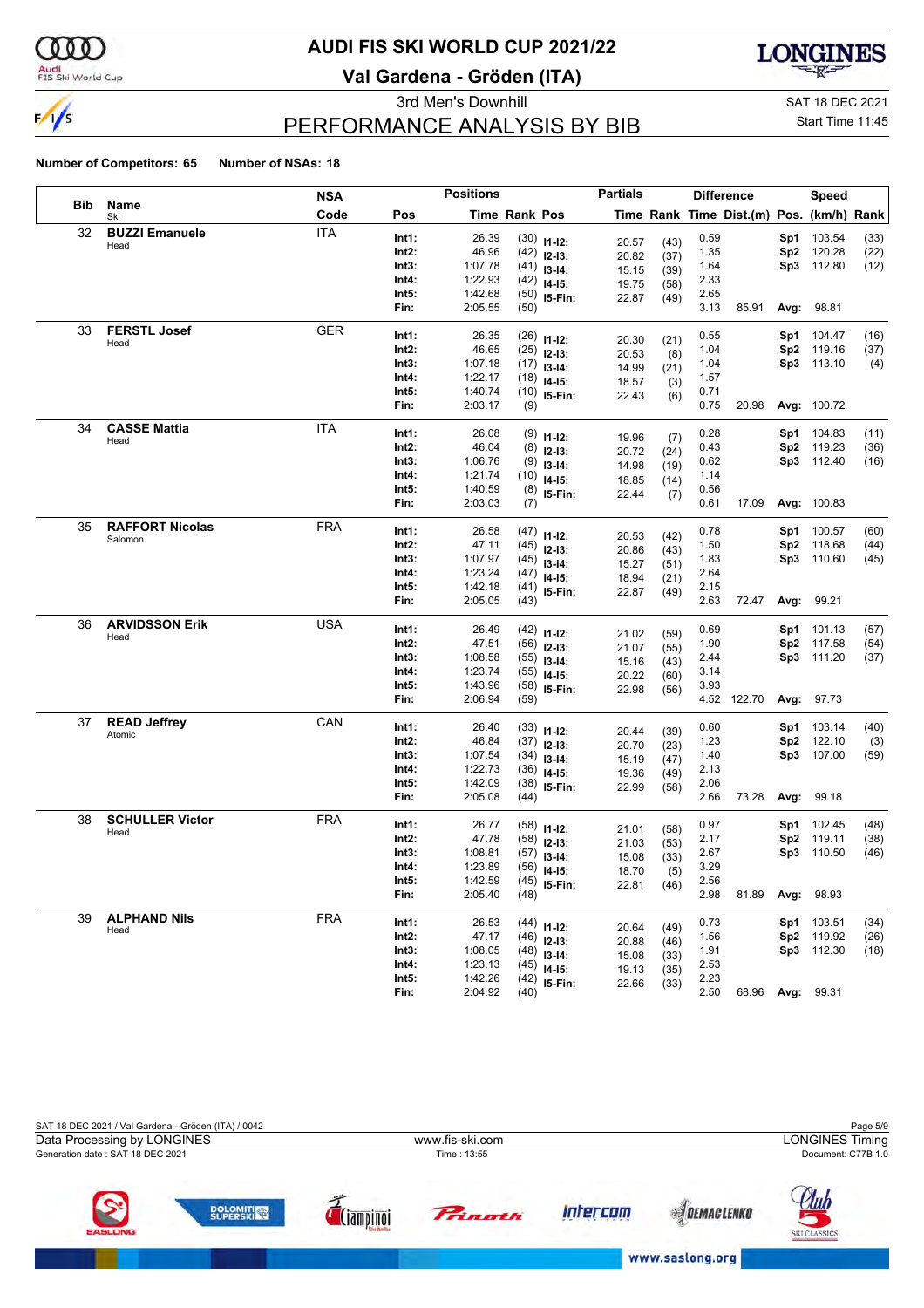

### Audi<br>FIS Ski World Cup

# **AUDI FIS SKI WORLD CUP 2021/22**

**Val Gardena - Gröden (ITA)**



# PERFORMANCE ANALYSIS BY BIB

3rd Men's Downhill Same Communication of the SAT 18 DEC 2021

### Start Time 11:45

|            |                            | <b>NSA</b> |                | <b>Positions</b>   |                      |                                | <b>Partials</b> |              |              | <b>Difference</b>                        |                 | <b>Speed</b>     |              |
|------------|----------------------------|------------|----------------|--------------------|----------------------|--------------------------------|-----------------|--------------|--------------|------------------------------------------|-----------------|------------------|--------------|
| <b>Bib</b> | Name<br>Ski                | Code       | Pos            |                    | <b>Time Rank Pos</b> |                                |                 |              |              | Time Rank Time Dist.(m) Pos. (km/h) Rank |                 |                  |              |
| 40         | <b>WALDER Christian</b>    | <b>AUT</b> | Int1:          | 26.57              |                      | $(46)$ 11-12:                  |                 |              | 0.77         |                                          | Sp1             | 104.95           | (9)          |
|            | Salomon                    |            | Int2:          | 46.94              |                      | $(41)$ 12-13:                  | 20.37<br>20.89  | (33)<br>(47) | 1.33         |                                          | Sp <sub>2</sub> | 118.53           | (47)         |
|            |                            |            | Int3:          | 1:07.83            |                      | $(43)$ 13-14:                  | 15.32           | (55)         | 1.69         |                                          | Sp3             | 111.30           | (32)         |
|            |                            |            | Int4:          | 1:23.15            |                      | $(46)$ 14-15:                  | 18.96           | (23)         | 2.55         |                                          |                 |                  |              |
|            |                            |            | Int5:          | 1:42.11            |                      | $(39)$ 15-Fin:                 | 22.63           | (30)         | 2.08         |                                          |                 |                  |              |
|            |                            |            | Fin:           | 2:04.74            | (38)                 |                                |                 |              | 2.32         | 64.09                                    |                 | Avg: 99.45       |              |
| 41         | <b>SEGER Brodie</b>        | CAN        | Int1:          | 26.38              |                      | $(29)$ 11-12:                  |                 |              | 0.58         |                                          | Sp1             | 104.30           | (19)         |
|            | Atomic                     |            | Int2:          | 46.68              |                      | $(28)$ 12-13:                  | 20.30           | (21)         | 1.07         |                                          | Sp2             | 120.22           | (23)         |
|            |                            |            | Int3:          | 1:07.51            |                      | $(32)$ 13-14:                  | 20.83           | (39)         | 1.37         |                                          |                 | Sp3 112.70       | (14)         |
|            |                            |            | Int4:          | 1:22.43            |                      | $(27)$ 14-15:                  | 14.92<br>19.99  | (9)          | 1.83         |                                          |                 |                  |              |
|            |                            |            | Int5:          | 1:42.42            |                      | $(44)$ 15-Fin:                 | 22.62           | (59)<br>(28) | 2.39         |                                          |                 |                  |              |
|            |                            |            | Fin:           | 2:05.04            | (42)                 |                                |                 |              | 2.62         | 72.21                                    | Avg:            | 99.21            |              |
| 42         | <b>GIEZENDANNER Blaise</b> | <b>FRA</b> | Int1:          | 26.65              |                      | $(52)$ 11-12:                  |                 |              | 0.85         |                                          | Sp1             | 102.36           | (50)         |
|            | Atomic                     |            | Int2:          | 47.36              |                      | $(54)$ 12-13:                  | 20.71           | (52)         | 1.75         |                                          | Sp <sub>2</sub> | 118.71           | (43)         |
|            |                            |            | Int3:          | 1:08.20            |                      | $(50)$ 13-14:                  | 20.84           | (41)         | 2.06         |                                          | Sp3             | 112.80           | (12)         |
|            |                            |            | Int4:          | 1:23.27            |                      | $(48)$ 14-15:                  | 15.07           | (30)         | 2.67         |                                          |                 |                  |              |
|            |                            |            | Int5:          | 1:42.33            |                      | $(43)$ 15-Fin:                 | 19.06           | (32)         | 2.30         |                                          |                 |                  |              |
|            |                            |            | Fin:           | 2:05.00            | (41)                 |                                | 22.67           | (36)         | 2.58         | 71.13                                    |                 | Avg: 99.24       |              |
| 43         | <b>CHABLOZ Yannick</b>     | SUI        | Int1:          | 26.35              |                      |                                |                 |              | 0.55         |                                          | Sp1             | 103.43           | (36)         |
|            | Nordica                    |            | $Int2$ :       | 46.46              |                      | $(26)$ 11-12:                  | 20.11           | (12)         | 0.85         |                                          | Sp <sub>2</sub> | 120.49           | (21)         |
|            |                            |            | Int3:          | 1:07.13            |                      | $(15)$ 12-13:                  | 20.67           | (18)         | 0.99         |                                          |                 | Sp3 111.20       | (37)         |
|            |                            |            | Int4:          | 1:21.98            |                      | $(16)$ 13-14:<br>$(13)$ 14-15: | 14.85           | (6)          | 1.38         |                                          |                 |                  |              |
|            |                            |            | Int5:          | 1:40.79            |                      | $(11)$ 15-Fin:                 | 18.81           | (13)         | 0.76         |                                          |                 |                  |              |
|            |                            |            | Fin:           | 2:03.33            | (13)                 |                                | 22.54           | (15)         | 0.91         | 25.43                                    |                 | Avg: 100.59      |              |
| 44         | <b>THOMSEN Benjamin</b>    | CAN        | Int1:          | 26.63              |                      |                                |                 |              | 0.83         |                                          | Sp1             |                  |              |
|            |                            |            | Int2:          | 47.29              |                      | $(50)$ 11-12:                  | 20.66           | (50)         | 1.68         |                                          | Sp <sub>2</sub> | 102.67<br>118.92 | (45)<br>(39) |
|            |                            |            | Int3:          | 1:08.25            |                      | $(51)$ 12-13:                  | 20.96           | (50)         | 2.11         |                                          | Sp3             | 111.90           | (25)         |
|            |                            |            | Int4:          | 1:23.46            |                      | $(51)$ 13-14:                  | 15.21           | (50)         | 2.86         |                                          |                 |                  |              |
|            |                            |            | Int5:          | 1:42.61            |                      | $(51)$ 14-15:                  | 19.15           | (37)         | 2.58         |                                          |                 |                  |              |
|            |                            |            | Fin:           | 2:05.36            | (47)                 | $(49)$ 15-Fin:                 | 22.75           | (41)         | 2.94         | 80.82                                    |                 | Avg: 98.96       |              |
| 45         | <b>BOSCA Guglielmo</b>     | <b>ITA</b> |                |                    |                      |                                |                 |              |              |                                          |                 |                  |              |
|            | Head                       |            | Int1:          | 26.46              |                      | $(39)$ 11-12:                  | 20.33           | (25)         | 0.66         |                                          |                 | Sp1 103.44       | (35)         |
|            |                            |            | Int2:<br>Int3: | 46.79<br>1:07.65   |                      | $(35)$ 12-13:                  | 20.86           | (43)         | 1.18         |                                          |                 | Sp2 117.18       | (57)         |
|            |                            |            | Int4:          | 1:22.84            |                      | $(38)$ 13-14:                  | 15.19           | (47)         | 1.51<br>2.24 |                                          |                 |                  |              |
|            |                            |            | Int5:          |                    |                      | $(39)$ 14-15:                  |                 |              |              |                                          |                 |                  |              |
|            |                            |            | Fin:           | <b>DNF</b>         |                      | 15-Fin:                        |                 |              |              |                                          | Avg:            |                  |              |
| 46         | <b>MORSE Sam</b>           | USA        |                |                    |                      |                                |                 |              |              |                                          |                 |                  |              |
|            | Fischer                    |            | Int1:          |                    |                      | $11 - 12$ :                    |                 |              |              |                                          |                 |                  |              |
|            |                            |            | $Int2$ :       |                    |                      | $12 - 13:$                     |                 |              |              |                                          |                 |                  |              |
|            |                            |            | Int3:<br>Int4: |                    |                      | $13-14:$                       |                 |              |              |                                          |                 |                  |              |
|            |                            |            | Int5:          |                    |                      | $14-15:$                       |                 |              |              |                                          |                 |                  |              |
|            |                            |            | Fin:           | <b>DNS</b>         |                      | 15-Fin:                        |                 |              |              |                                          | Avg:            |                  |              |
| 47         | <b>SUNDIN Olle</b>         | SWE        |                |                    |                      |                                |                 |              |              |                                          |                 |                  |              |
|            | Head                       |            | Int1:          | 26.39              |                      | $(30)$ 11-12:                  | 20.26           | (18)         | 0.59         |                                          |                 | Sp1 105.76       | (3)          |
|            |                            |            | $Int2$ :       | 46.65              |                      | $(25)$ 12-13:                  | 20.72           | (24)         | 1.04         |                                          | Sp2             | 120.60           | (17)         |
|            |                            |            | Int3:<br>Int4: | 1:07.37<br>1:22.48 |                      | $(26)$ 13-14:                  | 15.11           | (37)         | 1.23<br>1.88 |                                          |                 | Sp3 110.20       | (49)         |
|            |                            |            | Int5:          | 1:41.85            |                      | $(30)$ 14-15:                  | 19.37           | (50)         | 1.82         |                                          |                 |                  |              |
|            |                            |            | Fin:           | 2:04.72            | (37)                 | $(36)$ 15-Fin:                 | 22.87           | (49)         | 2.30         |                                          |                 | 63.55 Avg: 99.47 |              |

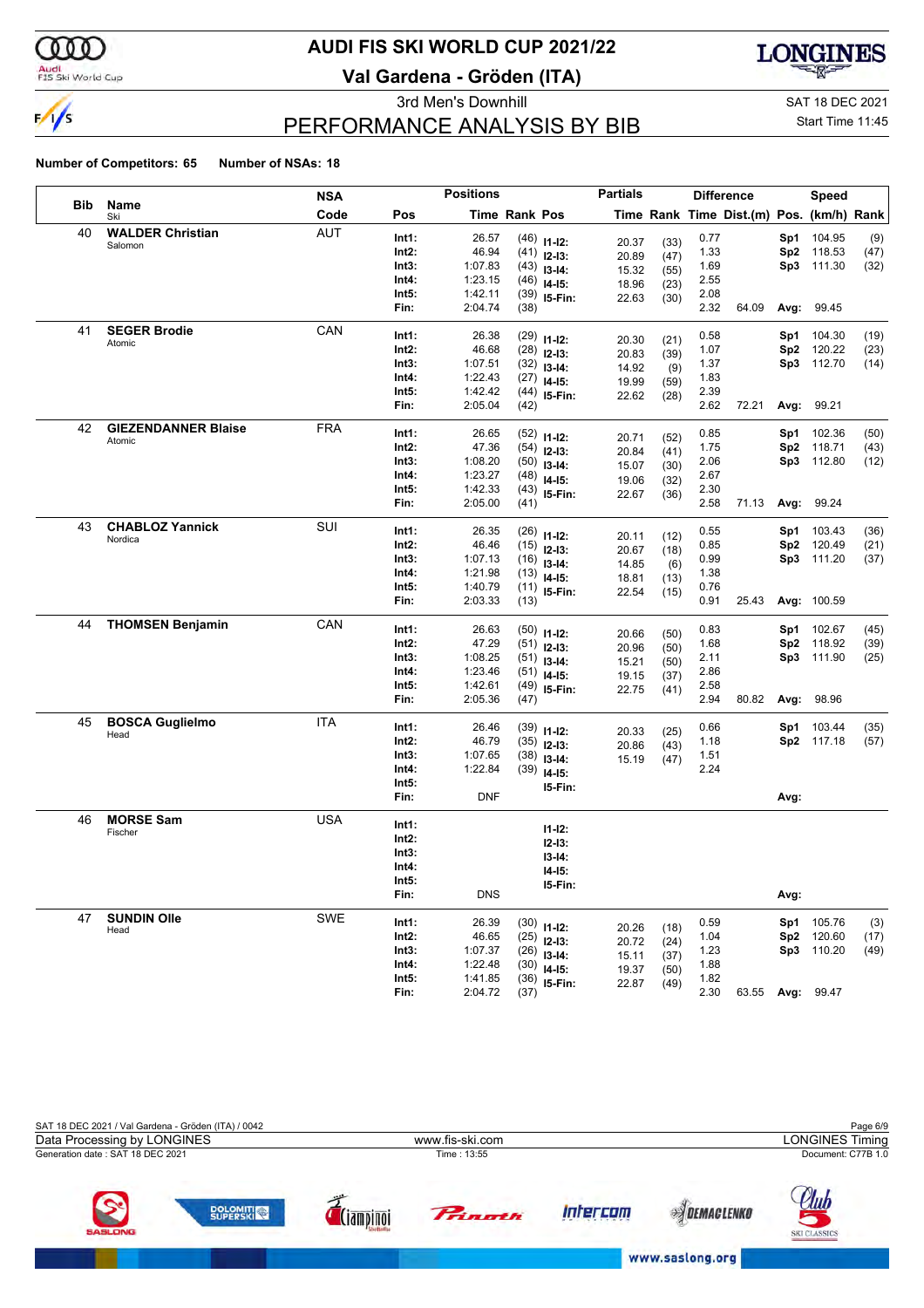

### Audi<br>FIS Ski World Cup

# **AUDI FIS SKI WORLD CUP 2021/22**

**Val Gardena - Gröden (ITA)**



# PERFORMANCE ANALYSIS BY BIB

3rd Men's Downhill Same Communication of the SAT 18 DEC 2021

#### Start Time 11:45

|     |                           | <b>NSA</b> |       | <b>Positions</b> |               |                | <b>Partials</b> |              | <b>Difference</b> |                                          |                 | <b>Speed</b>     |      |
|-----|---------------------------|------------|-------|------------------|---------------|----------------|-----------------|--------------|-------------------|------------------------------------------|-----------------|------------------|------|
| Bib | Name<br>Ski               | Code       | Pos   |                  | Time Rank Pos |                |                 |              |                   | Time Rank Time Dist.(m) Pos. (km/h) Rank |                 |                  |      |
| 48  | <b>CRAWFORD James</b>     | CAN        | Int1: | 26.46            |               | $(39)$ 11-12:  | 20.26           | (18)         | 0.66              |                                          | Sp1             | 104.33           | (18) |
|     | Head                      |            | Int2: | 46.72            |               | $(29)$ 12-13:  | 20.77           | (33)         | 1.11              |                                          | Sp <sub>2</sub> | 117.20           | (56) |
|     |                           |            | Int3: | 1:07.49          |               | $(31)$ 13-14:  | 15.32           | (55)         | 1.35              |                                          | Sp3             | 111.20           | (37) |
|     |                           |            | Int4: | 1:22.81          |               | $(37)$ 14-15:  | 18.73           | (8)          | 2.21              |                                          |                 |                  |      |
|     |                           |            | Int5: | 1:41.54          |               | $(29)$ 15-Fin: | 22.58           | (20)         | 1.51              |                                          |                 |                  |      |
|     |                           |            | Fin:  | 2:04.12          | (28)          |                |                 |              | 1.70              | 47.20                                    |                 | Avg: 99.95       |      |
| 49  | <b>PICCARD Roy</b>        | <b>FRA</b> | Int1: | 26.65            |               | $(52)$ 11-12:  |                 | (62)         | 0.85              |                                          | Sp1             | 101.49           | (55) |
|     | Rossignol                 |            | Int2: | 48.03            |               | $(60)$ 12-13:  | 21.38<br>21.09  | (56)         | 2.42              |                                          | Sp <sub>2</sub> | 117.74           | (53) |
|     |                           |            | Int3: | 1:09.12          |               | $(60)$ 13-14:  | 15.37           | (58)         | 2.98              |                                          | Sp3             | 110.40           | (47) |
|     |                           |            | Int4: | 1:24.49          |               | $(59)$ 14-15:  | 19.05           | (30)         | 3.89              |                                          |                 |                  |      |
|     |                           |            | Int5: | 1:43.54          |               | $(55)$ 15-Fin: | 22.98           | (56)         | 3.51              |                                          |                 |                  |      |
|     |                           |            | Fin:  | 2:06.52          | (54)          |                |                 |              | 4.10              | 111.67                                   | Avg:            | 98.05            |      |
| 50  | <b>ROESTI Lars</b>        | SUI        | Int1: | 26.41            |               | $(34)$ 11-12:  | 20.34           | (28)         | 0.61              |                                          | Sp1             | 103.00           | (42) |
|     | Rossignol                 |            | Int2: | 46.75            |               | $(32)$ 12-13:  | 20.66           | (17)         | 1.14              |                                          | Sp <sub>2</sub> | 119.92           | (26) |
|     |                           |            | Int3: | 1:07.41          |               | $(28)$ 13-14:  | 14.97           | (17)         | 1.27              |                                          | Sp3             | 112.20           | (22) |
|     |                           |            | Int4: | 1:22.38          |               | $(24)$ 14-15:  | 19.02           | (26)         | 1.78              |                                          |                 |                  |      |
|     |                           |            | Int5: | 1:41.40          |               | $(26)$ 15-Fin: | 22.58           | (20)         | 1.37              |                                          |                 |                  |      |
|     |                           |            | Fin:  | 2:03.98          | (24)          |                |                 |              | 1.56              | 43.36                                    |                 | Avg: 100.06      |      |
| 51  | <b>JOCHER Simon</b>       | <b>GER</b> | Int1: | 26.39            |               | $(30)$ 11-12:  | 20.10           | (10)         | 0.59              |                                          | Sp1             | 103.35           | (37) |
|     | Head                      |            | Int2: | 46.49            |               | $(17)$ 12-13:  | 20.73           | (29)         | 0.88              |                                          | Sp <sub>2</sub> | 120.50           | (20) |
|     |                           |            | Int3: | 1:07.22          |               | $(20)$ 13-14:  | 14.59           | (2)          | 1.08              |                                          |                 | Sp3 112.90       | (8)  |
|     |                           |            | Int4: | 1:21.81          |               | $(11)$ 14-15:  | 18.99           | (24)         | 1.21              |                                          |                 |                  |      |
|     |                           |            | Int5: | 1:40.80          |               | $(13)$ 15-Fin: | 22.36           | (2)          | 0.77              |                                          |                 |                  |      |
|     |                           |            | Fin:  | 2:03.16          | (8)           |                |                 |              | 0.74              | 20.71                                    |                 | Avg: 100.73      |      |
| 52  | <b>HROBAT Miha</b>        | <b>SLO</b> | Int1: | 26.61            |               | $(48)$ 11-12:  |                 |              | 0.81              |                                          | Sp1             | 101.57           | (54) |
|     | Atomic                    |            | Int2: | 47.18            |               | $(47)$ 12-13:  | 20.57<br>20.77  | (43)         | 1.57              |                                          | Sp <sub>2</sub> | 118.91           | (40) |
|     |                           |            | Int3: | 1:07.95          |               | $(44)$ 13-14:  | 15.00           | (33)<br>(23) | 1.81              |                                          | Sp3             | 110.30           | (48) |
|     |                           |            | Int4: | 1:22.95          |               | $(43)$ 14-15:  | 18.72           | (6)          | 2.35              |                                          |                 |                  |      |
|     |                           |            | Int5: | 1:41.67          |               | $(32)$ 15-Fin: | 22.70           | (37)         | 1.64              |                                          |                 |                  |      |
|     |                           |            | Fin:  | 2:04.37          | (34)          |                |                 |              | 1.95              | 54.03                                    | Avg:            | 99.75            |      |
| 53  | <b>THOMPSON Broderick</b> | CAN        | Int1: | 26.70            |               | $(55)$ 11-12:  |                 |              | 0.90              |                                          | Sp1             | 103.93           | (25) |
|     | Head                      |            | Int2: | 47.30            |               | $(53)$ 12-13:  | 20.60<br>20.89  | (47)<br>(47) | 1.69              |                                          | Sp <sub>2</sub> | 120.14           | (25) |
|     |                           |            | Int3: | 1:08.19          |               | $(49)$ 13-14:  | 15.30           | (54)         | 2.05              |                                          | Sp3             | 112.40           | (16) |
|     |                           |            | Int4: | 1:23.49          |               | $(52)$ 14-15:  | 19.10           | (34)         | 2.89              |                                          |                 |                  |      |
|     |                           |            | Int5: | 1:42.59          |               | $(45)$ 15-Fin: | 22.57           | (18)         | 2.56              |                                          |                 |                  |      |
|     |                           |            | Fin:  | 2:05.16          | (45)          |                |                 |              | 2.74              | 75.44                                    | Avg:            | 99.12            |      |
| 54  | von APPEN Henrik          | CHI        | Int1: | 27.06            |               | $(62)$ 11-12:  |                 |              | 1.26              |                                          | Sp1             | 99.99            | (62) |
|     | Head                      |            | Int2: | 48.32            |               | $(62)$ 12-13:  | 21.26<br>21.10  | (61)<br>(58) | 2.71              |                                          | Sp <sub>2</sub> | 115.54           | (62) |
|     |                           |            | Int3: | 1:09.42          |               | $(62)$ 13-14:  | 15.38           | (60)         | 3.28              |                                          | Sp3             | 110.10           | (52) |
|     |                           |            | Int4: | 1:24.80          |               | $(62)$ 14-15:  | 19.18           | (39)         | 4.20              |                                          |                 |                  |      |
|     |                           |            | Int5: | 1:43.98          |               | $(59)$ 15-Fin: | 22.94           | (53)         | 3.95              |                                          |                 |                  |      |
|     |                           |            | Fin:  | 2:06.92          | (58)          |                |                 |              |                   | 4.50 122.18 Avg: 97.74                   |                 |                  |      |
| 55  | <b>MONNEY Alexis</b>      | SUI        | Int1: | 26.49            |               | $(42)$ 11-12:  |                 |              | 0.69              |                                          | Sp1             | 102.81           | (43) |
|     | Stoeckli                  |            | Int2: | 46.89            |               | $(38)$ 12-13:  | 20.40<br>20.87  | (37)         | 1.28              |                                          |                 | Sp2 120.65       | (16) |
|     |                           |            | Int3: | 1:07.76          |               | $(40)$ 13-14:  | 14.87           | (45)         | 1.62              |                                          |                 | Sp3 111.70       | (29) |
|     |                           |            | Int4: | 1:22.63          |               | $(33)$ 14-15:  | 19.24           | (7)<br>(43)  | 2.03              |                                          |                 |                  |      |
|     |                           |            | Int5: | 1:41.87          |               | $(37)$ 15-Fin: | 22.61           | (25)         | 1.84              |                                          |                 |                  |      |
|     |                           |            | Fin:  | 2:04.48          | (35)          |                |                 |              | 2.06              |                                          |                 | 57.03 Avg: 99.66 |      |

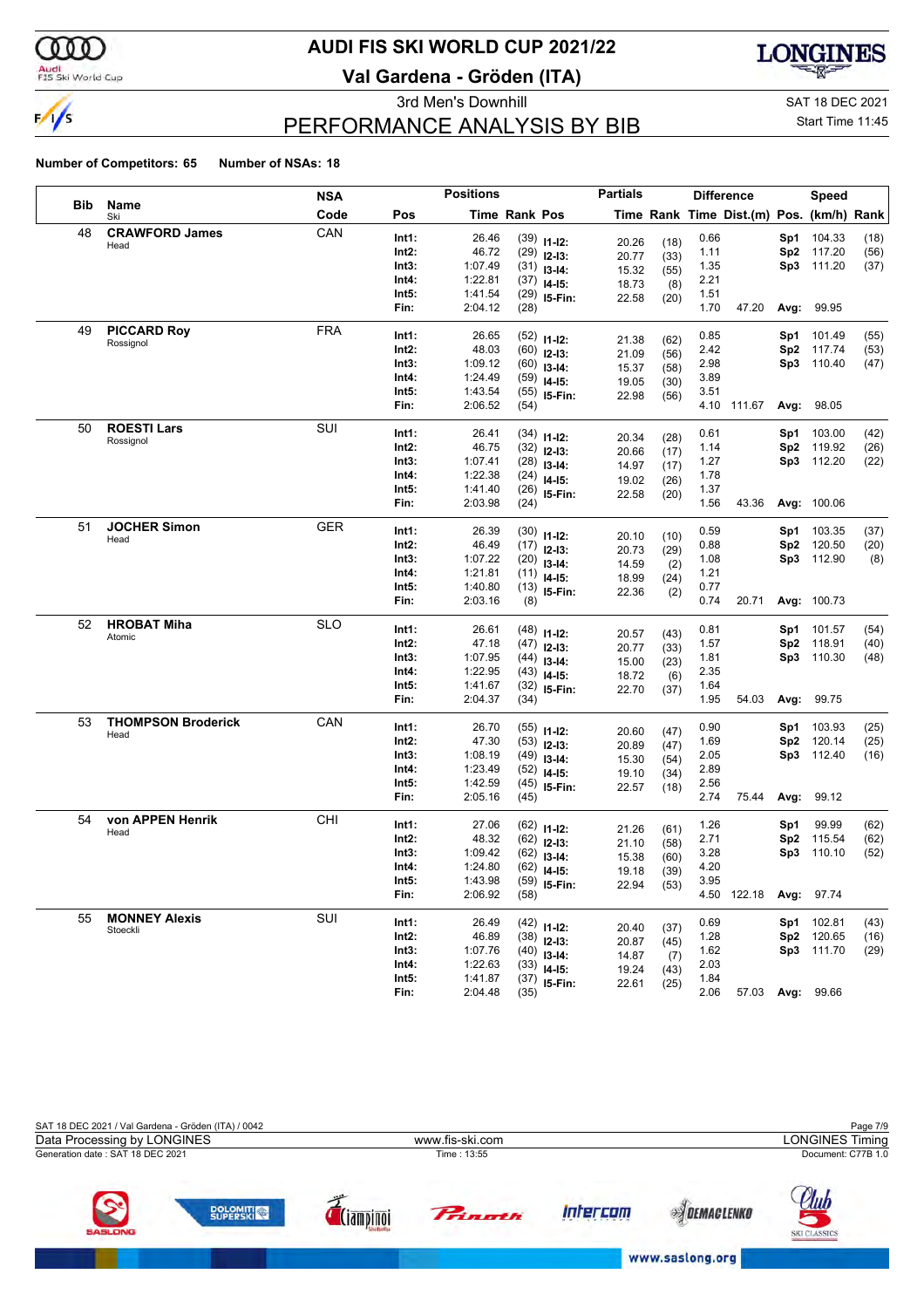

### Audi<br>FIS Ski World Cup

# **AUDI FIS SKI WORLD CUP 2021/22**

**Val Gardena - Gröden (ITA)**



# PERFORMANCE ANALYSIS BY BIB

3rd Men's Downhill Same Communication of the SAT 18 DEC 2021

### Start Time 11:45

|     |                                  | <b>NSA</b> |       | <b>Positions</b> |               |                                | <b>Partials</b> |              |      | <b>Difference</b>                        |            | Speed            |              |
|-----|----------------------------------|------------|-------|------------------|---------------|--------------------------------|-----------------|--------------|------|------------------------------------------|------------|------------------|--------------|
| Bib | Name<br>Ski                      | Code       | Pos   |                  | Time Rank Pos |                                |                 |              |      | Time Rank Time Dist.(m) Pos. (km/h) Rank |            |                  |              |
| 56  | <b>BABINSKY Stefan</b>           | <b>AUT</b> | Int1: | 26.75            |               | $(57)$ 11-12:                  | 20.71           | (52)         | 0.95 |                                          | Sp1        | 100.70           | (59)         |
|     | Head                             |            | Int2: | 47.46            |               | $(55)$ 12-13:                  | 20.95           | (49)         | 1.85 |                                          | Sp2        | 119.83           | (30)         |
|     |                                  |            | Int3: | 1:08.41          |               | $(54)$ 13-14:                  | 15.19           | (47)         | 2.27 |                                          | Sp3        | 110.90           | (43)         |
|     |                                  |            | Int4: | 1:23.60          |               | $(53)$ 14-15:                  | 18.99           | (24)         | 3.00 |                                          |            |                  |              |
|     |                                  |            | Int5: | 1:42.59          |               | $(45)$ 15-Fin:                 | 22.66           | (33)         | 2.56 |                                          |            |                  |              |
|     |                                  |            | Fin:  | 2:05.25          | (46)          |                                |                 |              | 2.83 | 77.86                                    |            | Avg: 99.05       |              |
| 57  | <b>ETXEZARRETA Adur</b>          | <b>ESP</b> | Int1: | 26.63            |               | $(50)$ 11-12:                  |                 |              | 0.83 |                                          | Sp1        | 103.76           | (29)         |
|     | Head                             |            | Int2: | 47.29            |               | $(51)$ 12-13:                  | 20.66<br>21.55  | (50)<br>(63) | 1.68 |                                          | Sp2        | 110.88           | (64)         |
|     |                                  |            | Int3: | 1:08.84          |               | $(58)$ 13-14:                  | 15.65           | (64)         | 2.70 |                                          |            | Sp3 113.00       | (6)          |
|     |                                  |            | Int4: | 1:24.49          |               | $(59)$ 14-15:                  | 19.43           | (53)         | 3.89 |                                          |            |                  |              |
|     |                                  |            | Int5: | 1:43.92          |               | $(57)$ 15-Fin:                 | 22.73           | (40)         | 3.89 |                                          |            |                  |              |
|     |                                  |            | Fin:  | 2:06.65          | (56)          |                                |                 |              |      | 4.23 115.09                              |            | Avg: 97.95       |              |
| 58  | <b>ZAZZI Pietro</b>              | <b>ITA</b> | Int1: | 26.90            |               | $(59)$ 11-12:                  |                 |              | 1.10 |                                          | Sp1        | 101.28           | (56)         |
|     | Salomon                          |            | Int2: | 48.00            |               | $(59)$ 12-13:                  | 21.10           | (60)         | 2.39 |                                          | Sp2        | 117.08           | (58)         |
|     |                                  |            | Int3: | 1:09.00          |               | $(59)$ 13-14:                  | 21.00<br>15.15  | (52)         | 2.86 |                                          |            | Sp3 110.20       | (49)         |
|     |                                  |            | Int4: | 1:24.15          |               | $(58)$ 14-15:                  | 19.16           | (39)<br>(38) | 3.55 |                                          |            |                  |              |
|     |                                  |            | Int5: | 1:43.31          |               | $(54)$ 15-Fin:                 | 22.79           | (44)         | 3.28 |                                          |            |                  |              |
|     |                                  |            | Fin:  | 2:06.10          | (53)          |                                |                 |              |      | 3.68 100.57                              |            | Avg: 98.38       |              |
| 59  | <b>BENDIK Martin</b>             | <b>SVK</b> | Int1: | 26.91            |               | $(60)$ 11-12:                  |                 |              | 1.11 |                                          | Sp1        | 103.05           | (41)         |
|     | Atomic                           |            | Int2: | 47.65            |               | $(57)$ 12-13:                  | 20.74           | (55)         | 2.04 |                                          | Sp2        | 120.60           | (17)         |
|     |                                  |            | Int3: | 1:08.69          |               | $(56)$ 13-14:                  | 21.04           | (54)         | 2.55 |                                          | Sp3.       | 109.30           | (54)         |
|     |                                  |            | Int4: | 1:24.08          |               | $(57)$ 14-15:                  | 15.39           | (61)         | 3.48 |                                          |            |                  |              |
|     |                                  |            | Int5: | 1:43.73          |               | $(56)$ 15-Fin:                 | 19.65<br>22.97  | (56)<br>(55) | 3.70 |                                          |            |                  |              |
|     |                                  |            | Fin:  | 2:06.70          | (57)          |                                |                 |              |      | 4.28 116.41                              |            | Avg: 97.91       |              |
| 60  | <b>PFIFFNER Marco</b>            | LIE        | Int1: | 26.62            |               |                                |                 |              | 0.82 |                                          | Sp1        | 103.63           | (32)         |
|     | Fischer                          |            | Int2: | 46.92            |               | $(49)$ 11-12:<br>$(40)$ 12-13: | 20.30           | (21)         | 1.31 |                                          | Sp2        | 117.47           | (55)         |
|     |                                  |            | Int3: | 1:08.04          |               | $(47)$ 13-14:                  | 21.12           | (59)         | 1.90 |                                          | Sp3        | 111.60           | (31)         |
|     |                                  |            | Int4: | 1:23.36          |               | $(49)$ 14-15:                  | 15.32           | (55)         | 2.76 |                                          |            |                  |              |
|     |                                  |            | Int5: | 1:42.93          |               | $(51)$ 15-Fin:                 | 19.57<br>22.57  | (55)<br>(18) | 2.90 |                                          |            |                  |              |
|     |                                  |            | Fin:  | 2:05.50          | (49)          |                                |                 |              | 3.08 | 84.57                                    | Avg:       | 98.85            |              |
| 61  | <b>STEUDLE Roy-Alexander</b>     | <b>GBR</b> | Int1: | 27.23            |               |                                |                 |              | 1.43 |                                          | Sp1        | 96.04            | (64)         |
|     | Atomic                           |            | Int2: | 48.98            |               | $(64)$ 11-12:<br>$(64)$ 12-13: | 21.75           | (64)         | 3.37 |                                          | Sp2        | 116.73           | (61)         |
|     |                                  |            | Int3: | 1:10.66          |               | $(64)$ 13-14:                  | 21.68           | (64)         | 4.52 |                                          | Sp3.       | 108.20           | (57)         |
|     |                                  |            | Int4: | 1:26.30          |               | $(64)$ 14-15:                  | 15.64           | (63)         | 5.70 |                                          |            |                  |              |
|     |                                  |            | Int5: | 1:46.59          |               | $(61)$ 15-Fin:                 | 20.29<br>23.54  | (61)<br>(60) | 6.56 |                                          |            |                  |              |
|     |                                  |            | Fin:  | 2:10.13          | (61)          |                                |                 |              | 7.71 | 204.17                                   |            | Avg: 95.33       |              |
| 62  | <b>LEHTO Elian</b>               | <b>FIN</b> | Int1: | 26.73            |               | $(56)$ 11-12:                  |                 |              | 0.93 |                                          | Sp1        | 102.62           | (46)         |
|     | Augment                          |            | Int2: | 47.22            |               | $(48)$ 12-13:                  | 20.49           | (40)         | 1.61 |                                          | Sp2        | 119.60           | (33)         |
|     |                                  |            | Int3: | 1:08.35          |               | $(52)$ 13-14:                  | 21.13           | (60)         | 2.21 |                                          | Sp3        | 111.30           | (32)         |
|     |                                  |            | Int4: | 1:23.42          |               | $(50)$ 14-15:                  | 15.07           | (30)         | 2.82 |                                          |            |                  |              |
|     |                                  |            | Int5: | 1:43.14          |               | $(53)$ 15-Fin:                 | 19.72<br>22.82  | (57)         | 3.11 |                                          |            |                  |              |
|     |                                  |            | Fin:  | 2:05.96          | (52)          |                                |                 | (47)         | 3.54 | 96.85                                    | Avg:       | 98.49            |              |
| 63  | <b>FOSSLAND Markus Nordgaard</b> | <b>NOR</b> | Int1: | 26.68            |               |                                |                 |              | 0.88 |                                          |            |                  |              |
|     | Atomic                           |            | Int2: | 47.27            |               | $(54)$ 11-12:                  | 20.59           | (46)         | 1.66 |                                          | Sp1<br>Sp2 | 101.01<br>121.29 | (58)<br>(10) |
|     |                                  |            | Int3: | 1:08.36          |               | $(50)$ 12-13:<br>$(53)$ 13-14: | 21.09           | (56)         | 2.22 |                                          |            | Sp3 111.90       | (25)         |
|     |                                  |            | Int4: | 1:23.65          |               | $(54)$ 14-15:                  | 15.29           | (53)         | 3.05 |                                          |            |                  |              |
|     |                                  |            | Int5: | 1:43.06          |               | $(52)$ 15-Fin:                 | 19.41<br>22.78  | (52)         | 3.03 |                                          |            |                  |              |
|     |                                  |            | Fin:  | 2:05.84          | (51)          |                                |                 | (43)         | 3.42 | 93.65                                    |            | Avg: 98.58       |              |

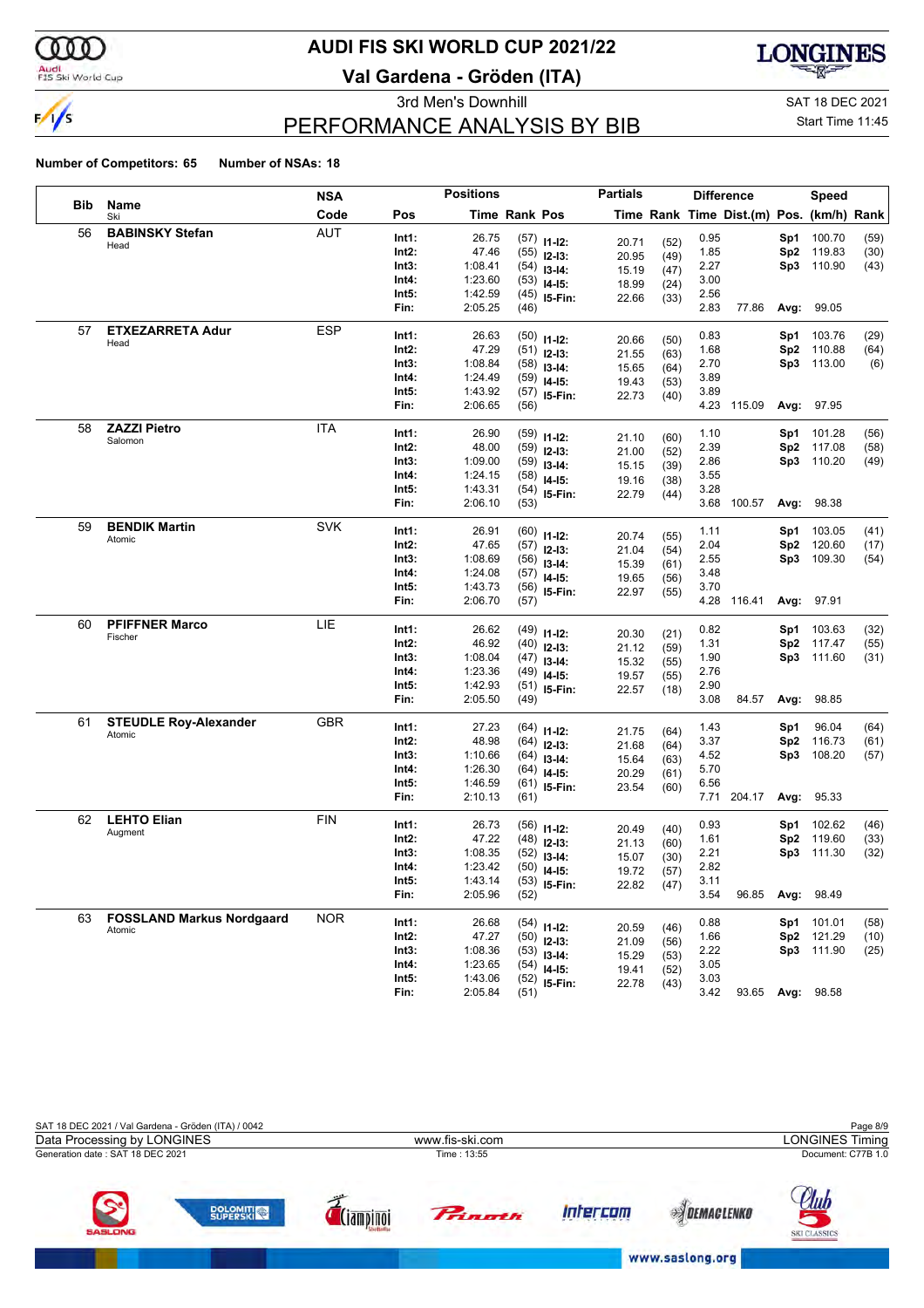

# **AUDI FIS SKI WORLD CUP 2021/22**

**Val Gardena - Gröden (ITA)**



3rd Men's Downhill SAT 18 DEC 2021

### PERFORMANCE ANALYSIS BY BIB

### Start Time 11:45

#### **Number of Competitors: 65 Number of NSAs: 18**

|            |                                    | <b>Partials</b><br><b>Positions</b><br><b>NSA</b><br>Name |                                                   |                                                            |                      | <b>Difference</b>                                                                  |                                           |                                      |                                              | Speed                                    |                                |                                         |                      |
|------------|------------------------------------|-----------------------------------------------------------|---------------------------------------------------|------------------------------------------------------------|----------------------|------------------------------------------------------------------------------------|-------------------------------------------|--------------------------------------|----------------------------------------------|------------------------------------------|--------------------------------|-----------------------------------------|----------------------|
| <b>Bib</b> | Ski                                | Code                                                      | Pos                                               |                                                            | <b>Time Rank Pos</b> |                                                                                    |                                           |                                      |                                              | Time Rank Time Dist.(m) Pos. (km/h) Rank |                                |                                         |                      |
| 64         | <b>TRIKHICHEV Pavel</b><br>Head    | <b>RUS</b>                                                | Int1:<br>Int2:<br>Int3:<br>Int4:<br>Int5:<br>Fin: | 27.04<br>48.04<br>1:09.35<br>1:24.50<br><b>DNF</b>         | (61)                 | $(61)$ 11-12:<br>$(61)$ 12-13:<br>$(61)$ 13-14:<br>$14 - 15$ :<br>$15-Fin:$        | 21.00<br>21.31<br>15.15                   | (57)<br>(61)<br>(39)                 | 1.24<br>2.43<br>3.21<br>3.90                 |                                          | Sp1<br>Sp <sub>2</sub><br>Avg: | 100.20<br>118.53                        | (61)<br>(47)         |
| 65         | <b>SZOLLOS Barnabas</b><br>Kaestle | <b>ISR</b>                                                | Int1:<br>Int2:<br>Int3:<br>Int4:<br>Int5:<br>Fin: | 27.14<br>48.77<br>1:10.31<br>1:25.80<br>1:45.09<br>2:08.19 | (60)                 | $(63)$ 11-12:<br>$(63)$ 12-13:<br>$(63)$ 13-14:<br>$(63)$ 14-15:<br>$(60)$ 15-Fin: | 21.63<br>21.54<br>15.49<br>19.29<br>23.10 | (63)<br>(62)<br>(62)<br>(47)<br>(59) | 1.34<br>3.16<br>4.17<br>5.20<br>5.06<br>5.77 | 155.11                                   | Sp1<br>Sp2<br>Sp3              | 98.14<br>117.03<br>110.20<br>Avg: 96.78 | (63)<br>(60)<br>(49) |

|                           | Intermediate Time Positions:<br>$Int. 1 = Inter1$<br>$Int. 4 = Inter4$ |                   |                                    | $Int. 2 = Inter2$<br>$Int. 5 = Inter5$ |                                                | $Int. 3 = Inter3$   |                        |
|---------------------------|------------------------------------------------------------------------|-------------------|------------------------------------|----------------------------------------|------------------------------------------------|---------------------|------------------------|
|                           | Speed Measurement Positions:                                           | $Sp 1 = Speed 1$  |                                    | $Sp 2 = Speed 2$                       |                                                | $Sp 3 = Speed 3$    |                        |
| Legend:                   |                                                                        |                   |                                    |                                        |                                                |                     |                        |
| Avg<br><b>Fin</b><br>Pos. | Average<br>Finish<br>Intermediate or speed position                    | Dist.(m)<br>Int   | Distance in metres<br>Intermediate | <b>DNF</b><br>Ιx<br>Sp                 | Did Not Finish<br>Intermediate x<br>Speed trap | <b>DNS</b>          | Did Not Start          |
|                           |                                                                        |                   |                                    |                                        |                                                |                     |                        |
|                           | SAT 18 DEC 2021 / Val Gardena - Gröden (ITA) / 0042                    |                   |                                    |                                        |                                                |                     | Page 9/9               |
|                           | Data Processing by LONGINES                                            |                   |                                    | www.fis-ski.com                        |                                                |                     | <b>LONGINES Timing</b> |
|                           | Generation date: SAT 18 DEC 2021                                       |                   |                                    | Time: 13:55                            |                                                |                     | Document: C77B 1.0     |
|                           | <b>SASLONG</b>                                                         | <b>DOLOMITICA</b> |                                    | Princetti                              | Intercom                                       | <b>EXPENACLENKO</b> | <b>SKI CLASSICS</b>    |

www.saslong.org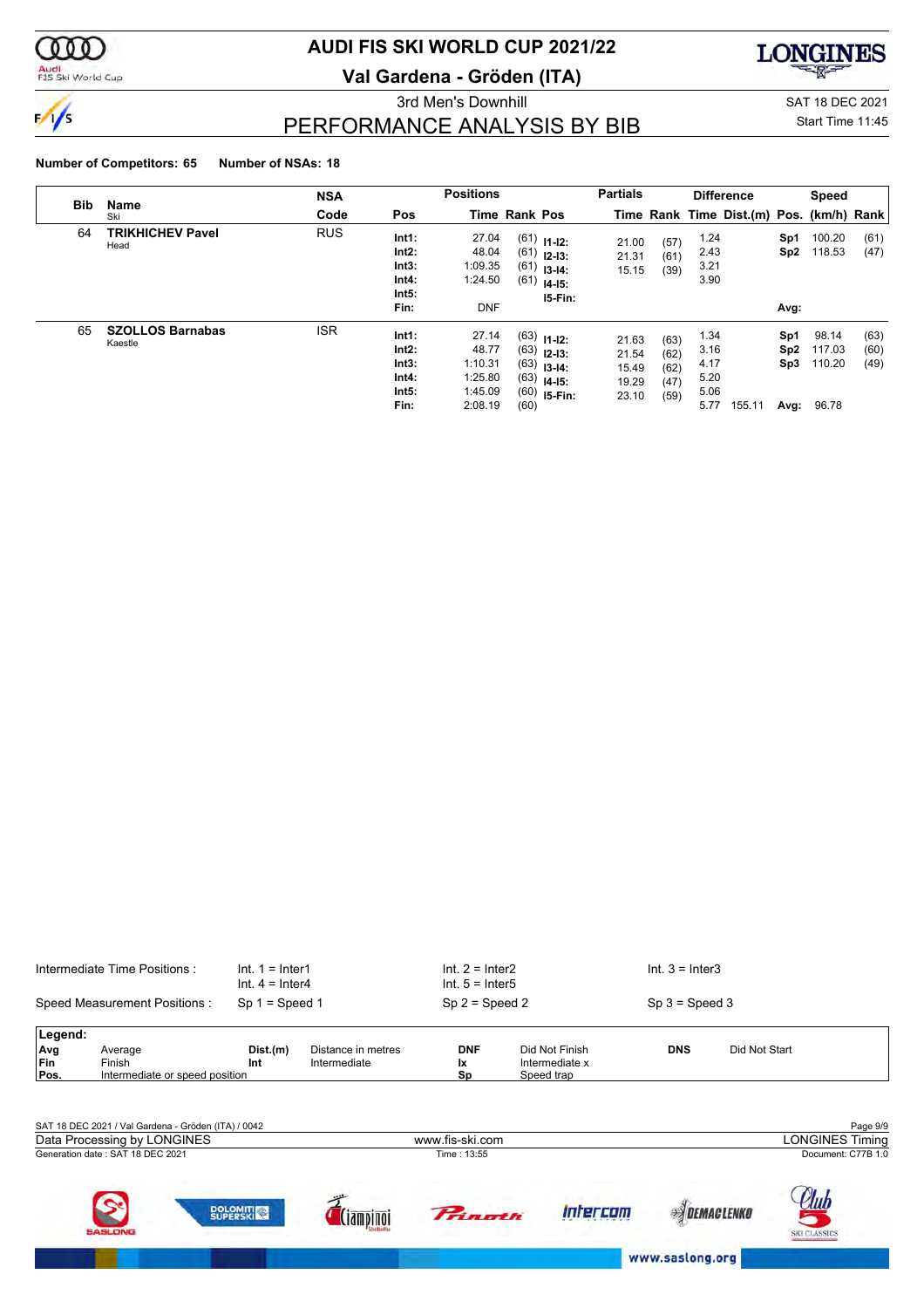

#### **AUDI FIS SKI WORLD CUP 2021/22**

FIS Ski World Cup

**Val Gardena - Gröden (ITA)**



3rd Men's Downhill

### FIS WORLD CUP STANDINGS

27 NOV 2021 Lake Louise (CAN)

#### **Number of Competitors: 40, Number of NSAs: 10** 4 DEC 2021 Beaver Creek (USA) 18 DEC 2021 Val Gardena - Gröden (ITA) **Rank FIS Code Name NSA Code WC** Diff. **Points <sup>2</sup> <sup>3</sup>** 53902 **MAYER Matthias 195** AUT **100 80 15** 195 511383 **FEUZ Beat** SUI 60 60 45 165 **30** 422139 **KILDE Aleksand.** NOR 29 100 - 129 **66** 53980 **KRIECHMAYR Vincent** AUT 80 29 18 127 **68** 291459 **PARIS Dominik** ITA 32 45 50 127 **68** 512124 **HINTERMANN Niels** SUI 22 36 60 118 **77** 6530104 **BENNETT Bryce** USA 5 9 100 114 **81** 54005 **STRIEDINGER Otmar** AUT 16 10 80 106 **89** 53817 **FRANZ Max** AUT 45 6 26 **6 77 118**  6530319 **COCHRAN-SIEGLE Ryan** USA 26 40 4 70 **125** 512269 **ODERMATT Marco** SUI 50 16 - 66 **129** 191740 **CLAREY Johan** FRA 10 13 40 63 **132** 561216 **KLINE Bostjan** SLO 24 14 24 62 **133** 51215 **BAUMANN Romed** GER 40 8 13 61 **134** 53975 **HEMETSBERGER Daniel** AUT 18 32 10 60 **135** 293550 **MARSAGLIA Matteo** ITA - 50 - 50 **145** 202059 **FERSTL Josef** GER 12 5 29 46 **149** 200379 **SANDER Andreas** GER 11 11 24 46 **149** 54157 **DANKLMAIER Daniel** AUT 15 24 - 39 **156** 6190176 **BAILET Matthieu** FRA 36 2 - 38 **157** 293006 **INNERHOFER Christof** ITA 6 18 14 38 **157** 990081 **CASSE Mattia** ITA - - 36 36 **159** 202762 **JOCHER Simon** GER 1 - 32 33 **162** 202345 **SCHWAIGER Dominik** GER 8 24 1 33 **162** 561255 **CATER Martin** SLO - 20 9 29 **166** 422310 **SEJERSTED Adri.** NOR 2 26 - 28 **167** 530874 **GANONG Travis** USA 5 7 16 28 **167** 512038 **ROGENTIN Stefan** SUI 14 3 5 22 **173** 533866 **NYMAN Steven** USA - 13 8 21 **174** 512352 **CHABLOZ Yannick** SUI - - 20 20 **175** 501987 **MONSEN Felix** SWE 20 - - 20 **175** 194167 **MUZATON Maxence** FRA 3 4 11 **18 177** 18 177 512042 **KRYENBUEHL Urs** SUI - 15 - 15 **180** 421483 **JANSRUD Kjetil** NOR 13 - - 13 **182** 934643 **GOLDBERG Jared** USA - - 12 12 **183** 104531 **CRAWFORD James** CAN 7 1 3 11 **184** 54009 **WALDER Christian** AUT 9 - - 9 **186** 512281 **ROESTI Lars** SUI - - 7 7 **188** 512039 **ROULIN Gilles** SUI - - 6 6 **189** 194858 **ALLEGRE Nils** FRA - - 2 2 **193**

**Legend: -** No points **Diff.** Difference **WC** World Cup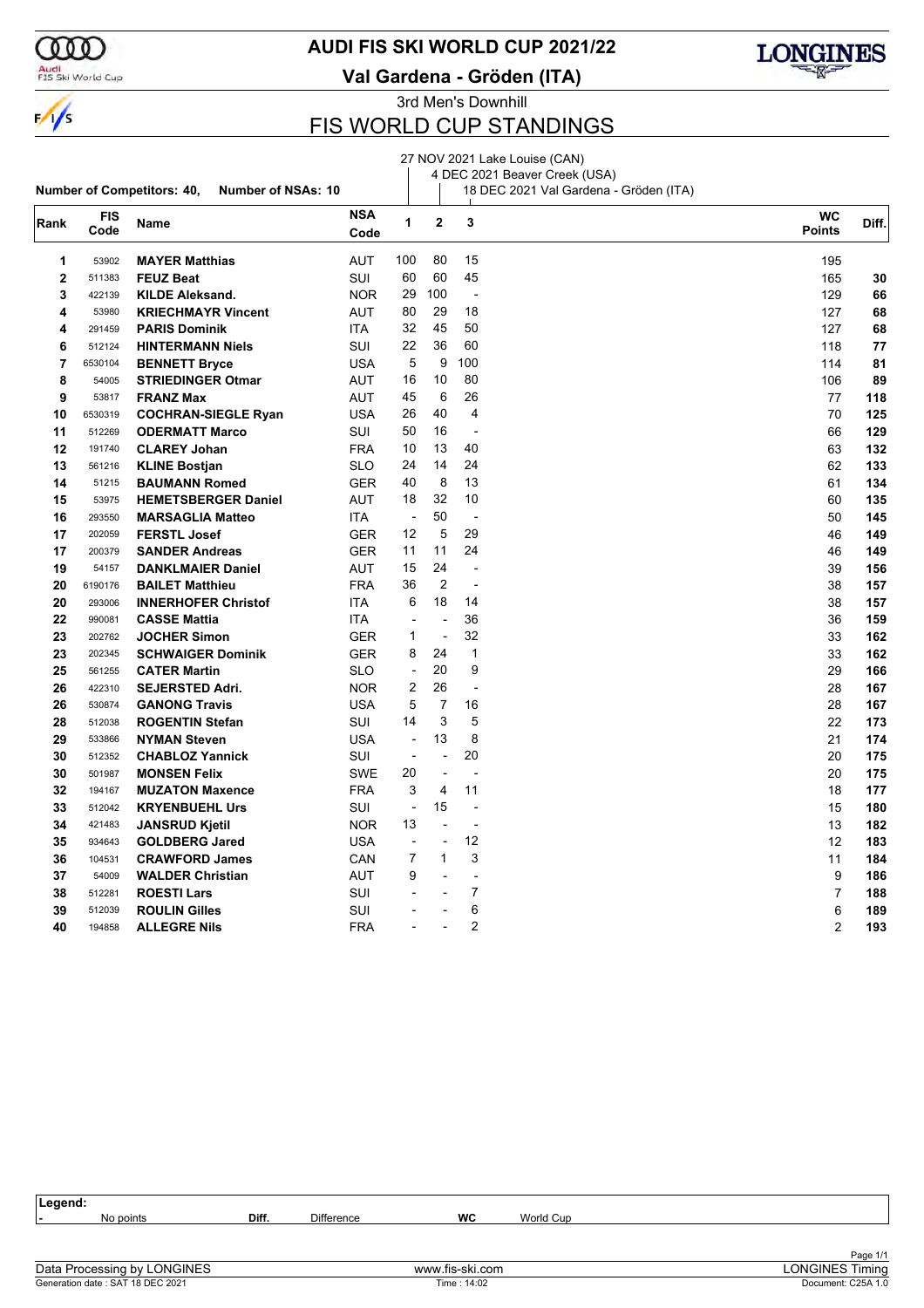

 $\frac{1}{\sqrt{2}}$ 

# **AUDI FIS SKI WORLD CUP 2021/22**

Audi<br>FIS Ski World Cup

**Val Gardena - Gröden (ITA)**



3rd Men's Downhill OVERALL FIS WORLD CUP STANDINGS

| Rank     | <b>FIS</b><br>Code | Name                                           | <b>NSA</b><br>Code       | <b>WC</b><br><b>Points</b> | Diff.      | DH<br>3 races                                        | <b>SL</b><br>1 race                   | GS<br>2 races               | SG<br>3 races            | <b>AC</b><br>0 races     | <b>PAR</b><br>1 race               |
|----------|--------------------|------------------------------------------------|--------------------------|----------------------------|------------|------------------------------------------------------|---------------------------------------|-----------------------------|--------------------------|--------------------------|------------------------------------|
|          | 512269             |                                                | SUI                      | 453                        |            | 66 (11)                                              | $\blacksquare$                        |                             |                          |                          |                                    |
| 1<br>2   | 53902              | <b>ODERMATT Marco</b><br><b>MAYER Matthias</b> | AUT                      | 405                        | 48         | 195<br>(1)                                           | $\overline{a}$                        | 200<br>(1)<br>÷,            | (3)<br>187<br>210<br>(1) | $\overline{\phantom{a}}$ |                                    |
| 3        | 422139             | <b>KILDE Aleksand.</b>                         | <b>NOR</b>               | 329                        | 124        | 129<br>(3)                                           | $\overline{\phantom{a}}$              | -                           | 200<br>(2)               |                          |                                    |
| 4        | 53980              | <b>KRIECHMAYR Vincent</b>                      | <b>AUT</b>               | 277                        | 176        | 127<br>(4)                                           |                                       |                             | 150<br>(4)               |                          |                                    |
| 5        | 511383             | <b>FEUZ Beat</b>                               | SUI                      | 255                        | 198        | 165<br>(2)                                           |                                       |                             | 90<br>(6)                |                          |                                    |
| 6        | 194364             | <b>PINTURAULT Alexis</b>                       | FRA                      | 205                        | 248        | $\overline{\phantom{a}}$                             |                                       | 125<br>(2)                  | 80<br>(8)                |                          |                                    |
| 7        | 291459             | <b>PARIS Dominik</b>                           | ITA                      | 174                        | 279        | 127<br>(4)                                           |                                       | ٠                           | 47 (16)                  |                          |                                    |
| 8        | 422304             | <b>KRISTOFFERSEN Henrik</b>                    | <b>NOR</b>               | 137                        | 316        | $\overline{\phantom{a}}$                             | 24 (11)                               | 63<br>(8)                   | $\overline{\phantom{a}}$ |                          | 50<br>(4)                          |
| 9        | 200379             | <b>SANDER Andreas</b>                          | GER                      | 135                        | 318        | 46 (17)                                              | $\overline{\phantom{a}}$              |                             | 89<br>(7)                |                          |                                    |
| 10       | 512124             | <b>HINTERMANN Niels</b>                        | SUI                      | 131                        | 322        | 118<br>(6)                                           |                                       |                             | 13 (36)                  |                          |                                    |
| 11       | 511852             | <b>CAVIEZEL Gino</b>                           | SUI                      | 130                        | 323        | $\overline{\phantom{a}}$                             |                                       | (7)<br>64                   | 55 (14)                  |                          | 11<br>(20)                         |
| 12       | 561244             | <b>KRANJEC Zan</b>                             | SLO                      | 125                        | 328        | ÷,                                                   | 13 (18)                               | 86<br>(3)                   | $\overline{\phantom{a}}$ |                          | 26 (10)                            |
| 13       | 530874             | <b>GANONG Travis</b>                           | USA                      | 123                        | 330        | 28 (26)                                              | $\overline{\phantom{a}}$              | $\overline{a}$              | 95<br>(5)                |                          |                                    |
| 14       | 6530104            | <b>BENNETT Bryce</b>                           | USA                      | 114                        | 339        | 114<br>(7)                                           |                                       | $\overline{a}$              | $\overline{\phantom{a}}$ |                          |                                    |
| 15       | 53817              | <b>FRANZ Max</b>                               | AUT                      | 113                        | 340        | 77<br>(9)                                            |                                       | $\overline{a}$              | 36 (19)                  |                          |                                    |
| 16       | 6530319            | <b>COCHRAN-SIEGLE Ryan</b>                     | <b>USA</b>               | 111                        | 342        | 70 (10)                                              | $\overline{\phantom{a}}$              |                             | 41 (18)                  |                          |                                    |
| 17       | 53889              | <b>HIRSCHBUEHL Christian</b>                   | AUT                      | 110                        | 343        | $\overline{\phantom{a}}$                             | 10(21)                                |                             |                          | $\overline{a}$           | 100<br>(1)                         |
| 18       | 54005              | <b>STRIEDINGER Otmar</b>                       | AUT                      | 106                        | 347        | (8)<br>106                                           | $\overline{\phantom{a}}$              | $\overline{a}$              |                          |                          |                                    |
| 19       | 6190403            | <b>NOEL Clement</b>                            | FRA                      | 100                        | 353        | $\overline{a}$                                       | 100<br>(1)                            |                             |                          |                          |                                    |
| 20       | 422732             | <b>McGRATH Atle Lie</b>                        | <b>NOR</b>               | 96                         | 357        | $\overline{a}$                                       | 32<br>(8)                             | 4<br>(37)                   |                          | $\overline{a}$           | 60<br>(3)                          |
| 20       | 380335             | <b>ZUBCIC Filip</b>                            | CRO                      | 96                         | 357        | ÷,                                                   | 60<br>(3)                             | 29 (15)                     |                          | $\blacksquare$           | 7(24)                              |
| 22       | 512038             | <b>ROGENTIN Stefan</b>                         | SUI                      | 89                         | 364        | 22 (28)                                              | $\blacksquare$                        | $\overline{a}$              | 67 (10)                  |                          |                                    |
| 23       | 990081             | <b>CASSE Mattia</b>                            | ITA                      | 87                         | 366        | 36 (22)                                              | $\overline{\phantom{a}}$              | $\overline{a}$              | 51 (15)                  |                          |                                    |
| 24       | 422729             | <b>BRAATHEN Lucas</b>                          | NOR                      | 86                         | 367        | $\overline{\phantom{a}}$                             | 26 (10)                               | 60<br>(9)                   | $\overline{\phantom{a}}$ |                          |                                    |
| 25       | 422310             | <b>SEJERSTED Adri.</b>                         | <b>NOR</b>               | 84                         | 369        | 28 (26)                                              | $\blacksquare$                        | $\overline{\phantom{a}}$    | 56 (12)                  |                          |                                    |
| 26       | 511896             | <b>MURISIER Justin</b>                         | SUI                      | 83                         | 370        | $\overline{\phantom{a}}$                             |                                       | 51 (13)                     | 32 (21)                  |                          |                                    |
| 27       | 990116             | de ALIPRANDINI Luca                            | ITA                      | 82                         | 371        |                                                      | $\blacksquare$                        | 82<br>(4)                   |                          |                          |                                    |
| 28       | 194495             | <b>FAIVRE Mathieu</b>                          | FRA                      | 81                         | 372        |                                                      | $\overline{\phantom{a}}$              | 56 (11)                     | 25 (26)                  |                          |                                    |
| 29       | 502015             | <b>JAKOBSEN Kristoffer</b>                     | SWE                      | 80                         | 373        | $\overline{\phantom{a}}$                             | (2)<br>80                             | ÷                           |                          |                          |                                    |
| 29       | 54031              | <b>LEITINGER Roland</b>                        | AUT                      | 80                         | 373        | $\overline{a}$                                       | $\overline{\phantom{a}}$              | 80<br>(5)                   |                          |                          |                                    |
| 29       | 54252<br>191740    | <b>RASCHNER Dominik</b>                        | AUT                      | 80                         | 373        |                                                      |                                       | $\overline{\phantom{0}}$    |                          |                          | 80<br>(2)                          |
| 32<br>33 |                    | <b>CLAREY Johan</b>                            | FRA<br><b>AUT</b>        | 77<br>76                   | 376        | 63 (12)<br>$\overline{\phantom{a}}$                  |                                       | ÷                           | 14 (35)                  |                          |                                    |
| 34       | 54063<br>202059    | <b>FELLER Manuel</b><br><b>FERSTL Josef</b>    | GER                      | 75                         | 377<br>378 | 46 (17)                                              |                                       | 76<br>(6)<br>$\overline{a}$ | 29 (24)                  |                          |                                    |
| 35       | 6190176            | <b>BAILET Matthieu</b>                         | <b>FRA</b>               | 74                         | 379        | 38 (20)                                              |                                       | $\overline{a}$              | 36 (19)                  |                          |                                    |
| 36       | 51215              | <b>BAUMANN Romed</b>                           | GER                      | 72                         | 381        | 61 (14)                                              |                                       | $\overline{a}$              | 11 (39)                  |                          |                                    |
| 36       | 54445              | <b>HAASER Raphael</b>                          | AUT                      | 72                         | 381        | $\overline{\phantom{a}}$                             |                                       | 11(28)                      | 61 (11)                  |                          |                                    |
| 38       | 104096             | <b>THOMPSON Broderick</b>                      | CAN                      | 71                         | 382        | $\overline{a}$                                       |                                       | $\overline{a}$              | 71<br>(9)                |                          |                                    |
| 39       | 202597             | <b>SCHMID Alexander</b>                        | GER                      | 70                         | 383        | $\overline{a}$                                       |                                       | 52 (12)                     |                          |                          | 18 (14)                            |
| 39       | 54157              | <b>DANKLMAIER Daniel</b>                       | <b>AUT</b>               | 70                         | 383        | 39 (19)                                              |                                       | $\overline{\phantom{a}}$    | 31 (22)                  |                          |                                    |
| 41       | 103729             | <b>READ Erik</b>                               | CAN                      | 69                         | 384        | $\overline{\phantom{a}}$                             | 14 (17)                               | 19 (19)                     | $\overline{a}$           |                          | 36<br>(7)                          |
| 42       | 103865             | <b>PHILP Trevor</b>                            | CAN                      | 67                         | 386        |                                                      |                                       | 9(31)                       | 13 (36)                  |                          | 45<br>(5)                          |
| 42       | 104531             | <b>CRAWFORD James</b>                          | CAN                      | 67                         | 386        | 11 (36)                                              |                                       | -                           | 56 (12)                  |                          |                                    |
| 44       | 293550             | <b>MARSAGLIA Matteo</b>                        | ITA                      | 66                         | 387        | 50 (16)                                              |                                       |                             | 16 (33)                  |                          |                                    |
| 45       | 512182             | <b>MEILLARD Loic</b>                           | SUI                      | 62                         | 391        | $\overline{\phantom{a}}$                             |                                       | 51(13)                      | 11 (39)                  |                          |                                    |
| 45       | 561216             | <b>KLINE Bostjan</b>                           | <b>SLO</b>               | 62                         | 391        | 62 (13)                                              |                                       |                             |                          |                          |                                    |
| 47       | 6532084            | <b>RADAMUS River</b>                           | <b>USA</b>               | 60                         | 393        | $\overline{\phantom{a}}$                             |                                       | (9)<br>60                   | $\overline{a}$           |                          |                                    |
| 47       | 53975              | <b>HEMETSBERGER Daniel</b>                     | AUT                      | 60                         | 393        | 60 (15)                                              | $\overline{\phantom{a}}$              |                             | $\blacksquare$           |                          |                                    |
| 49       | 293006             | <b>INNERHOFER Christof</b>                     | ITA                      | 54                         | 399        | 38 (20)                                              |                                       | $\overline{a}$              | 16(33)                   | $\overline{\phantom{0}}$ |                                    |
| 50       | 202762             | <b>JOCHER Simon</b>                            | <b>GER</b>               | 52                         | 401        | 33(23)                                               | $\overline{a}$                        | -                           | 19 (30)                  | -                        |                                    |
| 51       | 60253              | <b>MARCHANT Armand</b>                         | BEL                      | 51                         | 402        | $\blacksquare$                                       | 36<br>(7)                             | -                           | $\overline{\phantom{a}}$ |                          | 15 (16)                            |
| 51       | 561255             | <b>CATER Martin</b>                            | <b>SLO</b>               | 51                         | 402        | 29 (25)                                              | $\overline{\phantom{a}}$              |                             | 22 (28)                  | -                        |                                    |
| 53       | 511996             | <b>YULE Daniel</b>                             | SUI                      | 50                         | 403        | $\overline{\phantom{a}}$                             | 50<br>(4)                             | -                           | $\overline{\phantom{a}}$ |                          |                                    |
| 54       | 194858             | <b>ALLEGRE Nils</b>                            | <b>FRA</b>               | 48                         | 405        | 2(40)                                                |                                       | -                           | 46 (17)                  | -                        |                                    |
| 55<br>55 | 220689<br>202584   | <b>RYDING Dave</b><br><b>RAUCHFUSS Julian</b>  | <b>GBR</b><br><b>GER</b> | 45<br>45                   | 408<br>408 | $\overline{\phantom{a}}$<br>$\overline{\phantom{0}}$ | 45<br>(5)<br>7(24)                    | ÷,<br>9<br>(31)             |                          | ٠                        | $\overline{\phantom{a}}$<br>29     |
| 57       |                    |                                                |                          |                            |            |                                                      |                                       |                             |                          |                          | (9)                                |
| 57       | 422082<br>54348    | <b>FOSS-SOLEVAAG S</b><br><b>PERTL Adrian</b>  | <b>NOR</b><br><b>AUT</b> | 40<br>40                   | 413<br>413 | $\overline{\phantom{0}}$<br>$\overline{\phantom{0}}$ | 40<br>(6)<br>$\overline{\phantom{a}}$ | -                           |                          | -<br>٠                   | $\overline{\phantom{a}}$<br>40 (6) |
| 57       | 54027              | <b>BRENNSTEINER Stefan</b>                     | <b>AUT</b>               | 40                         | 413        | $\overline{\phantom{a}}$                             |                                       | 16 (23)                     |                          | ٠                        | 24 (11)                            |
| 60       | 54009              | <b>WALDER Christian</b>                        | <b>AUT</b>               | 39                         | 414        | 9(37)                                                |                                       | $\overline{\phantom{a}}$    | 30(23)                   | $\overline{a}$           |                                    |
| 61       | 561322             | <b>HADALIN Stefan</b>                          | <b>SLO</b>               | 38                         | 415        | $\overline{\phantom{a}}$                             |                                       | 6 (35)                      | $\overline{a}$           | $\overline{\phantom{0}}$ | 32(8)                              |
| 62       | 193967             | <b>MUFFAT-JEANDET Victor</b>                   | <b>FRA</b>               | 36                         | 417        | ÷,                                                   |                                       | 24 (17)                     | $\overline{\phantom{a}}$ | ٠                        | 12 (19)                            |
| 63       | 512042             | <b>KRYENBUEHL Urs</b>                          | SUI                      | 35                         | 418        | 15 (33)                                              | $\overline{a}$                        | $\overline{\phantom{a}}$    | 20 (29)                  | -                        |                                    |
| 64       | 202345             | <b>SCHWAIGER Dominik</b>                       | <b>GER</b>               | 33                         | 420        | 33 (23)                                              |                                       | -                           | $\overline{a}$           | -                        |                                    |
|          |                    |                                                |                          |                            |            |                                                      |                                       |                             |                          |                          |                                    |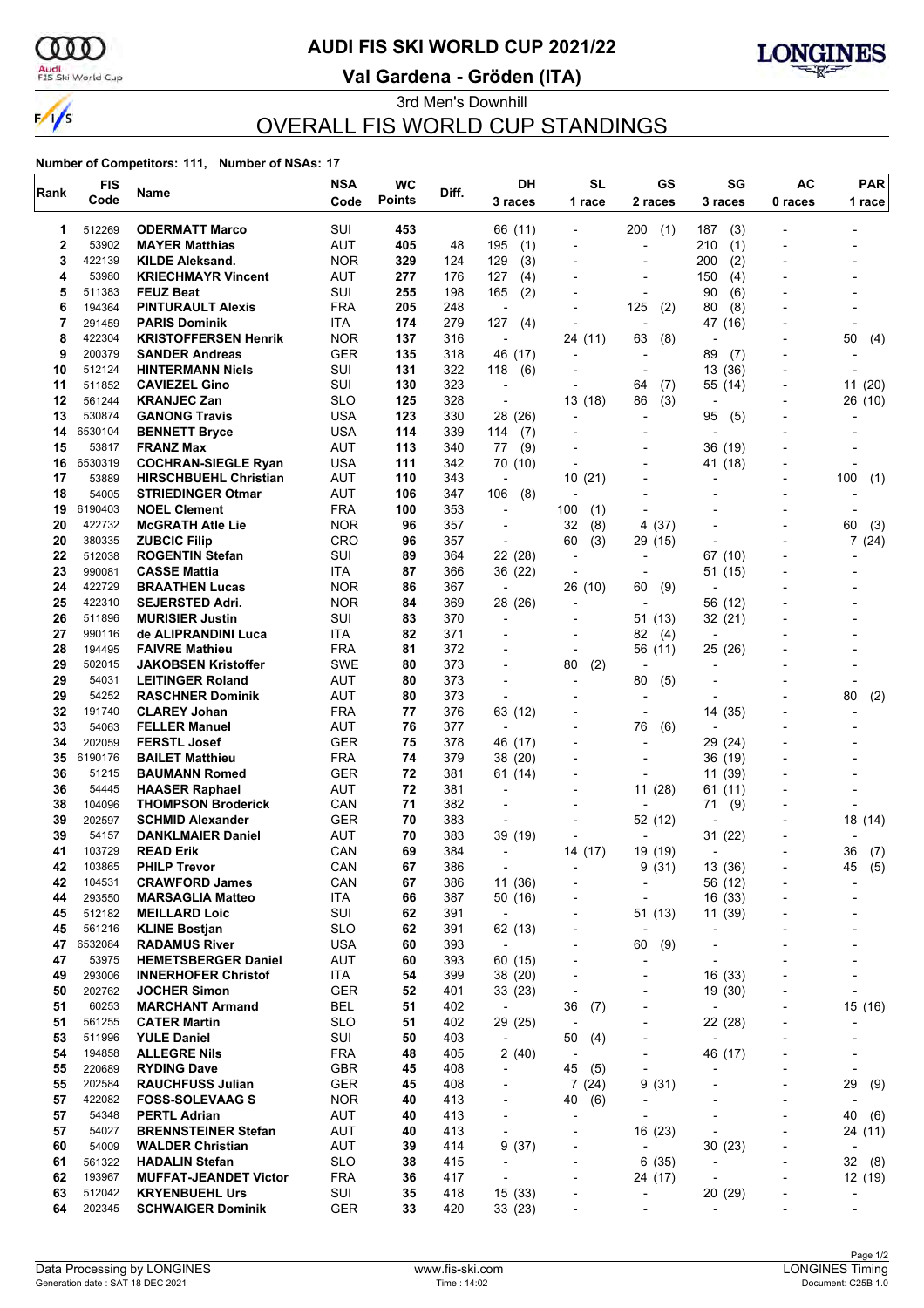

 $\frac{1}{\sqrt{2}}$ 

## **AUDI FIS SKI WORLD CUP 2021/22**

Audi<br>FIS Ski World Cup

**Val Gardena - Gröden (ITA)**



3rd Men's Downhill OVERALL FIS WORLD CUP STANDINGS

| Rank | <b>FIS</b><br>Name |                            | <b>NSA</b> | <b>WC</b>      | Diff. | <b>DH</b>                | <b>SL</b>      | GS             | SG             | AC      | <b>PAR</b>               |
|------|--------------------|----------------------------|------------|----------------|-------|--------------------------|----------------|----------------|----------------|---------|--------------------------|
|      | Code               |                            | Code       | <b>Points</b>  |       | 3 races                  | 1 race         | 2 races        | 3 races        | 0 races | 1 race                   |
| 65   | 194935             | <b>FAVROT Thibaut</b>      | <b>FRA</b> | 32             | 421   | $\overline{\phantom{a}}$ |                | 19 (19)        |                |         | 13 (18)                  |
| 66   | 421483             | <b>JANSRUD Kjetil</b>      | <b>NOR</b> | 31             | 422   | 13 (34)                  |                | $\blacksquare$ | 18 (32)        |         |                          |
| 66   | 511638             | <b>TUMLER Thomas</b>       | SUI        | 31             | 422   | $\overline{a}$           | $\blacksquare$ | 18 (21)        | 13 (36)        |         |                          |
| 68   | 293098             | <b>RAZZOLI Giuliano</b>    | ITA        | 29             | 424   | $\overline{\phantom{a}}$ | 29<br>(9)      |                |                |         |                          |
| 68   | 194298             | <b>GIEZENDANNER Blaise</b> | FRA        | 29             | 424   |                          |                | $\overline{a}$ | 29 (24)        |         |                          |
| 70   | 422278             | <b>WINDINGSTAD Rasmus</b>  | <b>NOR</b> | 26             | 427   |                          |                | 26 (16)        |                |         |                          |
| 71   | 104272             | <b>SEGER Brodie</b>        | CAN        | 25             | 428   | $\blacksquare$           |                | $\overline{a}$ | 25 (26)        |         |                          |
| 72   | 194873             | <b>SARRAZIN Cyprien</b>    | FRA        | 24             | 429   | L,                       |                | 8<br>(33)      |                |         | 16 (15)                  |
| 73   | 501987             | <b>MONSEN Felix</b>        | SWE        | 23             | 430   | 20 (30)                  |                |                | 3(44)          |         |                          |
| 74   | 6291574            | <b>SALA Tommaso</b>        | ITA        | 22             | 431   | $\blacksquare$           | 22 (12)        |                |                |         |                          |
| 74   | 202451             | <b>STRASSER Linus</b>      | GER        | 22             | 431   | $\overline{a}$           |                |                |                |         | 22 (12)                  |
| 74   | 421669             | <b>NESTVOLD-HAUGEN</b>     | <b>NOR</b> | 22             | 431   | $\overline{a}$           |                | 14 (24)        |                |         | 8(23)                    |
| 77   | 533866             | <b>NYMAN Steven</b>        | <b>USA</b> | 21             | 432   | 21 (29)                  |                |                |                |         |                          |
| 77   | 511863             | <b>SETTE Daniele</b>       | SUI        | 21             | 432   | $\overline{\phantom{a}}$ |                | 18 (21)        |                |         | 3 (28)                   |
| 79   | 512352             | <b>CHABLOZ Yannick</b>     | SUI        | 20             | 433   | 20 (30)                  |                | $\overline{a}$ |                |         |                          |
| 79   | 422507             | <b>HAUGAN Timon</b>        | <b>NOR</b> | 20             | 433   | $\blacksquare$           | 20 (13)        | L,             |                |         |                          |
| 79   | 54320              | <b>SCHWARZ Marco</b>       | AUT        | 20             | 433   | L,                       |                | 20 (18)        |                |         |                          |
| 79   | 6293171            | <b>VINATZER Alex</b>       | ITA        | 20             | 433   | $\overline{a}$           |                | ÷,             |                |         | 20(13)                   |
| 83   | 54371              | <b>BABINSKY Stefan</b>     | <b>AUT</b> | 19             | 434   | $\overline{a}$           |                |                | 19 (30)        |         |                          |
| 84   | 54444              | <b>GSTREIN Fabio</b>       | AUT        | 18             | 435   | $\blacksquare$           | 18 (14)        |                |                |         |                          |
| 84   | 194167             | <b>MUZATON Maxence</b>     | FRA        | 18             | 435   | 18 (32)                  |                |                |                |         |                          |
| 86   | 491879             | <b>SALARICH Joaquim</b>    | ESP        | 16             | 437   | $\blacksquare$           | 16 (15)        | L,             |                |         |                          |
| 86   | 6291430            | <b>MAURBERGER Simon</b>    | ITA        | 16             | 437   | $\blacksquare$           | $\overline{a}$ | 11 (28)        |                |         | 5(26)                    |
| 88   | 92720              | <b>POPOV Albert</b>        | BUL        | 15             | 438   | ÷,                       | 15 (16)        | ÷,             |                |         |                          |
| 88   | 54359              | <b>FEURSTEIN Patrick</b>   | <b>AUT</b> | 15             | 438   |                          |                | 13 (26)        |                |         | 2(29)                    |
| 90   | 202437             | <b>LUITZ Stefan</b>        | GER        | 14             | 439   | $\overline{a}$           | $\overline{a}$ | 14 (24)        |                |         |                          |
| 90   | 221213             | <b>RAPOSO Charlie</b>      | <b>GBR</b> | 14             | 439   | $\overline{a}$           |                | $\blacksquare$ |                |         | 14 (17)                  |
| 90   | 990048             | <b>BORSOTTI Giovanni</b>   | <b>ITA</b> | 14             | 439   | ÷,                       |                | 13 (26)        |                |         | 1(30)                    |
| 93   | 934643             | <b>GOLDBERG Jared</b>      | USA        | 13             | 440   | 12(35)                   | $\overline{a}$ | $\blacksquare$ | (46)<br>1      |         |                          |
| 94   | 292491             | <b>MOELGG Manfred</b>      | ITA        | 12             | 441   | $\overline{\phantom{a}}$ | 12 (19)        | $\overline{a}$ | $\overline{a}$ |         |                          |
| 94   | 380334             | <b>VIDOVIC Matej</b>       | CRO        | 12             | 441   | L,                       | 12 (19)        |                |                |         |                          |
| 96   | 511981             | <b>WEBER Ralph</b>         | SUI        | 10             | 443   | $\blacksquare$           | $\blacksquare$ | $\overline{a}$ | 10 (41)        |         |                          |
| 96   | 6290845            | <b>BOSCA Guglielmo</b>     | <b>ITA</b> | 10             | 443   | $\overline{a}$           |                | $\overline{a}$ | 10(41)         |         |                          |
| 96   | 6291374            | <b>HOFER Alex</b>          | ITA        | 10             | 443   | $\blacksquare$           | $\overline{a}$ | 10(30)         | $\overline{a}$ |         |                          |
| 96   | 501898             | <b>ROENNGREN Mattias</b>   | SWE        | 10             | 443   | $\overline{\phantom{a}}$ |                | $\overline{a}$ | $\overline{a}$ |         | 10(21)                   |
| 100  | 511867             | <b>NOGER Cedric</b>        | SUI        | 9              | 444   | $\overline{a}$           |                | $\overline{a}$ |                |         | 9(22)                    |
| 100  | 104539             | <b>SEGER Riley</b>         | CAN        | 9              | 444   | $\overline{a}$           |                |                | 9<br>(43)      |         |                          |
| 100  | 511902             | <b>ZENHAEUSERN Ramon</b>   | SUI        | 9              | 444   | $\blacksquare$           | 9<br>(22)      | $\overline{a}$ | L,             |         |                          |
| 103  | 511908             | <b>SCHMIDIGER Reto</b>     | SUI        | 8              | 445   | $\blacksquare$           | 8(23)          |                |                |         |                          |
| 103  | 700830             | <b>ZAMPA Adam</b>          | SVK        | 8              | 445   | $\overline{a}$           |                | 8<br>(33)      |                |         |                          |
| 105  | 512281             | <b>ROESTI Lars</b>         | SUI        | 7              | 446   | 7(38)                    |                |                |                |         |                          |
| 106  | 512039             | <b>ROULIN Gilles</b>       | SUI        | 6              | 447   | 6 (39)                   |                |                |                |         |                          |
| 106  | 54471              | <b>DORNER Thomas</b>       | AUT        | 6              | 447   | $\blacksquare$           |                |                |                |         | 6(25)                    |
|      | 106 6531936        | <b>WINTERS Luke</b>        | <b>USA</b> | 6              | 447   | $\blacksquare$           | 6<br>(25)      | $\blacksquare$ |                |         |                          |
| 109  | 291318             | <b>TONETTI Riccardo</b>    | ITA        | 5              | 448   |                          |                | 5<br>(36)      |                |         |                          |
| 110  | 6300451            | <b>KATO Seigo</b>          | JPN        | 4              | 449   | L,                       | $\overline{a}$ | $\overline{a}$ |                |         | 4 (27)                   |
| 111  | 104468             | <b>READ Jeffrey</b>        | CAN        | $\overline{2}$ | 451   | $\overline{a}$           |                | $\overline{a}$ | 2 (45)         |         | $\overline{\phantom{a}}$ |

| Legend:                 |                                        |                  |                                    |          |                     |             |                             |  |
|-------------------------|----------------------------------------|------------------|------------------------------------|----------|---------------------|-------------|-----------------------------|--|
| . .<br> GS<br><b>WC</b> | No points<br>Giant Slalom<br>World Cup | AC<br><b>PAR</b> | <b>Alpine Combined</b><br>Parallel | DH<br>SG | Downhill<br>Super-G | Diff.<br>SL | <b>Difference</b><br>Slalom |  |
|                         |                                        |                  |                                    |          |                     |             |                             |  |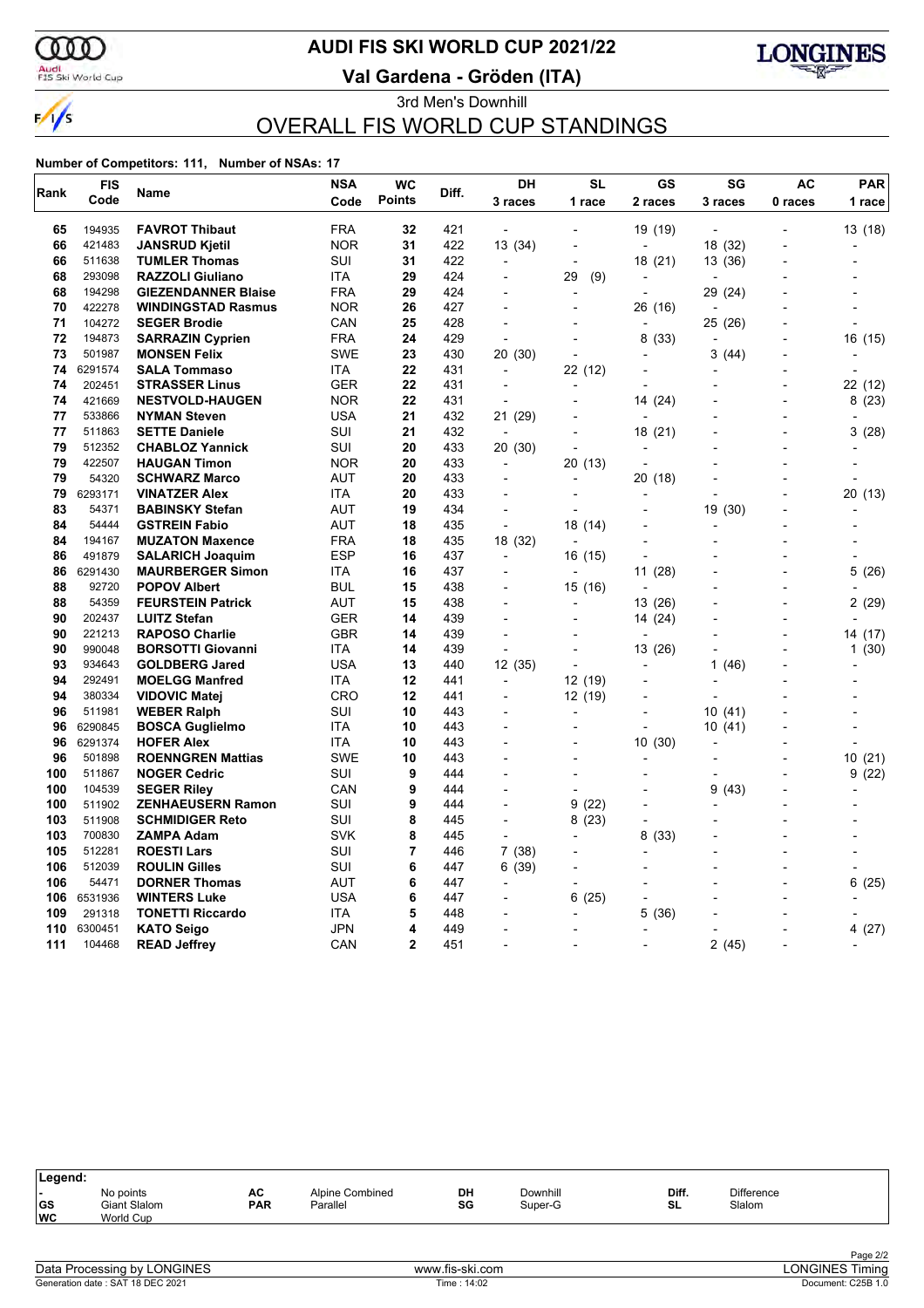

### **AUDI FIS SKI WORLD CUP 2021/22**

Audi<br>FIS Ski World Cup

**Number of Competitors: 62, Number of NSAs: 10**

### **Val Gardena - Gröden (ITA)**



3rd Men's Downhill

### FIS WCSL LIST

#### 27 NOV 2021 Lake Louise (CAN) 4 DEC 2021 Beaver Creek (USA)

 $\overline{1}$ 

18 DEC 2021 Val Gardena - Gröden (ITA)

| Rank | <b>FIS</b><br>Code | Name                         | <b>NSA</b><br>Code | 1                        | $\mathbf{2}$             | 3                        |                          |                          |                          | Base - $X + Y = WCSL-DH$ |
|------|--------------------|------------------------------|--------------------|--------------------------|--------------------------|--------------------------|--------------------------|--------------------------|--------------------------|--------------------------|
| 1    | 511383             | <b>FEUZ Beat</b>             | SUI                | 60                       | 60                       | 45                       | 546                      | 137                      | 165                      | 574                      |
| 2    | 53902              | <b>MAYER Matthias</b>        | <b>AUT</b>         | 100                      | 80                       | 15                       | 418                      | 105                      | 195                      | 508                      |
| 3    | 291459             | <b>PARIS Dominik</b>         | ITA                | 32                       | 45                       | 50                       | 388                      | 97                       | 127                      | 418                      |
| 4    | 53980              | <b>KRIECHMAYR Vincent</b>    | AUT                | 80                       | 29                       | 18                       | 367                      | 92                       | 127                      | 402                      |
| 5    | 422139             | <b>KILDE Aleksand.</b>       | <b>NOR</b>         | 29                       | 100                      | $\overline{\phantom{a}}$ | 190                      | 48                       | 129                      | 271                      |
|      | 191740             | <b>CLAREY Johan</b>          |                    | 10                       | 13                       | 40                       |                          | 68                       | 63                       | 267                      |
| 6    | 54005              |                              | <b>FRA</b>         | 16                       | 10                       | 80                       | 272<br>191               | 48                       | 106                      | 249                      |
| 7    |                    | <b>STRIEDINGER Otmar</b>     | <b>AUT</b>         | 45                       | 6                        | 26                       |                          |                          | 77                       |                          |
| 8    | 53817              | <b>FRANZ Max</b>             | AUT                |                          | 11                       | 24                       | 206                      | 52                       |                          | 231                      |
| 9    | 200379             | <b>SANDER Andreas</b>        | <b>GER</b>         | 11                       | 8                        | 13                       | 241                      | 60                       | 46                       | 227                      |
| 10   | 51215              | <b>BAUMANN Romed</b>         | <b>GER</b>         | 40<br>5                  | 9                        | 100                      | 214                      | 54                       | 61                       | 221                      |
| 11   | 6530104            | <b>BENNETT Bryce</b>         | USA                |                          | 16                       |                          | 126                      | 32                       | 114                      | 208                      |
| 12   | 512269             | <b>ODERMATT Marco</b>        | SUI                | 50                       |                          | $\overline{a}$           | 176                      | 44                       | 66                       | 198                      |
| 13   | 202535             | <b>DRESSEN Thomas</b>        | <b>GER</b>         | -                        | $\overline{\phantom{a}}$ | ٠                        | 241                      | 60                       | ÷,                       | 181                      |
| 14   | 293006             | <b>INNERHOFER Christof</b>   | ITA                | 6                        | 18                       | 14                       | 181                      | 45                       | 38                       | 174                      |
| 15   | 6530319            | <b>COCHRAN-SIEGLE Ryan</b>   | USA                | 26                       | 40                       | 4                        | 136                      | 34                       | 70                       | 172                      |
| 16   | 6190176            | <b>BAILET Matthieu</b>       | <b>FRA</b>         | 36                       | 2                        | ÷                        | 154                      | 39                       | 38                       | 153                      |
| 17   | 512124             | <b>HINTERMANN Niels</b>      | SUI                | 22                       | 36                       | 60                       | 44                       | 11                       | 118                      | 151                      |
| 18   | 530874             | <b>GANONG Travis</b>         | USA                | 5                        | 7                        | 16                       | 130                      | 33                       | 28                       | 125                      |
| 19   | 53975              | <b>HEMETSBERGER Daniel</b>   | <b>AUT</b>         | 18                       | 32                       | 10                       | 86                       | 22                       | 60                       | 124                      |
| 19   | 511313             | <b>JANKA Carlo</b>           | SUI                | $\overline{\phantom{a}}$ | $\overline{\phantom{a}}$ | $\overline{\phantom{a}}$ | 166                      | 42                       | $\overline{\phantom{a}}$ | 124                      |
| 21   | 512042             | <b>KRYENBUEHL Urs</b>        | SUI                | $\overline{\phantom{a}}$ | 15                       | $\overline{\phantom{a}}$ | 133                      | 33                       | 15                       | 115                      |
| 22   | 561255             | <b>CATER Martin</b>          | <b>SLO</b>         | $\overline{a}$           | 20                       | 9                        | 111                      | 28                       | 29                       | 112                      |
| 23   | 421483             | <b>JANSRUD Kjetil</b>        | <b>NOR</b>         | 13                       | $\overline{\phantom{a}}$ | $\overline{\phantom{a}}$ | 131                      | 33                       | 13                       | 111                      |
| 24   | 194858             | <b>ALLEGRE Nils</b>          | <b>FRA</b>         | $\overline{\phantom{a}}$ | $\overline{\phantom{a}}$ | 2                        | 134                      | 34                       | $\overline{2}$           | 102                      |
| 25   | 293550             | <b>MARSAGLIA Matteo</b>      | <b>ITA</b>         | $\overline{\phantom{a}}$ | 50                       | ÷                        | 54                       | 14                       | 50                       | 90                       |
| 26   | 561216             | <b>KLINE Bostjan</b>         | SLO                | 24                       | 14                       | 24                       | 33                       | 8                        | 62                       | 87                       |
| 27   | 202345             | <b>SCHWAIGER Dominik</b>     | <b>GER</b>         | 8                        | 24                       | 1                        | 69                       | 17                       | 33                       | 85                       |
| 28   | 54157              | <b>DANKLMAIER Daniel</b>     | AUT                | 15                       | 24                       | ÷,                       | 54                       | 14                       | 39                       | 79                       |
| 29   | 934643             | <b>GOLDBERG Jared</b>        | USA                | $\overline{\phantom{a}}$ | ÷,                       | 12                       | 83                       | 21                       | 12                       | 74                       |
| 30   | 202059             | <b>FERSTL Josef</b>          | <b>GER</b>         | 12                       | 5                        | 29                       | 24                       | 6                        | 46                       | 64                       |
| 31   | 511513             | <b>CAVIEZEL Mauro</b>        | SUI                | $\overline{a}$           | L,                       |                          | 82                       | 21                       | $\blacksquare$           | 61                       |
| 32   | 990081             | <b>CASSE Mattia</b>          | <b>ITA</b>         | $\overline{a}$           | $\overline{\phantom{a}}$ | 36                       | 28                       | $\overline{7}$           | 36                       | 57                       |
| 33   | 533866             | <b>NYMAN Steven</b>          | <b>USA</b>         | $\overline{\phantom{a}}$ | 13                       | 8                        | 40                       | 10                       | 21                       | 51                       |
| 34   | 422310             | <b>SEJERSTED Adri.</b>       | <b>NOR</b>         | 2                        | 26                       | ÷                        | 29                       | $\overline{7}$           | 28                       | 50                       |
| 35   | 194167             | <b>MUZATON Maxence</b>       | <b>FRA</b>         | 3                        | 4                        | 11                       | 41                       | 10                       | 18                       | 49                       |
| 36   | 501987             | <b>MONSEN Felix</b>          | <b>SWE</b>         | 20                       | ÷,                       | ÷                        | 38                       | 10                       | 20                       | 48                       |
| 37   | 512038             | <b>ROGENTIN Stefan</b>       | SUI                | 14                       | 3                        | 5                        | 33                       | 8                        | 22                       | 47                       |
| 38   | 202762             | <b>JOCHER Simon</b>          | <b>GER</b>         | 1                        | $\overline{\phantom{a}}$ | 32                       | 11                       | 3                        | 33                       | 41                       |
| 39   | 422403             | <b>ROEA Henrik</b>           | <b>NOR</b>         |                          |                          |                          | 49                       | 12                       | L,                       | 37                       |
| 40   | 192746             | <b>THEAUX Adrien</b>         | <b>FRA</b>         |                          |                          |                          | 44                       | 11                       | L,                       | 33                       |
| 41   | 511981             | <b>WEBER Ralph</b>           | SUI                |                          |                          |                          | 40                       | 10                       | $\overline{a}$           | 30                       |
| 42   | 6531444            | <b>ARVIDSSON Erik</b>        | <b>USA</b>         |                          |                          |                          | 32                       | 8                        | $\overline{\phantom{a}}$ | 24                       |
| 43   | 194368             | <b>RAFFORT Nicolas</b>       | <b>FRA</b>         |                          |                          | $\overline{a}$           | 28                       | $\overline{7}$           | $\overline{\phantom{a}}$ | 21                       |
| 44   | 512352             | <b>CHABLOZ Yannick</b>       | SUI                |                          | ٠                        | 20                       | $\overline{\phantom{a}}$ | $\overline{\phantom{a}}$ | 20                       | 20                       |
| 44   | 194190             | <b>ROGER Brice</b>           | <b>FRA</b>         |                          |                          | ÷                        | 27                       | 7                        | $\overline{\phantom{a}}$ | 20                       |
| 46   | 104531             | <b>CRAWFORD James</b>        | CAN                | 7                        | 1                        | 3                        | 8                        | 2                        | 11                       | 17                       |
| 47   | 512039             | <b>ROULIN Gilles</b>         | SUI                | $\overline{\phantom{0}}$ |                          | 6                        | 9                        | 2                        | 6                        | 13                       |
| 47   | 194542             | <b>GIRAUD MOINE Valentin</b> | <b>FRA</b>         |                          |                          |                          | 18                       | 5                        | $\overline{\phantom{a}}$ | 13                       |
| 47   | 6291625            | <b>SCHIEDER Florian</b>      | ITA                |                          |                          |                          | 18                       | 5                        | $\overline{\phantom{a}}$ | 13                       |
| 50   | 50742              | <b>REICHELT Hannes</b>       | AUT                |                          |                          |                          | 16                       | 4                        | $\overline{\phantom{a}}$ | 12                       |
| 51   | 54009              | <b>WALDER Christian</b>      | AUT                | 9                        |                          |                          | 2                        | $\mathbf{1}$             | 9                        | 10                       |
| 51   | 104468             | <b>READ Jeffrey</b>          | CAN                |                          |                          |                          | 13                       | 3                        | $\overline{\phantom{a}}$ | 10                       |
| 53   | 511847             | <b>MANI Nils</b>             | SUI                |                          |                          |                          | 12                       | 3                        | $\overline{a}$           | 9                        |
| 53   | 202525             | <b>SCHMID Manuel</b>         | <b>GER</b>         |                          |                          |                          | 12                       | 3                        | $\overline{\phantom{a}}$ | 9                        |
| 55   | 54080              | <b>NEUMAYER Christopher</b>  | AUT                |                          |                          |                          | 11                       | 3                        | $\overline{a}$           | 8                        |
| 56   | 512281             | <b>ROESTI Lars</b>           | SUI                |                          |                          | 7                        |                          |                          | 7                        | 7                        |
|      |                    |                              |                    |                          |                          |                          |                          |                          |                          |                          |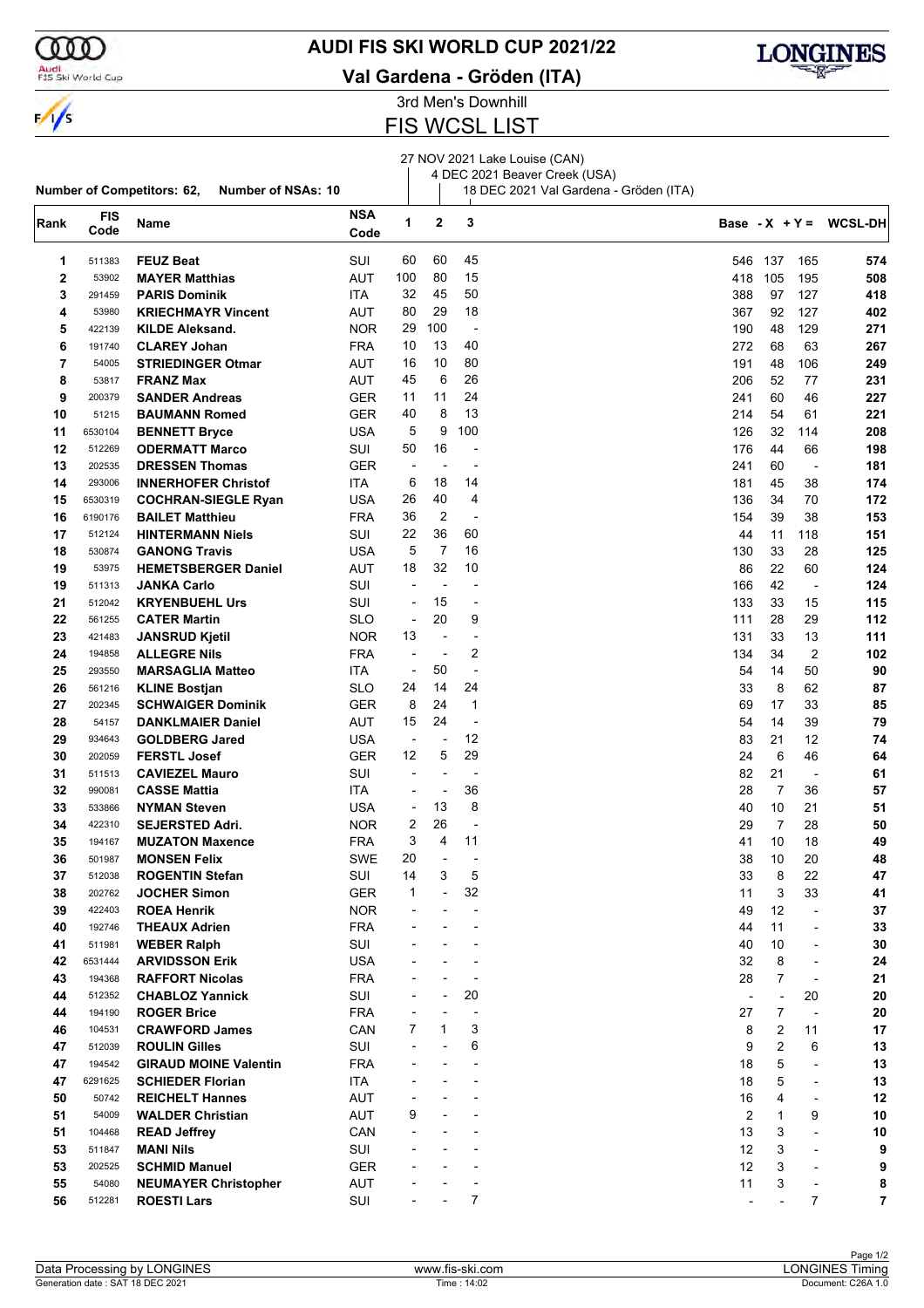

 $\frac{1}{\sqrt{2}}$ 

### Audi<br>FIS Ski World Cup

### **AUDI FIS SKI WORLD CUP 2021/22**

**Val Gardena - Gröden (ITA)**

# 3rd Men's Downhill

### FIS WCSL LIST

#### 27 NOV 2021 Lake Louise (CAN)

4 DEC 2021 Beaver Creek (USA)

|      | <b>Number of Competitors: 62,</b> | Number of NSAs: 10                          |    |                    |   |                |   | 18 DEC 2021 Val Gardena - Gröden (ITA) |   |      |                  |                          |                          |                 |
|------|-----------------------------------|---------------------------------------------|----|--------------------|---|----------------|---|----------------------------------------|---|------|------------------|--------------------------|--------------------------|-----------------|
| Rank | <b>FIS</b><br>Code                | <b>Name</b>                                 |    | <b>NSA</b><br>Code |   | $\overline{2}$ | 3 |                                        |   |      | Base - $X + Y =$ |                          |                          | <b>WCSL-DHI</b> |
| 56   | 6290985                           | <b>BUZZI Emanuele</b>                       |    | <b>ITA</b>         |   |                |   |                                        |   |      | 10               | 3                        | $\overline{\phantom{0}}$ | 7               |
| 58   | 104272                            | <b>SEGER Brodie</b>                         |    | CAN                |   |                |   |                                        |   |      | 5                |                          | $\overline{\phantom{0}}$ | 4               |
| 59   | 194298                            | <b>GIEZENDANNER Blaise</b>                  |    | <b>FRA</b>         |   |                |   |                                        |   |      | $\overline{2}$   |                          | $\blacksquare$           | 1.              |
| 59   | 6531520                           | <b>MORSE Sam</b>                            |    | USA                |   |                |   |                                        |   |      | 2                |                          | $\overline{\phantom{0}}$ | 1               |
| 59   | 104537                            | <b>ALEXANDER Cameron</b>                    |    | <b>CAN</b>         |   |                |   |                                        |   |      | 2                |                          | $\blacksquare$           | 1               |
| 59   | 54340                             | <b>LAHNSTEINER Maximilian</b>               |    | <b>AUT</b>         |   |                |   |                                        |   |      |                  | $\overline{\phantom{0}}$ | $\overline{\phantom{a}}$ | 1.              |
|      |                                   | Number of competitors per NSA in the top 60 |    |                    |   |                |   |                                        |   |      |                  |                          |                          |                 |
| AUT: | 9                                 | CAN:                                        | 3  | FRA:               | 9 |                |   | GER:                                   | 7 | ITA: | 6                |                          | NOR:                     | 4               |
| SLO: | 2                                 | SUI:                                        | 12 | SWE:               |   |                |   | USA:                                   | 7 |      |                  |                          |                          |                 |

| Legend: |           |                                                             |                                                                                                         |
|---------|-----------|-------------------------------------------------------------|---------------------------------------------------------------------------------------------------------|
|         | No points | Base                                                        | Last season FIS World Cup Start List points                                                             |
|         |           | <b>WCSL-DH</b> FIS World Cup Start List points for Downhill |                                                                                                         |
|         |           |                                                             | (Base/number of planned races in the current season) *(number of completed races in the current season) |
| ١v      |           | FIS World Cup points won in the current season              |                                                                                                         |
|         |           |                                                             |                                                                                                         |

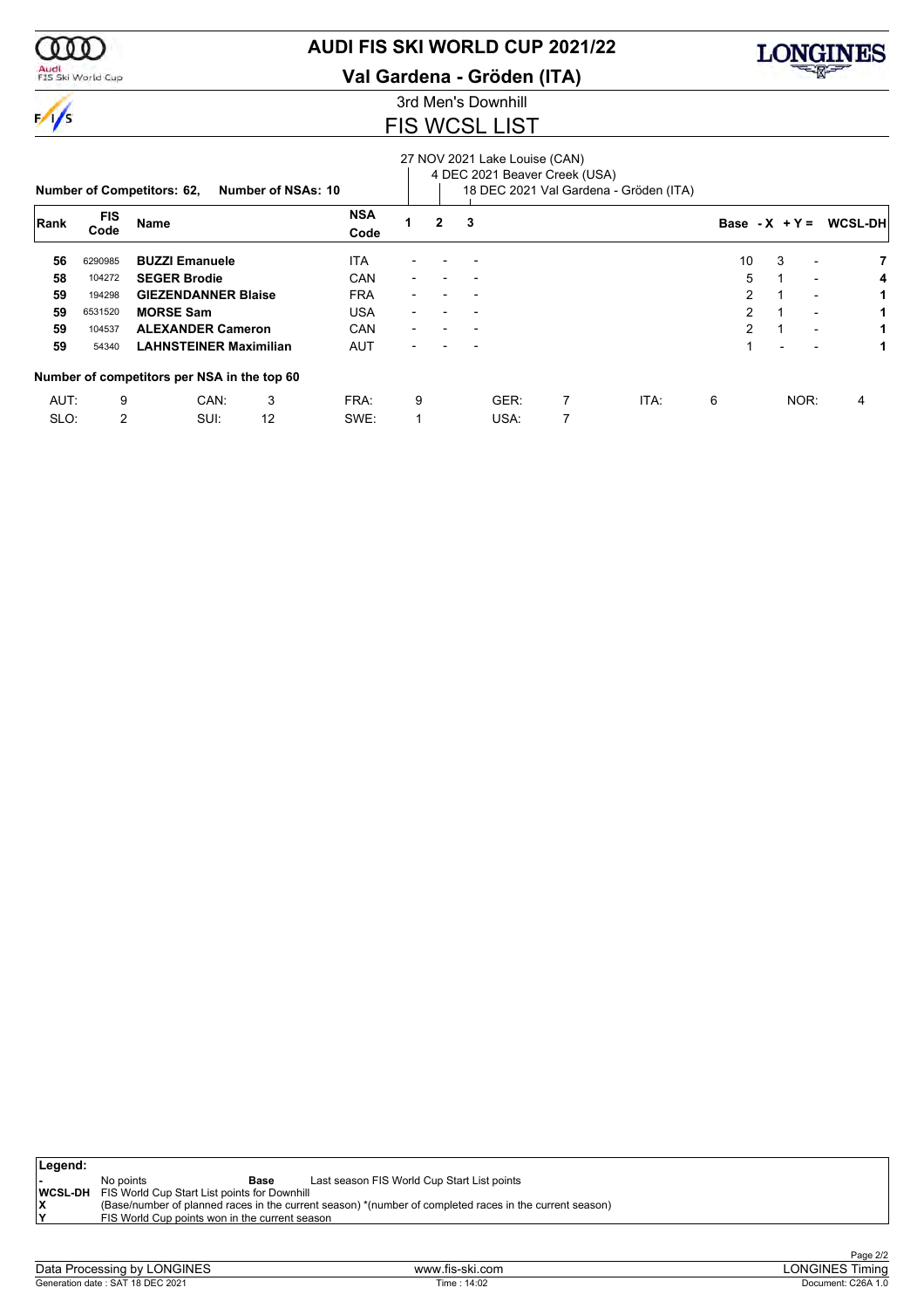ണ

### **AUDI FIS SKI WORLD CUP 2021/22**

Audi<br>FIS Ski World Cup

 $\frac{1}{\sqrt{2}}$ 

**Val Gardena - Gröden (ITA)**



3rd Men's Downhill OVERALL FIS WCSL LIST

| Code<br>1 race<br>2 races<br>3 races<br>3 races<br>0 races<br>SUI<br>512269<br><b>ODERMATT Marco</b><br>1304<br>198 (12)<br>705<br>(1)<br>401<br>(3)<br>1<br>2<br>194364<br><b>FRA</b><br>1290<br>364<br>669<br>(2)<br>177<br>(8)<br>(2)<br><b>PINTURAULT Alexis</b><br>14<br>(7)<br>80<br>3<br>AUT<br>5<br>53902<br><b>MAYER Matthias</b><br>920<br>384<br>508<br>(2)<br>(59)<br>407<br>(2)<br><b>AUT</b><br>4<br>54320<br>183 (16)<br><b>SCHWARZ Marco</b><br>888<br>416<br>605<br>(1)<br>100<br>(1)<br>$\overline{\phantom{a}}$<br>$\blacksquare$<br>5<br>53980<br>AUT<br>870<br>434<br>402<br>5(59)<br>463<br><b>KRIECHMAYR Vincent</b><br>(4)<br>(1)<br>٠<br>$\overline{\phantom{a}}$<br>SUI<br>6<br>512182<br><b>MEILLARD Loic</b><br>813<br>491<br>297<br>(9)<br>392<br>(5)<br>64 (30)<br>60<br>(3)<br>$\overline{\phantom{a}}$<br>7<br><b>KRISTOFFERSEN Henrik</b><br><b>NOR</b><br>269<br>422304<br>767<br>537<br>448<br>(5)<br>(8)<br>50<br>(4)<br>$\blacksquare$<br>8<br>511383<br>SUI<br>756<br>182<br><b>FEUZ Beat</b><br>548<br>574<br>(1)<br>(6)<br>÷,<br>$\overline{a}$<br>9<br><b>ZUBCIC Filip</b><br><b>CRO</b><br>539<br>7(24)<br>380335<br>726<br>578<br>180 (17)<br>(3)<br>422139<br><b>KILDE Aleksand.</b><br><b>NOR</b><br>718<br>140 (21)<br>10<br>586<br>271<br>(5)<br>307<br>(4)<br>$\overline{\phantom{a}}$<br>6190403<br><b>NOEL Clement</b><br><b>FRA</b><br>604<br>700<br>603<br>(65)<br>11<br>(2)<br>1<br>$\overline{\phantom{a}}$<br>÷<br>12<br>AUT<br>54063<br><b>FELLER Manuel</b><br>603<br>701<br>444<br>(6)<br>159 (18)<br>$\overline{\phantom{a}}$<br>13<br>ITA<br>291459<br><b>PARIS Dominik</b><br>548<br>756<br>418<br>(3)<br>130 (13)<br>$\blacksquare$<br>422082<br><b>FOSS-SOLEVAAG S</b><br><b>NOR</b><br>523<br>781<br>523<br>(3)<br>14<br>$\overline{\phantom{a}}$<br>511902<br>SUI<br>15<br>ZENHAEUSERN Ramon<br>488<br>816<br>488<br>(4)<br>16<br>194495<br><b>FAIVRE Mathieu</b><br><b>FRA</b><br>453<br>851<br>428<br>(4)<br>25 (44)<br>$\overline{a}$<br>200379<br><b>GER</b><br>440<br>864<br>227<br>(9)<br>17<br><b>SANDER Andreas</b><br>213<br>(5)<br>$\overline{\phantom{a}}$<br>$\overline{\phantom{a}}$<br>193967<br><b>FRA</b><br>882<br>18<br><b>MUFFAT-JEANDET Victor</b><br>422<br>282 (10)<br>88 (27)<br>40<br>(6)<br>12 (19)<br>$\overline{a}$<br>19<br><b>GER</b><br>352<br>952<br>22 (12)<br>202451<br><b>STRASSER Linus</b><br>330<br>(8)<br>$\overline{\phantom{a}}$<br>20<br>561244<br><b>KRANJEC Zan</b><br><b>SLO</b><br>351<br>953<br>13 (48)<br>312<br>26 (10)<br>(7)<br>21<br><b>GER</b><br>51215<br><b>BAUMANN Romed</b><br>346<br>958<br>221 (10)<br>125(15)<br>٠<br>SUI<br>22<br>511852<br><b>CAVIEZEL Gino</b><br>337<br>967<br>231<br>(9)<br>95(21)<br>23<br>6530319<br><b>USA</b><br>325<br>979<br>172 (15)<br><b>COCHRAN-SIEGLE Ryan</b><br>30 (34)<br>123 (16)<br>٠<br>24<br>53817<br>AUT<br>323<br><b>FRANZ Max</b><br>981<br>231<br>(8)<br>92 (23)<br>$\overline{a}$<br>25<br>ITA<br>322<br>990116<br>de ALIPRANDINI Luca<br>982<br>322<br>(6)<br>$\overline{\phantom{a}}$<br>$\blacksquare$<br>SUI<br>26<br>511896<br>321<br>983<br>229 (10)<br>(8)<br><b>MURISIER Justin</b><br>60 (32)<br>32<br>$\overline{\phantom{a}}$<br><b>FRA</b><br>320<br>27<br>191740<br><b>CLAREY Johan</b><br>984<br>267<br>(6)<br>53 (35)<br>٠<br>$\blacksquare$<br>28<br><b>GANONG Travis</b><br><b>USA</b><br>125 (18)<br>178<br>530874<br>303<br>1001<br>(7)<br>$\overline{\phantom{a}}$<br>29<br>54348<br>AUT<br>301<br><b>PERTL Adrian</b><br>1003<br>244 (13)<br>17 (41)<br>40<br>(6)<br>÷,<br>30<br>293006<br>ITA<br>290<br><b>INNERHOFER Christof</b><br>1014<br>174 (14)<br>98<br>(20)<br>18 (14)<br>6190176<br><b>FRA</b><br>31<br><b>BAILET Matthieu</b><br>281<br>1023<br>153 (16)<br>128 (14)<br>32<br>202535<br><b>GER</b><br>264<br>83 (25)<br><b>DRESSEN Thomas</b><br>1040<br>181 (13)<br>$\overline{a}$<br>33<br>6293171<br>ITA<br><b>VINATZER Alex</b><br>260<br>1044<br>240 (14)<br>$\overline{\phantom{a}}$<br>SUI<br>34<br>5<br>511996<br><b>YULE Daniel</b><br>250<br>1054<br>245 (12)<br>(59)<br>35<br>54005<br>AUT<br>249<br>249<br><b>STRIEDINGER Otmar</b><br>1055<br>(7)<br>٠<br>36<br>AUT<br>223 (11)<br>54027<br><b>BRENNSTEINER Stefan</b><br>247<br>1057<br>24 (11)<br>$\overline{a}$<br>٠<br><b>GBR</b><br>246 (11)<br>37<br>220689<br><b>RYDING Dave</b><br>246<br>1058<br>38<br><b>NOR</b><br>243<br>111 (23)<br>132 (12)<br><b>JANSRUD Kjetil</b><br>1061<br>421483<br>÷,<br>٠<br>39<br><b>SLO</b><br>32<br>561322<br><b>HADALIN Stefan</b><br>241<br>1063<br>159 (20)<br>50 (30)<br>(8)<br>40<br><b>NOR</b><br>235<br>422729<br><b>BRAATHEN Lucas</b><br>1069<br>26 (41)<br>209 (12)<br><b>AUT</b><br>234<br>41<br>54170<br>1070<br>234 (15)<br><b>MATT Michael</b><br>$\overline{\phantom{a}}$<br>6530104<br><b>USA</b><br>226<br>208 (11)<br>18 (49)<br>42<br><b>BENNETT Bryce</b><br>1078<br>SUI<br>511513<br><b>CAVIEZEL Mauro</b><br>220<br>1084<br>61(31)<br>18 (14)<br>43<br>141 (11)<br>-<br>$\overline{\phantom{a}}$<br><b>FRA</b><br>194858<br><b>ALLEGRE Nils</b><br>217<br>1087<br>102 (24)<br>115 (18)<br>44<br>$\overline{\phantom{a}}$<br>$\overline{a}$<br>$\overline{\phantom{0}}$<br>202597<br>198 (14)<br>45<br><b>SCHMID Alexander</b><br>GER<br>216<br>1088<br>18 (14)<br>$\overline{\phantom{a}}$<br>$\overline{\phantom{a}}$<br>$\overline{a}$<br>AUT<br>46<br>1089<br>115 (25)<br>53889<br><b>HIRSCHBUEHL Christian</b><br>215<br>100<br>(1)<br>$\overline{\phantom{a}}$<br>SWE<br>212<br>212 (16)<br>47<br>502015<br><b>JAKOBSEN Kristoffer</b><br>1092<br>$\overline{\phantom{a}}$<br>$\overline{\phantom{a}}$<br>٠<br><b>FRA</b><br>13 (18)<br>47<br>194935<br><b>FAVROT Thibaut</b><br>212<br>1092<br>199 (13)<br>$\overline{\phantom{a}}$<br>$\overline{\phantom{a}}$<br>٠<br>49<br>103729<br>CAN<br>202<br>1102<br>49 (34)<br>117(23)<br><b>READ Erik</b><br>36<br>(7)<br>$\overline{\phantom{a}}$<br>$\overline{\phantom{0}}$<br>50<br>422732<br><b>NOR</b><br>201<br>1103<br><b>McGRATH Atle Lie</b><br>44 (37)<br>97 (25)<br>60<br>$\overline{\phantom{a}}$<br>$\overline{a}$<br>$\overline{\phantom{0}}$<br>142 (10)<br>51<br>990081<br><b>CASSE Mattia</b><br>ITA<br>199<br>1105<br>57 (32)<br>$\blacksquare$<br>$\overline{\phantom{a}}$<br>-<br>$\overline{\phantom{0}}$<br>52<br><b>NOR</b><br>147(9)<br>422310<br><b>SEJERSTED Adri.</b><br>197<br>1107<br>50 (34)<br>$\overline{\phantom{a}}$<br>$\overline{\phantom{a}}$<br><b>AUT</b><br>53<br>54031<br>193<br>193 (15)<br><b>LEITINGER Roland</b><br>1111<br>$\overline{\phantom{a}}$<br>$\overline{\phantom{a}}$<br>$\overline{\phantom{a}}$<br>$\overline{\phantom{a}}$<br>$\overline{\phantom{a}}$<br>SUI<br>54<br>511983<br><b>AERNI Luca</b><br>179<br>1125<br>179 (18)<br>$\overline{\phantom{a}}$<br>55<br>421669<br><b>NOR</b><br>178<br>1126<br>8(23)<br><b>NESTVOLD-HAUGEN</b><br>4 (54)<br>166 (17)<br>$\overline{\phantom{a}}$<br>$\overline{\phantom{a}}$<br>SUI<br>56<br>512042<br><b>KRYENBUEHL Urs</b><br>177<br>1127<br>62 (31)<br>115(21)<br>$\blacksquare$<br>$\overline{\phantom{a}}$<br>$\overline{\phantom{a}}$<br>CAN<br>(4)<br>57<br>104531<br><b>CRAWFORD James</b><br>174<br>1130<br>17 (46)<br>107 (19)<br>50<br>$\overline{\phantom{a}}$<br>$\overline{\phantom{a}}$<br>58<br>54444<br>AUT<br>1134<br><b>GSTREIN Fabio</b><br>170<br>170 (19)<br>$\overline{\phantom{a}}$<br>$\overline{\phantom{a}}$<br>$\overline{\phantom{a}}$<br>59<br>512124<br>SUI<br>166<br>1138<br>15 (51)<br><b>HINTERMANN Niels</b><br>151 (17)<br>$\overline{\phantom{a}}$<br>$\overline{\phantom{a}}$<br>149 (21)<br>60<br>292491<br><b>MOELGG Manfred</b><br>ITA<br>163<br>1141<br>14 (43)<br>$\overline{\phantom{a}}$<br>61<br><b>USA</b><br>1148<br>531799<br><b>FORD Tommy</b><br>156<br>156 (19)<br>$\overline{\phantom{a}}$<br>$\overline{\phantom{a}}$<br>$\overline{\phantom{a}}$<br><b>AUT</b><br>62<br>53975<br>150<br>1154<br><b>HEMETSBERGER Daniel</b><br>124 (19)<br>26 (42)<br>$\overline{\phantom{a}}$<br>$\overline{\phantom{a}}$<br>63<br>202437<br>GER<br>1156<br>148 (20)<br><b>LUITZ Stefan</b><br>148<br>$\overline{\phantom{a}}$<br>$\overline{\phantom{a}}$<br>64<br>512203<br>SUI<br>144<br>1160<br>144 (22)<br><b>NEF Tanguy</b><br>$\overline{\phantom{a}}$<br>$\overline{\phantom{a}}$<br>- | Rank | <b>FIS</b> | Name | <b>NSA</b> | <b>WCSL</b> | Diff. | DH | <b>SL</b> | GS | SG | AC | <b>PAR</b> |  |
|------------------------------------------------------------------------------------------------------------------------------------------------------------------------------------------------------------------------------------------------------------------------------------------------------------------------------------------------------------------------------------------------------------------------------------------------------------------------------------------------------------------------------------------------------------------------------------------------------------------------------------------------------------------------------------------------------------------------------------------------------------------------------------------------------------------------------------------------------------------------------------------------------------------------------------------------------------------------------------------------------------------------------------------------------------------------------------------------------------------------------------------------------------------------------------------------------------------------------------------------------------------------------------------------------------------------------------------------------------------------------------------------------------------------------------------------------------------------------------------------------------------------------------------------------------------------------------------------------------------------------------------------------------------------------------------------------------------------------------------------------------------------------------------------------------------------------------------------------------------------------------------------------------------------------------------------------------------------------------------------------------------------------------------------------------------------------------------------------------------------------------------------------------------------------------------------------------------------------------------------------------------------------------------------------------------------------------------------------------------------------------------------------------------------------------------------------------------------------------------------------------------------------------------------------------------------------------------------------------------------------------------------------------------------------------------------------------------------------------------------------------------------------------------------------------------------------------------------------------------------------------------------------------------------------------------------------------------------------------------------------------------------------------------------------------------------------------------------------------------------------------------------------------------------------------------------------------------------------------------------------------------------------------------------------------------------------------------------------------------------------------------------------------------------------------------------------------------------------------------------------------------------------------------------------------------------------------------------------------------------------------------------------------------------------------------------------------------------------------------------------------------------------------------------------------------------------------------------------------------------------------------------------------------------------------------------------------------------------------------------------------------------------------------------------------------------------------------------------------------------------------------------------------------------------------------------------------------------------------------------------------------------------------------------------------------------------------------------------------------------------------------------------------------------------------------------------------------------------------------------------------------------------------------------------------------------------------------------------------------------------------------------------------------------------------------------------------------------------------------------------------------------------------------------------------------------------------------------------------------------------------------------------------------------------------------------------------------------------------------------------------------------------------------------------------------------------------------------------------------------------------------------------------------------------------------------------------------------------------------------------------------------------------------------------------------------------------------------------------------------------------------------------------------------------------------------------------------------------------------------------------------------------------------------------------------------------------------------------------------------------------------------------------------------------------------------------------------------------------------------------------------------------------------------------------------------------------------------------------------------------------------------------------------------------------------------------------------------------------------------------------------------------------------------------------------------------------------------------------------------------------------------------------------------------------------------------------------------------------------------------------------------------------------------------------------------------------------------------------------------------------------------------------------------------------------------------------------------------------------------------------------------------------------------------------------------------------------------------------------------------------------------------------------------------------------------------------------------------------------------------------------------------------------------------------------------------------------------------------------------------------------------------------------------------------------------------------------------------------------------------------------------------------------------------------------------------------------------------------------------------------------------------------------------------------------------------------------------------------------------------------------------------------------------------------------------------------------------------------------------------------------------------------------------------------------------------------------------------------------------------------------------------------------------------------------------------------------------------------------------------------------------------------------------------------------------------------------------------------------------------------------------------------------------------------------------------------------------------------------------------------------------------------------------------------------------------------------------------------------------------------------------------------------------------------------------------------------------------------------------------------------------------------------------------------------------------------------------------------------------------------------------------------------------------------------------------------|------|------------|------|------------|-------------|-------|----|-----------|----|----|----|------------|--|
|                                                                                                                                                                                                                                                                                                                                                                                                                                                                                                                                                                                                                                                                                                                                                                                                                                                                                                                                                                                                                                                                                                                                                                                                                                                                                                                                                                                                                                                                                                                                                                                                                                                                                                                                                                                                                                                                                                                                                                                                                                                                                                                                                                                                                                                                                                                                                                                                                                                                                                                                                                                                                                                                                                                                                                                                                                                                                                                                                                                                                                                                                                                                                                                                                                                                                                                                                                                                                                                                                                                                                                                                                                                                                                                                                                                                                                                                                                                                                                                                                                                                                                                                                                                                                                                                                                                                                                                                                                                                                                                                                                                                                                                                                                                                                                                                                                                                                                                                                                                                                                                                                                                                                                                                                                                                                                                                                                                                                                                                                                                                                                                                                                                                                                                                                                                                                                                                                                                                                                                                                                                                                                                                                                                                                                                                                                                                                                                                                                                                                                                                                                                                                                                                                                                                                                                                                                                                                                                                                                                                                                                                                                                                                                                                                                                                                                                                                                                                                                                                                                                                                                                                                                                                                                                                                                                                                                                                                                                                                                                                                                                                                                                                                                                                                                                                                                                                    |      | Code       |      |            |             |       |    |           |    |    |    | 1 race     |  |
|                                                                                                                                                                                                                                                                                                                                                                                                                                                                                                                                                                                                                                                                                                                                                                                                                                                                                                                                                                                                                                                                                                                                                                                                                                                                                                                                                                                                                                                                                                                                                                                                                                                                                                                                                                                                                                                                                                                                                                                                                                                                                                                                                                                                                                                                                                                                                                                                                                                                                                                                                                                                                                                                                                                                                                                                                                                                                                                                                                                                                                                                                                                                                                                                                                                                                                                                                                                                                                                                                                                                                                                                                                                                                                                                                                                                                                                                                                                                                                                                                                                                                                                                                                                                                                                                                                                                                                                                                                                                                                                                                                                                                                                                                                                                                                                                                                                                                                                                                                                                                                                                                                                                                                                                                                                                                                                                                                                                                                                                                                                                                                                                                                                                                                                                                                                                                                                                                                                                                                                                                                                                                                                                                                                                                                                                                                                                                                                                                                                                                                                                                                                                                                                                                                                                                                                                                                                                                                                                                                                                                                                                                                                                                                                                                                                                                                                                                                                                                                                                                                                                                                                                                                                                                                                                                                                                                                                                                                                                                                                                                                                                                                                                                                                                                                                                                                                                    |      |            |      |            |             |       |    |           |    |    |    |            |  |
|                                                                                                                                                                                                                                                                                                                                                                                                                                                                                                                                                                                                                                                                                                                                                                                                                                                                                                                                                                                                                                                                                                                                                                                                                                                                                                                                                                                                                                                                                                                                                                                                                                                                                                                                                                                                                                                                                                                                                                                                                                                                                                                                                                                                                                                                                                                                                                                                                                                                                                                                                                                                                                                                                                                                                                                                                                                                                                                                                                                                                                                                                                                                                                                                                                                                                                                                                                                                                                                                                                                                                                                                                                                                                                                                                                                                                                                                                                                                                                                                                                                                                                                                                                                                                                                                                                                                                                                                                                                                                                                                                                                                                                                                                                                                                                                                                                                                                                                                                                                                                                                                                                                                                                                                                                                                                                                                                                                                                                                                                                                                                                                                                                                                                                                                                                                                                                                                                                                                                                                                                                                                                                                                                                                                                                                                                                                                                                                                                                                                                                                                                                                                                                                                                                                                                                                                                                                                                                                                                                                                                                                                                                                                                                                                                                                                                                                                                                                                                                                                                                                                                                                                                                                                                                                                                                                                                                                                                                                                                                                                                                                                                                                                                                                                                                                                                                                                    |      |            |      |            |             |       |    |           |    |    |    |            |  |
|                                                                                                                                                                                                                                                                                                                                                                                                                                                                                                                                                                                                                                                                                                                                                                                                                                                                                                                                                                                                                                                                                                                                                                                                                                                                                                                                                                                                                                                                                                                                                                                                                                                                                                                                                                                                                                                                                                                                                                                                                                                                                                                                                                                                                                                                                                                                                                                                                                                                                                                                                                                                                                                                                                                                                                                                                                                                                                                                                                                                                                                                                                                                                                                                                                                                                                                                                                                                                                                                                                                                                                                                                                                                                                                                                                                                                                                                                                                                                                                                                                                                                                                                                                                                                                                                                                                                                                                                                                                                                                                                                                                                                                                                                                                                                                                                                                                                                                                                                                                                                                                                                                                                                                                                                                                                                                                                                                                                                                                                                                                                                                                                                                                                                                                                                                                                                                                                                                                                                                                                                                                                                                                                                                                                                                                                                                                                                                                                                                                                                                                                                                                                                                                                                                                                                                                                                                                                                                                                                                                                                                                                                                                                                                                                                                                                                                                                                                                                                                                                                                                                                                                                                                                                                                                                                                                                                                                                                                                                                                                                                                                                                                                                                                                                                                                                                                                                    |      |            |      |            |             |       |    |           |    |    |    |            |  |
|                                                                                                                                                                                                                                                                                                                                                                                                                                                                                                                                                                                                                                                                                                                                                                                                                                                                                                                                                                                                                                                                                                                                                                                                                                                                                                                                                                                                                                                                                                                                                                                                                                                                                                                                                                                                                                                                                                                                                                                                                                                                                                                                                                                                                                                                                                                                                                                                                                                                                                                                                                                                                                                                                                                                                                                                                                                                                                                                                                                                                                                                                                                                                                                                                                                                                                                                                                                                                                                                                                                                                                                                                                                                                                                                                                                                                                                                                                                                                                                                                                                                                                                                                                                                                                                                                                                                                                                                                                                                                                                                                                                                                                                                                                                                                                                                                                                                                                                                                                                                                                                                                                                                                                                                                                                                                                                                                                                                                                                                                                                                                                                                                                                                                                                                                                                                                                                                                                                                                                                                                                                                                                                                                                                                                                                                                                                                                                                                                                                                                                                                                                                                                                                                                                                                                                                                                                                                                                                                                                                                                                                                                                                                                                                                                                                                                                                                                                                                                                                                                                                                                                                                                                                                                                                                                                                                                                                                                                                                                                                                                                                                                                                                                                                                                                                                                                                                    |      |            |      |            |             |       |    |           |    |    |    |            |  |
|                                                                                                                                                                                                                                                                                                                                                                                                                                                                                                                                                                                                                                                                                                                                                                                                                                                                                                                                                                                                                                                                                                                                                                                                                                                                                                                                                                                                                                                                                                                                                                                                                                                                                                                                                                                                                                                                                                                                                                                                                                                                                                                                                                                                                                                                                                                                                                                                                                                                                                                                                                                                                                                                                                                                                                                                                                                                                                                                                                                                                                                                                                                                                                                                                                                                                                                                                                                                                                                                                                                                                                                                                                                                                                                                                                                                                                                                                                                                                                                                                                                                                                                                                                                                                                                                                                                                                                                                                                                                                                                                                                                                                                                                                                                                                                                                                                                                                                                                                                                                                                                                                                                                                                                                                                                                                                                                                                                                                                                                                                                                                                                                                                                                                                                                                                                                                                                                                                                                                                                                                                                                                                                                                                                                                                                                                                                                                                                                                                                                                                                                                                                                                                                                                                                                                                                                                                                                                                                                                                                                                                                                                                                                                                                                                                                                                                                                                                                                                                                                                                                                                                                                                                                                                                                                                                                                                                                                                                                                                                                                                                                                                                                                                                                                                                                                                                                                    |      |            |      |            |             |       |    |           |    |    |    |            |  |
|                                                                                                                                                                                                                                                                                                                                                                                                                                                                                                                                                                                                                                                                                                                                                                                                                                                                                                                                                                                                                                                                                                                                                                                                                                                                                                                                                                                                                                                                                                                                                                                                                                                                                                                                                                                                                                                                                                                                                                                                                                                                                                                                                                                                                                                                                                                                                                                                                                                                                                                                                                                                                                                                                                                                                                                                                                                                                                                                                                                                                                                                                                                                                                                                                                                                                                                                                                                                                                                                                                                                                                                                                                                                                                                                                                                                                                                                                                                                                                                                                                                                                                                                                                                                                                                                                                                                                                                                                                                                                                                                                                                                                                                                                                                                                                                                                                                                                                                                                                                                                                                                                                                                                                                                                                                                                                                                                                                                                                                                                                                                                                                                                                                                                                                                                                                                                                                                                                                                                                                                                                                                                                                                                                                                                                                                                                                                                                                                                                                                                                                                                                                                                                                                                                                                                                                                                                                                                                                                                                                                                                                                                                                                                                                                                                                                                                                                                                                                                                                                                                                                                                                                                                                                                                                                                                                                                                                                                                                                                                                                                                                                                                                                                                                                                                                                                                                                    |      |            |      |            |             |       |    |           |    |    |    |            |  |
|                                                                                                                                                                                                                                                                                                                                                                                                                                                                                                                                                                                                                                                                                                                                                                                                                                                                                                                                                                                                                                                                                                                                                                                                                                                                                                                                                                                                                                                                                                                                                                                                                                                                                                                                                                                                                                                                                                                                                                                                                                                                                                                                                                                                                                                                                                                                                                                                                                                                                                                                                                                                                                                                                                                                                                                                                                                                                                                                                                                                                                                                                                                                                                                                                                                                                                                                                                                                                                                                                                                                                                                                                                                                                                                                                                                                                                                                                                                                                                                                                                                                                                                                                                                                                                                                                                                                                                                                                                                                                                                                                                                                                                                                                                                                                                                                                                                                                                                                                                                                                                                                                                                                                                                                                                                                                                                                                                                                                                                                                                                                                                                                                                                                                                                                                                                                                                                                                                                                                                                                                                                                                                                                                                                                                                                                                                                                                                                                                                                                                                                                                                                                                                                                                                                                                                                                                                                                                                                                                                                                                                                                                                                                                                                                                                                                                                                                                                                                                                                                                                                                                                                                                                                                                                                                                                                                                                                                                                                                                                                                                                                                                                                                                                                                                                                                                                                                    |      |            |      |            |             |       |    |           |    |    |    |            |  |
|                                                                                                                                                                                                                                                                                                                                                                                                                                                                                                                                                                                                                                                                                                                                                                                                                                                                                                                                                                                                                                                                                                                                                                                                                                                                                                                                                                                                                                                                                                                                                                                                                                                                                                                                                                                                                                                                                                                                                                                                                                                                                                                                                                                                                                                                                                                                                                                                                                                                                                                                                                                                                                                                                                                                                                                                                                                                                                                                                                                                                                                                                                                                                                                                                                                                                                                                                                                                                                                                                                                                                                                                                                                                                                                                                                                                                                                                                                                                                                                                                                                                                                                                                                                                                                                                                                                                                                                                                                                                                                                                                                                                                                                                                                                                                                                                                                                                                                                                                                                                                                                                                                                                                                                                                                                                                                                                                                                                                                                                                                                                                                                                                                                                                                                                                                                                                                                                                                                                                                                                                                                                                                                                                                                                                                                                                                                                                                                                                                                                                                                                                                                                                                                                                                                                                                                                                                                                                                                                                                                                                                                                                                                                                                                                                                                                                                                                                                                                                                                                                                                                                                                                                                                                                                                                                                                                                                                                                                                                                                                                                                                                                                                                                                                                                                                                                                                                    |      |            |      |            |             |       |    |           |    |    |    |            |  |
|                                                                                                                                                                                                                                                                                                                                                                                                                                                                                                                                                                                                                                                                                                                                                                                                                                                                                                                                                                                                                                                                                                                                                                                                                                                                                                                                                                                                                                                                                                                                                                                                                                                                                                                                                                                                                                                                                                                                                                                                                                                                                                                                                                                                                                                                                                                                                                                                                                                                                                                                                                                                                                                                                                                                                                                                                                                                                                                                                                                                                                                                                                                                                                                                                                                                                                                                                                                                                                                                                                                                                                                                                                                                                                                                                                                                                                                                                                                                                                                                                                                                                                                                                                                                                                                                                                                                                                                                                                                                                                                                                                                                                                                                                                                                                                                                                                                                                                                                                                                                                                                                                                                                                                                                                                                                                                                                                                                                                                                                                                                                                                                                                                                                                                                                                                                                                                                                                                                                                                                                                                                                                                                                                                                                                                                                                                                                                                                                                                                                                                                                                                                                                                                                                                                                                                                                                                                                                                                                                                                                                                                                                                                                                                                                                                                                                                                                                                                                                                                                                                                                                                                                                                                                                                                                                                                                                                                                                                                                                                                                                                                                                                                                                                                                                                                                                                                                    |      |            |      |            |             |       |    |           |    |    |    |            |  |
|                                                                                                                                                                                                                                                                                                                                                                                                                                                                                                                                                                                                                                                                                                                                                                                                                                                                                                                                                                                                                                                                                                                                                                                                                                                                                                                                                                                                                                                                                                                                                                                                                                                                                                                                                                                                                                                                                                                                                                                                                                                                                                                                                                                                                                                                                                                                                                                                                                                                                                                                                                                                                                                                                                                                                                                                                                                                                                                                                                                                                                                                                                                                                                                                                                                                                                                                                                                                                                                                                                                                                                                                                                                                                                                                                                                                                                                                                                                                                                                                                                                                                                                                                                                                                                                                                                                                                                                                                                                                                                                                                                                                                                                                                                                                                                                                                                                                                                                                                                                                                                                                                                                                                                                                                                                                                                                                                                                                                                                                                                                                                                                                                                                                                                                                                                                                                                                                                                                                                                                                                                                                                                                                                                                                                                                                                                                                                                                                                                                                                                                                                                                                                                                                                                                                                                                                                                                                                                                                                                                                                                                                                                                                                                                                                                                                                                                                                                                                                                                                                                                                                                                                                                                                                                                                                                                                                                                                                                                                                                                                                                                                                                                                                                                                                                                                                                                                    |      |            |      |            |             |       |    |           |    |    |    |            |  |
|                                                                                                                                                                                                                                                                                                                                                                                                                                                                                                                                                                                                                                                                                                                                                                                                                                                                                                                                                                                                                                                                                                                                                                                                                                                                                                                                                                                                                                                                                                                                                                                                                                                                                                                                                                                                                                                                                                                                                                                                                                                                                                                                                                                                                                                                                                                                                                                                                                                                                                                                                                                                                                                                                                                                                                                                                                                                                                                                                                                                                                                                                                                                                                                                                                                                                                                                                                                                                                                                                                                                                                                                                                                                                                                                                                                                                                                                                                                                                                                                                                                                                                                                                                                                                                                                                                                                                                                                                                                                                                                                                                                                                                                                                                                                                                                                                                                                                                                                                                                                                                                                                                                                                                                                                                                                                                                                                                                                                                                                                                                                                                                                                                                                                                                                                                                                                                                                                                                                                                                                                                                                                                                                                                                                                                                                                                                                                                                                                                                                                                                                                                                                                                                                                                                                                                                                                                                                                                                                                                                                                                                                                                                                                                                                                                                                                                                                                                                                                                                                                                                                                                                                                                                                                                                                                                                                                                                                                                                                                                                                                                                                                                                                                                                                                                                                                                                                    |      |            |      |            |             |       |    |           |    |    |    |            |  |
|                                                                                                                                                                                                                                                                                                                                                                                                                                                                                                                                                                                                                                                                                                                                                                                                                                                                                                                                                                                                                                                                                                                                                                                                                                                                                                                                                                                                                                                                                                                                                                                                                                                                                                                                                                                                                                                                                                                                                                                                                                                                                                                                                                                                                                                                                                                                                                                                                                                                                                                                                                                                                                                                                                                                                                                                                                                                                                                                                                                                                                                                                                                                                                                                                                                                                                                                                                                                                                                                                                                                                                                                                                                                                                                                                                                                                                                                                                                                                                                                                                                                                                                                                                                                                                                                                                                                                                                                                                                                                                                                                                                                                                                                                                                                                                                                                                                                                                                                                                                                                                                                                                                                                                                                                                                                                                                                                                                                                                                                                                                                                                                                                                                                                                                                                                                                                                                                                                                                                                                                                                                                                                                                                                                                                                                                                                                                                                                                                                                                                                                                                                                                                                                                                                                                                                                                                                                                                                                                                                                                                                                                                                                                                                                                                                                                                                                                                                                                                                                                                                                                                                                                                                                                                                                                                                                                                                                                                                                                                                                                                                                                                                                                                                                                                                                                                                                                    |      |            |      |            |             |       |    |           |    |    |    |            |  |
|                                                                                                                                                                                                                                                                                                                                                                                                                                                                                                                                                                                                                                                                                                                                                                                                                                                                                                                                                                                                                                                                                                                                                                                                                                                                                                                                                                                                                                                                                                                                                                                                                                                                                                                                                                                                                                                                                                                                                                                                                                                                                                                                                                                                                                                                                                                                                                                                                                                                                                                                                                                                                                                                                                                                                                                                                                                                                                                                                                                                                                                                                                                                                                                                                                                                                                                                                                                                                                                                                                                                                                                                                                                                                                                                                                                                                                                                                                                                                                                                                                                                                                                                                                                                                                                                                                                                                                                                                                                                                                                                                                                                                                                                                                                                                                                                                                                                                                                                                                                                                                                                                                                                                                                                                                                                                                                                                                                                                                                                                                                                                                                                                                                                                                                                                                                                                                                                                                                                                                                                                                                                                                                                                                                                                                                                                                                                                                                                                                                                                                                                                                                                                                                                                                                                                                                                                                                                                                                                                                                                                                                                                                                                                                                                                                                                                                                                                                                                                                                                                                                                                                                                                                                                                                                                                                                                                                                                                                                                                                                                                                                                                                                                                                                                                                                                                                                                    |      |            |      |            |             |       |    |           |    |    |    |            |  |
|                                                                                                                                                                                                                                                                                                                                                                                                                                                                                                                                                                                                                                                                                                                                                                                                                                                                                                                                                                                                                                                                                                                                                                                                                                                                                                                                                                                                                                                                                                                                                                                                                                                                                                                                                                                                                                                                                                                                                                                                                                                                                                                                                                                                                                                                                                                                                                                                                                                                                                                                                                                                                                                                                                                                                                                                                                                                                                                                                                                                                                                                                                                                                                                                                                                                                                                                                                                                                                                                                                                                                                                                                                                                                                                                                                                                                                                                                                                                                                                                                                                                                                                                                                                                                                                                                                                                                                                                                                                                                                                                                                                                                                                                                                                                                                                                                                                                                                                                                                                                                                                                                                                                                                                                                                                                                                                                                                                                                                                                                                                                                                                                                                                                                                                                                                                                                                                                                                                                                                                                                                                                                                                                                                                                                                                                                                                                                                                                                                                                                                                                                                                                                                                                                                                                                                                                                                                                                                                                                                                                                                                                                                                                                                                                                                                                                                                                                                                                                                                                                                                                                                                                                                                                                                                                                                                                                                                                                                                                                                                                                                                                                                                                                                                                                                                                                                                                    |      |            |      |            |             |       |    |           |    |    |    |            |  |
|                                                                                                                                                                                                                                                                                                                                                                                                                                                                                                                                                                                                                                                                                                                                                                                                                                                                                                                                                                                                                                                                                                                                                                                                                                                                                                                                                                                                                                                                                                                                                                                                                                                                                                                                                                                                                                                                                                                                                                                                                                                                                                                                                                                                                                                                                                                                                                                                                                                                                                                                                                                                                                                                                                                                                                                                                                                                                                                                                                                                                                                                                                                                                                                                                                                                                                                                                                                                                                                                                                                                                                                                                                                                                                                                                                                                                                                                                                                                                                                                                                                                                                                                                                                                                                                                                                                                                                                                                                                                                                                                                                                                                                                                                                                                                                                                                                                                                                                                                                                                                                                                                                                                                                                                                                                                                                                                                                                                                                                                                                                                                                                                                                                                                                                                                                                                                                                                                                                                                                                                                                                                                                                                                                                                                                                                                                                                                                                                                                                                                                                                                                                                                                                                                                                                                                                                                                                                                                                                                                                                                                                                                                                                                                                                                                                                                                                                                                                                                                                                                                                                                                                                                                                                                                                                                                                                                                                                                                                                                                                                                                                                                                                                                                                                                                                                                                                                    |      |            |      |            |             |       |    |           |    |    |    |            |  |
|                                                                                                                                                                                                                                                                                                                                                                                                                                                                                                                                                                                                                                                                                                                                                                                                                                                                                                                                                                                                                                                                                                                                                                                                                                                                                                                                                                                                                                                                                                                                                                                                                                                                                                                                                                                                                                                                                                                                                                                                                                                                                                                                                                                                                                                                                                                                                                                                                                                                                                                                                                                                                                                                                                                                                                                                                                                                                                                                                                                                                                                                                                                                                                                                                                                                                                                                                                                                                                                                                                                                                                                                                                                                                                                                                                                                                                                                                                                                                                                                                                                                                                                                                                                                                                                                                                                                                                                                                                                                                                                                                                                                                                                                                                                                                                                                                                                                                                                                                                                                                                                                                                                                                                                                                                                                                                                                                                                                                                                                                                                                                                                                                                                                                                                                                                                                                                                                                                                                                                                                                                                                                                                                                                                                                                                                                                                                                                                                                                                                                                                                                                                                                                                                                                                                                                                                                                                                                                                                                                                                                                                                                                                                                                                                                                                                                                                                                                                                                                                                                                                                                                                                                                                                                                                                                                                                                                                                                                                                                                                                                                                                                                                                                                                                                                                                                                                                    |      |            |      |            |             |       |    |           |    |    |    |            |  |
|                                                                                                                                                                                                                                                                                                                                                                                                                                                                                                                                                                                                                                                                                                                                                                                                                                                                                                                                                                                                                                                                                                                                                                                                                                                                                                                                                                                                                                                                                                                                                                                                                                                                                                                                                                                                                                                                                                                                                                                                                                                                                                                                                                                                                                                                                                                                                                                                                                                                                                                                                                                                                                                                                                                                                                                                                                                                                                                                                                                                                                                                                                                                                                                                                                                                                                                                                                                                                                                                                                                                                                                                                                                                                                                                                                                                                                                                                                                                                                                                                                                                                                                                                                                                                                                                                                                                                                                                                                                                                                                                                                                                                                                                                                                                                                                                                                                                                                                                                                                                                                                                                                                                                                                                                                                                                                                                                                                                                                                                                                                                                                                                                                                                                                                                                                                                                                                                                                                                                                                                                                                                                                                                                                                                                                                                                                                                                                                                                                                                                                                                                                                                                                                                                                                                                                                                                                                                                                                                                                                                                                                                                                                                                                                                                                                                                                                                                                                                                                                                                                                                                                                                                                                                                                                                                                                                                                                                                                                                                                                                                                                                                                                                                                                                                                                                                                                                    |      |            |      |            |             |       |    |           |    |    |    |            |  |
|                                                                                                                                                                                                                                                                                                                                                                                                                                                                                                                                                                                                                                                                                                                                                                                                                                                                                                                                                                                                                                                                                                                                                                                                                                                                                                                                                                                                                                                                                                                                                                                                                                                                                                                                                                                                                                                                                                                                                                                                                                                                                                                                                                                                                                                                                                                                                                                                                                                                                                                                                                                                                                                                                                                                                                                                                                                                                                                                                                                                                                                                                                                                                                                                                                                                                                                                                                                                                                                                                                                                                                                                                                                                                                                                                                                                                                                                                                                                                                                                                                                                                                                                                                                                                                                                                                                                                                                                                                                                                                                                                                                                                                                                                                                                                                                                                                                                                                                                                                                                                                                                                                                                                                                                                                                                                                                                                                                                                                                                                                                                                                                                                                                                                                                                                                                                                                                                                                                                                                                                                                                                                                                                                                                                                                                                                                                                                                                                                                                                                                                                                                                                                                                                                                                                                                                                                                                                                                                                                                                                                                                                                                                                                                                                                                                                                                                                                                                                                                                                                                                                                                                                                                                                                                                                                                                                                                                                                                                                                                                                                                                                                                                                                                                                                                                                                                                                    |      |            |      |            |             |       |    |           |    |    |    |            |  |
|                                                                                                                                                                                                                                                                                                                                                                                                                                                                                                                                                                                                                                                                                                                                                                                                                                                                                                                                                                                                                                                                                                                                                                                                                                                                                                                                                                                                                                                                                                                                                                                                                                                                                                                                                                                                                                                                                                                                                                                                                                                                                                                                                                                                                                                                                                                                                                                                                                                                                                                                                                                                                                                                                                                                                                                                                                                                                                                                                                                                                                                                                                                                                                                                                                                                                                                                                                                                                                                                                                                                                                                                                                                                                                                                                                                                                                                                                                                                                                                                                                                                                                                                                                                                                                                                                                                                                                                                                                                                                                                                                                                                                                                                                                                                                                                                                                                                                                                                                                                                                                                                                                                                                                                                                                                                                                                                                                                                                                                                                                                                                                                                                                                                                                                                                                                                                                                                                                                                                                                                                                                                                                                                                                                                                                                                                                                                                                                                                                                                                                                                                                                                                                                                                                                                                                                                                                                                                                                                                                                                                                                                                                                                                                                                                                                                                                                                                                                                                                                                                                                                                                                                                                                                                                                                                                                                                                                                                                                                                                                                                                                                                                                                                                                                                                                                                                                                    |      |            |      |            |             |       |    |           |    |    |    |            |  |
|                                                                                                                                                                                                                                                                                                                                                                                                                                                                                                                                                                                                                                                                                                                                                                                                                                                                                                                                                                                                                                                                                                                                                                                                                                                                                                                                                                                                                                                                                                                                                                                                                                                                                                                                                                                                                                                                                                                                                                                                                                                                                                                                                                                                                                                                                                                                                                                                                                                                                                                                                                                                                                                                                                                                                                                                                                                                                                                                                                                                                                                                                                                                                                                                                                                                                                                                                                                                                                                                                                                                                                                                                                                                                                                                                                                                                                                                                                                                                                                                                                                                                                                                                                                                                                                                                                                                                                                                                                                                                                                                                                                                                                                                                                                                                                                                                                                                                                                                                                                                                                                                                                                                                                                                                                                                                                                                                                                                                                                                                                                                                                                                                                                                                                                                                                                                                                                                                                                                                                                                                                                                                                                                                                                                                                                                                                                                                                                                                                                                                                                                                                                                                                                                                                                                                                                                                                                                                                                                                                                                                                                                                                                                                                                                                                                                                                                                                                                                                                                                                                                                                                                                                                                                                                                                                                                                                                                                                                                                                                                                                                                                                                                                                                                                                                                                                                                                    |      |            |      |            |             |       |    |           |    |    |    | 11 (20)    |  |
|                                                                                                                                                                                                                                                                                                                                                                                                                                                                                                                                                                                                                                                                                                                                                                                                                                                                                                                                                                                                                                                                                                                                                                                                                                                                                                                                                                                                                                                                                                                                                                                                                                                                                                                                                                                                                                                                                                                                                                                                                                                                                                                                                                                                                                                                                                                                                                                                                                                                                                                                                                                                                                                                                                                                                                                                                                                                                                                                                                                                                                                                                                                                                                                                                                                                                                                                                                                                                                                                                                                                                                                                                                                                                                                                                                                                                                                                                                                                                                                                                                                                                                                                                                                                                                                                                                                                                                                                                                                                                                                                                                                                                                                                                                                                                                                                                                                                                                                                                                                                                                                                                                                                                                                                                                                                                                                                                                                                                                                                                                                                                                                                                                                                                                                                                                                                                                                                                                                                                                                                                                                                                                                                                                                                                                                                                                                                                                                                                                                                                                                                                                                                                                                                                                                                                                                                                                                                                                                                                                                                                                                                                                                                                                                                                                                                                                                                                                                                                                                                                                                                                                                                                                                                                                                                                                                                                                                                                                                                                                                                                                                                                                                                                                                                                                                                                                                                    |      |            |      |            |             |       |    |           |    |    |    |            |  |
|                                                                                                                                                                                                                                                                                                                                                                                                                                                                                                                                                                                                                                                                                                                                                                                                                                                                                                                                                                                                                                                                                                                                                                                                                                                                                                                                                                                                                                                                                                                                                                                                                                                                                                                                                                                                                                                                                                                                                                                                                                                                                                                                                                                                                                                                                                                                                                                                                                                                                                                                                                                                                                                                                                                                                                                                                                                                                                                                                                                                                                                                                                                                                                                                                                                                                                                                                                                                                                                                                                                                                                                                                                                                                                                                                                                                                                                                                                                                                                                                                                                                                                                                                                                                                                                                                                                                                                                                                                                                                                                                                                                                                                                                                                                                                                                                                                                                                                                                                                                                                                                                                                                                                                                                                                                                                                                                                                                                                                                                                                                                                                                                                                                                                                                                                                                                                                                                                                                                                                                                                                                                                                                                                                                                                                                                                                                                                                                                                                                                                                                                                                                                                                                                                                                                                                                                                                                                                                                                                                                                                                                                                                                                                                                                                                                                                                                                                                                                                                                                                                                                                                                                                                                                                                                                                                                                                                                                                                                                                                                                                                                                                                                                                                                                                                                                                                                                    |      |            |      |            |             |       |    |           |    |    |    |            |  |
|                                                                                                                                                                                                                                                                                                                                                                                                                                                                                                                                                                                                                                                                                                                                                                                                                                                                                                                                                                                                                                                                                                                                                                                                                                                                                                                                                                                                                                                                                                                                                                                                                                                                                                                                                                                                                                                                                                                                                                                                                                                                                                                                                                                                                                                                                                                                                                                                                                                                                                                                                                                                                                                                                                                                                                                                                                                                                                                                                                                                                                                                                                                                                                                                                                                                                                                                                                                                                                                                                                                                                                                                                                                                                                                                                                                                                                                                                                                                                                                                                                                                                                                                                                                                                                                                                                                                                                                                                                                                                                                                                                                                                                                                                                                                                                                                                                                                                                                                                                                                                                                                                                                                                                                                                                                                                                                                                                                                                                                                                                                                                                                                                                                                                                                                                                                                                                                                                                                                                                                                                                                                                                                                                                                                                                                                                                                                                                                                                                                                                                                                                                                                                                                                                                                                                                                                                                                                                                                                                                                                                                                                                                                                                                                                                                                                                                                                                                                                                                                                                                                                                                                                                                                                                                                                                                                                                                                                                                                                                                                                                                                                                                                                                                                                                                                                                                                                    |      |            |      |            |             |       |    |           |    |    |    |            |  |
|                                                                                                                                                                                                                                                                                                                                                                                                                                                                                                                                                                                                                                                                                                                                                                                                                                                                                                                                                                                                                                                                                                                                                                                                                                                                                                                                                                                                                                                                                                                                                                                                                                                                                                                                                                                                                                                                                                                                                                                                                                                                                                                                                                                                                                                                                                                                                                                                                                                                                                                                                                                                                                                                                                                                                                                                                                                                                                                                                                                                                                                                                                                                                                                                                                                                                                                                                                                                                                                                                                                                                                                                                                                                                                                                                                                                                                                                                                                                                                                                                                                                                                                                                                                                                                                                                                                                                                                                                                                                                                                                                                                                                                                                                                                                                                                                                                                                                                                                                                                                                                                                                                                                                                                                                                                                                                                                                                                                                                                                                                                                                                                                                                                                                                                                                                                                                                                                                                                                                                                                                                                                                                                                                                                                                                                                                                                                                                                                                                                                                                                                                                                                                                                                                                                                                                                                                                                                                                                                                                                                                                                                                                                                                                                                                                                                                                                                                                                                                                                                                                                                                                                                                                                                                                                                                                                                                                                                                                                                                                                                                                                                                                                                                                                                                                                                                                                                    |      |            |      |            |             |       |    |           |    |    |    |            |  |
|                                                                                                                                                                                                                                                                                                                                                                                                                                                                                                                                                                                                                                                                                                                                                                                                                                                                                                                                                                                                                                                                                                                                                                                                                                                                                                                                                                                                                                                                                                                                                                                                                                                                                                                                                                                                                                                                                                                                                                                                                                                                                                                                                                                                                                                                                                                                                                                                                                                                                                                                                                                                                                                                                                                                                                                                                                                                                                                                                                                                                                                                                                                                                                                                                                                                                                                                                                                                                                                                                                                                                                                                                                                                                                                                                                                                                                                                                                                                                                                                                                                                                                                                                                                                                                                                                                                                                                                                                                                                                                                                                                                                                                                                                                                                                                                                                                                                                                                                                                                                                                                                                                                                                                                                                                                                                                                                                                                                                                                                                                                                                                                                                                                                                                                                                                                                                                                                                                                                                                                                                                                                                                                                                                                                                                                                                                                                                                                                                                                                                                                                                                                                                                                                                                                                                                                                                                                                                                                                                                                                                                                                                                                                                                                                                                                                                                                                                                                                                                                                                                                                                                                                                                                                                                                                                                                                                                                                                                                                                                                                                                                                                                                                                                                                                                                                                                                                    |      |            |      |            |             |       |    |           |    |    |    |            |  |
|                                                                                                                                                                                                                                                                                                                                                                                                                                                                                                                                                                                                                                                                                                                                                                                                                                                                                                                                                                                                                                                                                                                                                                                                                                                                                                                                                                                                                                                                                                                                                                                                                                                                                                                                                                                                                                                                                                                                                                                                                                                                                                                                                                                                                                                                                                                                                                                                                                                                                                                                                                                                                                                                                                                                                                                                                                                                                                                                                                                                                                                                                                                                                                                                                                                                                                                                                                                                                                                                                                                                                                                                                                                                                                                                                                                                                                                                                                                                                                                                                                                                                                                                                                                                                                                                                                                                                                                                                                                                                                                                                                                                                                                                                                                                                                                                                                                                                                                                                                                                                                                                                                                                                                                                                                                                                                                                                                                                                                                                                                                                                                                                                                                                                                                                                                                                                                                                                                                                                                                                                                                                                                                                                                                                                                                                                                                                                                                                                                                                                                                                                                                                                                                                                                                                                                                                                                                                                                                                                                                                                                                                                                                                                                                                                                                                                                                                                                                                                                                                                                                                                                                                                                                                                                                                                                                                                                                                                                                                                                                                                                                                                                                                                                                                                                                                                                                                    |      |            |      |            |             |       |    |           |    |    |    |            |  |
|                                                                                                                                                                                                                                                                                                                                                                                                                                                                                                                                                                                                                                                                                                                                                                                                                                                                                                                                                                                                                                                                                                                                                                                                                                                                                                                                                                                                                                                                                                                                                                                                                                                                                                                                                                                                                                                                                                                                                                                                                                                                                                                                                                                                                                                                                                                                                                                                                                                                                                                                                                                                                                                                                                                                                                                                                                                                                                                                                                                                                                                                                                                                                                                                                                                                                                                                                                                                                                                                                                                                                                                                                                                                                                                                                                                                                                                                                                                                                                                                                                                                                                                                                                                                                                                                                                                                                                                                                                                                                                                                                                                                                                                                                                                                                                                                                                                                                                                                                                                                                                                                                                                                                                                                                                                                                                                                                                                                                                                                                                                                                                                                                                                                                                                                                                                                                                                                                                                                                                                                                                                                                                                                                                                                                                                                                                                                                                                                                                                                                                                                                                                                                                                                                                                                                                                                                                                                                                                                                                                                                                                                                                                                                                                                                                                                                                                                                                                                                                                                                                                                                                                                                                                                                                                                                                                                                                                                                                                                                                                                                                                                                                                                                                                                                                                                                                                                    |      |            |      |            |             |       |    |           |    |    |    |            |  |
|                                                                                                                                                                                                                                                                                                                                                                                                                                                                                                                                                                                                                                                                                                                                                                                                                                                                                                                                                                                                                                                                                                                                                                                                                                                                                                                                                                                                                                                                                                                                                                                                                                                                                                                                                                                                                                                                                                                                                                                                                                                                                                                                                                                                                                                                                                                                                                                                                                                                                                                                                                                                                                                                                                                                                                                                                                                                                                                                                                                                                                                                                                                                                                                                                                                                                                                                                                                                                                                                                                                                                                                                                                                                                                                                                                                                                                                                                                                                                                                                                                                                                                                                                                                                                                                                                                                                                                                                                                                                                                                                                                                                                                                                                                                                                                                                                                                                                                                                                                                                                                                                                                                                                                                                                                                                                                                                                                                                                                                                                                                                                                                                                                                                                                                                                                                                                                                                                                                                                                                                                                                                                                                                                                                                                                                                                                                                                                                                                                                                                                                                                                                                                                                                                                                                                                                                                                                                                                                                                                                                                                                                                                                                                                                                                                                                                                                                                                                                                                                                                                                                                                                                                                                                                                                                                                                                                                                                                                                                                                                                                                                                                                                                                                                                                                                                                                                                    |      |            |      |            |             |       |    |           |    |    |    |            |  |
|                                                                                                                                                                                                                                                                                                                                                                                                                                                                                                                                                                                                                                                                                                                                                                                                                                                                                                                                                                                                                                                                                                                                                                                                                                                                                                                                                                                                                                                                                                                                                                                                                                                                                                                                                                                                                                                                                                                                                                                                                                                                                                                                                                                                                                                                                                                                                                                                                                                                                                                                                                                                                                                                                                                                                                                                                                                                                                                                                                                                                                                                                                                                                                                                                                                                                                                                                                                                                                                                                                                                                                                                                                                                                                                                                                                                                                                                                                                                                                                                                                                                                                                                                                                                                                                                                                                                                                                                                                                                                                                                                                                                                                                                                                                                                                                                                                                                                                                                                                                                                                                                                                                                                                                                                                                                                                                                                                                                                                                                                                                                                                                                                                                                                                                                                                                                                                                                                                                                                                                                                                                                                                                                                                                                                                                                                                                                                                                                                                                                                                                                                                                                                                                                                                                                                                                                                                                                                                                                                                                                                                                                                                                                                                                                                                                                                                                                                                                                                                                                                                                                                                                                                                                                                                                                                                                                                                                                                                                                                                                                                                                                                                                                                                                                                                                                                                                                    |      |            |      |            |             |       |    |           |    |    |    |            |  |
|                                                                                                                                                                                                                                                                                                                                                                                                                                                                                                                                                                                                                                                                                                                                                                                                                                                                                                                                                                                                                                                                                                                                                                                                                                                                                                                                                                                                                                                                                                                                                                                                                                                                                                                                                                                                                                                                                                                                                                                                                                                                                                                                                                                                                                                                                                                                                                                                                                                                                                                                                                                                                                                                                                                                                                                                                                                                                                                                                                                                                                                                                                                                                                                                                                                                                                                                                                                                                                                                                                                                                                                                                                                                                                                                                                                                                                                                                                                                                                                                                                                                                                                                                                                                                                                                                                                                                                                                                                                                                                                                                                                                                                                                                                                                                                                                                                                                                                                                                                                                                                                                                                                                                                                                                                                                                                                                                                                                                                                                                                                                                                                                                                                                                                                                                                                                                                                                                                                                                                                                                                                                                                                                                                                                                                                                                                                                                                                                                                                                                                                                                                                                                                                                                                                                                                                                                                                                                                                                                                                                                                                                                                                                                                                                                                                                                                                                                                                                                                                                                                                                                                                                                                                                                                                                                                                                                                                                                                                                                                                                                                                                                                                                                                                                                                                                                                                                    |      |            |      |            |             |       |    |           |    |    |    | 20 (13)    |  |
|                                                                                                                                                                                                                                                                                                                                                                                                                                                                                                                                                                                                                                                                                                                                                                                                                                                                                                                                                                                                                                                                                                                                                                                                                                                                                                                                                                                                                                                                                                                                                                                                                                                                                                                                                                                                                                                                                                                                                                                                                                                                                                                                                                                                                                                                                                                                                                                                                                                                                                                                                                                                                                                                                                                                                                                                                                                                                                                                                                                                                                                                                                                                                                                                                                                                                                                                                                                                                                                                                                                                                                                                                                                                                                                                                                                                                                                                                                                                                                                                                                                                                                                                                                                                                                                                                                                                                                                                                                                                                                                                                                                                                                                                                                                                                                                                                                                                                                                                                                                                                                                                                                                                                                                                                                                                                                                                                                                                                                                                                                                                                                                                                                                                                                                                                                                                                                                                                                                                                                                                                                                                                                                                                                                                                                                                                                                                                                                                                                                                                                                                                                                                                                                                                                                                                                                                                                                                                                                                                                                                                                                                                                                                                                                                                                                                                                                                                                                                                                                                                                                                                                                                                                                                                                                                                                                                                                                                                                                                                                                                                                                                                                                                                                                                                                                                                                                                    |      |            |      |            |             |       |    |           |    |    |    |            |  |
|                                                                                                                                                                                                                                                                                                                                                                                                                                                                                                                                                                                                                                                                                                                                                                                                                                                                                                                                                                                                                                                                                                                                                                                                                                                                                                                                                                                                                                                                                                                                                                                                                                                                                                                                                                                                                                                                                                                                                                                                                                                                                                                                                                                                                                                                                                                                                                                                                                                                                                                                                                                                                                                                                                                                                                                                                                                                                                                                                                                                                                                                                                                                                                                                                                                                                                                                                                                                                                                                                                                                                                                                                                                                                                                                                                                                                                                                                                                                                                                                                                                                                                                                                                                                                                                                                                                                                                                                                                                                                                                                                                                                                                                                                                                                                                                                                                                                                                                                                                                                                                                                                                                                                                                                                                                                                                                                                                                                                                                                                                                                                                                                                                                                                                                                                                                                                                                                                                                                                                                                                                                                                                                                                                                                                                                                                                                                                                                                                                                                                                                                                                                                                                                                                                                                                                                                                                                                                                                                                                                                                                                                                                                                                                                                                                                                                                                                                                                                                                                                                                                                                                                                                                                                                                                                                                                                                                                                                                                                                                                                                                                                                                                                                                                                                                                                                                                                    |      |            |      |            |             |       |    |           |    |    |    |            |  |
|                                                                                                                                                                                                                                                                                                                                                                                                                                                                                                                                                                                                                                                                                                                                                                                                                                                                                                                                                                                                                                                                                                                                                                                                                                                                                                                                                                                                                                                                                                                                                                                                                                                                                                                                                                                                                                                                                                                                                                                                                                                                                                                                                                                                                                                                                                                                                                                                                                                                                                                                                                                                                                                                                                                                                                                                                                                                                                                                                                                                                                                                                                                                                                                                                                                                                                                                                                                                                                                                                                                                                                                                                                                                                                                                                                                                                                                                                                                                                                                                                                                                                                                                                                                                                                                                                                                                                                                                                                                                                                                                                                                                                                                                                                                                                                                                                                                                                                                                                                                                                                                                                                                                                                                                                                                                                                                                                                                                                                                                                                                                                                                                                                                                                                                                                                                                                                                                                                                                                                                                                                                                                                                                                                                                                                                                                                                                                                                                                                                                                                                                                                                                                                                                                                                                                                                                                                                                                                                                                                                                                                                                                                                                                                                                                                                                                                                                                                                                                                                                                                                                                                                                                                                                                                                                                                                                                                                                                                                                                                                                                                                                                                                                                                                                                                                                                                                                    |      |            |      |            |             |       |    |           |    |    |    |            |  |
|                                                                                                                                                                                                                                                                                                                                                                                                                                                                                                                                                                                                                                                                                                                                                                                                                                                                                                                                                                                                                                                                                                                                                                                                                                                                                                                                                                                                                                                                                                                                                                                                                                                                                                                                                                                                                                                                                                                                                                                                                                                                                                                                                                                                                                                                                                                                                                                                                                                                                                                                                                                                                                                                                                                                                                                                                                                                                                                                                                                                                                                                                                                                                                                                                                                                                                                                                                                                                                                                                                                                                                                                                                                                                                                                                                                                                                                                                                                                                                                                                                                                                                                                                                                                                                                                                                                                                                                                                                                                                                                                                                                                                                                                                                                                                                                                                                                                                                                                                                                                                                                                                                                                                                                                                                                                                                                                                                                                                                                                                                                                                                                                                                                                                                                                                                                                                                                                                                                                                                                                                                                                                                                                                                                                                                                                                                                                                                                                                                                                                                                                                                                                                                                                                                                                                                                                                                                                                                                                                                                                                                                                                                                                                                                                                                                                                                                                                                                                                                                                                                                                                                                                                                                                                                                                                                                                                                                                                                                                                                                                                                                                                                                                                                                                                                                                                                                                    |      |            |      |            |             |       |    |           |    |    |    |            |  |
|                                                                                                                                                                                                                                                                                                                                                                                                                                                                                                                                                                                                                                                                                                                                                                                                                                                                                                                                                                                                                                                                                                                                                                                                                                                                                                                                                                                                                                                                                                                                                                                                                                                                                                                                                                                                                                                                                                                                                                                                                                                                                                                                                                                                                                                                                                                                                                                                                                                                                                                                                                                                                                                                                                                                                                                                                                                                                                                                                                                                                                                                                                                                                                                                                                                                                                                                                                                                                                                                                                                                                                                                                                                                                                                                                                                                                                                                                                                                                                                                                                                                                                                                                                                                                                                                                                                                                                                                                                                                                                                                                                                                                                                                                                                                                                                                                                                                                                                                                                                                                                                                                                                                                                                                                                                                                                                                                                                                                                                                                                                                                                                                                                                                                                                                                                                                                                                                                                                                                                                                                                                                                                                                                                                                                                                                                                                                                                                                                                                                                                                                                                                                                                                                                                                                                                                                                                                                                                                                                                                                                                                                                                                                                                                                                                                                                                                                                                                                                                                                                                                                                                                                                                                                                                                                                                                                                                                                                                                                                                                                                                                                                                                                                                                                                                                                                                                                    |      |            |      |            |             |       |    |           |    |    |    |            |  |
|                                                                                                                                                                                                                                                                                                                                                                                                                                                                                                                                                                                                                                                                                                                                                                                                                                                                                                                                                                                                                                                                                                                                                                                                                                                                                                                                                                                                                                                                                                                                                                                                                                                                                                                                                                                                                                                                                                                                                                                                                                                                                                                                                                                                                                                                                                                                                                                                                                                                                                                                                                                                                                                                                                                                                                                                                                                                                                                                                                                                                                                                                                                                                                                                                                                                                                                                                                                                                                                                                                                                                                                                                                                                                                                                                                                                                                                                                                                                                                                                                                                                                                                                                                                                                                                                                                                                                                                                                                                                                                                                                                                                                                                                                                                                                                                                                                                                                                                                                                                                                                                                                                                                                                                                                                                                                                                                                                                                                                                                                                                                                                                                                                                                                                                                                                                                                                                                                                                                                                                                                                                                                                                                                                                                                                                                                                                                                                                                                                                                                                                                                                                                                                                                                                                                                                                                                                                                                                                                                                                                                                                                                                                                                                                                                                                                                                                                                                                                                                                                                                                                                                                                                                                                                                                                                                                                                                                                                                                                                                                                                                                                                                                                                                                                                                                                                                                                    |      |            |      |            |             |       |    |           |    |    |    |            |  |
|                                                                                                                                                                                                                                                                                                                                                                                                                                                                                                                                                                                                                                                                                                                                                                                                                                                                                                                                                                                                                                                                                                                                                                                                                                                                                                                                                                                                                                                                                                                                                                                                                                                                                                                                                                                                                                                                                                                                                                                                                                                                                                                                                                                                                                                                                                                                                                                                                                                                                                                                                                                                                                                                                                                                                                                                                                                                                                                                                                                                                                                                                                                                                                                                                                                                                                                                                                                                                                                                                                                                                                                                                                                                                                                                                                                                                                                                                                                                                                                                                                                                                                                                                                                                                                                                                                                                                                                                                                                                                                                                                                                                                                                                                                                                                                                                                                                                                                                                                                                                                                                                                                                                                                                                                                                                                                                                                                                                                                                                                                                                                                                                                                                                                                                                                                                                                                                                                                                                                                                                                                                                                                                                                                                                                                                                                                                                                                                                                                                                                                                                                                                                                                                                                                                                                                                                                                                                                                                                                                                                                                                                                                                                                                                                                                                                                                                                                                                                                                                                                                                                                                                                                                                                                                                                                                                                                                                                                                                                                                                                                                                                                                                                                                                                                                                                                                                                    |      |            |      |            |             |       |    |           |    |    |    |            |  |
|                                                                                                                                                                                                                                                                                                                                                                                                                                                                                                                                                                                                                                                                                                                                                                                                                                                                                                                                                                                                                                                                                                                                                                                                                                                                                                                                                                                                                                                                                                                                                                                                                                                                                                                                                                                                                                                                                                                                                                                                                                                                                                                                                                                                                                                                                                                                                                                                                                                                                                                                                                                                                                                                                                                                                                                                                                                                                                                                                                                                                                                                                                                                                                                                                                                                                                                                                                                                                                                                                                                                                                                                                                                                                                                                                                                                                                                                                                                                                                                                                                                                                                                                                                                                                                                                                                                                                                                                                                                                                                                                                                                                                                                                                                                                                                                                                                                                                                                                                                                                                                                                                                                                                                                                                                                                                                                                                                                                                                                                                                                                                                                                                                                                                                                                                                                                                                                                                                                                                                                                                                                                                                                                                                                                                                                                                                                                                                                                                                                                                                                                                                                                                                                                                                                                                                                                                                                                                                                                                                                                                                                                                                                                                                                                                                                                                                                                                                                                                                                                                                                                                                                                                                                                                                                                                                                                                                                                                                                                                                                                                                                                                                                                                                                                                                                                                                                                    |      |            |      |            |             |       |    |           |    |    |    |            |  |
|                                                                                                                                                                                                                                                                                                                                                                                                                                                                                                                                                                                                                                                                                                                                                                                                                                                                                                                                                                                                                                                                                                                                                                                                                                                                                                                                                                                                                                                                                                                                                                                                                                                                                                                                                                                                                                                                                                                                                                                                                                                                                                                                                                                                                                                                                                                                                                                                                                                                                                                                                                                                                                                                                                                                                                                                                                                                                                                                                                                                                                                                                                                                                                                                                                                                                                                                                                                                                                                                                                                                                                                                                                                                                                                                                                                                                                                                                                                                                                                                                                                                                                                                                                                                                                                                                                                                                                                                                                                                                                                                                                                                                                                                                                                                                                                                                                                                                                                                                                                                                                                                                                                                                                                                                                                                                                                                                                                                                                                                                                                                                                                                                                                                                                                                                                                                                                                                                                                                                                                                                                                                                                                                                                                                                                                                                                                                                                                                                                                                                                                                                                                                                                                                                                                                                                                                                                                                                                                                                                                                                                                                                                                                                                                                                                                                                                                                                                                                                                                                                                                                                                                                                                                                                                                                                                                                                                                                                                                                                                                                                                                                                                                                                                                                                                                                                                                                    |      |            |      |            |             |       |    |           |    |    |    |            |  |
|                                                                                                                                                                                                                                                                                                                                                                                                                                                                                                                                                                                                                                                                                                                                                                                                                                                                                                                                                                                                                                                                                                                                                                                                                                                                                                                                                                                                                                                                                                                                                                                                                                                                                                                                                                                                                                                                                                                                                                                                                                                                                                                                                                                                                                                                                                                                                                                                                                                                                                                                                                                                                                                                                                                                                                                                                                                                                                                                                                                                                                                                                                                                                                                                                                                                                                                                                                                                                                                                                                                                                                                                                                                                                                                                                                                                                                                                                                                                                                                                                                                                                                                                                                                                                                                                                                                                                                                                                                                                                                                                                                                                                                                                                                                                                                                                                                                                                                                                                                                                                                                                                                                                                                                                                                                                                                                                                                                                                                                                                                                                                                                                                                                                                                                                                                                                                                                                                                                                                                                                                                                                                                                                                                                                                                                                                                                                                                                                                                                                                                                                                                                                                                                                                                                                                                                                                                                                                                                                                                                                                                                                                                                                                                                                                                                                                                                                                                                                                                                                                                                                                                                                                                                                                                                                                                                                                                                                                                                                                                                                                                                                                                                                                                                                                                                                                                                                    |      |            |      |            |             |       |    |           |    |    |    |            |  |
|                                                                                                                                                                                                                                                                                                                                                                                                                                                                                                                                                                                                                                                                                                                                                                                                                                                                                                                                                                                                                                                                                                                                                                                                                                                                                                                                                                                                                                                                                                                                                                                                                                                                                                                                                                                                                                                                                                                                                                                                                                                                                                                                                                                                                                                                                                                                                                                                                                                                                                                                                                                                                                                                                                                                                                                                                                                                                                                                                                                                                                                                                                                                                                                                                                                                                                                                                                                                                                                                                                                                                                                                                                                                                                                                                                                                                                                                                                                                                                                                                                                                                                                                                                                                                                                                                                                                                                                                                                                                                                                                                                                                                                                                                                                                                                                                                                                                                                                                                                                                                                                                                                                                                                                                                                                                                                                                                                                                                                                                                                                                                                                                                                                                                                                                                                                                                                                                                                                                                                                                                                                                                                                                                                                                                                                                                                                                                                                                                                                                                                                                                                                                                                                                                                                                                                                                                                                                                                                                                                                                                                                                                                                                                                                                                                                                                                                                                                                                                                                                                                                                                                                                                                                                                                                                                                                                                                                                                                                                                                                                                                                                                                                                                                                                                                                                                                                                    |      |            |      |            |             |       |    |           |    |    |    |            |  |
|                                                                                                                                                                                                                                                                                                                                                                                                                                                                                                                                                                                                                                                                                                                                                                                                                                                                                                                                                                                                                                                                                                                                                                                                                                                                                                                                                                                                                                                                                                                                                                                                                                                                                                                                                                                                                                                                                                                                                                                                                                                                                                                                                                                                                                                                                                                                                                                                                                                                                                                                                                                                                                                                                                                                                                                                                                                                                                                                                                                                                                                                                                                                                                                                                                                                                                                                                                                                                                                                                                                                                                                                                                                                                                                                                                                                                                                                                                                                                                                                                                                                                                                                                                                                                                                                                                                                                                                                                                                                                                                                                                                                                                                                                                                                                                                                                                                                                                                                                                                                                                                                                                                                                                                                                                                                                                                                                                                                                                                                                                                                                                                                                                                                                                                                                                                                                                                                                                                                                                                                                                                                                                                                                                                                                                                                                                                                                                                                                                                                                                                                                                                                                                                                                                                                                                                                                                                                                                                                                                                                                                                                                                                                                                                                                                                                                                                                                                                                                                                                                                                                                                                                                                                                                                                                                                                                                                                                                                                                                                                                                                                                                                                                                                                                                                                                                                                                    |      |            |      |            |             |       |    |           |    |    |    |            |  |
|                                                                                                                                                                                                                                                                                                                                                                                                                                                                                                                                                                                                                                                                                                                                                                                                                                                                                                                                                                                                                                                                                                                                                                                                                                                                                                                                                                                                                                                                                                                                                                                                                                                                                                                                                                                                                                                                                                                                                                                                                                                                                                                                                                                                                                                                                                                                                                                                                                                                                                                                                                                                                                                                                                                                                                                                                                                                                                                                                                                                                                                                                                                                                                                                                                                                                                                                                                                                                                                                                                                                                                                                                                                                                                                                                                                                                                                                                                                                                                                                                                                                                                                                                                                                                                                                                                                                                                                                                                                                                                                                                                                                                                                                                                                                                                                                                                                                                                                                                                                                                                                                                                                                                                                                                                                                                                                                                                                                                                                                                                                                                                                                                                                                                                                                                                                                                                                                                                                                                                                                                                                                                                                                                                                                                                                                                                                                                                                                                                                                                                                                                                                                                                                                                                                                                                                                                                                                                                                                                                                                                                                                                                                                                                                                                                                                                                                                                                                                                                                                                                                                                                                                                                                                                                                                                                                                                                                                                                                                                                                                                                                                                                                                                                                                                                                                                                                                    |      |            |      |            |             |       |    |           |    |    |    |            |  |
|                                                                                                                                                                                                                                                                                                                                                                                                                                                                                                                                                                                                                                                                                                                                                                                                                                                                                                                                                                                                                                                                                                                                                                                                                                                                                                                                                                                                                                                                                                                                                                                                                                                                                                                                                                                                                                                                                                                                                                                                                                                                                                                                                                                                                                                                                                                                                                                                                                                                                                                                                                                                                                                                                                                                                                                                                                                                                                                                                                                                                                                                                                                                                                                                                                                                                                                                                                                                                                                                                                                                                                                                                                                                                                                                                                                                                                                                                                                                                                                                                                                                                                                                                                                                                                                                                                                                                                                                                                                                                                                                                                                                                                                                                                                                                                                                                                                                                                                                                                                                                                                                                                                                                                                                                                                                                                                                                                                                                                                                                                                                                                                                                                                                                                                                                                                                                                                                                                                                                                                                                                                                                                                                                                                                                                                                                                                                                                                                                                                                                                                                                                                                                                                                                                                                                                                                                                                                                                                                                                                                                                                                                                                                                                                                                                                                                                                                                                                                                                                                                                                                                                                                                                                                                                                                                                                                                                                                                                                                                                                                                                                                                                                                                                                                                                                                                                                                    |      |            |      |            |             |       |    |           |    |    |    |            |  |
|                                                                                                                                                                                                                                                                                                                                                                                                                                                                                                                                                                                                                                                                                                                                                                                                                                                                                                                                                                                                                                                                                                                                                                                                                                                                                                                                                                                                                                                                                                                                                                                                                                                                                                                                                                                                                                                                                                                                                                                                                                                                                                                                                                                                                                                                                                                                                                                                                                                                                                                                                                                                                                                                                                                                                                                                                                                                                                                                                                                                                                                                                                                                                                                                                                                                                                                                                                                                                                                                                                                                                                                                                                                                                                                                                                                                                                                                                                                                                                                                                                                                                                                                                                                                                                                                                                                                                                                                                                                                                                                                                                                                                                                                                                                                                                                                                                                                                                                                                                                                                                                                                                                                                                                                                                                                                                                                                                                                                                                                                                                                                                                                                                                                                                                                                                                                                                                                                                                                                                                                                                                                                                                                                                                                                                                                                                                                                                                                                                                                                                                                                                                                                                                                                                                                                                                                                                                                                                                                                                                                                                                                                                                                                                                                                                                                                                                                                                                                                                                                                                                                                                                                                                                                                                                                                                                                                                                                                                                                                                                                                                                                                                                                                                                                                                                                                                                                    |      |            |      |            |             |       |    |           |    |    |    | (3)        |  |
|                                                                                                                                                                                                                                                                                                                                                                                                                                                                                                                                                                                                                                                                                                                                                                                                                                                                                                                                                                                                                                                                                                                                                                                                                                                                                                                                                                                                                                                                                                                                                                                                                                                                                                                                                                                                                                                                                                                                                                                                                                                                                                                                                                                                                                                                                                                                                                                                                                                                                                                                                                                                                                                                                                                                                                                                                                                                                                                                                                                                                                                                                                                                                                                                                                                                                                                                                                                                                                                                                                                                                                                                                                                                                                                                                                                                                                                                                                                                                                                                                                                                                                                                                                                                                                                                                                                                                                                                                                                                                                                                                                                                                                                                                                                                                                                                                                                                                                                                                                                                                                                                                                                                                                                                                                                                                                                                                                                                                                                                                                                                                                                                                                                                                                                                                                                                                                                                                                                                                                                                                                                                                                                                                                                                                                                                                                                                                                                                                                                                                                                                                                                                                                                                                                                                                                                                                                                                                                                                                                                                                                                                                                                                                                                                                                                                                                                                                                                                                                                                                                                                                                                                                                                                                                                                                                                                                                                                                                                                                                                                                                                                                                                                                                                                                                                                                                                                    |      |            |      |            |             |       |    |           |    |    |    |            |  |
|                                                                                                                                                                                                                                                                                                                                                                                                                                                                                                                                                                                                                                                                                                                                                                                                                                                                                                                                                                                                                                                                                                                                                                                                                                                                                                                                                                                                                                                                                                                                                                                                                                                                                                                                                                                                                                                                                                                                                                                                                                                                                                                                                                                                                                                                                                                                                                                                                                                                                                                                                                                                                                                                                                                                                                                                                                                                                                                                                                                                                                                                                                                                                                                                                                                                                                                                                                                                                                                                                                                                                                                                                                                                                                                                                                                                                                                                                                                                                                                                                                                                                                                                                                                                                                                                                                                                                                                                                                                                                                                                                                                                                                                                                                                                                                                                                                                                                                                                                                                                                                                                                                                                                                                                                                                                                                                                                                                                                                                                                                                                                                                                                                                                                                                                                                                                                                                                                                                                                                                                                                                                                                                                                                                                                                                                                                                                                                                                                                                                                                                                                                                                                                                                                                                                                                                                                                                                                                                                                                                                                                                                                                                                                                                                                                                                                                                                                                                                                                                                                                                                                                                                                                                                                                                                                                                                                                                                                                                                                                                                                                                                                                                                                                                                                                                                                                                                    |      |            |      |            |             |       |    |           |    |    |    |            |  |
|                                                                                                                                                                                                                                                                                                                                                                                                                                                                                                                                                                                                                                                                                                                                                                                                                                                                                                                                                                                                                                                                                                                                                                                                                                                                                                                                                                                                                                                                                                                                                                                                                                                                                                                                                                                                                                                                                                                                                                                                                                                                                                                                                                                                                                                                                                                                                                                                                                                                                                                                                                                                                                                                                                                                                                                                                                                                                                                                                                                                                                                                                                                                                                                                                                                                                                                                                                                                                                                                                                                                                                                                                                                                                                                                                                                                                                                                                                                                                                                                                                                                                                                                                                                                                                                                                                                                                                                                                                                                                                                                                                                                                                                                                                                                                                                                                                                                                                                                                                                                                                                                                                                                                                                                                                                                                                                                                                                                                                                                                                                                                                                                                                                                                                                                                                                                                                                                                                                                                                                                                                                                                                                                                                                                                                                                                                                                                                                                                                                                                                                                                                                                                                                                                                                                                                                                                                                                                                                                                                                                                                                                                                                                                                                                                                                                                                                                                                                                                                                                                                                                                                                                                                                                                                                                                                                                                                                                                                                                                                                                                                                                                                                                                                                                                                                                                                                                    |      |            |      |            |             |       |    |           |    |    |    |            |  |
|                                                                                                                                                                                                                                                                                                                                                                                                                                                                                                                                                                                                                                                                                                                                                                                                                                                                                                                                                                                                                                                                                                                                                                                                                                                                                                                                                                                                                                                                                                                                                                                                                                                                                                                                                                                                                                                                                                                                                                                                                                                                                                                                                                                                                                                                                                                                                                                                                                                                                                                                                                                                                                                                                                                                                                                                                                                                                                                                                                                                                                                                                                                                                                                                                                                                                                                                                                                                                                                                                                                                                                                                                                                                                                                                                                                                                                                                                                                                                                                                                                                                                                                                                                                                                                                                                                                                                                                                                                                                                                                                                                                                                                                                                                                                                                                                                                                                                                                                                                                                                                                                                                                                                                                                                                                                                                                                                                                                                                                                                                                                                                                                                                                                                                                                                                                                                                                                                                                                                                                                                                                                                                                                                                                                                                                                                                                                                                                                                                                                                                                                                                                                                                                                                                                                                                                                                                                                                                                                                                                                                                                                                                                                                                                                                                                                                                                                                                                                                                                                                                                                                                                                                                                                                                                                                                                                                                                                                                                                                                                                                                                                                                                                                                                                                                                                                                                                    |      |            |      |            |             |       |    |           |    |    |    |            |  |
|                                                                                                                                                                                                                                                                                                                                                                                                                                                                                                                                                                                                                                                                                                                                                                                                                                                                                                                                                                                                                                                                                                                                                                                                                                                                                                                                                                                                                                                                                                                                                                                                                                                                                                                                                                                                                                                                                                                                                                                                                                                                                                                                                                                                                                                                                                                                                                                                                                                                                                                                                                                                                                                                                                                                                                                                                                                                                                                                                                                                                                                                                                                                                                                                                                                                                                                                                                                                                                                                                                                                                                                                                                                                                                                                                                                                                                                                                                                                                                                                                                                                                                                                                                                                                                                                                                                                                                                                                                                                                                                                                                                                                                                                                                                                                                                                                                                                                                                                                                                                                                                                                                                                                                                                                                                                                                                                                                                                                                                                                                                                                                                                                                                                                                                                                                                                                                                                                                                                                                                                                                                                                                                                                                                                                                                                                                                                                                                                                                                                                                                                                                                                                                                                                                                                                                                                                                                                                                                                                                                                                                                                                                                                                                                                                                                                                                                                                                                                                                                                                                                                                                                                                                                                                                                                                                                                                                                                                                                                                                                                                                                                                                                                                                                                                                                                                                                                    |      |            |      |            |             |       |    |           |    |    |    |            |  |
|                                                                                                                                                                                                                                                                                                                                                                                                                                                                                                                                                                                                                                                                                                                                                                                                                                                                                                                                                                                                                                                                                                                                                                                                                                                                                                                                                                                                                                                                                                                                                                                                                                                                                                                                                                                                                                                                                                                                                                                                                                                                                                                                                                                                                                                                                                                                                                                                                                                                                                                                                                                                                                                                                                                                                                                                                                                                                                                                                                                                                                                                                                                                                                                                                                                                                                                                                                                                                                                                                                                                                                                                                                                                                                                                                                                                                                                                                                                                                                                                                                                                                                                                                                                                                                                                                                                                                                                                                                                                                                                                                                                                                                                                                                                                                                                                                                                                                                                                                                                                                                                                                                                                                                                                                                                                                                                                                                                                                                                                                                                                                                                                                                                                                                                                                                                                                                                                                                                                                                                                                                                                                                                                                                                                                                                                                                                                                                                                                                                                                                                                                                                                                                                                                                                                                                                                                                                                                                                                                                                                                                                                                                                                                                                                                                                                                                                                                                                                                                                                                                                                                                                                                                                                                                                                                                                                                                                                                                                                                                                                                                                                                                                                                                                                                                                                                                                                    |      |            |      |            |             |       |    |           |    |    |    |            |  |
|                                                                                                                                                                                                                                                                                                                                                                                                                                                                                                                                                                                                                                                                                                                                                                                                                                                                                                                                                                                                                                                                                                                                                                                                                                                                                                                                                                                                                                                                                                                                                                                                                                                                                                                                                                                                                                                                                                                                                                                                                                                                                                                                                                                                                                                                                                                                                                                                                                                                                                                                                                                                                                                                                                                                                                                                                                                                                                                                                                                                                                                                                                                                                                                                                                                                                                                                                                                                                                                                                                                                                                                                                                                                                                                                                                                                                                                                                                                                                                                                                                                                                                                                                                                                                                                                                                                                                                                                                                                                                                                                                                                                                                                                                                                                                                                                                                                                                                                                                                                                                                                                                                                                                                                                                                                                                                                                                                                                                                                                                                                                                                                                                                                                                                                                                                                                                                                                                                                                                                                                                                                                                                                                                                                                                                                                                                                                                                                                                                                                                                                                                                                                                                                                                                                                                                                                                                                                                                                                                                                                                                                                                                                                                                                                                                                                                                                                                                                                                                                                                                                                                                                                                                                                                                                                                                                                                                                                                                                                                                                                                                                                                                                                                                                                                                                                                                                                    |      |            |      |            |             |       |    |           |    |    |    |            |  |
|                                                                                                                                                                                                                                                                                                                                                                                                                                                                                                                                                                                                                                                                                                                                                                                                                                                                                                                                                                                                                                                                                                                                                                                                                                                                                                                                                                                                                                                                                                                                                                                                                                                                                                                                                                                                                                                                                                                                                                                                                                                                                                                                                                                                                                                                                                                                                                                                                                                                                                                                                                                                                                                                                                                                                                                                                                                                                                                                                                                                                                                                                                                                                                                                                                                                                                                                                                                                                                                                                                                                                                                                                                                                                                                                                                                                                                                                                                                                                                                                                                                                                                                                                                                                                                                                                                                                                                                                                                                                                                                                                                                                                                                                                                                                                                                                                                                                                                                                                                                                                                                                                                                                                                                                                                                                                                                                                                                                                                                                                                                                                                                                                                                                                                                                                                                                                                                                                                                                                                                                                                                                                                                                                                                                                                                                                                                                                                                                                                                                                                                                                                                                                                                                                                                                                                                                                                                                                                                                                                                                                                                                                                                                                                                                                                                                                                                                                                                                                                                                                                                                                                                                                                                                                                                                                                                                                                                                                                                                                                                                                                                                                                                                                                                                                                                                                                                                    |      |            |      |            |             |       |    |           |    |    |    |            |  |
|                                                                                                                                                                                                                                                                                                                                                                                                                                                                                                                                                                                                                                                                                                                                                                                                                                                                                                                                                                                                                                                                                                                                                                                                                                                                                                                                                                                                                                                                                                                                                                                                                                                                                                                                                                                                                                                                                                                                                                                                                                                                                                                                                                                                                                                                                                                                                                                                                                                                                                                                                                                                                                                                                                                                                                                                                                                                                                                                                                                                                                                                                                                                                                                                                                                                                                                                                                                                                                                                                                                                                                                                                                                                                                                                                                                                                                                                                                                                                                                                                                                                                                                                                                                                                                                                                                                                                                                                                                                                                                                                                                                                                                                                                                                                                                                                                                                                                                                                                                                                                                                                                                                                                                                                                                                                                                                                                                                                                                                                                                                                                                                                                                                                                                                                                                                                                                                                                                                                                                                                                                                                                                                                                                                                                                                                                                                                                                                                                                                                                                                                                                                                                                                                                                                                                                                                                                                                                                                                                                                                                                                                                                                                                                                                                                                                                                                                                                                                                                                                                                                                                                                                                                                                                                                                                                                                                                                                                                                                                                                                                                                                                                                                                                                                                                                                                                                                    |      |            |      |            |             |       |    |           |    |    |    |            |  |
|                                                                                                                                                                                                                                                                                                                                                                                                                                                                                                                                                                                                                                                                                                                                                                                                                                                                                                                                                                                                                                                                                                                                                                                                                                                                                                                                                                                                                                                                                                                                                                                                                                                                                                                                                                                                                                                                                                                                                                                                                                                                                                                                                                                                                                                                                                                                                                                                                                                                                                                                                                                                                                                                                                                                                                                                                                                                                                                                                                                                                                                                                                                                                                                                                                                                                                                                                                                                                                                                                                                                                                                                                                                                                                                                                                                                                                                                                                                                                                                                                                                                                                                                                                                                                                                                                                                                                                                                                                                                                                                                                                                                                                                                                                                                                                                                                                                                                                                                                                                                                                                                                                                                                                                                                                                                                                                                                                                                                                                                                                                                                                                                                                                                                                                                                                                                                                                                                                                                                                                                                                                                                                                                                                                                                                                                                                                                                                                                                                                                                                                                                                                                                                                                                                                                                                                                                                                                                                                                                                                                                                                                                                                                                                                                                                                                                                                                                                                                                                                                                                                                                                                                                                                                                                                                                                                                                                                                                                                                                                                                                                                                                                                                                                                                                                                                                                                                    |      |            |      |            |             |       |    |           |    |    |    |            |  |
|                                                                                                                                                                                                                                                                                                                                                                                                                                                                                                                                                                                                                                                                                                                                                                                                                                                                                                                                                                                                                                                                                                                                                                                                                                                                                                                                                                                                                                                                                                                                                                                                                                                                                                                                                                                                                                                                                                                                                                                                                                                                                                                                                                                                                                                                                                                                                                                                                                                                                                                                                                                                                                                                                                                                                                                                                                                                                                                                                                                                                                                                                                                                                                                                                                                                                                                                                                                                                                                                                                                                                                                                                                                                                                                                                                                                                                                                                                                                                                                                                                                                                                                                                                                                                                                                                                                                                                                                                                                                                                                                                                                                                                                                                                                                                                                                                                                                                                                                                                                                                                                                                                                                                                                                                                                                                                                                                                                                                                                                                                                                                                                                                                                                                                                                                                                                                                                                                                                                                                                                                                                                                                                                                                                                                                                                                                                                                                                                                                                                                                                                                                                                                                                                                                                                                                                                                                                                                                                                                                                                                                                                                                                                                                                                                                                                                                                                                                                                                                                                                                                                                                                                                                                                                                                                                                                                                                                                                                                                                                                                                                                                                                                                                                                                                                                                                                                                    |      |            |      |            |             |       |    |           |    |    |    |            |  |
|                                                                                                                                                                                                                                                                                                                                                                                                                                                                                                                                                                                                                                                                                                                                                                                                                                                                                                                                                                                                                                                                                                                                                                                                                                                                                                                                                                                                                                                                                                                                                                                                                                                                                                                                                                                                                                                                                                                                                                                                                                                                                                                                                                                                                                                                                                                                                                                                                                                                                                                                                                                                                                                                                                                                                                                                                                                                                                                                                                                                                                                                                                                                                                                                                                                                                                                                                                                                                                                                                                                                                                                                                                                                                                                                                                                                                                                                                                                                                                                                                                                                                                                                                                                                                                                                                                                                                                                                                                                                                                                                                                                                                                                                                                                                                                                                                                                                                                                                                                                                                                                                                                                                                                                                                                                                                                                                                                                                                                                                                                                                                                                                                                                                                                                                                                                                                                                                                                                                                                                                                                                                                                                                                                                                                                                                                                                                                                                                                                                                                                                                                                                                                                                                                                                                                                                                                                                                                                                                                                                                                                                                                                                                                                                                                                                                                                                                                                                                                                                                                                                                                                                                                                                                                                                                                                                                                                                                                                                                                                                                                                                                                                                                                                                                                                                                                                                                    |      |            |      |            |             |       |    |           |    |    |    |            |  |
|                                                                                                                                                                                                                                                                                                                                                                                                                                                                                                                                                                                                                                                                                                                                                                                                                                                                                                                                                                                                                                                                                                                                                                                                                                                                                                                                                                                                                                                                                                                                                                                                                                                                                                                                                                                                                                                                                                                                                                                                                                                                                                                                                                                                                                                                                                                                                                                                                                                                                                                                                                                                                                                                                                                                                                                                                                                                                                                                                                                                                                                                                                                                                                                                                                                                                                                                                                                                                                                                                                                                                                                                                                                                                                                                                                                                                                                                                                                                                                                                                                                                                                                                                                                                                                                                                                                                                                                                                                                                                                                                                                                                                                                                                                                                                                                                                                                                                                                                                                                                                                                                                                                                                                                                                                                                                                                                                                                                                                                                                                                                                                                                                                                                                                                                                                                                                                                                                                                                                                                                                                                                                                                                                                                                                                                                                                                                                                                                                                                                                                                                                                                                                                                                                                                                                                                                                                                                                                                                                                                                                                                                                                                                                                                                                                                                                                                                                                                                                                                                                                                                                                                                                                                                                                                                                                                                                                                                                                                                                                                                                                                                                                                                                                                                                                                                                                                                    |      |            |      |            |             |       |    |           |    |    |    |            |  |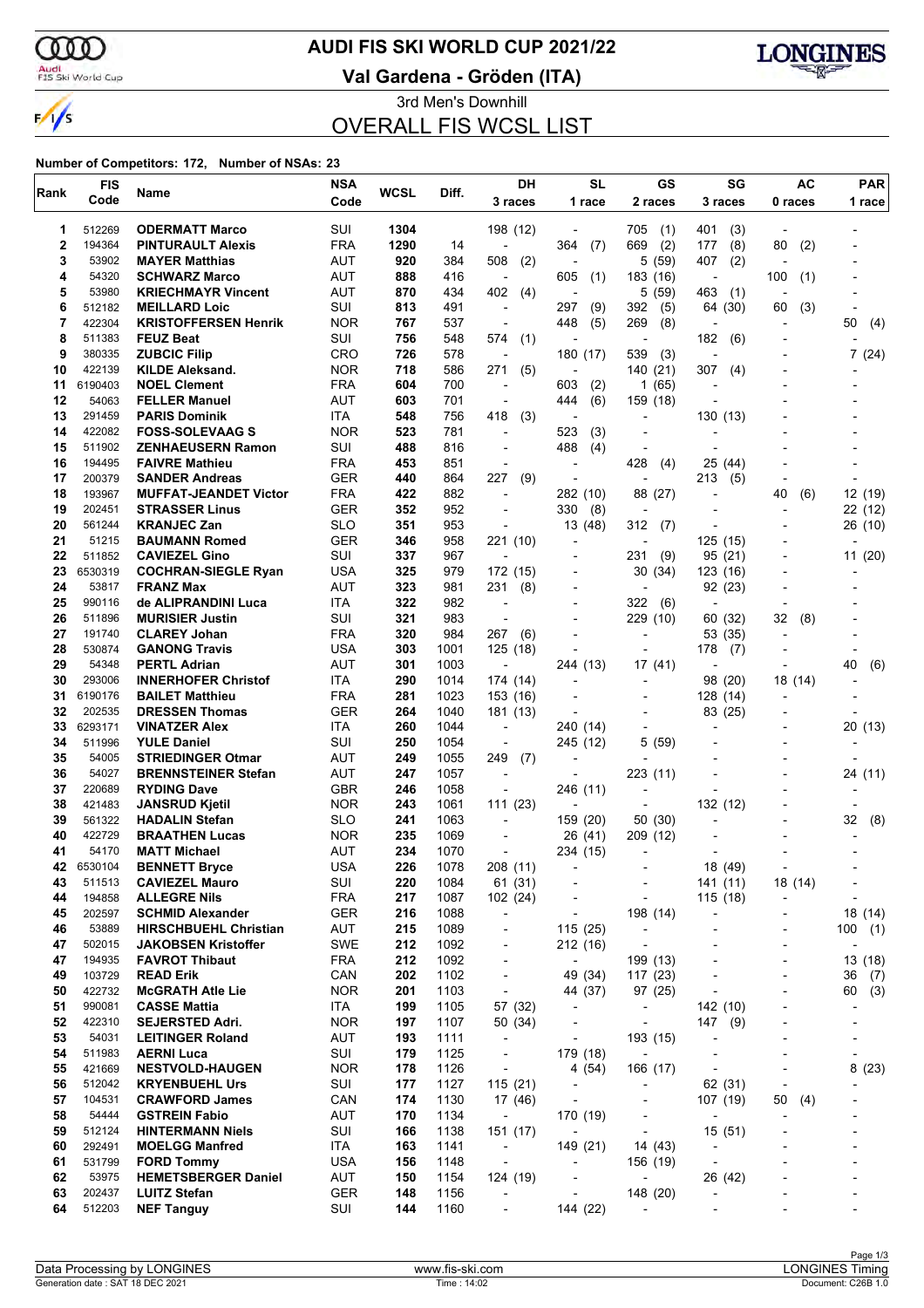m

### **AUDI FIS SKI WORLD CUP 2021/22**

Audi<br>FIS Ski World Cup

 $\frac{1}{\sqrt{2}}$ 

**Val Gardena - Gröden (ITA)**



3rd Men's Downhill OVERALL FIS WCSL LIST

| Rank       | <b>FIS</b>       | Name                                                   | <b>NSA</b>        | <b>WCSL</b> | Diff.        | DH                                   | <b>SL</b>                                            | GS                                      | SG                            | AC                       | <b>PAR</b> |
|------------|------------------|--------------------------------------------------------|-------------------|-------------|--------------|--------------------------------------|------------------------------------------------------|-----------------------------------------|-------------------------------|--------------------------|------------|
|            | Code             |                                                        | Code              |             |              | 3 races                              | 1 race                                               | 2 races                                 | 3 races                       | 0 races                  | 1 race     |
| 65         | 561255           | <b>CATER Martin</b>                                    | <b>SLO</b>        | 140         | 1164         | 112 (22)                             |                                                      |                                         | 28 (41)                       |                          |            |
| 66         | 202059           | <b>FERSTL Josef</b>                                    | <b>GER</b>        | 139         | 1165         | 64 (30)                              | $\overline{a}$                                       | $\overline{\phantom{a}}$                | 75 (27)                       |                          |            |
| 67         | 512038           | <b>ROGENTIN Stefan</b>                                 | SUI               | 138         | 1166         | 47 (37)                              | $\overline{\phantom{a}}$                             | $\overline{\phantom{a}}$                | 91 (24)                       |                          |            |
| 68         | 54157            | <b>DANKLMAIER Daniel</b>                               | AUT               | 135         | 1169         | 79 (28)                              |                                                      |                                         | 56 (34)                       |                          |            |
| 69         | 192665           | <b>GRANGE Jean-Baptiste</b>                            | <b>FRA</b>        | 133         | 1171         | $\overline{\phantom{a}}$             | 133 (23)                                             |                                         | ٠                             |                          |            |
| 69         | 480736           | <b>KHOROSHILOV Alexander</b>                           | <b>RUS</b>        | 133         | 1171         | $\overline{\phantom{a}}$             | 133 (23)                                             |                                         |                               |                          |            |
| 71         | 54009            | <b>WALDER Christian</b>                                | <b>AUT</b>        | 131         | 1173         | 10(51)                               |                                                      |                                         | 121 (17)                      |                          |            |
| 72         | 103865           | <b>PHILP Trevor</b>                                    | CAN               | 128         | 1176         | $\overline{\phantom{a}}$             | $\overline{\phantom{a}}$                             | 44 (31)                                 | 13 (54)                       | 26 (10)                  | 45<br>(5)  |
| 73         | 293550           | <b>MARSAGLIA Matteo</b>                                | <b>ITA</b>        | 127         | 1177         | 90(25)                               |                                                      | $\overline{\phantom{0}}$                | 37 (36)                       |                          |            |
| 73<br>75   | 291318<br>511313 | <b>TONETTI Riccardo</b>                                | ITA               | 127         | 1177         | $\overline{\phantom{a}}$             |                                                      | 77 (28)                                 | 14 (52)                       | 36<br>(7)                |            |
| 76         | 6532084          | <b>JANKA Carlo</b><br><b>RADAMUS River</b>             | SUI<br>USA        | 124<br>123  | 1180<br>1181 | 124 (19)<br>$\overline{\phantom{a}}$ | $\overline{\phantom{a}}$                             | $\overline{a}$<br>123 (22)              | $\overline{\phantom{a}}$      |                          |            |
| 76         | 202762           | <b>JOCHER Simon</b>                                    | <b>GER</b>        | 123         | 1181         | 41 (38)                              |                                                      | $\overline{a}$                          | 37 (36)                       | 45<br>(5)                |            |
| 78         | 60253            | <b>MARCHANT Armand</b>                                 | <b>BEL</b>        | 115         | 1189         | $\overline{\phantom{a}}$             | 84 (27)                                              | ٠                                       | $\overline{\phantom{a}}$      | 16 (16)                  | 15 (16)    |
| 78         | 700830           | ZAMPA Adam                                             | <b>SVK</b>        | 115         | 1189         | $\blacksquare$                       | $\blacksquare$                                       | 115(24)                                 | $\overline{a}$                |                          |            |
| 80         | 54445            | <b>HAASER Raphael</b>                                  | <b>AUT</b>        | 109         | 1195         |                                      |                                                      | 16 (42)                                 | 93 (22)                       |                          |            |
| 81         | 104096           | <b>THOMPSON Broderick</b>                              | CAN               | 99          | 1205         | $\overline{a}$                       | $\overline{\phantom{a}}$                             | $\overline{\phantom{a}}$                | 75 (27)                       | 24 (11)                  |            |
| 82         | 92720            | <b>POPOV Albert</b>                                    | <b>BUL</b>        | 97          | 1207         | $\overline{\phantom{a}}$             | 97 (26)                                              | $\overline{a}$                          | $\overline{\phantom{a}}$      |                          |            |
| 83         | 561216           | <b>KLINE Bostjan</b>                                   | <b>SLO</b>        | 96          | 1208         | 87 (26)                              |                                                      |                                         | 9(57)                         |                          |            |
| 84         | 990048           | <b>BORSOTTI Giovanni</b>                               | ITA               | 95          | 1209         | $\overline{\phantom{a}}$             |                                                      | 94 (26)                                 | Ĭ.                            |                          | 1(30)      |
| 85         | 202345           | <b>SCHWAIGER Dominik</b>                               | <b>GER</b>        | 94          | 1210         | 85 (27)                              | $\overline{\phantom{a}}$                             |                                         | 9(57)                         |                          |            |
| 85         | 934643           | <b>GOLDBERG Jared</b>                                  | <b>USA</b>        | 94          | 1210         | 74 (29)                              |                                                      |                                         | 20 (46)                       |                          |            |
| 87         | 54252            | <b>RASCHNER Dominik</b>                                | AUT               | 91          | 1213         | $\overline{\phantom{a}}$             | $\overline{\phantom{a}}$                             | 11(51)                                  | $\overline{\phantom{a}}$      |                          | (2)<br>80  |
| 88         | 501987           | <b>MONSEN Felix</b>                                    | <b>SWE</b>        | 82          | 1222         | 48 (36)                              | $\blacksquare$                                       | $\qquad \qquad \blacksquare$            | 34 (38)                       |                          |            |
| 89         | 422507           | <b>HAUGAN Timon</b>                                    | <b>NOR</b>        | 78          | 1226         | $\overline{\phantom{a}}$             | 78 (28)                                              |                                         | $\blacksquare$                |                          |            |
| 90         | 194298           | <b>GIEZENDANNER Blaise</b>                             | <b>FRA</b>        | 77          | 1227         | 1(59)                                | $\overline{\phantom{a}}$                             |                                         | 76 (26)                       |                          |            |
| 90         | 293797           | <b>GROSS Stefano</b>                                   | ITA               | 77          | 1227         | $\overline{\phantom{a}}$             | 77 (29)                                              | $\overline{\phantom{a}}$                |                               |                          |            |
| 92<br>93   | 293098<br>104272 | <b>RAZZOLI Giuliano</b><br><b>SEGER Brodie</b>         | ITA<br>CAN        | 75<br>73    | 1229<br>1231 | $\overline{\phantom{a}}$<br>4 (58)   | 75 (30)<br>$\overline{\phantom{a}}$                  |                                         | 69 (29)                       |                          |            |
| 93         | 512138           | <b>SIMONET Sandro</b>                                  | SUI               | 73          | 1231         | $\overline{\phantom{a}}$             | 73 (31)                                              | $\overline{a}$                          | $\overline{\phantom{a}}$      |                          |            |
| 95         | 380334           | <b>VIDOVIC Matej</b>                                   | <b>CRO</b>        | 72          | 1232         | $\overline{a}$                       | 72 (32)                                              |                                         |                               |                          |            |
| 96         | 533866           | <b>NYMAN Steven</b>                                    | <b>USA</b>        | 70          | 1234         | 51 (33)                              | $\overline{\phantom{a}}$                             | $\overline{\phantom{a}}$                | 19 (47)                       |                          |            |
| 97         | 6291430          | <b>MAURBERGER Simon</b>                                | ITA               | 58          | 1246         | $\overline{\phantom{a}}$             | 42 (38)                                              | 11(51)                                  |                               |                          | 5 (26)     |
| 98         | 54371            | <b>BABINSKY Stefan</b>                                 | AUT               | 57          | 1247         |                                      | $\blacksquare$                                       |                                         | 57 (33)                       |                          |            |
| 99         | 511863           | <b>SETTE Daniele</b>                                   | SUI               | 54          | 1250         | $\blacksquare$                       | $\overline{\phantom{a}}$                             | 51 (29)                                 | $\overline{\phantom{a}}$      |                          | 3(28)      |
| 100        | 380361           | <b>RODES Istok</b>                                     | <b>CRO</b>        | 52          | 1252         | $\blacksquare$                       | 52 (33)                                              | $\overline{\phantom{a}}$                | $\overline{\phantom{a}}$      |                          |            |
| 101        | 511638           | <b>TUMLER Thomas</b>                                   | SUI               | 51          | 1253         | $\blacksquare$                       | $\blacksquare$                                       | 19 (38)                                 | 32 (39)                       |                          |            |
| 102        | 202584           | <b>RAUCHFUSS Julian</b>                                | <b>GER</b>        | 50          | 1254         | $\overline{\phantom{a}}$             | 12 (49)                                              | 9(55)                                   | $\overline{\phantom{a}}$      |                          | 29<br>(9)  |
| 103        | 194167           | <b>MUZATON Maxence</b>                                 | <b>FRA</b>        | 49          | 1255         | 49 (35)                              | $\overline{\phantom{a}}$                             |                                         |                               |                          |            |
| 103        | 194190           | <b>ROGER Brice</b>                                     | <b>FRA</b>        | 49          | 1255         | 20 (44)                              |                                                      |                                         | 29 (40)                       |                          |            |
| 105        | 511899           | <b>ROCHAT Marc</b>                                     | SUI               | 47          | 1257         | $\overline{\phantom{a}}$             | 47 (35)                                              |                                         |                               |                          |            |
| 105        | 192746           | <b>THEAUX Adrien</b>                                   | <b>FRA</b>        | 47          | 1257         | 33 (40)                              | $\blacksquare$                                       |                                         | 14 (52)                       |                          |            |
| 107<br>108 | 202520<br>422278 | <b>HOLZMANN Sebastian</b><br><b>WINDINGSTAD Rasmus</b> | GER<br><b>NOR</b> | 45<br>42    | 1259<br>1262 | $\overline{\phantom{a}}$<br>÷,       | 45 (36)                                              | $\overline{a}$                          | $\overline{\phantom{a}}$      |                          |            |
| 108        | 511981           | <b>WEBER Ralph</b>                                     | SUI               | 42          | 1262         | 30(41)                               | $\overline{\phantom{a}}$<br>$\overline{\phantom{a}}$ | 42 (32)<br>$\qquad \qquad \blacksquare$ | 12 (55)                       |                          | -          |
| 110        | 422403           | <b>ROEA Henrik</b>                                     | <b>NOR</b>        | 37          | 1267         | 37 (39)                              |                                                      | $\overline{\phantom{a}}$                | $\overline{a}$                |                          |            |
| 111        | 194873           | <b>SARRAZIN Cyprien</b>                                | <b>FRA</b>        | 36          | 1268         | $\overline{\phantom{a}}$             | ÷,                                                   | 20 (36)                                 | Ĭ.                            |                          | 16 (15)    |
| 111        | 54093            | <b>STROLZ Johannes</b>                                 | AUT               | 36          | 1268         | $\overline{\phantom{a}}$             | 36 (39)                                              | $\overline{\phantom{a}}$                |                               |                          |            |
|            | 113 6291574      | <b>SALA Tommaso</b>                                    | ITA               | 35          | 1269         | $\overline{\phantom{a}}$             | 35 (40)                                              |                                         | $\blacksquare$                |                          |            |
| 114        | 50742            | <b>REICHELT Hannes</b>                                 | <b>AUT</b>        | 34          | 1270         | 12(50)                               | $\overline{\phantom{a}}$                             | $\overline{a}$                          | 22 (45)                       |                          |            |
| 115        | 6290985          | <b>BUZZI Emanuele</b>                                  | ITA               | 33          | 1271         | 7(56)                                | -                                                    | $\overline{\phantom{0}}$                | 26 (42)                       |                          |            |
| 116        | 512274           | <b>BISSIG Semyel</b>                                   | SUI               | 32          | 1272         | $\overline{\phantom{a}}$             |                                                      | 32 (33)                                 | $\overline{a}$                |                          |            |
| 117        | 151238           | <b>ZABYSTRAN Jan</b>                                   | CZE               | 29          | 1275         | $\overline{\phantom{a}}$             |                                                      | $\overline{\phantom{0}}$                | ÷,                            | 29<br>(9)                |            |
| 118        | 104468           | <b>READ Jeffrey</b>                                    | CAN               | 28          | 1276         | 10(51)                               | $\overline{\phantom{a}}$                             | $\qquad \qquad \blacksquare$            | 18 (49)                       |                          |            |
| 119        | 194368           | <b>RAFFORT Nicolas</b>                                 | <b>FRA</b>        | 26          | 1278         | 21 (43)                              |                                                      | $\overline{\phantom{a}}$                | 5(61)                         |                          |            |
| 119        | 422469           | <b>SOLHEIM Fabian Wilkens</b>                          | <b>NOR</b>        | 26          | 1278         | $\overline{\phantom{a}}$             |                                                      | 26 (35)                                 | ÷,                            |                          |            |
| 121        | 6531444          | <b>ARVIDSSON Erik</b>                                  | USA               | 25          | 1279         | 24 (42)                              | $\overline{a}$                                       | $\overline{\phantom{a}}$                | 1(63)                         |                          |            |
| 122        | 501898           | <b>ROENNGREN Mattias</b>                               | <b>SWE</b>        | 24          | 1280         | $\overline{\phantom{a}}$             |                                                      | 14 (43)                                 | $\overline{a}$                |                          | 10(21)     |
| 122        | 6531936          | <b>WINTERS Luke</b>                                    | <b>USA</b>        | 24          | 1280         | $\overline{\phantom{a}}$             | 24 (42)                                              |                                         | ۰                             |                          |            |
| 124        | 6531063          | <b>GINNIS Aj</b>                                       | GRE               | 22          | 1282         | $\overline{\phantom{a}}$             | 22 (43)<br>$\overline{a}$                            | $\overline{\phantom{a}}$                | $\overline{a}$                |                          |            |
| 124<br>126 | 492192<br>512352 | <b>ORTEGA Albert</b><br><b>CHABLOZ Yannick</b>         | <b>ESP</b><br>SUI | 22<br>20    | 1282<br>1284 | $\overline{\phantom{a}}$             |                                                      | $\overline{a}$                          | $\overline{\phantom{a}}$<br>٠ | 22 (12)                  |            |
| 126        | 481730           | <b>KUZNETSOV Ivan</b>                                  | <b>RUS</b>        | 20          | 1284         | 20 (44)<br>-                         | -                                                    | 20 (36)                                 | ۰                             | $\overline{\phantom{a}}$ |            |
| 126        | 240148           | <b>SZOLLOS Barnabas</b>                                | <b>ISR</b>        | 20          | 1284         | -                                    |                                                      | -                                       | $\overline{\phantom{0}}$      | 20 (13)                  |            |
|            |                  |                                                        |                   |             |              |                                      |                                                      |                                         |                               |                          |            |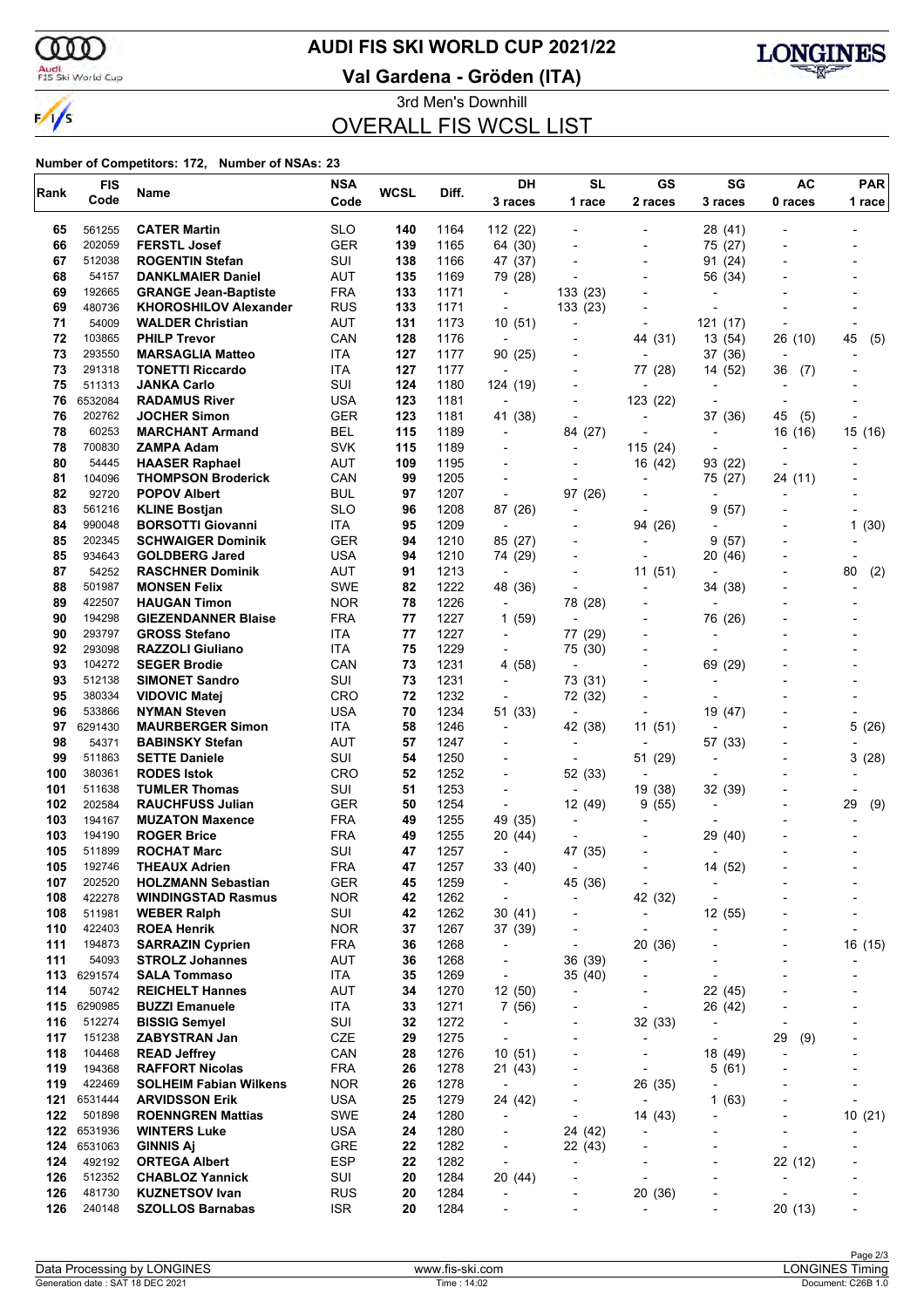ണ

### **AUDI FIS SKI WORLD CUP 2021/22**

Audi<br>FIS Ski World Cup

 $\frac{1}{\sqrt{2}}$ 

**Val Gardena - Gröden (ITA)**



3rd Men's Downhill

# OVERALL FIS WCSL LIST

| Rank       | <b>FIS</b>      | Name                                        | <b>NSA</b>        | WCSL   | Diff.        | DH                       | SL                       | GS                       | SG                       | AC                       | <b>PAR</b><br>1 race |  |
|------------|-----------------|---------------------------------------------|-------------------|--------|--------------|--------------------------|--------------------------|--------------------------|--------------------------|--------------------------|----------------------|--|
|            | Code            |                                             | Code              |        |              | 3 races                  | 1 race                   | 2 races                  | 3 races                  | 0 races                  |                      |  |
| 129        | 561310          | <b>HROBAT Miha</b>                          | <b>SLO</b>        | 19     | 1285         |                          |                          |                          | 19 (47)                  |                          |                      |  |
| 129        | 481103          | <b>ANDRIENKO Aleksander</b>                 | RUS               | 19     | 1285         |                          |                          | 19 (38)                  |                          |                          |                      |  |
| 131        | 180666          | <b>TORSTI Samu</b>                          | FIN               | 18     | 1286         | $\overline{a}$           | $\overline{a}$           | 18 (40)                  |                          |                          |                      |  |
| 131        | 6532592         | <b>RITCHIE Benjamin</b>                     | USA               | 18     | 1286         | L,                       | 18 (44)                  | ÷                        |                          |                          |                      |  |
| 133        | 491879          | <b>SALARICH Joaquim</b>                     | <b>ESP</b>        | 16     | 1288         |                          | 16 (45)                  |                          |                          |                          |                      |  |
| 133        | 481327          | <b>TRIKHICHEV Pavel</b>                     | RUS               | 16     | 1288         | $\overline{a}$           | ÷,                       |                          |                          | 16 (16)                  |                      |  |
| 135        | 54359           | <b>FEURSTEIN Patrick</b>                    | AUT               | 15     | 1289         |                          | $\overline{\phantom{a}}$ | 13 (47)                  |                          |                          | 2(29)                |  |
| 135        | 380377          | <b>KOLEGA Samuel</b>                        | CRO               | 15     | 1289         | $\overline{a}$           | 15 (46)                  |                          |                          |                          |                      |  |
| 137        | 221213          | <b>RAPOSO Charlie</b>                       | GBR               | 14     | 1290         | $\overline{a}$           |                          | $\overline{a}$           |                          |                          | 14 (17)              |  |
| 137        | 6291374         | <b>HOFER Alex</b>                           | ITA               | 14     | 1290         |                          | $\blacksquare$           | 14 (43)                  |                          |                          |                      |  |
| 137        | 51395           | <b>DIGRUBER Marc</b>                        | AUT               | 14     | 1290         | $\blacksquare$           | 14 (47)                  |                          |                          | ٠                        |                      |  |
| 137        | 6293831         | <b>FRANZONI Giovanni</b>                    | <b>ITA</b>        | 14     | 1290         | $\overline{\phantom{a}}$ |                          | 14 (43)                  |                          |                          |                      |  |
| 141        | 512039          | <b>ROULIN Gilles</b>                        | SUI               | 13     | 1291         | 13 (47)                  |                          |                          |                          |                          |                      |  |
| 141        | 194542          | <b>GIRAUD MOINE Valentin</b>                | FRA               | 13     | 1291         | 13 (47)                  |                          |                          |                          |                          |                      |  |
| 141        | 534562          | <b>LIGETY Ted</b>                           | <b>USA</b>        | 13     | 1291         | L,                       |                          | 13 (47)                  |                          |                          |                      |  |
| 141        | 6291625         | <b>SCHIEDER Florian</b>                     | ITA               | 13     | 1291         | 13 (47)                  | $\blacksquare$           |                          |                          |                          |                      |  |
| 145        | 6290845         | <b>BOSCA Guglielmo</b>                      | ITA               | 12     | 1292         | $\overline{\phantom{a}}$ |                          | $\overline{\phantom{a}}$ | 12 (55)                  |                          |                      |  |
| 145        | 54368           | <b>BORGNAES Christian</b>                   | AUT               | 12     | 1292         |                          |                          | 12 (49)                  | $\overline{\phantom{a}}$ |                          |                      |  |
| 145        | 6293775         | <b>DELLA VITE Filippo</b>                   | ITA               | 12     | 1292         |                          | $\overline{a}$           | 12 (49)                  |                          |                          |                      |  |
| 148        | 511867          | <b>NOGER Cedric</b>                         | SUI               | 11     | 1293         |                          |                          | 2(64)                    |                          |                          | 9<br>(22)            |  |
| 148        | 202525          | <b>SCHMID Manuel</b>                        | GER               | 11     | 1293         | 9(53)                    | $\overline{\phantom{a}}$ |                          | 2<br>(62)                | ٠                        |                      |  |
| 148        | 512120          | von GRUENIGEN Noel                          | SUI               | 11     | 1293         | $\blacksquare$           | 11 (50)                  |                          |                          |                          |                      |  |
| 151        | 6291725         | <b>ZINGERLE Hannes</b>                      | ITA               | 10     | 1294         |                          | $\overline{a}$           | 10(53)                   |                          |                          |                      |  |
| 151        | 60261           | <b>MAES Sam</b>                             | BEL               | 10     | 1294         |                          |                          | 10(53)                   |                          |                          |                      |  |
| 153        | 104539          | <b>SEGER Riley</b>                          | CAN               | 9      | 1295         |                          |                          |                          | 9<br>(57)                |                          |                      |  |
| 153        | 194650          | <b>PICCARD Roy</b>                          | FRA               | 9      | 1295         | ÷,                       |                          | $\overline{\phantom{a}}$ | 9<br>(57)                |                          |                      |  |
| 153        | 511847          | <b>MANI Nils</b>                            | SUI               | 9      | 1295         | 9(53)                    |                          |                          |                          |                          |                      |  |
| 153        | 700879          | <b>ZAMPA Andreas</b>                        | <b>SVK</b>        | 9      | 1295         | $\overline{\phantom{a}}$ | $\blacksquare$           | 9<br>(55)                |                          |                          |                      |  |
| 157        | 511908          | <b>SCHMIDIGER Reto</b>                      | SUI               | 8      | 1296         | $\blacksquare$           | 8 (51)                   |                          |                          |                          |                      |  |
| 157        | 54080<br>202615 | <b>NEUMAYER Christopher</b>                 | AUT               | 8<br>8 | 1296         | 8 (55)<br>$\overline{a}$ | $\overline{a}$           |                          |                          |                          |                      |  |
| 157<br>157 | 54104           | <b>TREMMEL Anton</b><br><b>WALCH Magnus</b> | GER<br><b>AUT</b> | 8      | 1296<br>1296 | $\overline{a}$           | 8 (51)                   | 8                        |                          |                          |                      |  |
| 161        | 512281          | <b>ROESTI Lars</b>                          | SUI               | 7      | 1297         | 7 (56)                   |                          | (57)<br>$\overline{a}$   |                          |                          |                      |  |
| 162        | 54471           | <b>DORNER Thomas</b>                        | AUT               | 6      | 1298         | $\overline{a}$           |                          |                          |                          |                          | 6<br>(25)            |  |
| 162        | 6531160         | <b>LEEVER Alex</b>                          | USA               | 6      | 1298         |                          | 6(53)                    |                          |                          |                          |                      |  |
| 162        | 294890          | <b>NANI Roberto</b>                         | ITA               | 6      | 1298         |                          |                          | 6<br>(58)                |                          |                          |                      |  |
| 165        | 6290062         | <b>BARUFFALDI Stefano</b>                   | ITA               | 5      | 1299         |                          |                          | 5 (59)                   |                          |                          |                      |  |
| 166        | 6300451         | <b>KATO Seigo</b>                           | JPN               | 4      | 1300         | $\overline{\phantom{a}}$ | $\blacksquare$           |                          |                          | $\overline{\phantom{a}}$ | 4<br>(27)            |  |
| 166        | 400237          | <b>MEINERS Maarten</b>                      | NED               | 4      | 1300         |                          |                          | (63)<br>4                |                          |                          |                      |  |
| 166        | 421860          | <b>NORDBOTTEN Jonathan</b>                  | <b>NOR</b>        | 4      | 1300         | $\overline{a}$           | 4(54)                    |                          |                          |                          |                      |  |
| 169        | 6531520         | <b>MORSE Sam</b>                            | USA               | 1      | 1303         | 1(59)                    |                          |                          |                          |                          |                      |  |
| 169        | 54209           | <b>KRENN Christoph</b>                      | AUT               | 1      | 1303         |                          |                          |                          | (63)<br>1                |                          |                      |  |
| 169        | 104537          | <b>ALEXANDER Cameron</b>                    | CAN               | 1      | 1303         | 1(59)                    |                          |                          |                          |                          |                      |  |
| 169        | 54340           | <b>LAHNSTEINER Maximilian</b>               | <b>AUT</b>        | 1      | 1303         | 1(59)                    |                          |                          |                          |                          |                      |  |
|            |                 |                                             |                   |        |              |                          |                          |                          |                          |                          |                      |  |

| Legend:          |                                |            |                 |    |          |       |                   |  |
|------------------|--------------------------------|------------|-----------------|----|----------|-------|-------------------|--|
| . .<br><b>GS</b> | No points                      | AC         | Alpine Combined | DH | Downhill | Diff. | <b>Difference</b> |  |
| <b>WCSL</b>      | Giant Slalom<br>Overall points | <b>PAR</b> | Parallel        | SG | Super-G  | SL    | Slalom            |  |
|                  |                                |            |                 |    |          |       |                   |  |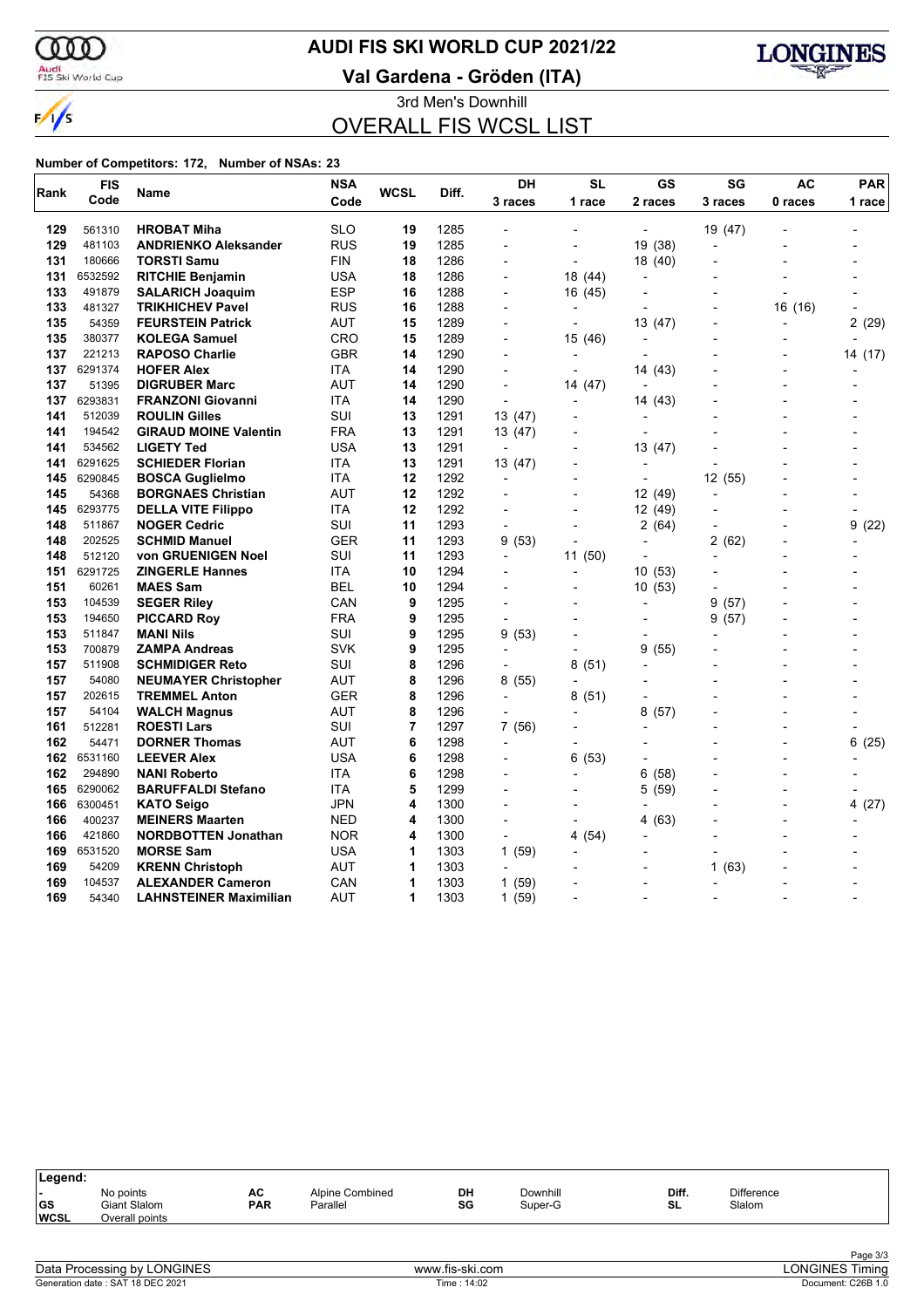

### **AUDI FIS SKI WORLD CUP 2021/22**

**Val Gardena - Gröden (ITA)**



 $\frac{1}{s}$ **Number of Nations: 17**

### 3rd Men's Downhill FIS NATION CUP

| Number of Nations: 17 |               |                                 |               |       |                          |                          |     |     |    |            |    |  |  |
|-----------------------|---------------|---------------------------------|---------------|-------|--------------------------|--------------------------|-----|-----|----|------------|----|--|--|
| Rank NSA              |               | Name                            | <b>Points</b> | Diff. | DH                       | <b>SL</b>                | GS  | SG  | AC | <b>PAR</b> | TE |  |  |
| 1                     | AUT           | Austria                         | 1646          |       | 613                      | 28                       | 216 | 537 |    | 252        |    |  |  |
|                       | 2 SUI         | <b>Switzerland</b>              | 1409          | 237   | 419                      | 67                       | 402 | 498 | -  | 23         |    |  |  |
| 3.                    | <b>NOR</b>    | Norway                          | 871           | 775   | 170                      | 142                      | 167 | 274 |    | 118        |    |  |  |
|                       | 4 FRA         | <b>France</b>                   | 724           | 922   | 121                      | 100                      | 232 | 230 |    | 41         |    |  |  |
| 5                     | <b>ITA</b>    | <b>Italy</b>                    | 601           | 1045  | 251                      | 63                       | 121 | 140 |    | 26         |    |  |  |
| 6                     | GER           | Germany                         | 518           | 1128  | 219                      |                          | 75  | 148 |    | 69         |    |  |  |
|                       | <b>USA</b>    | <b>United States of America</b> | 448           | 1198  | 245                      | 6                        | 60  | 137 |    |            |    |  |  |
| 8                     | CAN           | Canada                          | 310           | 1336  | 11                       | 14                       | 28  | 176 |    | 81         |    |  |  |
| 9                     | <b>SLO</b>    | Slovenia                        | 276           | 1370  | 91                       | 13                       | 92  | 22  |    | 58         |    |  |  |
| 10                    | <b>SWE</b>    | <b>Sweden</b>                   | 113           | 1533  | 20                       | 80                       |     | 3   |    | 10         |    |  |  |
| 11                    | CRO           | Croatia                         | 108           | 1538  | -                        | 72                       | 29  |     |    |            |    |  |  |
| 12                    | <b>GBR</b>    | <b>Great Britain</b>            | 59            | 1587  | $\overline{\phantom{a}}$ | 45                       |     |     |    | 14         |    |  |  |
| 13                    | <b>BEL</b>    | <b>Belgium</b>                  | 51            | 1595  |                          | 36                       |     |     |    | 15         |    |  |  |
|                       | <b>14 ESP</b> | Spain                           | 16            | 1630  |                          | 16                       |     |     |    |            |    |  |  |
| 15                    | <b>BUL</b>    | <b>Bulgaria</b>                 | 15            | 1631  |                          | 15                       |     |     |    |            |    |  |  |
| 16                    | <b>SVK</b>    | Slovakia                        | 8             | 1638  |                          | $\overline{\phantom{0}}$ | 8   |     |    |            |    |  |  |
| 17                    | <b>JPN</b>    | Japan                           | 4             | 1642  |                          |                          |     |     |    | 4          |    |  |  |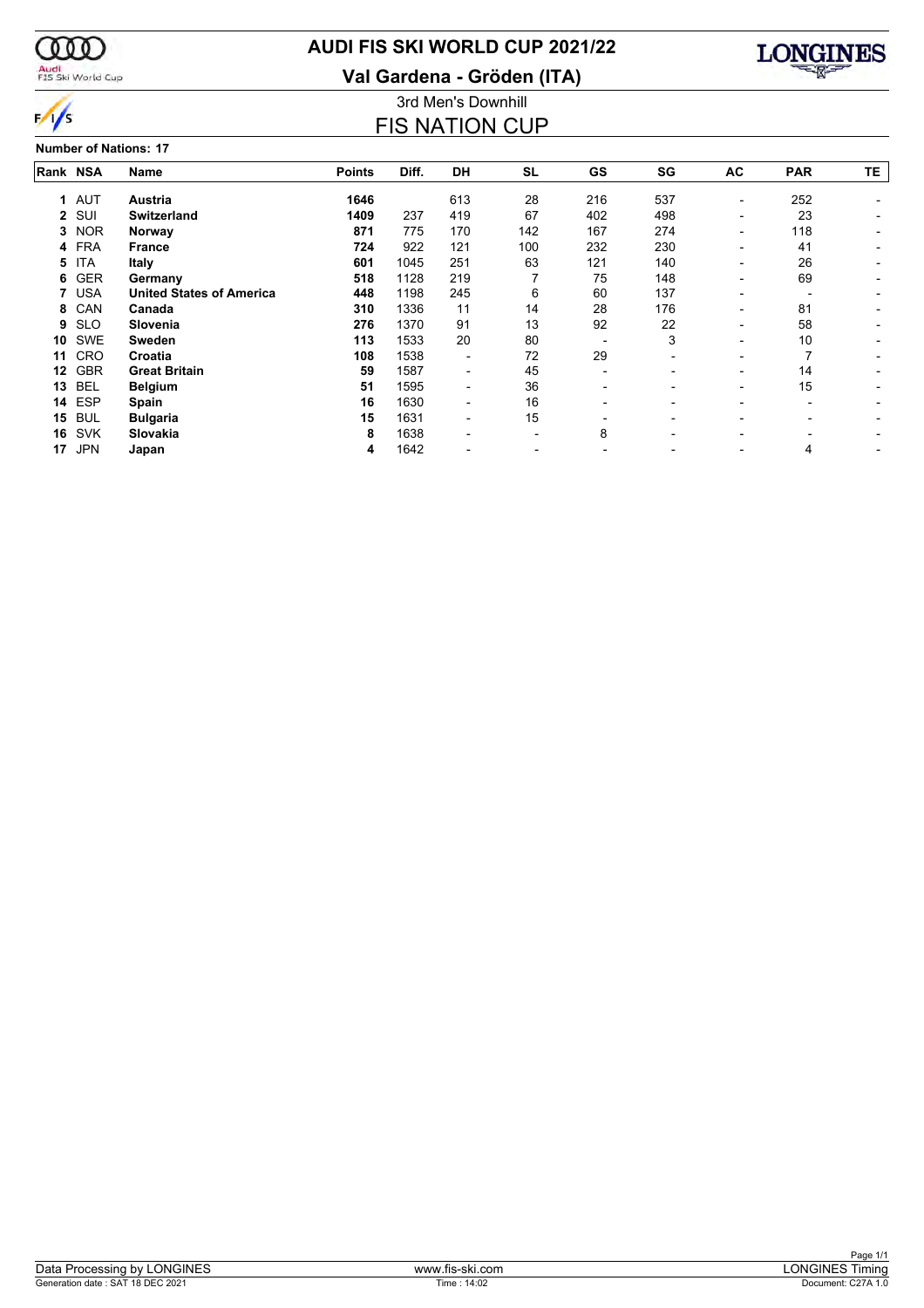

### **AUDI FIS SKI WORLD CUP 2021/22**

Audi<br>FIS Ski World Cup

### 3rd Men's Downhill **Val Gardena - Gröden (ITA)**



# OVERALL FIS NATION CUP

**Number of Nations: 23**

|               |                | Overall |         |          | <b>DH Points</b> |     |       | <b>SL Points</b> |        |     | <b>GS Points</b> |     |       | <b>SG Points</b> |     |       | <b>AC Points</b> |   |       | <b>PAR Points</b> |     | <b>TE Points</b> |
|---------------|----------------|---------|---------|----------|------------------|-----|-------|------------------|--------|-----|------------------|-----|-------|------------------|-----|-------|------------------|---|-------|-------------------|-----|------------------|
| <b>RK NSA</b> | M+W            | м       | W       | $M+W$    | м                | W   | $M+W$ | м                | W      | M+W | м                | W   | $M+W$ | М                | w   | $M+W$ | м                | W | $M+W$ | М                 | W   | M+W              |
| 1 AUT         | 3115 1646 1469 |         |         | 1243 613 |                  | 630 | 291   | 28               | 263    | 326 | 216              | 110 |       | 915 537          | 378 |       |                  |   | 340   | 252               | 88  |                  |
| 2 SUI         | 2643 1409 1234 |         |         |          | 715 419          | 296 | 340   | 67               | 273    | 495 | 402              | 93  | 990   | 498              | 492 |       |                  |   | 103   | 23                | 80  |                  |
| 3 ITA         | 2016 601 1415  |         |         | 853 251  |                  | 602 | 97    | 63               | 34     | 136 | 121              | 15  | 854   | 140              | 714 |       |                  |   | 76    | 26                | 50  |                  |
| 4 USA         | 1385           |         | 448 937 | 509      | 245              | 264 | 309   | 6                | 303    | 208 | 60               | 148 | 353   | 137              | 216 |       |                  |   | 6     |                   | 6   |                  |
| 5 NOR         | 1363 871       |         | 492     | 232      | 170              | 62  | 235   | 142              | 93     | 239 | 167              | 72  | 352   | 274              | 78  |       |                  |   | 305   | 118               | 187 |                  |
| 6 FRA         | 972 724        |         | 248     | 182      | 121              | 61  | 121   | 100              | 21     | 274 | 232              | 42  | 319   | 230              | 89  |       |                  |   | 76    | 41                | 35  |                  |
| 7 GER         | 883            | 518     | 365     | 281      | 219              | 62  | 226   | 7                | 219    | 78  | 75               | 3   | 168   | 148              | 20  |       |                  |   | 130   | 69                | 61  |                  |
| 8 SLO         | 790 276 514    |         |         | 169      | 91               | 78  | 235   | 13               | 222    | 159 | 92               | 67  | 37    | 22               | 15  |       |                  |   | 190   | 58                | 132 |                  |
| 9 CAN         | 523            | 310     | 213     | 55       | -11              | 44  | 98    | 14               | 84     | 64  | 28               | 36  | 225   | 176              | 49  |       |                  |   | 81    | 81                |     |                  |
| <b>10 SWE</b> | 434 113        |         | -321    | 46       | 20               | 26  | 293   | 80               | 213    | 27  |                  | 27  | 3     | 3                |     |       |                  |   | 65    | 10                | 55  |                  |
| <b>11 SVK</b> | 348            | 8       | 340     |          |                  |     | 280   |                  | $-280$ | 68  | 8                | 60  |       |                  |     |       |                  |   |       |                   |     |                  |
| <b>12 CRO</b> | 149            | 108     | 41      |          |                  |     | 113   | 72               | 41     | 29  | 29               |     |       |                  |     |       |                  |   |       |                   |     |                  |
| <b>13 CZE</b> | 124            |         | 124     | 31       |                  | 31  | 73    |                  | 73     |     |                  |     | 20    |                  | 20  |       |                  |   |       |                   |     |                  |
| 14 GBR        | 98             | 59      | 39      |          |                  |     | 64    | 45               | 19     | 20  |                  | 20  |       |                  |     |       |                  |   | 14    | 14                |     |                  |
| <b>15 NZL</b> | 92             |         | 92      |          |                  |     |       |                  |        | 24  |                  | 24  | 68    |                  | 68  |       |                  |   |       |                   |     |                  |
| <b>16 BEL</b> | 51             | 51      |         |          |                  |     | 36    | 36               |        |     |                  |     |       |                  |     |       |                  |   | 15    | 15                |     |                  |
| 17 POL        | 26             |         | 26      |          |                  |     |       |                  |        |     |                  |     | 2     |                  | 2   |       |                  |   | 24    |                   | 24  |                  |
| <b>18 ESP</b> | 16             | 16      |         |          |                  |     | 16    | 16               |        |     |                  |     |       |                  |     |       |                  |   |       |                   |     |                  |
| <b>19 BUL</b> | 15             | 15      |         |          |                  |     | 15    | 15               |        |     |                  |     |       |                  |     |       |                  |   |       |                   |     |                  |
| <b>20 RUS</b> | 14             |         | 14      | 6        |                  | 6   |       |                  |        |     |                  |     | 8     |                  | 8   |       |                  |   |       |                   |     |                  |
| <b>21 BIH</b> | 13             |         | 13      |          |                  |     |       |                  |        |     |                  |     | 13    |                  | 13  |       |                  |   |       |                   |     |                  |
| <b>22 FIN</b> | 10             |         | 10      |          |                  |     | 10    |                  | 10     |     |                  |     |       |                  |     |       |                  |   |       |                   |     |                  |
| <b>23 JPN</b> | 4              |         |         |          |                  |     |       |                  |        |     |                  |     |       |                  |     |       |                  |   |       |                   |     |                  |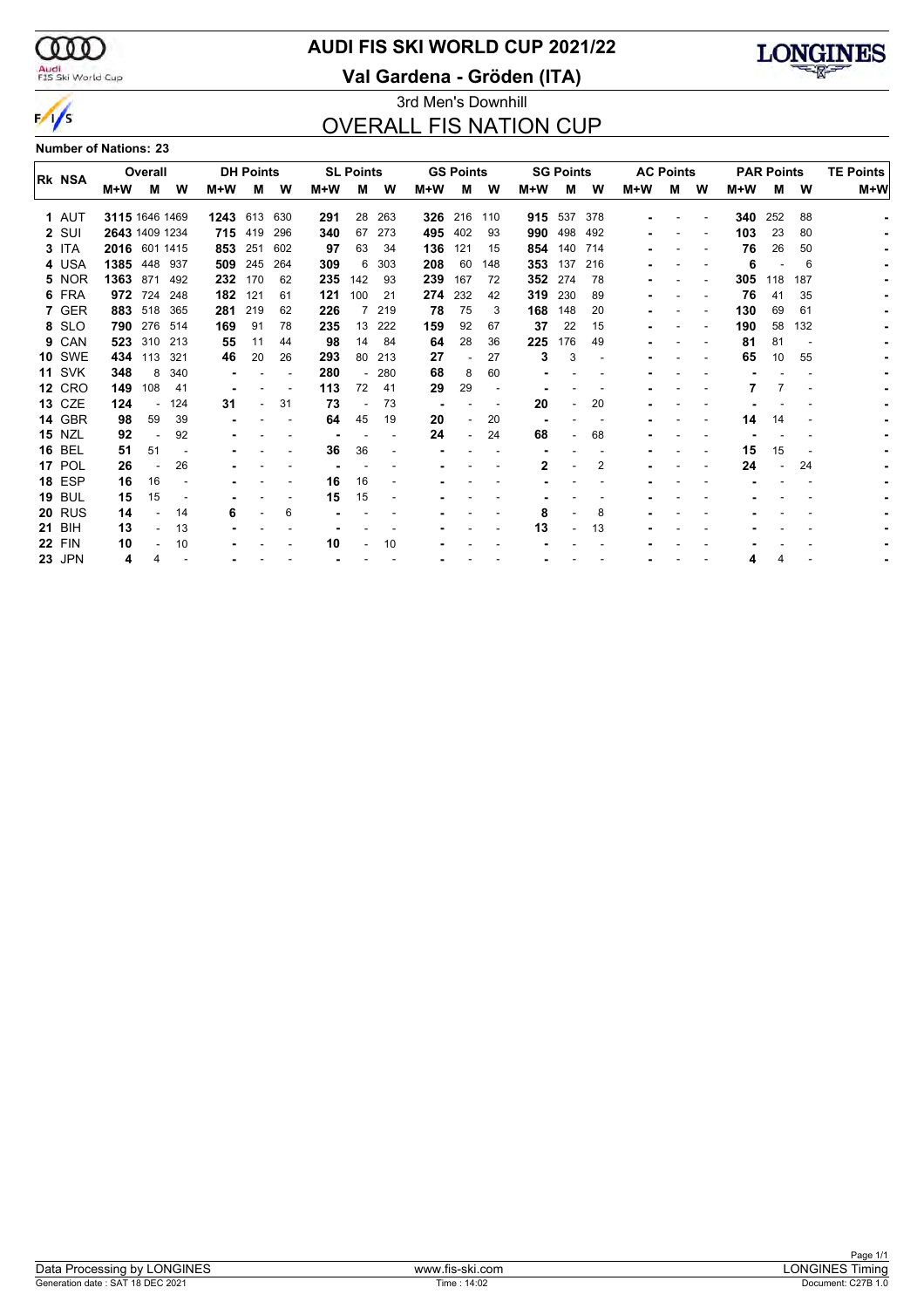

### Audi<br>FIS Ski World Cup

# **AUDI FIS SKI WORLD CUP 2021/22**

**Val Gardena - Gröden (ITA)**



#### 3rd Men's Downhill BRANDS STANDINGS

#### **Number of Brands: 9**

| Rank Name   | <b>Points</b> | Diff. | DH                       | <b>SL</b>                | GS                       | SG                       | AC                       | <b>PAR</b>               |
|-------------|---------------|-------|--------------------------|--------------------------|--------------------------|--------------------------|--------------------------|--------------------------|
| Head        | 1280          |       | 505                      | $\overline{\phantom{a}}$ | 165                      | 550                      | $\overline{\phantom{0}}$ | 60                       |
| 2 Atomic    | 590           | 690   | 160                      | 60                       | 60                       | 310                      | -                        | $\overline{\phantom{0}}$ |
| 3 Stoeckli  | 430           | 850   | 50                       | $\overline{\phantom{a}}$ | 200                      | 180                      |                          |                          |
| 4 Rossignol | 420           | 860   | $\overline{\phantom{0}}$ | $\overline{\phantom{a}}$ | 145                      | $\overline{\phantom{a}}$ | $\overline{\phantom{0}}$ | 275                      |
| 5 Fischer   | 415           | 865   | 195                      | 175                      | $\overline{\phantom{0}}$ | 45                       |                          |                          |
| 6 Salomon   | 250           | 1030  | 120                      | $\overline{\phantom{a}}$ | 130                      | $\overline{\phantom{a}}$ |                          | $\overline{\phantom{0}}$ |
| 7 Dynastar  | 150           | 1130  | $\overline{\phantom{0}}$ | 100                      | 50                       | $\overline{\phantom{0}}$ |                          |                          |
| 8 Nordica   | 135           | 1145  | 95                       | $\overline{\phantom{a}}$ | $\blacksquare$           | 40                       |                          |                          |
| 9 Voelkl    | 80            | 1200  | ۰                        | 40                       | $\blacksquare$           | $\overline{\phantom{a}}$ | $\overline{\phantom{0}}$ | 40                       |
|             |               |       |                          |                          |                          |                          |                          |                          |